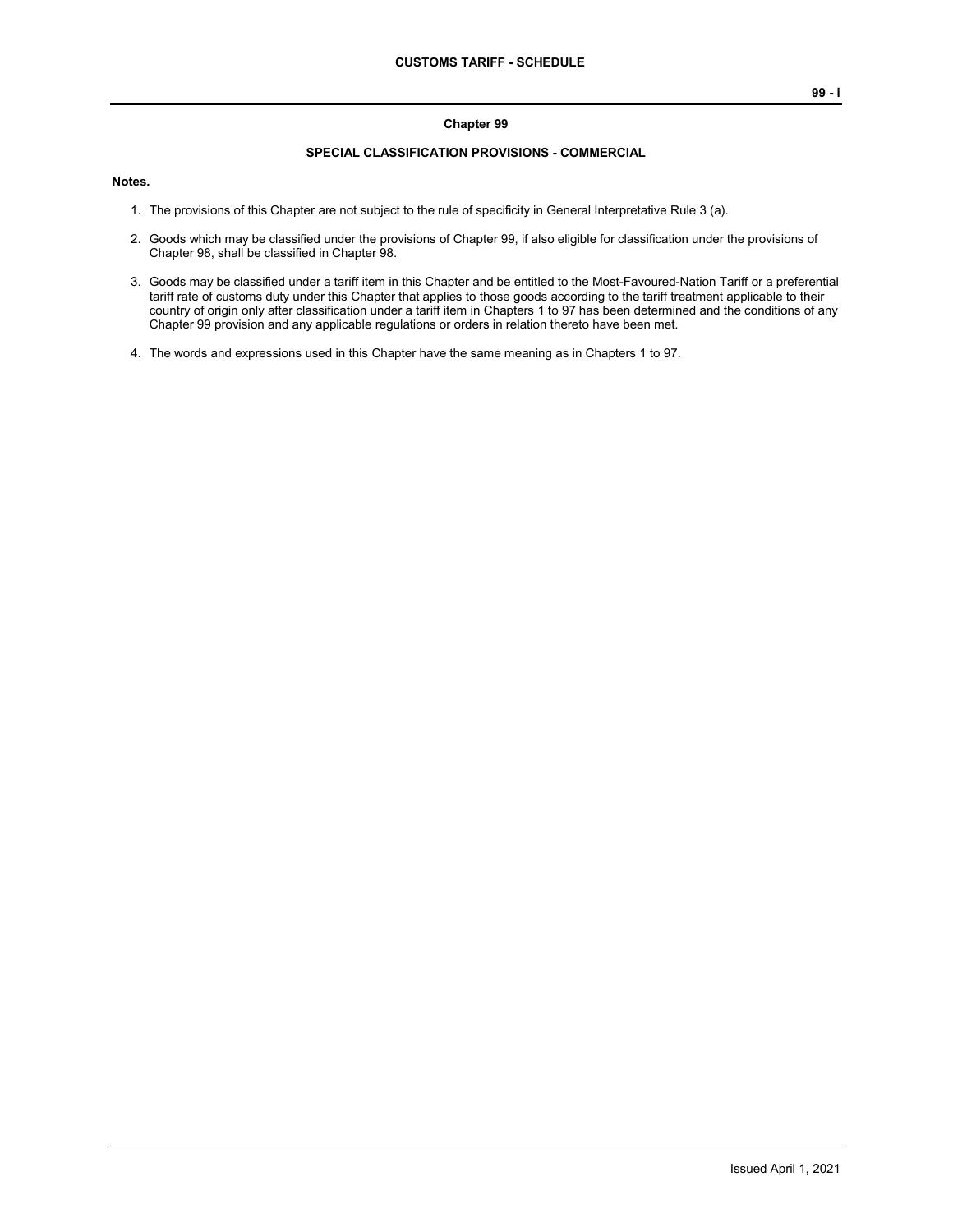| <b>Tariff</b><br>SS<br>Item | <b>Description of Goods</b>                                                                                                                                                                                                                                      | Unit of<br>Meas. | <b>MFN</b><br>Tariff | <b>Applicable</b><br><b>Preferential Tariffs</b>                                                           |
|-----------------------------|------------------------------------------------------------------------------------------------------------------------------------------------------------------------------------------------------------------------------------------------------------------|------------------|----------------------|------------------------------------------------------------------------------------------------------------|
| 9901.00.00                  | Articles and materials for use in the manufacture or repair of the<br>following to be employed in commercial fishing or the commercial<br>harvesting of marine plants:<br>Artificial bait;                                                                       |                  | Free                 | CCCT, LDCT, GPT,<br>UST, MXT, CIAT, CT,<br>CRT, IT, NT, SLT, PT,<br>COLT, JT, PAT, HNT,<br>KRT, CEUT, UAT, |
|                             |                                                                                                                                                                                                                                                                  |                  |                      | CPTPT, UKT: Free                                                                                           |
|                             | Carapace measures;<br>Cordage, fishing lines (including marlines), rope and twine, of a<br>circumference not exceeding 38 mm;<br>Devices for keeping nets open;                                                                                                  |                  |                      |                                                                                                            |
|                             | Fish hooks:<br>Fishing nets and netting;<br>Jiggers;<br>Line floats:                                                                                                                                                                                             |                  |                      |                                                                                                            |
|                             | Lobster traps;<br>Lures;<br>Marker buoys of any material excluding wood;                                                                                                                                                                                         |                  |                      |                                                                                                            |
|                             | <b>Net floats;</b><br>Scallop drag nets;<br>Spat collectors and collector holders;<br>Swivels.                                                                                                                                                                   |                  |                      |                                                                                                            |
| 9903.00.00                  | Articles and materials that enter into the cost of manufacture or repair<br>of the following, and articles for use in the following:<br>Agricultural or horticultural elevators or conveyors;<br>Agricultural or horticultural machinery for soil preparation or |                  | Free                 | CCCT, LDCT, GPT,<br>UST, MXT, CIAT, CT,<br>CRT, IT, NT, SLT, PT,<br>COLT, JT, PAT, HNT,                    |
|                             | cultivation, including domestic rotary tillers and lawn or sports-ground                                                                                                                                                                                         |                  |                      | KRT, CEUT, UAT,<br>CPTPT, UKT: Free                                                                        |
|                             | rollers, and pneumatic tires and inner tubes for use therewith;<br>Agricultural or horticultural machines for cleaning, sorting or grading                                                                                                                       |                  |                      |                                                                                                            |
|                             | seed, grain or dried leguminous vegetables;<br>Agricultural or horticultural machines of heading 84.33, not including<br>mowers for lawns, parks or sports-grounds, and pneumatic tires and<br>inner tubes for use therewith;                                    |                  |                      |                                                                                                            |
|                             | Agricultural or horticultural machines of heading 84.36;<br>Agricultural or horticultural mechanical appliances (whether or not                                                                                                                                  |                  |                      |                                                                                                            |
|                             | hand-operated) for projecting, dispersing or spraying liquids or<br>powders, parts thereof and pneumatic tires and inner tubes for use<br>therewith;                                                                                                             |                  |                      |                                                                                                            |
|                             | Air heaters and parts thereof, for orchards;<br>Apparatus for sterilizing bulbs;                                                                                                                                                                                 |                  |                      |                                                                                                            |
|                             | Apparatus for the destruction of predatory animals by the discharge of<br>poisonous cartridges, and poisonous cartridges therefor;<br>Automatic bale stacking wagons, grain carts and silage wagons, and                                                         |                  |                      |                                                                                                            |
|                             | parts thereof;<br>Automatic explosive bird-scaring devices and twin-shot cartridges<br>therefor;                                                                                                                                                                 |                  |                      |                                                                                                            |
|                             | Binder or baler twine of polyethylene, polypropylene, sisal or other<br>textile fibres of the genus Agave;                                                                                                                                                       |                  |                      |                                                                                                            |
|                             | Carbon dioxide generators and parts thereof, to be employed in<br>controlling the atmosphere in greenhouses or in storage plants for<br>fresh fruit or fresh vegetables;                                                                                         |                  |                      |                                                                                                            |
|                             | Centrifuges for testing butterfat, milk or cream;                                                                                                                                                                                                                |                  |                      |                                                                                                            |
|                             | Clippers for animals and for use on the farm;<br>Combination excavating and transporting scrapers for use on the                                                                                                                                                 |                  |                      |                                                                                                            |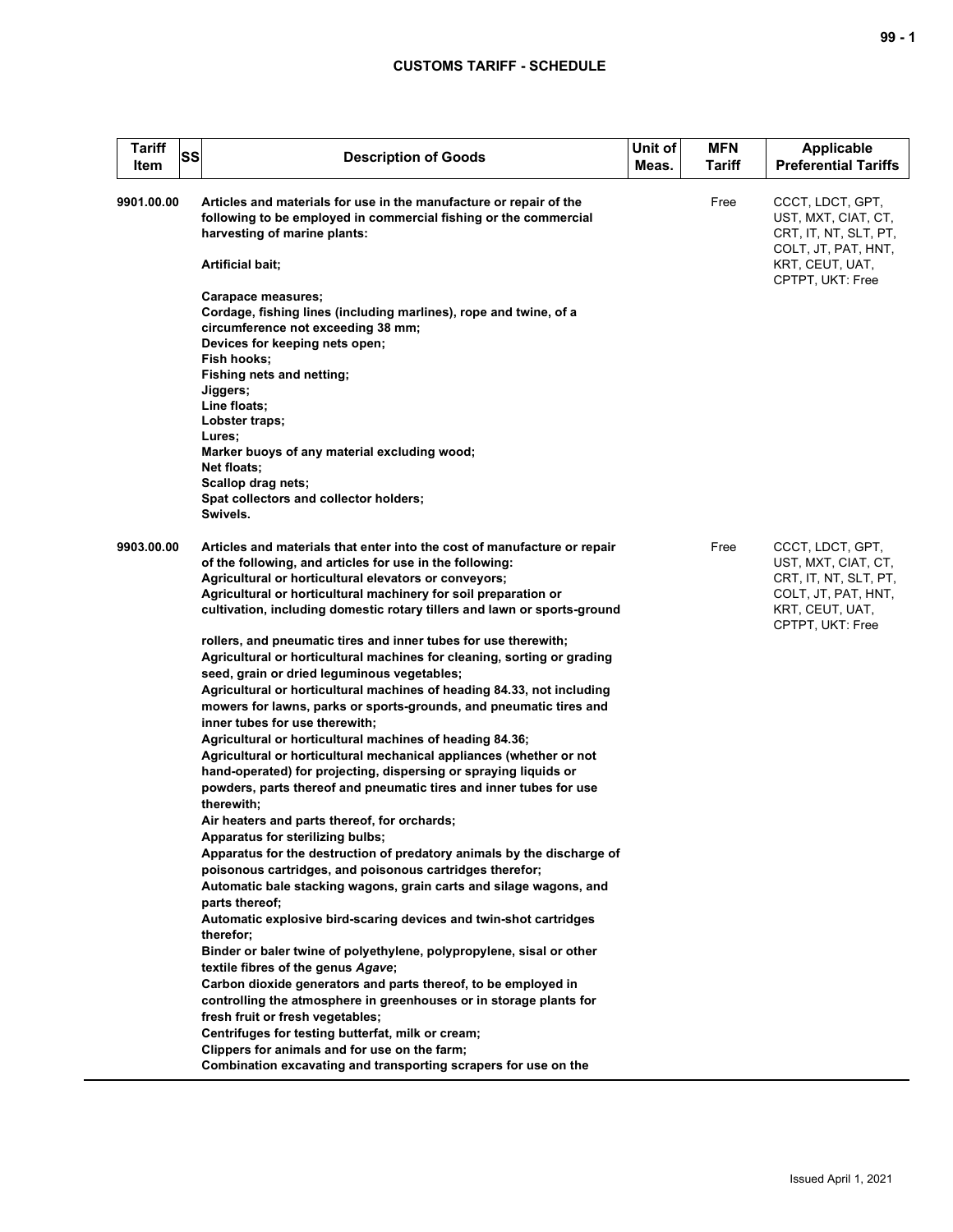| <b>Tariff</b> | SS | <b>Description of Goods</b>                                                                | Unit of | <b>MFN</b>    | Applicable                  |
|---------------|----|--------------------------------------------------------------------------------------------|---------|---------------|-----------------------------|
| Item          |    |                                                                                            | Meas.   | <b>Tariff</b> | <b>Preferential Tariffs</b> |
| 9903.00.00    |    | farm, and pneumatic tires and inner tubes for use therewith;                               |         |               |                             |
| Continued     |    | Combination machinery for bagging or boxing and weighing, or                               |         |               |                             |
|               |    | machinery for filling, for use with fresh fruit or vegetables;                             |         |               |                             |
|               |    | Cream separators;                                                                          |         |               |                             |
|               |    | Egg cooling cabinets and furniture therefor;                                               |         |               |                             |
|               |    | Electrical bird-scaring devices which produce sounds simulating                            |         |               |                             |
|               |    | natural alarm cries of birds, not including recorders or reproducers                       |         |               |                             |
|               |    | using magnetic tape;                                                                       |         |               |                             |
|               |    | <b>Fanning mills;</b>                                                                      |         |               |                             |
|               |    | Farm or logging wagons or sleds;                                                           |         |               |                             |
|               |    | Forage boxes for self-loading or self-unloading trailers and semi-                         |         |               |                             |
|               |    | trailers for agricultural purposes;                                                        |         |               |                             |
|               |    | Front-end loader attachments or snow-blowers for tractors, for use on                      |         |               |                             |
|               |    | the farm;                                                                                  |         |               |                             |
|               |    | Fuel tanks, engines, generators, electric accumulators, switchboards                       |         |               |                             |
|               |    | and panels, and parts thereof, all for generating electricity for                          |         |               |                             |
|               |    | agricultural or horticultural purposes;                                                    |         |               |                             |
|               |    | Generating sets for use on the farm for farm purposes only;                                |         |               |                             |
|               |    | Grain or hay dryers;<br>Grain roasters:                                                    |         |               |                             |
|               |    | Gravity discharge boxes for farm wagons;                                                   |         |               |                             |
|               |    | Header or swather transporters and parts thereof;                                          |         |               |                             |
|               |    | Hitches and couplings for use on the farm;                                                 |         |               |                             |
|               |    | Hydraulic hoists for unloading vehicles, for use on the farm;                              |         |               |                             |
|               |    | Instruments, appliances and machines designed for measuring the                            |         |               |                             |
|               |    | moisture content of agricultural produce;                                                  |         |               |                             |
|               |    | Levellers for use on the farm and pneumatic tires and inner tubes for                      |         |               |                             |
|               |    | use therewith;                                                                             |         |               |                             |
|               |    | Machinery for bunching or tying cut flowers, vegetables or nursery                         |         |               |                             |
|               |    | stock;                                                                                     |         |               |                             |
|               |    | Machinery for filling bottles, for use in the beverage industry;                           |         |               |                             |
|               |    | Machinery for packing fresh fruit or vegetables from the dumper, feed                      |         |               |                             |
|               |    | table, bin or hopper stage to the box or bag closing stage;                                |         |               |                             |
|               |    | Machinery for power filling, for use in the dairy industry;                                |         |               |                             |
|               |    | Milk coolers and furniture therefor;                                                       |         |               |                             |
|               |    | <b>Milking machines;</b>                                                                   |         |               |                             |
|               |    | Plucking, scalding, washing, singeing or eviscerating machinery to be                      |         |               |                             |
|               |    | employed in the preparation of poultry;                                                    |         |               |                             |
|               |    | Post hole diggers;                                                                         |         |               |                             |
|               |    | Pressure testing apparatus for determining the maturity of fruit;                          |         |               |                             |
|               |    | Pruning shears or hooks;                                                                   |         |               |                             |
|               |    | Spraying lorries (spraying trucks) for spreading dry or liquid fertilizer                  |         |               |                             |
|               |    | or sludge for agricultural use, and pneumatic tires and inner tubes for                    |         |               |                             |
|               |    | use therewith;<br>Sprinkle or trickle irrigation systems and parts thereof, for use on the |         |               |                             |
|               |    | farm or in greenhouses;                                                                    |         |               |                             |
|               |    | Steel stanchions for confining livestock either in pens or individually;                   |         |               |                             |
|               |    | Traction ditching machines (not being ploughs) and buckets, shovels,                       |         |               |                             |
|               |    | grabs, grips, pneumatic tires and inner tubes for use therewith;                           |         |               |                             |
|               |    | Tractors powered by an internal combustion engine, not including                           |         |               |                             |
|               |    | tractors of the type used on railway station platforms, road tractors for                  |         |               |                             |
|               |    | semi-trailers or tractors of a kind for hauling logs (log skidders), and                   |         |               |                             |
|               |    | buckets, shovels, grabs, grips, bulldozer or angledozer blades,                            |         |               |                             |
|               |    | scarifiers, pneumatic tires and inner tubes for use therewith and for                      |         |               |                             |
|               |    | use on the farm;                                                                           |         |               |                             |
|               |    |                                                                                            |         |               |                             |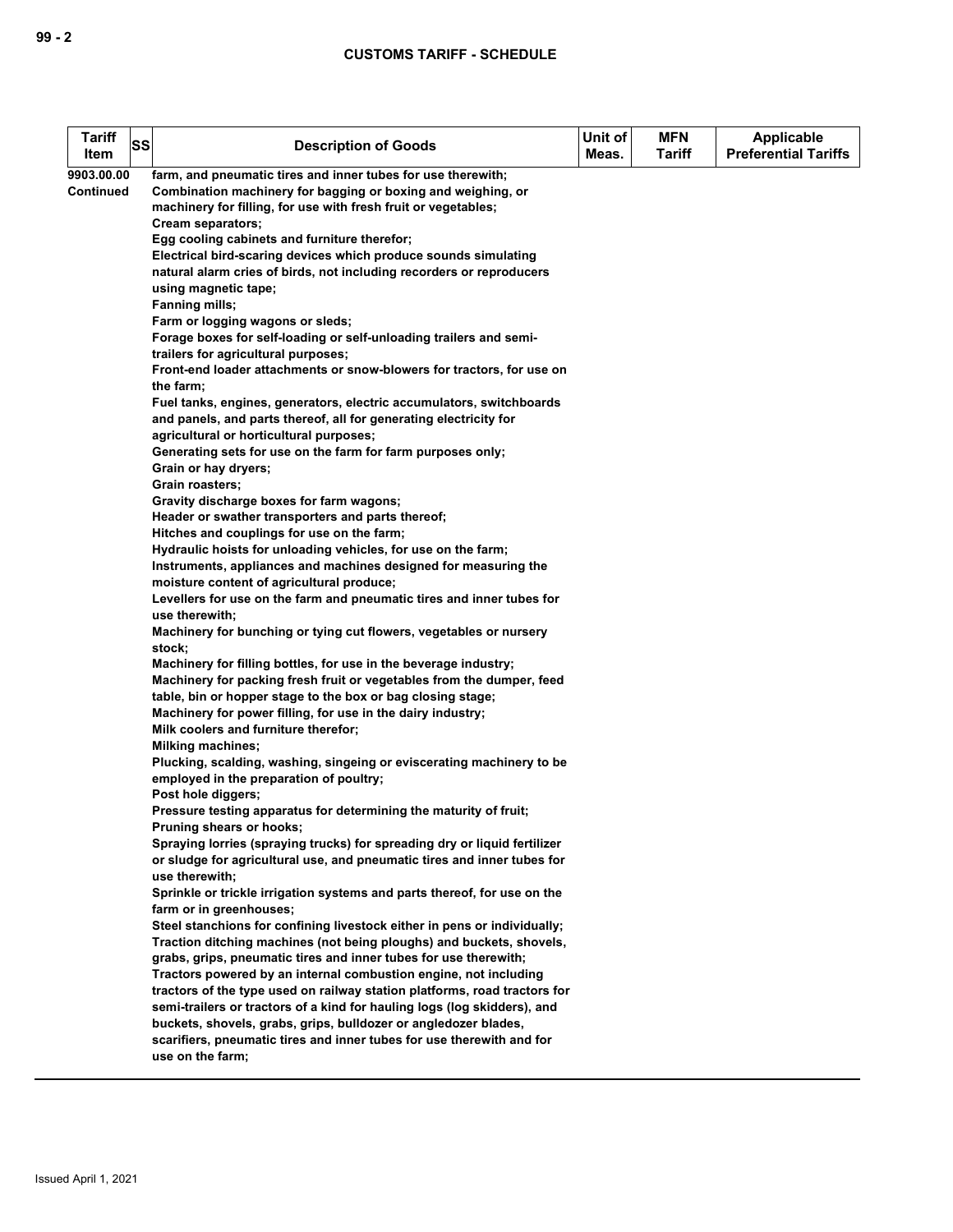| <b>Tariff</b><br>Item          | SS | <b>Description of Goods</b>                                                                                                                                                                                                                                                                                                                                                                                                                                                                                                                                   | Unit of<br>Meas. | MFN<br>Tariff | <b>Applicable</b><br><b>Preferential Tariffs</b>                                                                                         |
|--------------------------------|----|---------------------------------------------------------------------------------------------------------------------------------------------------------------------------------------------------------------------------------------------------------------------------------------------------------------------------------------------------------------------------------------------------------------------------------------------------------------------------------------------------------------------------------------------------------------|------------------|---------------|------------------------------------------------------------------------------------------------------------------------------------------|
| 9903.00.00<br><b>Continued</b> |    | chassis fitted with engines therefor, cabs therefor, and parts and<br>accessories thereof, other than bumpers and bumper parts, safety seat<br>belts and suspension shock-absorbers;<br>Windmills.                                                                                                                                                                                                                                                                                                                                                            |                  |               |                                                                                                                                          |
| 9904.00.00                     |    | Kosher goods of heading 22.04 or 22.05 that originate in Israel or<br>another CIFTA beneficiary.                                                                                                                                                                                                                                                                                                                                                                                                                                                              |                  | N/A           | CIAT: Free                                                                                                                               |
| 9905.00.00                     |    | The following Passover products for use during the Passover<br>holiday and so marked, imported during the period beginning two<br>months before the eve of the first day of that holiday and ending on<br>the last day of the holiday:                                                                                                                                                                                                                                                                                                                        |                  | Free          | CCCT, LDCT, GPT,<br>UST, MXT, CIAT, CT,<br>CRT, PT, COLT, JT,<br>PAT, HNT, KRT, CEUT,<br>UAT, CPTPT,<br>UKT: Free                        |
|                                |    | Cake mix, pancake mix and baked goods;                                                                                                                                                                                                                                                                                                                                                                                                                                                                                                                        |                  |               |                                                                                                                                          |
|                                |    | Canned fish and fish products other than pickled herring;<br><b>Canned fruits and vegetables;</b>                                                                                                                                                                                                                                                                                                                                                                                                                                                             |                  |               |                                                                                                                                          |
|                                |    | Chocolates, candy and gum (excluding fruit jelly candy and jelly rings,<br>chocolate-covered jellies, chocolate-covered marshmallows, and<br>chocolate-covered orange peels);<br>Dried apples;                                                                                                                                                                                                                                                                                                                                                                |                  |               |                                                                                                                                          |
|                                |    | Grapeseed oil;                                                                                                                                                                                                                                                                                                                                                                                                                                                                                                                                                |                  |               |                                                                                                                                          |
|                                |    | Jam;                                                                                                                                                                                                                                                                                                                                                                                                                                                                                                                                                          |                  |               |                                                                                                                                          |
|                                |    | Jelly powders and puddings;                                                                                                                                                                                                                                                                                                                                                                                                                                                                                                                                   |                  |               |                                                                                                                                          |
|                                |    | Juices (except apple juice) and juice blends (not containing apple<br>juice);                                                                                                                                                                                                                                                                                                                                                                                                                                                                                 |                  |               |                                                                                                                                          |
|                                |    | Matzo and matzo products;                                                                                                                                                                                                                                                                                                                                                                                                                                                                                                                                     |                  |               |                                                                                                                                          |
|                                |    | Margarine of tariff item No. 1517.10.10, not exceeding 50,000 kg each                                                                                                                                                                                                                                                                                                                                                                                                                                                                                         |                  |               |                                                                                                                                          |
|                                |    | Passover holiday;<br>Olives;                                                                                                                                                                                                                                                                                                                                                                                                                                                                                                                                  |                  |               |                                                                                                                                          |
|                                |    | Potato chips;                                                                                                                                                                                                                                                                                                                                                                                                                                                                                                                                                 |                  |               |                                                                                                                                          |
|                                |    | Salad dressings and ketchup;                                                                                                                                                                                                                                                                                                                                                                                                                                                                                                                                  |                  |               |                                                                                                                                          |
|                                |    | Soups (including borsch) and gravies;                                                                                                                                                                                                                                                                                                                                                                                                                                                                                                                         |                  |               |                                                                                                                                          |
|                                |    | Tomato ketchup, paste, purée and sauce;<br>Vegetable shortening; and                                                                                                                                                                                                                                                                                                                                                                                                                                                                                          |                  |               |                                                                                                                                          |
|                                |    | Vinegar.                                                                                                                                                                                                                                                                                                                                                                                                                                                                                                                                                      |                  |               |                                                                                                                                          |
|                                |    | Under this Act, the Governor in Council may amend the above list of                                                                                                                                                                                                                                                                                                                                                                                                                                                                                           |                  |               |                                                                                                                                          |
|                                |    | products.                                                                                                                                                                                                                                                                                                                                                                                                                                                                                                                                                     |                  |               |                                                                                                                                          |
| 9906.00.00                     |    | Foodstuffs and other consumable goods, other than alcoholic<br>beverages and tobacco products, imported for exclusive use in carrying<br>out field studies by an expedition conducted or sponsored by a<br>scientific or cultural organization, an institution of learning or a foreign<br>government, the participants in which are non-residents of Canada and<br>the conductees or sponsors of which have undertaken to make available<br>to the Government of Canada all information obtained in Canada as a<br>result of the expedition's field studies. |                  | Free          | CCCT, LDCT, GPT,<br>UST, MXT, CIAT, CT,<br>CRT, IT, NT, SLT, PT,<br>COLT, JT, PAT, HNT,<br>KRT, CEUT, UAT,<br>CPTPT, UKT: Free           |
| 9907.00.00                     |    | Goods of Chapter 20, except tariff item Nos. 2001.10.00, 2001.90.10,<br>2006.00.10, 2008.60.90, 2008.99.40 and 2008.99.90, to be employed in the<br>processing (other than packaging) of food products or beverages;<br>Goods of tariff item No. 2106.10.00, 2106.90.29 or 2106.90.99 to be<br>employed in the processing (other than packaging) of food products or<br>beverages                                                                                                                                                                             |                  | Free          | AUT, NZT, CCCT, LDCT,<br>GPT, UST, MXT, CIAT,<br>CT, CRT, IT, NT, SLT,<br>PT, COLT, JT, PAT,<br>HNT, KRT, CEUT, UAT,<br>CPTPT, UKT: Free |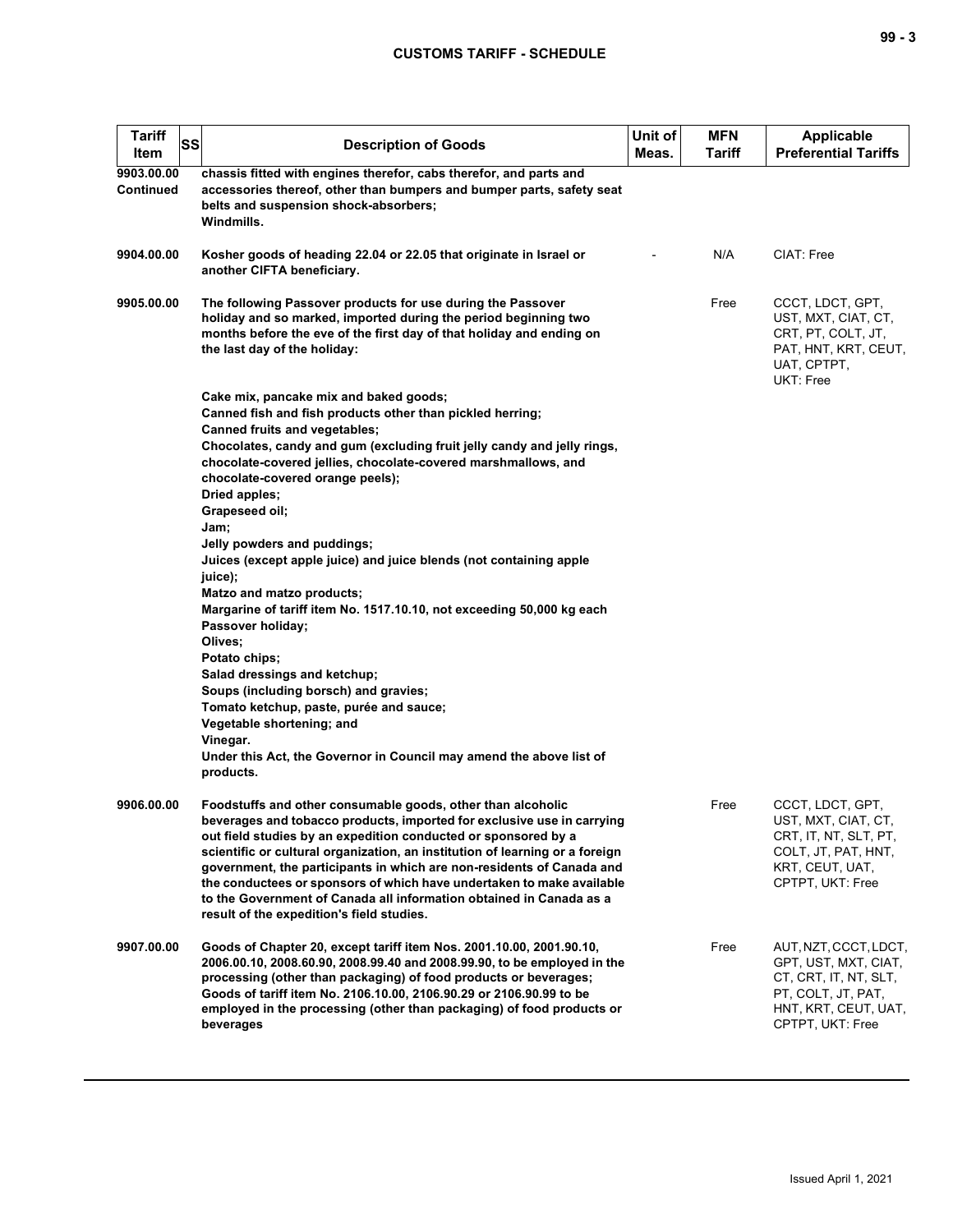| <b>Tariff</b><br>SS<br>Item | <b>Description of Goods</b>                                                                                                                                                                                                                                                                                                                                                                                                                                                                                                                                                                                                                                                                                                                                                                                                                                                                                                                                                                                                                                                                                                                                                                                                                                                                                                                                                                                                                                                                                                                                                                                                                                                                                                                                                                      | Unit of<br>Meas. | <b>MFN</b><br><b>Tariff</b> | Applicable<br><b>Preferential Tariffs</b>                                                                                      |
|-----------------------------|--------------------------------------------------------------------------------------------------------------------------------------------------------------------------------------------------------------------------------------------------------------------------------------------------------------------------------------------------------------------------------------------------------------------------------------------------------------------------------------------------------------------------------------------------------------------------------------------------------------------------------------------------------------------------------------------------------------------------------------------------------------------------------------------------------------------------------------------------------------------------------------------------------------------------------------------------------------------------------------------------------------------------------------------------------------------------------------------------------------------------------------------------------------------------------------------------------------------------------------------------------------------------------------------------------------------------------------------------------------------------------------------------------------------------------------------------------------------------------------------------------------------------------------------------------------------------------------------------------------------------------------------------------------------------------------------------------------------------------------------------------------------------------------------------|------------------|-----------------------------|--------------------------------------------------------------------------------------------------------------------------------|
| 9908.00.00                  | Utility vehicles of heading 87.03 and lorries (trucks) or shuttle cars of<br>heading 87.04, for use underground in mining or in developing mineral<br>deposits;<br>Articles (excluding tires and inner tubes) for use in the foregoing<br>equipment, or for use in loading machinery for loading coal or for<br>loading minerals directly from the working face of a mine, or for use in<br>extracting machinery for extracting minerals directly from the working<br>face of a mine.                                                                                                                                                                                                                                                                                                                                                                                                                                                                                                                                                                                                                                                                                                                                                                                                                                                                                                                                                                                                                                                                                                                                                                                                                                                                                                            |                  | Free                        | CCCT, LDCT, GPT,<br>UST, MXT, CIAT, CT,<br>CRT. IT. NT. SLT. PT.<br>COLT, JT, PAT, HNT,<br>KRT, CEUT, UAT,<br>CPTPT, UKT: Free |
| 9909.00.00                  | Well logging machinery or apparatus and seismic instruments, and parts<br>thereof, to be employed in the exploration, discovery, development,<br>maintenance, testing, depletion or production of oil or natural gas wells<br>or for use in drilling machinery to be employed in the exploration,<br>discovery, development or operation of potash or rock salt deposits,<br>excluding the motor vehicle chassis portion and parts thereof of special<br>purpose motor vehicles of heading 87.05, all other motor vehicles of<br>Chapter 87 and geophysical instruments of heading 90.15.                                                                                                                                                                                                                                                                                                                                                                                                                                                                                                                                                                                                                                                                                                                                                                                                                                                                                                                                                                                                                                                                                                                                                                                                        |                  | Free                        | CCCT, LDCT, GPT,<br>UST, MXT, CIAT, CT,<br>CRT, IT, NT, SLT, PT,<br>COLT, JT, PAT, HNT,<br>KRT, CEUT, UAT,<br>CPTPT, UKT: Free |
| 9910.00.00                  | Materials for use in the manufacture of goods of Section XVI, of<br>Chapter 40, 73 or 90, or of heading 59.10 or 87.05 (excluding the motor<br>vehicle chassis portion and parts thereof), such goods being used in the<br>exploration, discovery, development, maintenance, testing, depletion or<br>production of oil or natural gas wells up to and including the wellhead<br>assembly or surface oil pumping unit.                                                                                                                                                                                                                                                                                                                                                                                                                                                                                                                                                                                                                                                                                                                                                                                                                                                                                                                                                                                                                                                                                                                                                                                                                                                                                                                                                                           |                  | Free                        | CCCT, LDCT, GPT,<br>UST, MXT, CIAT, CT,<br>CRT, IT, NT, SLT, PT,<br>COLT, JT, PAT, HNT,<br>KRT, CEUT, UAT,<br>CPTPT, UKT: Free |
| 9913.00.00                  | The following pharmaceutical ingredients; salts, esters or hydrates<br>thereof when of the same subheading as the ingredient from which<br>they are derived and when described by any of the prefixes or suffixes<br>at the end of the following list of ingredients:                                                                                                                                                                                                                                                                                                                                                                                                                                                                                                                                                                                                                                                                                                                                                                                                                                                                                                                                                                                                                                                                                                                                                                                                                                                                                                                                                                                                                                                                                                                            |                  | Free                        | CCCT, LDCT, GPT,<br>UST, MXT, CIAT, CT,<br>CRT, IT, NT, SLT, PT,<br>COLT, JT, PAT, HNT,<br>KRT, CEUT, UAT,<br>CPTPT, UKT: Free |
|                             | Abacavir, Abafungin, Abamectin, Abanoquil, Abaperidone, Abarelix,<br>Abatacept, Abciximab, Abecarnil, Abetimus, Abiraterone, Abitesartan,<br>Ablukast, Abrineurin, Abunidazole, Acadesine, Acamprosate,<br>Acaprazine, Acarbose, Acebrochol, Aceburic acid, Acebutolol,<br>Acecainide, Acecarbromal, Aceclidine, Aceclofenac, Acedapsone,<br>Acediasulfone sodium, Acedoben, Acefluranol, Acefurtiamine,<br>Acefylline clofibrol, Acefylline piperazine, Aceglatone, Aceglutamide,<br>Acemannan, Acemetacin, Aceneuramic acid, Acenocoumarol,<br>Aceperone, Acepromazine, Aceprometazine, Acequinoline, Acesulfame,<br>Acetaminosalol, Acetarsol, Acetazolamide, Acetergamine, Acetiamine,<br>Acetiromate, Acetohexamide, Acetohydroxamic acid, Acetophenazine,<br>Acetorphine, Acetryptine, Acetylcholine chloride, Acetylcysteine,<br>Acetyldigitoxin, Acetylleucine, Acetylmethadol, Acevaltrate, Acexamic<br>acid, Aciclovir, Acifran, Acipimox, Acitazanolast, Acitemate, Acitretin,<br>Acivicin, Aclantate, Aclarubicin, Aclatonium napadisilate, Acodazole,<br>Acolbifene, Aconiazide, Acotiamide, Acoxatrine, Acreozast, Acridorex,<br>Acriflavinium chloride, Acrihellin, Acrisorcin, Acrivastine,<br>Acrocinonide, Acronine, Actagardin, Actaplanin, Actarit, Actinoquinol,<br>Actisomide, Actodigin, Adafenoxate, Adalimumab, Adamexine,<br>Adapalene, Adaprolol, Adargileukin alfa, Adatanserin, Adecatumumab,<br>Adefovir, Adekalant, Adelmidrol, Ademetionine, Adenosine phosphate,<br>Adibendan, Adicillin, Adimolol, Adinazolam, Adiphenine, Adipiodone,<br>Aditeren, Aditoprim, Adosopine, Adozelesin, Adrafinil, Adrenalone,<br>Adrogolide, Afalanine, Afeletecan, Afelimomab, Afloqualone, Afovirsen,<br>Afurolol, Agalsidase alfa, Agalsidase beta, Aganodine, Aglepristone, |                  |                             |                                                                                                                                |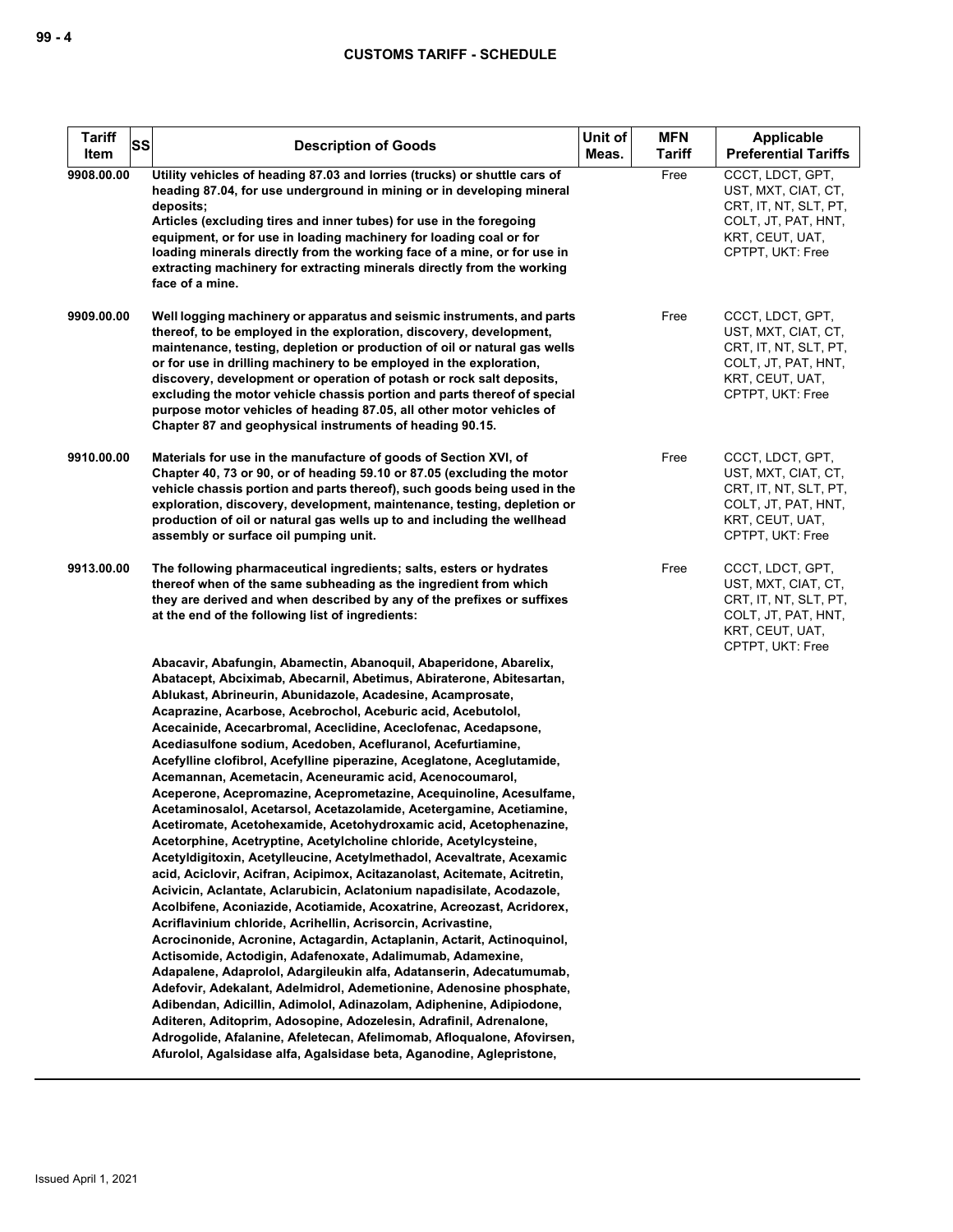| <b>Tariff</b>           | SS | <b>Description of Goods</b>                                                                                                                                                                                               | Unit of | <b>MFN</b> | <b>Applicable</b><br><b>Preferential Tariffs</b> |
|-------------------------|----|---------------------------------------------------------------------------------------------------------------------------------------------------------------------------------------------------------------------------|---------|------------|--------------------------------------------------|
| Item                    |    |                                                                                                                                                                                                                           | Meas.   | Tariff     |                                                  |
| 9913.00.00<br>continued |    | Agomelatine, Aklomide, Alacepril, Alafosfalin, Alagebrium chloride,<br>Alamifovir, Alanine, Alanosine, Alaproclate, Alatrofloxacin, Alazanine<br>triclofenate, Albaconazole, Albendazole, Albendazole oxide, Albifylline, |         |            |                                                  |
|                         |    | Albutoin, Alclofenac, Alclometasone, Alcloxa, Alcuronium chloride,                                                                                                                                                        |         |            |                                                  |
|                         |    | Aldesulfone sodium, Aldioxa, Aldosterone, Alefacept, Alemcinal,                                                                                                                                                           |         |            |                                                  |
|                         |    | Alemtuzumab, Alendronic acid, Alentemol, Alepride, Alestramustine,                                                                                                                                                        |         |            |                                                  |
|                         |    | Alexidine, Alexitol sodium, Alfacalcidol, Alfadex, Alfadolone,                                                                                                                                                            |         |            |                                                  |
|                         |    | Alfaprostol, Alfatradiol, Alfaxalone, Alfentanil, Alfetamine, Alfimeprase,                                                                                                                                                |         |            |                                                  |
|                         |    | Alfuzosin, Algeldrate, Algestone, Alglucerase, Alglucosidase alfa,                                                                                                                                                        |         |            |                                                  |
|                         |    | Alibendol, Alicaforsen, Aliconazole, Alifedrine, Aliflurane, Alilusem,                                                                                                                                                    |         |            |                                                  |
|                         |    | Alimadol, Alimemazine, Alinastine, Alinidine, Alipamide, Aliskiren,                                                                                                                                                       |         |            |                                                  |
|                         |    | Alitretinoin, Alizapride, Alletorphine, Allobarbital, Alloclamide,                                                                                                                                                        |         |            |                                                  |
|                         |    | Allocupreide sodium, Allomethadione, Allopurinol, Allylestrenol,                                                                                                                                                          |         |            |                                                  |
|                         |    | Allylprodine, Allylthiourea, Almadrate sulfate, Almagate, Almagodrate,                                                                                                                                                    |         |            |                                                  |
|                         |    | Almasilate, Almecillin, Almestrone, Alminoprofen, Almitrine,                                                                                                                                                              |         |            |                                                  |
|                         |    | Almokalant, Almotriptan, Almoxatone, Almurtide, Alnespirone,                                                                                                                                                              |         |            |                                                  |
|                         |    | Alniditan, Alonacic, Alonimid, Aloracetam, Alosetron, Alovudine,                                                                                                                                                          |         |            |                                                  |
|                         |    | Aloxiprin, Aloxistatin, Alozafone, Alpertine, Alphacetylmethadol,                                                                                                                                                         |         |            |                                                  |
|                         |    | Alphameprodine, Alphamethadol, Alphaprodine, Alpidem, Alpiropride,                                                                                                                                                        |         |            |                                                  |
|                         |    | Alprafenone, Alprazolam, Alprenolol, Alprostadil, Alrestatin, Alsactide,                                                                                                                                                  |         |            |                                                  |
|                         |    | Altanserin, Altapizone, Alteconazole, Alteplase, Altinicline, Altizide,                                                                                                                                                   |         |            |                                                  |
|                         |    | Altoqualine, Altrenogest, Altretamine, Altumomab, Aluminum                                                                                                                                                                |         |            |                                                  |
|                         |    | clofibrate, Alusulf, Alvameline, Alverine, Alvimopan, Alvircept sudotox,                                                                                                                                                  |         |            |                                                  |
|                         |    | Alvocidib, Amadinone, Amafolone, Amanozine, Amantadine,                                                                                                                                                                   |         |            |                                                  |
|                         |    | Amantanium bromide, Amantocillin, Ambamustine, Ambasilide,                                                                                                                                                                |         |            |                                                  |
|                         |    | Ambazone, Ambenonium chloride, Ambenoxan, Ambicromil,                                                                                                                                                                     |         |            |                                                  |
|                         |    | Ambomycin, Ambrisentan, Ambroxol, Ambruticin, Ambucaine,                                                                                                                                                                  |         |            |                                                  |
|                         |    | Ambucetamide, Ambuside, Amcinafal, Amcinafide, Amcinonide,                                                                                                                                                                |         |            |                                                  |
|                         |    | Amdoxovir, Amebucort, Amedalin, Amediplase, Amelometasone,                                                                                                                                                                |         |            |                                                  |
|                         |    | Ameltolide, Amelubant, Amesergide, Ametantrone, Amezepine,                                                                                                                                                                |         |            |                                                  |
|                         |    | Amezinium metilsulfate, Amfebutamone, Amfecloral, Amfenac,                                                                                                                                                                |         |            |                                                  |
|                         |    | Amfepentorex, Amfepramone, Amfetamine, Amfetaminil, Amflutizole,                                                                                                                                                          |         |            |                                                  |
|                         |    | Amfomycin, Amfonelic acid, Amicarbalide, Amicibone, Amicycline,                                                                                                                                                           |         |            |                                                  |
|                         |    | Amidantel, Amidapsone, Amidefrine mesilate, Amiflamine, Amifloverine,                                                                                                                                                     |         |            |                                                  |
|                         |    | Amifloxacin, Amifostine, Amiglumide, Amikacin, Amikhelline, Amiloride,                                                                                                                                                    |         |            |                                                  |
|                         |    | Amindocate, Amineptine, Aminitrozole, Aminoacridine, Aminocaproic                                                                                                                                                         |         |            |                                                  |
|                         |    | acid, Aminoethyl nitrate, Aminoglutethimide, Aminometradine,                                                                                                                                                              |         |            |                                                  |
|                         |    | Aminophenazone, Aminophenazone cyclamate, Aminophylline,<br>Aminopromazine, Aminopterin sodium, Aminoquinol, Aminoquinuride,                                                                                              |         |            |                                                  |
|                         |    | Aminorex, Aminothiazole, Aminoxytriphene, Amiodarone, Amiperone,                                                                                                                                                          |         |            |                                                  |
|                         |    | Amiphenazole, Amipizone, Amiprilose, Amiquinsin, Amisometradine,                                                                                                                                                          |         |            |                                                  |
|                         |    | Amisulpride, Amiterol, Amitivir, Amitraz, Amitriptyline,                                                                                                                                                                  |         |            |                                                  |
|                         |    | Amitriptylinoxide, Amixetrine, Amlexanox, Amlintide, Amlodipine,                                                                                                                                                          |         |            |                                                  |
|                         |    | Amobarbital, Amocarzine, Amodiaquine, Amogastrin, Amolanone,                                                                                                                                                              |         |            |                                                  |
|                         |    | Amonafide, Amoproxan, Amopyroquine, Amorolfine, Amoscanate,                                                                                                                                                               |         |            |                                                  |
|                         |    | Amosulalol, Amotosalen, Amoxapine, Amoxecaine, Amoxicillin,                                                                                                                                                               |         |            |                                                  |
|                         |    | Amoxydramine camsilate, Amperozide, Amphenidone, Amphotalide,                                                                                                                                                             |         |            |                                                  |
|                         |    | Amphotericin B, Ampicillin, Ampiroxicam, Amprenavir, Amprolium,                                                                                                                                                           |         |            |                                                  |
|                         |    | Ampyrimine, Ampyzine, Amquinate, Amrinone, Amrubicin, Amsacrine,                                                                                                                                                          |         |            |                                                  |
|                         |    | Amtolmetin guacil, Amylmetacresol, Anagestone, Anagrelide, Anakinra,                                                                                                                                                      |         |            |                                                  |
|                         |    | Anaritide, Anastrozole, Anatibant, Anatumomab mafenatox, Anaxirone,                                                                                                                                                       |         |            |                                                  |
|                         |    | Anazocine, Anazolene sodium, Ancarolol, Ancestim, Ancitabine,                                                                                                                                                             |         |            |                                                  |
|                         |    | Ancriviroc, Ancrod, Andolast, Androstanolone, Anecortave,                                                                                                                                                                 |         |            |                                                  |
|                         |    | Angiotensin II, Angiotensinamide, Anidoxime, Anidulafungin,                                                                                                                                                               |         |            |                                                  |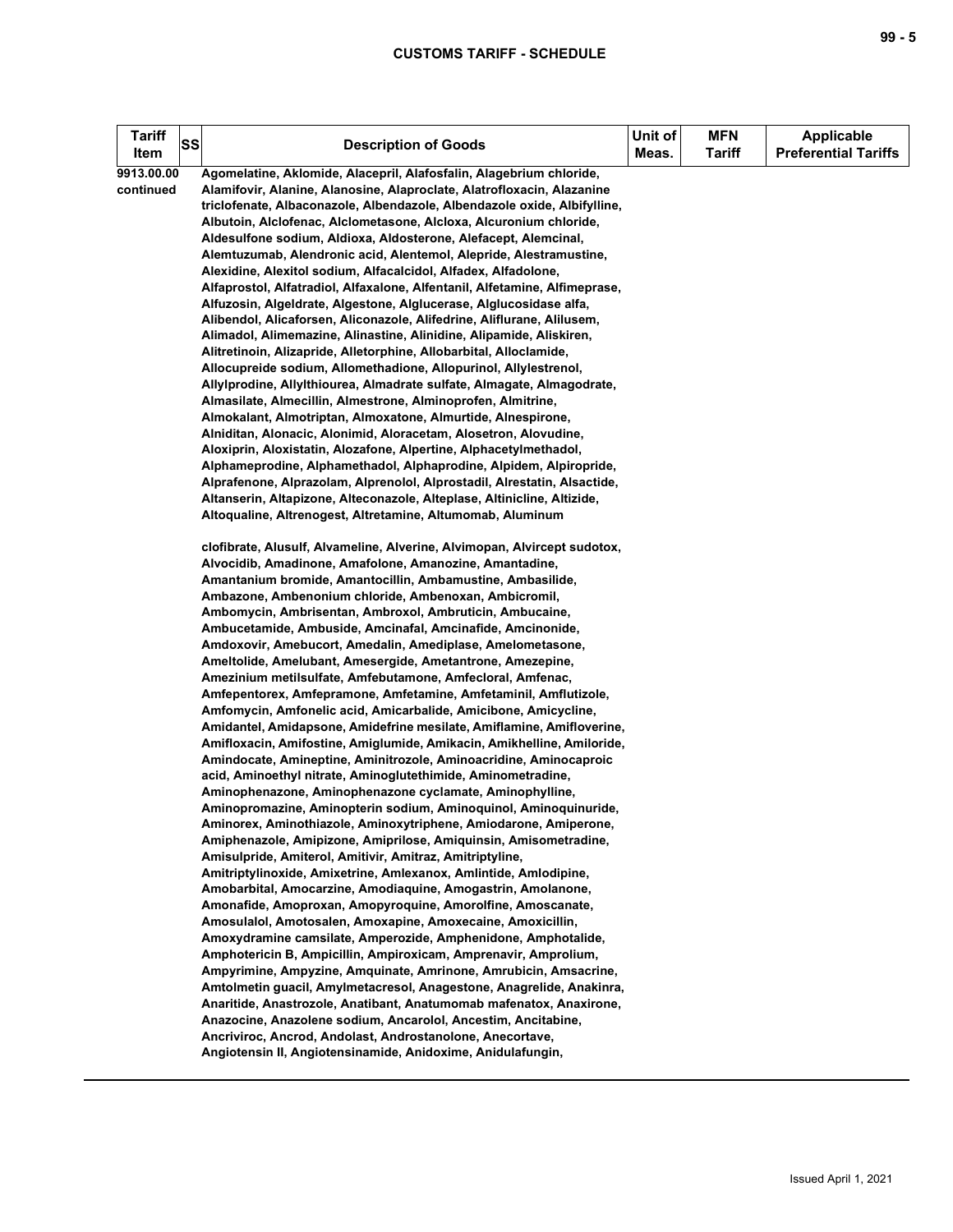| <b>Tariff</b><br>Item          | SS | <b>Description of Goods</b>                                                                                                        | Unit of<br>Meas. | <b>MFN</b><br><b>Tariff</b> | <b>Applicable</b><br><b>Preferential Tariffs</b> |
|--------------------------------|----|------------------------------------------------------------------------------------------------------------------------------------|------------------|-----------------------------|--------------------------------------------------|
|                                |    |                                                                                                                                    |                  |                             |                                                  |
| 9913.00.00<br><b>Continued</b> |    | Anilamate, Anileridine, Anilopam, Anipamil, Aniracetam, Anirolac,                                                                  |                  |                             |                                                  |
|                                |    | Anisacril, Anisindione, Anisopirol, Anisperimus, Anistreplase,                                                                     |                  |                             |                                                  |
|                                |    | Anitrazafen, Anpirtoline, Ansoxetine, Antafenite, Antazoline, Antazonite,                                                          |                  |                             |                                                  |
|                                |    | Antelmycin, Anthiolimine, Antienite, Antithrombin alfa,                                                                            |                  |                             |                                                  |
|                                |    | Antithrombin III human, Antrafenine, Antramycin, Apadoline, Apafant,                                                               |                  |                             |                                                  |
|                                |    | Apalcillin, Apaxifylline, Apaziquone, Apicycline, Apixaban, Aplindore                                                              |                  |                             |                                                  |
|                                |    | (palindore), Apolizumab, Apovincamine, Apraclonidine, Apramycin,                                                                   |                  |                             |                                                  |
|                                |    | Apratastat, Aprepitant, Aprikalim, Aprindine, Aprinocarsen,                                                                        |                  |                             |                                                  |
|                                |    | Aprobarbital, Aprofene, Aprosulate sodium, Aprotinin, Aptazapine,                                                                  |                  |                             |                                                  |
|                                |    | Aptiganel, Aptocaine, Aranidipine, Aranotin, Araprofen,                                                                            |                  |                             |                                                  |
|                                |    | Arasertaconazole, Arbaprostil, Arbekacin, Arbutamine, Arcitumomab,                                                                 |                  |                             |                                                  |
|                                |    | Arclofenin, Ardacin, Ardenermin, Ardeparin sodium, Arfalasin,                                                                      |                  |                             |                                                  |
|                                |    | Arfendazam, Arformoterol, Argatroban, Argimesna, Arginine,                                                                         |                  |                             |                                                  |
|                                |    | Argipressin, Argiprestocin, Arildone, Arimoclomol, Aripiprazole,                                                                   |                  |                             |                                                  |
|                                |    | Armodafinil, Arnolol, Arofylline, Aronixil, Arotinolol, Arprinocid,                                                                |                  |                             |                                                  |
|                                |    | Arpromidine, Arsanilic acid, Arsthinol, Arteflene, Artemether,                                                                     |                  |                             |                                                  |
|                                |    | Artemifone, Artemisinin, Artemotil, Artenimol, Artesunate, Articaine,                                                              |                  |                             |                                                  |
|                                |    | Artilide, Arundic acid, Arzoxifene, Ascorbic acid, Ascorbyl gamolenate,                                                            |                  |                             |                                                  |
|                                |    | Aselizumab, Asenapine, Aseripide, Asimadoline, Asobamast, Asocainol,                                                               |                  |                             |                                                  |
|                                |    | Asoprisnil, Asoprisnil ecamate, Aspartame, Aspartic acid, Aspartocin,                                                              |                  |                             |                                                  |
|                                |    | Aspoxicillin, Astemizole, Astromicin, Ataciguat, Atamestane, Ataprost,                                                             |                  |                             |                                                  |
|                                |    | Ataquimast, Atazanavir, Atenolol, Atevirdine, Atexakin alfa, Atibeprone,                                                           |                  |                             |                                                  |
|                                |    | Atilmotin, Atipamezole, Atiprimod, Atiprosin, Atizoram, Atliprofen,<br>Atocalcitol, Atolide, Atorolimumab, Atorvastatin, Atosiban, |                  |                             |                                                  |
|                                |    | Atovaquone, Atracurium besilate, Atrasentan, Atreleuton, Atrimustine,                                                              |                  |                             |                                                  |
|                                |    | Atrinositol, Atromepine, Atropine methonitrate, Atropine oxide,                                                                    |                  |                             |                                                  |
|                                |    | Auranofin, Aurothioglycanide, Avanafil, Avasimibe, Avicatonin,                                                                     |                  |                             |                                                  |
|                                |    | Avilamycin, Aviptadil, Aviscumine, Avitriptan, Avizafone, Avobenzone,                                                              |                  |                             |                                                  |
|                                |    | Avoparcin, Avorelin, Avosentan, Avotermin, Avridine, Axamozide,                                                                    |                  |                             |                                                  |
|                                |    | Axitirome, Axomadol, Azabon, Azabuperone, Azacitidine, Azaclorzine,                                                                |                  |                             |                                                  |
|                                |    | Azaconazole, Azacosterol, Azacyclonol, Azaftozine, Azalanstat,                                                                     |                  |                             |                                                  |
|                                |    | Azalomycin, Azaloxan, Azamethonium bromide, Azamulin, Azanator,                                                                    |                  |                             |                                                  |
|                                |    | Azanidazole, Azaperone, Azaprocin, Azapropazone, Azaquinzole,                                                                      |                  |                             |                                                  |
|                                |    | Azaribine, Azaserine, Azasetron, Azaspirium chloride, Azastene,                                                                    |                  |                             |                                                  |
|                                |    | Azatadine, Azatepa, Azathioprine, Azelaic acid, Azelastine, Azelnidipine,                                                          |                  |                             |                                                  |
|                                |    | Azepexole, Azepindole, Azetirelin, Azidamfenicol, Azidocillin, Azimexon,                                                           |                  |                             |                                                  |
|                                |    | Azimilide, Azintamide, Azipramine, Azithromycin, Azlocillin, Azolimine,                                                            |                  |                             |                                                  |
|                                |    | Azosemide, Azotomycin, Aztreonam, Azumolene, Bacampicillin,                                                                        |                  |                             |                                                  |
|                                |    | Bacitracin, Baclofen, Bacmecillinam, Bakeprofen, Balaglitazone,                                                                    |                  |                             |                                                  |
|                                |    | Balazipone, Balicatib, Balofloxacin, Balsalazide, Bamaluzole,                                                                      |                  |                             |                                                  |
|                                |    | Bamaquimast, Bambermycin, Bambuterol, Bamethan, Bamifylline,                                                                       |                  |                             |                                                  |
|                                |    | Bamipine, Bamirastine, Bamnidazole, Banoxantrone, Bapineuzumab,                                                                    |                  |                             |                                                  |
|                                |    | Baquiloprim, Barbexaclone, Barbital, Barbital sodium, Barixibat,<br>Barmastine, Barnidipine, Barucainide, Barusiban, Basifungin,   |                  |                             |                                                  |
|                                |    | Basiliximab, Batabulin, Batanopride, Batebulast, Batelapine, Batilol,                                                              |                  |                             |                                                  |
|                                |    | Batimastat, Batoprazine, Batroxobin, Baxitozine, Bazedoxifene,                                                                     |                  |                             |                                                  |
|                                |    | Bazinaprine, Becampanel, Becantone, Becaplermin, Becatecarin,                                                                      |                  |                             |                                                  |
|                                |    | Beciparcil, Beclamide, Becliconazole, Beclobrate, Beclometasone,                                                                   |                  |                             |                                                  |
|                                |    | Beclotiamine, Becocalcidiol, Bectumomab, Befetupitant, Befiperide,                                                                 |                  |                             |                                                  |
|                                |    | Befloxatone, Befunolol, Befuraline, Bekanamycin, Belaperidone,                                                                     |                  |                             |                                                  |
|                                |    | Belarizine, Belatacept, Belfosdil, Belimumab, Belotecan, Beloxamide,                                                               |                  |                             |                                                  |
|                                |    | Beloxepin, Bemarinone, Bemegride, Bemesetron, Bemetizide, Beminafil,                                                               |                  |                             |                                                  |
|                                |    | Bemitradine, Bemoradan, Bemotrizinol, Benactyzine, Benafentrine,                                                                   |                  |                             |                                                  |
|                                |    | Benaprizine, Benaxibine, Benazepril, Benazeprilat, Bencianol,                                                                      |                  |                             |                                                  |
|                                |    |                                                                                                                                    |                  |                             |                                                  |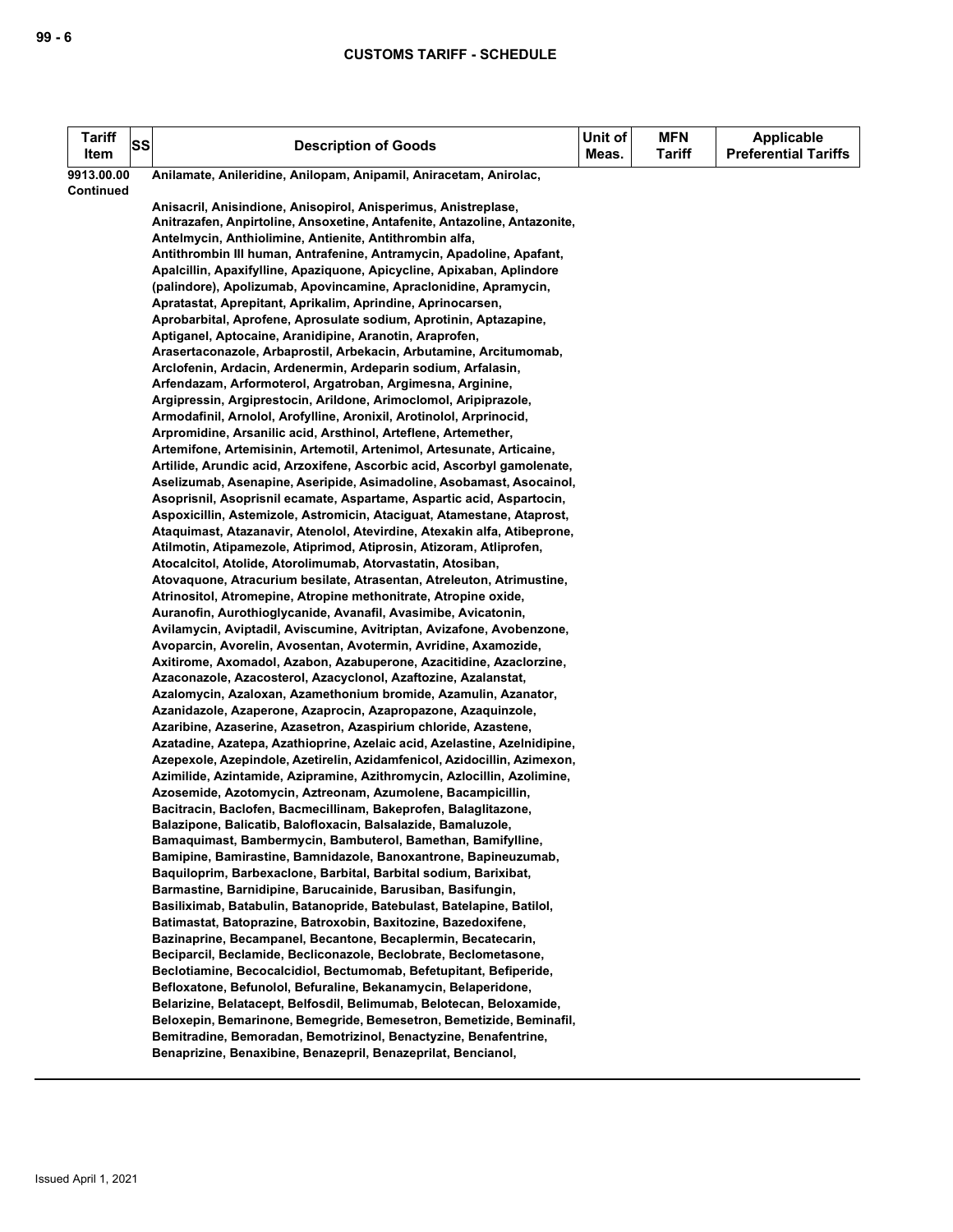| <b>Tariff</b><br>Item | SS | <b>Description of Goods</b>                                                                                                                        | Unit of<br>Meas. | <b>MFN</b><br><b>Tariff</b> | Applicable<br><b>Preferential Tariffs</b> |
|-----------------------|----|----------------------------------------------------------------------------------------------------------------------------------------------------|------------------|-----------------------------|-------------------------------------------|
| 9913.00.00            |    | Bencisteine, Benclonidine, Bencyclane, Bendacalol, Bendamustine,                                                                                   |                  |                             |                                           |
| Continued             |    |                                                                                                                                                    |                  |                             |                                           |
|                       |    | Bendazac, Bendazol, Benderizine, Bendroflumethiazide, Benethamine                                                                                  |                  |                             |                                           |
|                       |    | penicillin, Benexate, Benfluorex, Benfosformin, Benfotiamine,                                                                                      |                  |                             |                                           |
|                       |    | Benfurodil hemisuccinate, Benhepazone, Benidipine, Benmoxin,                                                                                       |                  |                             |                                           |
|                       |    | Benolizime, Benorilate, Benorterone, Benoxafos, Benoxaprofen,<br>Benpenolisin, Benperidol, Benproperine, Benrixate, Bensalan,                      |                  |                             |                                           |
|                       |    | Benserazide, Bensuldazic acid, Bentazepam, Bentemazole, Bentiamine,                                                                                |                  |                             |                                           |
|                       |    | Bentipimine, Bentiromide, Benurestat, Benzalkonium chloride,                                                                                       |                  |                             |                                           |
|                       |    | Benzaprinoxide, Benzarone, Benzathine benzylpenicillin, Benzatropine,                                                                              |                  |                             |                                           |
|                       |    | Benzbromarone, Benzestrol, Benzethidine, Benzethonium chloride,                                                                                    |                  |                             |                                           |
|                       |    | Benzetimide, Benzfetamine, Benzilonium bromide, Benzindopyrine,                                                                                    |                  |                             |                                           |
|                       |    | Benziodarone, Benzmalecene, Benznidazole, Benzobarbital,                                                                                           |                  |                             |                                           |
|                       |    | Benzocaine, Benzoclidine, Benzoctamine, Benzodepa,                                                                                                 |                  |                             |                                           |
|                       |    | Benzododecinium chloride, Benzonatate, Benzopyrronium bromide,                                                                                     |                  |                             |                                           |
|                       |    | Benzotript, Benzoxiquine, Benzoxonium chloride, Benzpiperylone,                                                                                    |                  |                             |                                           |
|                       |    | Benzpyrinium bromide, Benzquercin, Benzquinamide, Benzthiazide,                                                                                    |                  |                             |                                           |
|                       |    | Benzydamine, Benzylpenicillin, Benzylsulfamide, Bepafant, Beperidium                                                                               |                  |                             |                                           |
|                       |    | iodide, Bephenium hydroxynaphthoate, Bepiastine, Bepotastine,<br>Bepridil, Beraprost, Berefrine, Berlafenone, Bermoprofen,                         |                  |                             |                                           |
|                       |    | Bertilimumab, Bertosamil, Berupipam, Bervastatin, Berythromycin,                                                                                   |                  |                             |                                           |
|                       |    | Besigomsin, Besilesomab, Besipirdine, Besulpamide, Besunide,                                                                                       |                  |                             |                                           |
|                       |    | Betacarotene, Betacetylmethadol, Betadex, Betahistine,                                                                                             |                  |                             |                                           |
|                       |    | Betameprodine, Betamethadol, Betamethasone, Betamethasone                                                                                          |                  |                             |                                           |
|                       |    | acibutate, Betamicin, Betamipron, Betanidine, Betaprodine,                                                                                         |                  |                             |                                           |
|                       |    | Betasizofiran, Betaxolol, Betazole, Betiatide, Betoxycaine,                                                                                        |                  |                             |                                           |
|                       |    | Bevacizumab, Bevantolol, Bevonium metilsulfate, Bexarotene,                                                                                        |                  |                             |                                           |
|                       |    | Bexlosteride, Bezafibrate, Bezitramide, Bialamicol, Biapenem,                                                                                      |                  |                             |                                           |
|                       |    | Bibapcitide, Bibenzonium bromide, Bibrocathol, Bicalutamide,                                                                                       |                  |                             |                                           |
|                       |    | Bicifadine, Biciromab, Biclodil, Biclofibrate, Biclotymol, Bicozamycin,                                                                            |                  |                             |                                           |
|                       |    | Bidimazium iodide, Bidisomide, Bietamiverine, Bietaserpine, Bifarcept,<br>Bifemelane, Bifepramide, Bifeprofen, Bifeprunox, Bifluranol, Bifonazole, |                  |                             |                                           |
|                       |    | Bilastine, Bimakalim, Bimatoprost, Bimosiamose, Bindarit, Binedaline,                                                                              |                  |                             |                                           |
|                       |    | Binetrakin, Binfloxacin, Binifibrate, Biniramycin, Binizolast,                                                                                     |                  |                             |                                           |
|                       |    | Binodenoson, Binospirone, Bioresmethrin, Biotin, Bipenamol,                                                                                        |                  |                             |                                           |
|                       |    | Biperiden, Biphasic insulin injection, Biricodar, Biriperone, Bisacodyl,                                                                           |                  |                             |                                           |
|                       |    | Bisantrene, Bisaramil, Bisbendazole, Bisbentiamine, Bisfenazone,                                                                                   |                  |                             |                                           |
|                       |    | Bisfentidine, Bisnafide, Bisobrin, Bisoctrizole, Bisoprolol, Bisorcic,                                                                             |                  |                             |                                           |
|                       |    | Bisoxatin, Bithionol, Bithionoloxide, Bitipazone, Bitolterol, Bitoscanate,                                                                         |                  |                             |                                           |
|                       |    | Bivalirudin, Bivatuzumab, Bizelesin, Bleomycin, Blonanserin,                                                                                       |                  |                             |                                           |
|                       |    | Bluensomycin, Bofumustine, Bolandiol, Bolasterone, Bolazine,                                                                                       |                  |                             |                                           |
|                       |    | Boldenone, Bolenol, Bolmantalate, Bometolol, Bopindolol, Bornaprine,                                                                               |                  |                             |                                           |
|                       |    | Bornaprolol, Bornelone, Bortezomib, Bosentan, Botiacrine, Boxidine,<br>Brallobarbital, Brasofensine, Brazergoline, Brefonalol, Bremazocine,        |                  |                             |                                           |
|                       |    | Brequinar, Bretazenil, Bretylium tosilate, Brifentanil, Brimonidine,                                                                               |                  |                             |                                           |
|                       |    | Brinase, Brinazarone, Brindoxime, Brinzolamide, Brivaracetam,                                                                                      |                  |                             |                                           |
|                       |    | Brivudine, Brobactam, Broclepride, Brocresine, Brocrinat,                                                                                          |                  |                             |                                           |
|                       |    | Brodimoprim, Brofaromine, Brofezil, Brofoxine, Brolaconazole,                                                                                      |                  |                             |                                           |
|                       |    | Brolamfetamine, Bromacrylide, Bromadoline, Bromamide,                                                                                              |                  |                             |                                           |
|                       |    | Bromazepam, Bromazine, Bromchlorenone, Bromebric acid,                                                                                             |                  |                             |                                           |
|                       |    | Bromelains, Bromerguride, Brometenamine, Bromfenac, Bromhexine,                                                                                    |                  |                             |                                           |
|                       |    | Bromindione, Bromisoval, Bromociclen, Bromocriptine, Bromofenofos,                                                                                 |                  |                             |                                           |
|                       |    | Bromofos, Bromopride, Bromoxanide, Bromperidol, Brompheniramine,                                                                                   |                  |                             |                                           |
|                       |    | Bronopol, Broparestrol, Broperamole, Bropirimine, Broquinaldol,                                                                                    |                  |                             |                                           |
|                       |    | Brosotamide, Brostallicin, Brosuximide, Brotianide, Brotizolam,                                                                                    |                  |                             |                                           |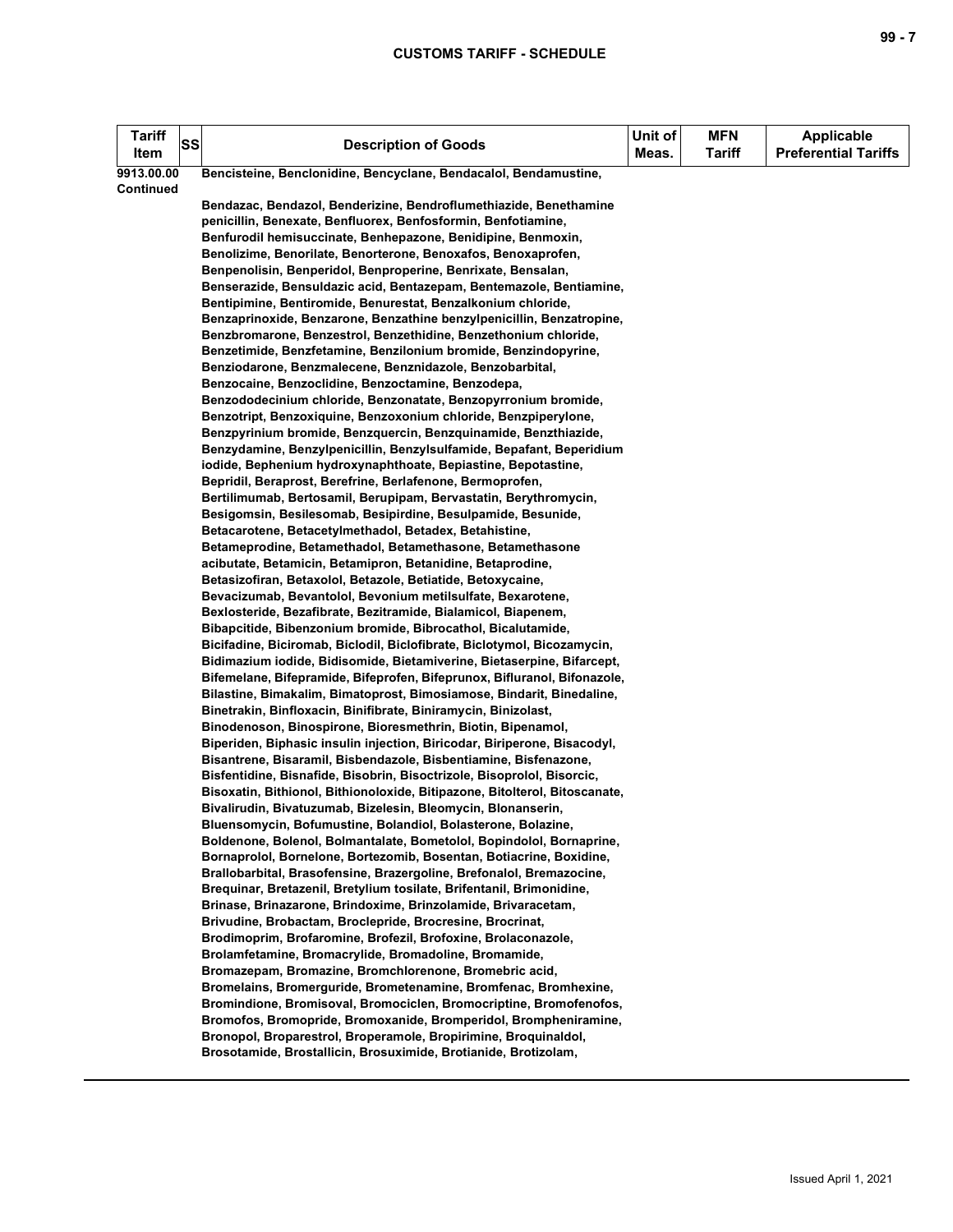| <b>Tariff</b><br>Item | SS | <b>Description of Goods</b>                                                                                                             | Unit of<br>Meas. | <b>MFN</b><br><b>Tariff</b> | <b>Applicable</b><br><b>Preferential Tariffs</b> |
|-----------------------|----|-----------------------------------------------------------------------------------------------------------------------------------------|------------------|-----------------------------|--------------------------------------------------|
| 9913.00.00            |    | Brovanexine, Brovincamine, Broxaldine, Broxaterol, Broxitalamic acid,                                                                   |                  |                             |                                                  |
| Continued             |    |                                                                                                                                         |                  |                             |                                                  |
|                       |    | Broxuridine, Broxyquinoline, Bucainide, Bucetin, Buciclovir,                                                                            |                  |                             |                                                  |
|                       |    | Bucillamine, Bucindolol, Bucladesine, Buclizine, Buclosamide, Bucloxic                                                                  |                  |                             |                                                  |
|                       |    | acid, Bucolome, Bucricaine, Bucrilate, Bucromarone, Bucumolol,                                                                          |                  |                             |                                                  |
|                       |    | Budesonide, Budipine, Budotitane, Budralazine, Bufenadrine,<br>Bufeniode, Bufetolol, Bufexamac, Bufezolac, Buflomedil, Bufogenin,       |                  |                             |                                                  |
|                       |    | Buformin, Bufrolin, Bufuralol, Bulaquine, Bumadizone, Bumecaine,                                                                        |                  |                             |                                                  |
|                       |    | Bumepidil, Bumetanide, Bumetrizole, Bunaftine, Bunamidine,                                                                              |                  |                             |                                                  |
|                       |    | Bunamiodyl, Bunaprolast, Bunazosin, Bunitrolol, Bunolol,                                                                                |                  |                             |                                                  |
|                       |    | Buparvaguone, Buphenine, Bupicomide, Bupivacaine, Bupranolol,                                                                           |                  |                             |                                                  |
|                       |    | Buprenorphine, Buquineran, Buquinolate, Buquiterine, Buramate,                                                                          |                  |                             |                                                  |
|                       |    | Burodiline, Buserelin, Buspirone, Busulfan, Butacaine, Butaclamol,                                                                      |                  |                             |                                                  |
|                       |    | Butadiazamide, Butafosfan, Butalamine, Butalbital, Butamirate,                                                                          |                  |                             |                                                  |
|                       |    | Butamisole, Butamoxane, Butanilicaine, Butanixin, Butanserin,                                                                           |                  |                             |                                                  |
|                       |    | Butantrone, Butaperazine, Butaprost, Butaverine, Butaxamine,                                                                            |                  |                             |                                                  |
|                       |    | Butedronic acid, Butenafine, Buterizine, Butetamate, Buthalital sodium,                                                                 |                  |                             |                                                  |
|                       |    | Butibufen, Butidrine, Butikacin, Butilfenin, Butinazocine, Butinoline,                                                                  |                  |                             |                                                  |
|                       |    | Butirosin, Butixirate, Butixocort, Butizide, Butobendine, Butoconazole,<br>Butocrolol, Butoctamide, Butofilolol, Butonate, Butopamine,  |                  |                             |                                                  |
|                       |    | Butopiprine, Butoprozine, Butopyrammonium iodide, Butorphanol,                                                                          |                  |                             |                                                  |
|                       |    | Butoxylate, Butriptyline, Butropium bromide, Butynamine, Buzepide                                                                       |                  |                             |                                                  |
|                       |    | metiodide, Cabastine, Cabergoline, Cactinomycin, Cadralazine,                                                                           |                  |                             |                                                  |
|                       |    | Cadrofloxacin, Cafaminol, Cafedrine, Calcifediol, Calcipotriol,                                                                         |                  |                             |                                                  |
|                       |    | Calcitonin, Calcitonin (bovine), Calcitonin (chicken), Calcitonin (eel),                                                                |                  |                             |                                                  |
|                       |    | Calcitonin (human), Calcitonin (porcine), Calcitonin (rat), Calcitonin                                                                  |                  |                             |                                                  |
|                       |    | (salmon), Calcitriol, Calcium benzamidosalicylate, Calcium clofibrate,                                                                  |                  |                             |                                                  |
|                       |    | Calcium dobesilate, Calcium folinate, Calcium glubionate, Calcium                                                                       |                  |                             |                                                  |
|                       |    | glucoheptonate, Calcium levofolinate, Calcium pantothenate, Calcium                                                                     |                  |                             |                                                  |
|                       |    | saccharate, Calcium sodium ferriclate, Calcium trisodium pentetate,                                                                     |                  |                             |                                                  |
|                       |    | Calcobutrol, Caldaret, Caldiamide, Caloxetic acid, Calteridol,<br>Calusterone, Camazepam, Cambendazole, Camiglibose, Camiverine,        |                  |                             |                                                  |
|                       |    | Camonagrel, Camostat, Camphotamide, Camylofin, Canbisol,                                                                                |                  |                             |                                                  |
|                       |    | Candesartan, Candicidin, Candocuronium iodide, Candoxatril,                                                                             |                  |                             |                                                  |
|                       |    | Candoxatrilat, Canertinib, Canfosfamide, Cangrelor, Cannabinol,                                                                         |                  |                             |                                                  |
|                       |    | Canrenoic acid, Canrenone, Cantuzumab mertansine, Capecitabine,                                                                         |                  |                             |                                                  |
|                       |    | Capobenic acid, Capravirine, Capreomycin, Capromab, Capromorelin,                                                                       |                  |                             |                                                  |
|                       |    | Caproxamine, Captamine, Captodiame, Captopril, Capuride,                                                                                |                  |                             |                                                  |
|                       |    | Carabersat, Caracemide, Carafiban, Caramiphen, Carazolol, Carbachol,                                                                    |                  |                             |                                                  |
|                       |    | Carbadox, Carbaldrate, Carbamazepine, Carbantel, Carbaril,                                                                              |                  |                             |                                                  |
|                       |    | Carbarsone, Carbasalate calcium, Carbazeran, Carbazochrome,                                                                             |                  |                             |                                                  |
|                       |    | Carbazochrome salicylate, Carbazochrome sodium sulfonate,<br>Carbazocine, Carbenicillin, Carbenoxolone, Carbenzide, Carbetimer,         |                  |                             |                                                  |
|                       |    | Carbetocin, Carbidopa, Carbifene, Carbimazole, Carbinoxamine,                                                                           |                  |                             |                                                  |
|                       |    | Carbocisteine, Carbocloral, Carbocromen, Carbofenotion, Carbomycin,                                                                     |                  |                             |                                                  |
|                       |    | Carboplatin, Carboprost, Carboquone, Carbromal, Carbubarb,                                                                              |                  |                             |                                                  |
|                       |    | Carburazepam, Carbutamide, Carbuterol, Carcainium chloride,                                                                             |                  |                             |                                                  |
|                       |    | Carebastine, Carfecillin, Carfenazine, Carfentanil, Carfimate, Carglumic                                                                |                  |                             |                                                  |
|                       |    | acid, Cargutocin, Caricotamide, Carindacillin, Cariporide, Carisoprodol,                                                                |                  |                             |                                                  |
|                       |    | Carmantadine, Carmetizide, Carmofur, Carmoterol, Carmoxirole,                                                                           |                  |                             |                                                  |
|                       |    | Carmustine, Carnidazole, Carnitine, Carocainide, Caroverine,                                                                            |                  |                             |                                                  |
|                       |    | Caroxazone, Carperidine, Carperitide, Carperone, Carpindolol,                                                                           |                  |                             |                                                  |
|                       |    | Carpipramine, Carprazidil, Carprofen, Carpronium chloride, Carsalam,                                                                    |                  |                             |                                                  |
|                       |    | Carsatrin, Cartasteine, Cartazolate, Carteolol, Carubicin, Carumonam,<br>Carvedilol, Carvotroline, Carzelesin, Carzenide, Casokefamide, |                  |                             |                                                  |
|                       |    |                                                                                                                                         |                  |                             |                                                  |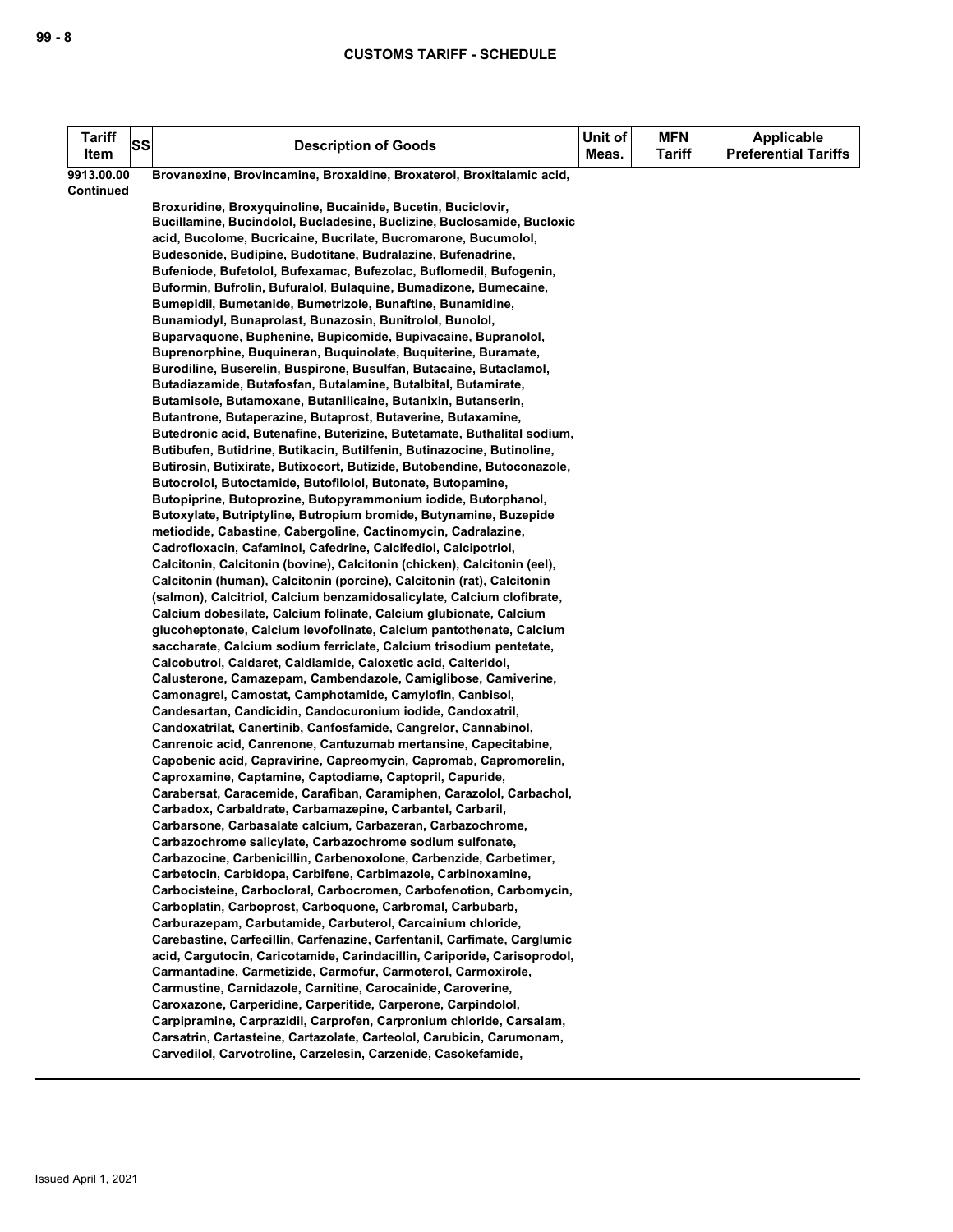| Tariff<br>Item | SS | <b>Description of Goods</b>                                                                                                                   | Unit of<br>Meas. | MFN<br><b>Tariff</b> | Applicable<br><b>Preferential Tariffs</b> |
|----------------|----|-----------------------------------------------------------------------------------------------------------------------------------------------|------------------|----------------------|-------------------------------------------|
| 9913.00.00     |    | Caspofungin, Cathine, Cathinone, Catumaxomab, Cebaracetam,                                                                                    |                  |                      |                                           |
| Continued      |    |                                                                                                                                               |                  |                      |                                           |
|                |    | Cedefingol, Cedelizumab, Cefacetrile, Cefaclor, Cefadroxil, Cefalexin,                                                                        |                  |                      |                                           |
|                |    | Cefaloglycin, Cefalonium, Cefaloram, Cefaloridine, Cefalotin,                                                                                 |                  |                      |                                           |
|                |    | Cefamandole, Cefaparole, Cefapirin, Cefatrizine, Cefazaflur,                                                                                  |                  |                      |                                           |
|                |    | Cefazedone, Cefazolin, Cefbuperazone, Cefcanel, Cefcanel daloxate,                                                                            |                  |                      |                                           |
|                |    | Cefcapene, Cefclidin, Cefdaloxime, Cefdinir, Cefditoren, Cefedrolor,<br>Cefempidone, Cefepime, Cefetamet, Cefetecol, Cefetrizole, Cefivitril, |                  |                      |                                           |
|                |    | Cefixime, Cefluprenam, Cefmatilen, Cefmenoxime, Cefmepidium                                                                                   |                  |                      |                                           |
|                |    | chloride, Cefmetazole, Cefminox, Cefodizime, Cefonicid, Cefoperazone,                                                                         |                  |                      |                                           |
|                |    | Ceforanide, Cefoselis, Cefotaxime, Cefotetan, Cefotiam, Cefovecin,                                                                            |                  |                      |                                           |
|                |    | Cefoxazole, Cefoxitin, Cefozopran, Cefpimizole, Cefpiramide,                                                                                  |                  |                      |                                           |
|                |    | Cefpirome, Cefpodoxime, Cefprozil, Cefquinome, Cefradine, Cefrotil,                                                                           |                  |                      |                                           |
|                |    | Cefroxadine, Cefsulodin, Cefsumide, Ceftazidime, Cefteram, Ceftezole,                                                                         |                  |                      |                                           |
|                |    | Ceftibuten, Ceftiofur, Ceftiolene, Ceftioxide, Ceftizoxime, Ceftizoxime                                                                       |                  |                      |                                           |
|                |    | alapivoxil, Ceftobiprole, Ceftobiprole medocaril, Ceftriaxone,                                                                                |                  |                      |                                           |
|                |    | Cefuracetime, Cefuroxime, Cefuzonam, Celecoxib, Celgosivir,                                                                                   |                  |                      |                                           |
|                |    | Celiprolol, Cellaburate, Cellacefate, Celucloral, Cemadotin, Cericlamine,                                                                     |                  |                      |                                           |
|                |    | Cerivastatin, Ceronapril, Certolizumab pegol, Certoparin sodium,                                                                              |                  |                      |                                           |
|                |    | Ceruletide, Cesium (131 Cs) chloride, Cetaben, Cetalkonium chloride,<br>Cetamolol, Cetefloxacin, Cetermin, Cethexonium chloride,              |                  |                      |                                           |
|                |    | Cethromycin, Cetiedil, Cetilistat, Cetirizine, Cetocycline, Cetofenicol,                                                                      |                  |                      |                                           |
|                |    | Cetohexazine, Cetomacrogol 1000, Cetotiamine, Cetoxime, Cetraxate,                                                                            |                  |                      |                                           |
|                |    | Cetrimide, Cetrimonium bromide, Cetrorelix, Cetuximab,                                                                                        |                  |                      |                                           |
|                |    | Cetylpyridinium chloride, Cevimeline, Chaulmosulfone,                                                                                         |                  |                      |                                           |
|                |    | Chenodeoxycholic acid, Chiniofon, Chloracyzine, Chloralodol,                                                                                  |                  |                      |                                           |
|                |    | Chloralose, Chlorambucil, Chloramphenicol, Chlorazanil, Chlorazodin,                                                                          |                  |                      |                                           |
|                |    | Chlorbenzoxamine, Chlorbetamide, Chlorcyclizine, Chlordiazepoxide,                                                                            |                  |                      |                                           |
|                |    | Chlordimorine, Chlorhexidine, Chlorisondamine chloride,                                                                                       |                  |                      |                                           |
|                |    | Chlormadinone, Chlormerodrin, Chlormerodrin (197 Hg), Chlormethine,                                                                           |                  |                      |                                           |
|                |    | Chlormezanone, Chlormidazole, Chlornaphazine, Chlorobutanol,                                                                                  |                  |                      |                                           |
|                |    | Chlorocresol, Chloroprednisone, Chloroprocaine, Chloropyramine,                                                                               |                  |                      |                                           |
|                |    | Chloropyrilene, Chloroquine, Chloroserpidine, Chlorothiazide,<br>Chlorotrianisene, Chloroxylenol, Chlorphenamine, Chlorphenesin,              |                  |                      |                                           |
|                |    | Chlorphenoctium amsonate, Chlorphenoxamine, Chlorphentermine,                                                                                 |                  |                      |                                           |
|                |    | Chlorproethazine, Chlorproguanil, Chlorpromazine, Chlorpropamide,                                                                             |                  |                      |                                           |
|                |    | Chlorprothixene, Chlorquinaldol, Chlortalidone, Chlortetracycline,                                                                            |                  |                      |                                           |
|                |    | Chlorthenoxazine, Chlorzoxazone, Choline alfoscerate, Choline                                                                                 |                  |                      |                                           |
|                |    | gluconate, Choline salicylate, Choline theophyllinate,                                                                                        |                  |                      |                                           |
|                |    | Choriogonadotropin alfa, Chorionic gonadotrophin, Chromocarb,                                                                                 |                  |                      |                                           |
|                |    | Chymopapain, Chymotrypsin, Ciadox, Ciamexon, Cianergoline,                                                                                    |                  |                      |                                           |
|                |    | Cianidanol, Cianopramine, Ciapilome, Cibenzoline, Cicaprost,                                                                                  |                  |                      |                                           |
|                |    | Cicarperone, Ciclacillin, Ciclactate, Ciclafrine, Ciclazindol, Ciclesonide,                                                                   |                  |                      |                                           |
|                |    | Cicletanine, Ciclindole, Cicliomenol, Ciclobendazole, Ciclofenazine,                                                                          |                  |                      |                                           |
|                |    | Cicloheximide, Ciclonicate, Ciclonium bromide, Ciclopirox,<br>Ciclopramine, Cicloprofen, Cicloprolol, Ciclosidomine, Ciclosporin,             |                  |                      |                                           |
|                |    | Ciclotizolam, Ciclotropium bromide, Cicloxilic acid, Cicloxolone,                                                                             |                  |                      |                                           |
|                |    | Cicortonide, Cicrotoic acid, Cideferron, Cidofovir, Cidoxepin,                                                                                |                  |                      |                                           |
|                |    | Cifostodine, Ciglitazone, Ciheptolane, Ciladopa, Cilansetron, Cilastatin,                                                                     |                  |                      |                                           |
|                |    | Cilazapril, Cilazaprilat, Cilengitide, Cilmostim, Cilnidipine, Cilobamine,                                                                    |                  |                      |                                           |
|                |    | Cilobradine, Cilofungin, Cilomilast, Cilostamide, Cilostazol,                                                                                 |                  |                      |                                           |
|                |    | Ciltoprazine, Ciluprevir, Cilutazoline, Cimaterol, Cimemoxin,                                                                                 |                  |                      |                                           |
|                |    | Cimepanol, Cimetidine, Cimetropium bromide, Cimicoxib, Cimoxatone,                                                                            |                  |                      |                                           |
|                |    | Cinacalcet, Cinalukast, Cinametic acid, Cinamolol, Cinanserin,                                                                                |                  |                      |                                           |
|                |    | Cinaproxen, Cinchocaine, Cinchophen, Cinecromen, Cinepaxadil,                                                                                 |                  |                      |                                           |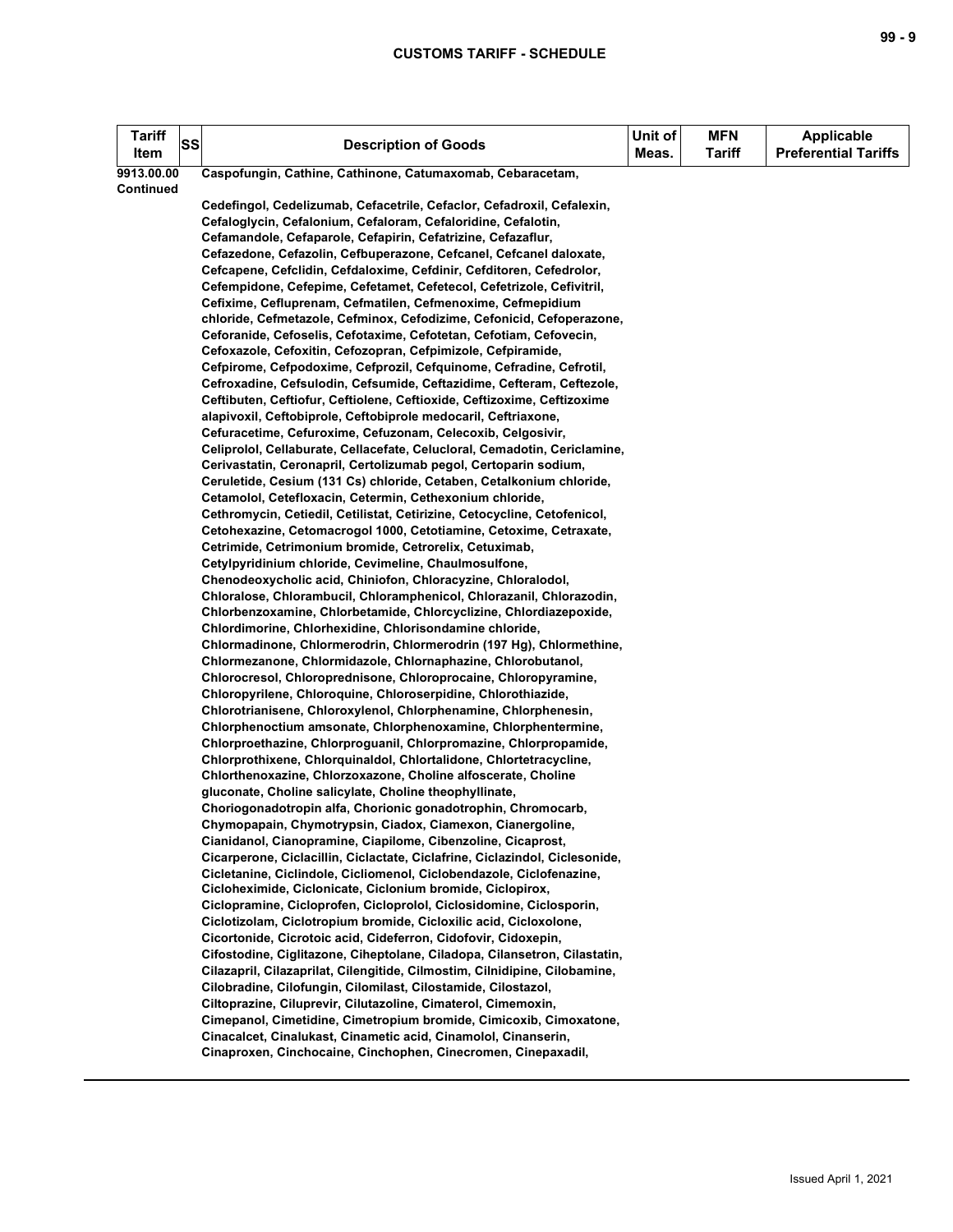| <b>Tariff</b> | <b>SS</b> | <b>Description of Goods</b>                                                                                                               | Unit of | <b>MFN</b>    | <b>Applicable</b>           |
|---------------|-----------|-------------------------------------------------------------------------------------------------------------------------------------------|---------|---------------|-----------------------------|
| Item          |           |                                                                                                                                           | Meas.   | <b>Tariff</b> | <b>Preferential Tariffs</b> |
| 9913.00.00    |           | Cinepazet, Cinepazic acid, Cinepazide, Cinfenine, Cinfenoac,                                                                              |         |               |                             |
| Continued     |           |                                                                                                                                           |         |               |                             |
|               |           | Cinflumide, Cingestol, Cinitapride, Cinmetacin, Cinnamaverine,                                                                            |         |               |                             |
|               |           | Cinnamedrine, Cinnarizine, Cinnarizine clofibrate, Cinnofuradione,                                                                        |         |               |                             |
|               |           | Cinnopentazone, Cinoctramide, Cinolazepam, Cinoquidox, Cinoxacin,                                                                         |         |               |                             |
|               |           | Cinoxate, Cinoxolone, Cinoxopazide, Cinperene, Cinprazole,                                                                                |         |               |                             |
|               |           | Cinpropazide, Cinromide, Cintramide, Cintredekin besudotox,<br>Cinuperone, Cioteronel, Cipamfylline, Cipemastat, Ciprafamide,             |         |               |                             |
|               |           | Cipralisant, Ciprazafone, Ciprefadol, Ciprocinonide, Ciprofibrate,                                                                        |         |               |                             |
|               |           | Ciprofloxacin, Ciprokiren, Cipropride, Ciproquazone, Ciproquinate,                                                                        |         |               |                             |
|               |           | Ciprostene, Ciproximide, Ciramadol, Cirazoline, Cirolemycin, Cisapride,                                                                   |         |               |                             |
|               |           | Cisatracurium besilate, Cisconazole, Cismadinone, Cisplatin,                                                                              |         |               |                             |
|               |           | Cistinexine, Citalopram, Citatepine, Citenamide, Citenazone, Citicoline,                                                                  |         |               |                             |
|               |           | Citiolone, Cizolirtine, Cladribine, Clamidoxic acid, Clamikalant,                                                                         |         |               |                             |
|               |           | Clamoxyquine, Clanfenur, Clanobutin, Clantifen, Clarithromycin,                                                                           |         |               |                             |
|               |           | Clavulanic acid, Clazolam, Clazolimine, Clazosentan, Clazuril,                                                                            |         |               |                             |
|               |           | Clebopride, Clefamide, Clemastine, Clemeprol, Clemizole, Clemizole                                                                        |         |               |                             |
|               |           | penicillin, Clenbuterol, Clenoliximab, Clenpirin, Clentiazem, Cletoquine,                                                                 |         |               |                             |
|               |           | Clevidipine, Clevudine, Clibucaine, Clidafidine, Clidanac, Clidinium                                                                      |         |               |                             |
|               |           | bromide, Climazolam, Climbazole, Climiqualine, Clinafloxacin,                                                                             |         |               |                             |
|               |           | Clindamycin, Clinofibrate, Clinolamide, Clinprost, Clioquinol,                                                                            |         |               |                             |
|               |           | Clioxanide, Cliprofen, Cliropamine, Clobazam, Clobenoside,                                                                                |         |               |                             |
|               |           | Clobenzepam, Clobenzorex, Clobenztropine, Clobetasol, Clobetasone,                                                                        |         |               |                             |
|               |           | Clobutinol, Clobuzarit, Clocanfamide, Clocapramine, Clociguanil,                                                                          |         |               |                             |
|               |           | Clocinizine, Clocortolone, Clocoumarol, Clodacaine, Clodanolene,<br>Clodantoin, Clodazon, Clodoxopone, Clodronic acid, Clofarabine,       |         |               |                             |
|               |           | Clofazimine, Clofedanol, Clofenamic acid, Clofenamide, Clofenciclan,                                                                      |         |               |                             |
|               |           | Clofenetamine, Clofenotane, Clofenoxyde, Clofenvinfos, Clofeverine,                                                                       |         |               |                             |
|               |           | Clofexamide, Clofezone, Clofibrate, Clofibric acid, Clofibride, Clofilium                                                                 |         |               |                             |
|               |           | phosphate, Clofluperol, Clofoctol, Cloforex, Clofurac, Clogestone,                                                                        |         |               |                             |
|               |           | Cloguanamil, Clomacran, Clomegestone, Clometacin, Clometerone,                                                                            |         |               |                             |
|               |           | Clomethiazole, Clometocillin, Clomifene, Clomifenoxide, Clominorex,                                                                       |         |               |                             |
|               |           | Clomipramine, Clomocycline, Clomoxir, Clonazepam, Clonazoline,                                                                            |         |               |                             |
|               |           | Clonidine, Clonitazene, Clonitrate, Clonixeril, Clonixin, Clopamide,                                                                      |         |               |                             |
|               |           | Clopenthixol, Cloperastine, Cloperidone, Clopidogrel, Clopidol,                                                                           |         |               |                             |
|               |           | Clopimozide, Clopipazan, Clopirac, Cloponone, Cloprednol,                                                                                 |         |               |                             |
|               |           | Cloprostenol, Cloprothiazole, Cloquinate, Cloquinozine, Cloracetadol,                                                                     |         |               |                             |
|               |           | Cloral betaine, Cloramfenicol pantotenate complex, Cloranolol,                                                                            |         |               |                             |
|               |           | Cloretate, Clorexolone, Clorgiline, Cloricromen, Cloridarol, Clorindanic                                                                  |         |               |                             |
|               |           | acid, Clorindanol, Clorindione, Clormecaine, Clorofene, Cloroperone,<br>Cloroqualone, Clorotepine, Clorprenaline, Clorsulon, Clortermine, |         |               |                             |
|               |           | Closantel, Closiramine, Clostebol, Clotiapine, Clotiazepam,                                                                               |         |               |                             |
|               |           | Cloticasone, Clotioxone, Clotixamide, Clotrimazole, Clovoxamine,                                                                          |         |               |                             |
|               |           | Cloxacepride, Cloxacillin, Cloxazolam, Cloxestradiol, Cloximate,                                                                          |         |               |                             |
|               |           | Cloxiquine, Cloxotestosterone, Cloxypendyl, Clozapine, Cobamamide,                                                                        |         |               |                             |
|               |           | Cocarboxylase, Codactide, Codoxime, Cofisatin, Cogazocine,                                                                                |         |               |                             |
|               |           | Colecalciferol, Colesevelam, Colestilan, Colestipol, Colestolone,                                                                         |         |               |                             |
|               |           | Colestyramine, Colextran, Colfenamate, Colforsin, Colfosceril                                                                             |         |               |                             |
|               |           | palmitate, Colimecycline, Colistimethate sodium, Colistin, Colterol,                                                                      |         |               |                             |
|               |           | Coluracetam, Compound insulin zinc suspension, Compound solution                                                                          |         |               |                             |
|               |           | of sodium chloride, Compound solution of sodium lactate, Conessine,                                                                       |         |               |                             |
|               |           | Conivaptan, Conorfone, Corbadrine, Corifollitropin alfa, Cormetasone,                                                                     |         |               |                             |
|               |           | Corticorelin, Corticotropin, Corticotropin zinc hydroxide, Cortisone,                                                                     |         |               |                             |
|               |           | Cortisuzol, Cortivazol, Cortodoxone, Cotinine, Cotriptyline, Coumafos,                                                                    |         |               |                             |
|               |           | Coumamycin, Coumazoline, Coumetarol, Creatinolfosfate,                                                                                    |         |               |                             |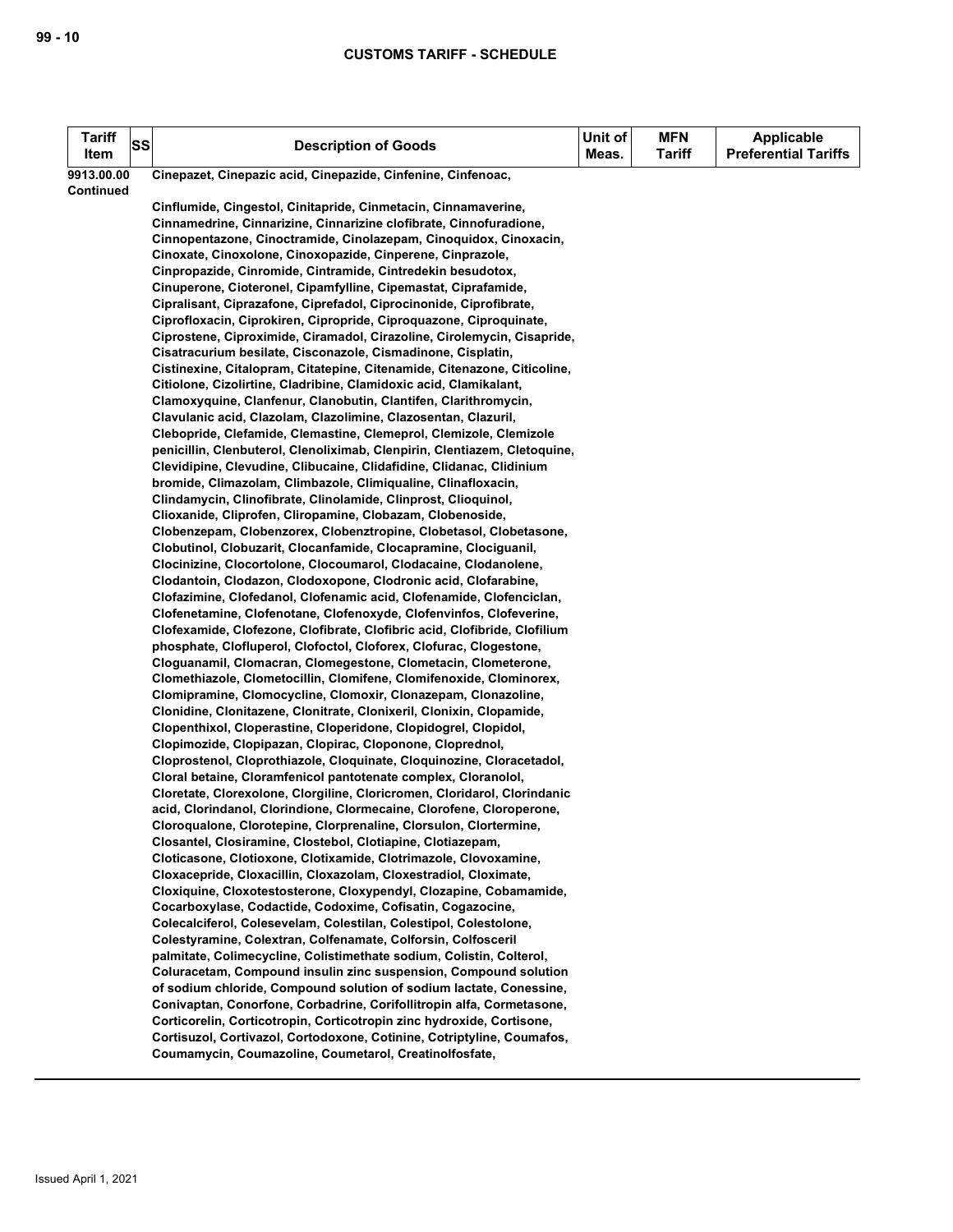| <b>Tariff</b><br>Item | SS | <b>Description of Goods</b>                                                                                                    | Unit of<br>Meas. | <b>MFN</b><br><b>Tariff</b> | <b>Applicable</b><br><b>Preferential Tariffs</b> |
|-----------------------|----|--------------------------------------------------------------------------------------------------------------------------------|------------------|-----------------------------|--------------------------------------------------|
| 9913.00.00            |    | Cresotamide, Cridanimod, Crilvastatin, Crisnatol, Crobenetine,                                                                 |                  |                             |                                                  |
| <b>Continued</b>      |    |                                                                                                                                |                  |                             |                                                  |
|                       |    | Croconazole, Cromakalim, Cromitrile, Cromoglicate lisetil, Cromoglicic                                                         |                  |                             |                                                  |
|                       |    | acid, Cronidipine, Cropropamide, Croscarmellose, Crospovidone,                                                                 |                  |                             |                                                  |
|                       |    | Crotamiton, Crotetamide, Crotoniazide, Crufomate, Cryofluorane,                                                                |                  |                             |                                                  |
|                       |    | Cuprimyxin, Cuproxoline, Cyacetacide, Cyamemazine, Cyanocobalamin,                                                             |                  |                             |                                                  |
|                       |    | Cyanocobalamin (57 Co), Cyanocobalamin (58 Co),                                                                                |                  |                             |                                                  |
|                       |    | Cyanocobalamin (60 Co), Cyclandelate, Cyclarbamate, Cyclazocine,                                                               |                  |                             |                                                  |
|                       |    | Cyclazodone, Cyclexanone, Cycliramine, Cyclizine, Cyclobarbital,                                                               |                  |                             |                                                  |
|                       |    | Cyclobenzaprine, Cyclobutoic acid, Cyclobutyrol, Cyclofenil,                                                                   |                  |                             |                                                  |
|                       |    | Cycloguanil embonate, Cyclomenol, Cyclomethycaine, Cyclopentamine,                                                             |                  |                             |                                                  |
|                       |    | Cyclopenthiazide, Cyclopentolate,<br>Cyclophosphamide, Cyclopregnol, Cyclopropane, Cyclopyrronium                              |                  |                             |                                                  |
|                       |    | bromide, Cycloserine, Cyclothiazide, Cyclovalone, Cycotiamine,                                                                 |                  |                             |                                                  |
|                       |    | Cycrimine, Cyheptamide, Cyheptropine, Cynarine, Cypenamine,                                                                    |                  |                             |                                                  |
|                       |    | Cyprazepam, Cyprenorphine, Cyprodenate, Cyproheptadine,                                                                        |                  |                             |                                                  |
|                       |    | Cyprolidol, Cyproterone, Cyromazine, Cysteine, Cytarabine,                                                                     |                  |                             |                                                  |
|                       |    | Dabelotine, Dabigatran, Dabigatran etexilate, Dabuzalgron,                                                                     |                  |                             |                                                  |
|                       |    | Dacarbazine, Dacemazine, Dacinostat, Dacisteine, Daclizumab,                                                                   |                  |                             |                                                  |
|                       |    | Dacopafant, Dactinomycin, Dacuronium bromide, Dagapamil, Daglutril,                                                            |                  |                             |                                                  |
|                       |    | Dalanated insulin, Dalbavancin, Dalbraminol, Dalcotidine, Daledalin,                                                           |                  |                             |                                                  |
|                       |    | Dalfopristin, Dalteparin sodium, Daltroban, Dalvastatin, Dametralast,                                                          |                  |                             |                                                  |
|                       |    | Damotepine, Danaparoid sodium, Danazol, Daniplestim, Daniquidone,                                                              |                  |                             |                                                  |
|                       |    | Danitracen, Danofloxacin, Danosteine, Dantrolene, Dantron, Dapabutan,                                                          |                  |                             |                                                  |
|                       |    | Dapiclermine, Dapiprazole, Dapitant, Dapivirine, Dapoxetine, Dapsone,                                                          |                  |                             |                                                  |
|                       |    | Daptomycin, Darbepoetin alfa, Darbufelone, Darenzepine, Darglitazone,                                                          |                  |                             |                                                  |
|                       |    | Darifenacin, Darodipine, Darsidomine, Darunavir, Darusentan,                                                                   |                  |                             |                                                  |
|                       |    | Dasantafil, Datelliptium chloride, Daunorubicin, Davasaicin, Daxalipram,                                                       |                  |                             |                                                  |
|                       |    | Dazadrol, Dazepinil, Dazidamine, Dazmegrel, Dazolicine, Dazopride,                                                             |                  |                             |                                                  |
|                       |    | Dazoquinast, Dazoxiben, Deanol aceglumate, Deboxamet,                                                                          |                  |                             |                                                  |
|                       |    | Debrisoquine, Debropol, Decamethonium bromide, Decimemide,                                                                     |                  |                             |                                                  |
|                       |    | Decitabine, Decitropine, Declenperone, Declopramide, Decloxizine,                                                              |                  |                             |                                                  |
|                       |    | Decominol, Decoquinate, Dectaflur, Deditonium bromide, Deferasirox,                                                            |                  |                             |                                                  |
|                       |    | Deferiprone, Deferitrin, Deferoxamine, Defibrotide, Deflazacort,                                                               |                  |                             |                                                  |
|                       |    | Defosfamide, Defoslimod, Degarelix, Dehydrocholic acid,                                                                        |                  |                             |                                                  |
|                       |    | Dehydroemetine, Delanterone, Delapril, Delavirdine, Delequamine,                                                               |                  |                             |                                                  |
|                       |    | Delergotrile, Delfantrine, Delfaprazine, Deligoparin sodium,                                                                   |                  |                             |                                                  |
|                       |    | Delmadinone, Delmetacin, Delmitide, Delmopinol, Delorazepam,                                                                   |                  |                             |                                                  |
|                       |    | Deloxolone, Delprostenate, Deltibant, Delucemine, Dembrexine,<br>Demecarium bromide, Demeclocycline, Demecolcine, Demecycline, |                  |                             |                                                  |
|                       |    | Demegestone, Demelverine, Demexiptiline, Democonazole,                                                                         |                  |                             |                                                  |
|                       |    | Demoxepam, Demoxytocin, Denatonium benzoate, Denaverine,                                                                       |                  |                             |                                                  |
|                       |    | Denbufylline, Denipride, Denopamine, Denotivir, Denpidazone,                                                                   |                  |                             |                                                  |
|                       |    | Denufosol, Denzimol, Depelestat, Depramine, Depreotide, Deprodone,                                                             |                  |                             |                                                  |
|                       |    | Deprostil, Deptropine, Dequalinium chloride, Deracoxib, Deramciclane,                                                          |                  |                             |                                                  |
|                       |    | Deriglidole, Derpanicate, Dersalazine, Desaspidin, Desciclovir,                                                                |                  |                             |                                                  |
|                       |    | Descinolone, Deserpidine, Desflurane, Desglugastrin, Desipramine,                                                              |                  |                             |                                                  |
|                       |    | Desirudin, Deslanoside, Desloratadine, Deslorelin, Desmeninol,                                                                 |                  |                             |                                                  |
|                       |    | Desmethylmoramide, Desmopressin, Desmoteplase, Desocriptine,                                                                   |                  |                             |                                                  |
|                       |    | Desogestrel, Desomorphine, Desonide, Desoximetasone,                                                                           |                  |                             |                                                  |
|                       |    | Desoxycortone, Desvenlafaxine, Detajmium bitartrate, Detanosal,                                                                |                  |                             |                                                  |
|                       |    | Deterenol, Detirelix, Detiviciclovir, Detomidine, Detorubicin, Detralfate,                                                     |                  |                             |                                                  |
|                       |    | Detrothyronine, Detumomab, Deutolperisone, Devapamil, Devazepide,                                                              |                  |                             |                                                  |
|                       |    | Dexamethasone, Dexamethasone acefurate, Dexamfetamine,                                                                         |                  |                             |                                                  |
|                       |    | Dexamisole, Dexbrompheniramine, Dexbudesonide,                                                                                 |                  |                             |                                                  |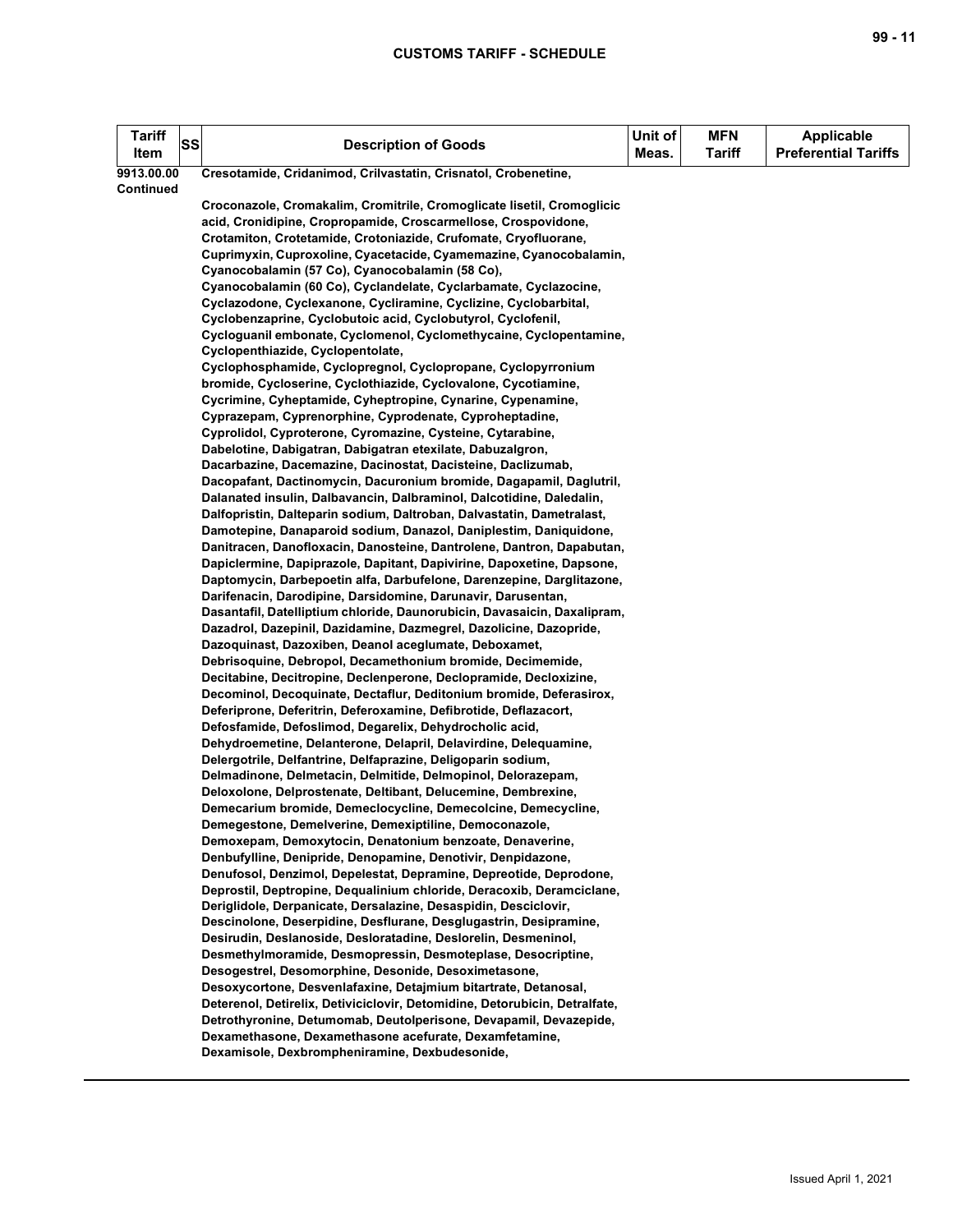| <b>Tariff</b> | <b>SS</b> | <b>Description of Goods</b>                                                                                                                 | Unit of | <b>MFN</b>    | <b>Applicable</b><br><b>Preferential Tariffs</b> |
|---------------|-----------|---------------------------------------------------------------------------------------------------------------------------------------------|---------|---------------|--------------------------------------------------|
| Item          |           |                                                                                                                                             | Meas.   | <b>Tariff</b> |                                                  |
| 9913.00.00    |           | Dexchlorpheniramine, Dexclamol, Dexecadotril, Dexefaroxan,                                                                                  |         |               |                                                  |
| Continued     |           | Dexetimide, Dexetozoline, Dexfenfluramine, Dexfosfoserine,                                                                                  |         |               |                                                  |
|               |           | Dexibuprofen, Deximafen, Dexindoprofen, Dexivacaine, Dexketoprofen,                                                                         |         |               |                                                  |
|               |           | Dexlansoprazole, Dexlofexidine, Dexloxiglumide, Dexmedetomidine,                                                                            |         |               |                                                  |
|               |           | Dexmethylphenidate, Dexnafenodone, Dexniguldipine, Dexormaplatin,                                                                           |         |               |                                                  |
|               |           | Dexoxadrol, Dexpanthenol, Dexpemedolac, Dexpropranolol,                                                                                     |         |               |                                                  |
|               |           | Dexproxibutene, Dexrazoxane, Dexsecoverine, Dexsotalol, Dextilidine,                                                                        |         |               |                                                  |
|               |           | Dextiopronin, Dextofisopam, Dextran, Dextranomer, Dextriferron,                                                                             |         |               |                                                  |
|               |           | Dextrofemine, Dextromethorphan, Dextromoramide,                                                                                             |         |               |                                                  |
|               |           | Dextropropoxyphene, Dextrorphan, Dextrothyroxine sodium,                                                                                    |         |               |                                                  |
|               |           | Dexverapamil, Dezaguanine, Dezinamide, Dezocine, Diacerein,                                                                                 |         |               |                                                  |
|               |           | Diacetamate, Diacetolol, Diamfenetide, Diamocaine, Diampromide,                                                                             |         |               |                                                  |
|               |           | Dianicline, Diarbarone, Diathymosulfone, Diaveridine, Diazepam,                                                                             |         |               |                                                  |
|               |           | Diaziquone, Diazoxide, Dibekacin, Dibemethine, Dibenzepin, Dibotermin                                                                       |         |               |                                                  |
|               |           | alfa, Dibrompropamidine, Dibromsalan, Dibrospidium chloride,<br>Dibuprol, Dibupyrone, Dibusadol, Dicarbine, Dicarfen, Dichlorisone,         |         |               |                                                  |
|               |           | Dichlormezanone, Dichlorophen, Dichlorophenarsine, Dichloroxylenol,                                                                         |         |               |                                                  |
|               |           | Dichlorvos, Diciferron, Dicirenone, Diclazuril, Diclofenac,                                                                                 |         |               |                                                  |
|               |           | Diclofenamide, Diclofensine, Diclofurime, Diclometide, Diclonixin,                                                                          |         |               |                                                  |
|               |           | Dicloralurea, Dicloxacillin, Dicobalt edetate, Dicolinium iodide,                                                                           |         |               |                                                  |
|               |           | Dicoumarol, Dicresulene, Dicycloverine, Didanosine, Didrovaltrate,                                                                          |         |               |                                                  |
|               |           | Dieldrin, Dienestrol, Dienogest, Diethadione, Diethazine,                                                                                   |         |               |                                                  |
|               |           | Diethylcarbamazine, Diethylstilbestrol, Diethylthiambutene,                                                                                 |         |               |                                                  |
|               |           | Diethyltoluamide, Dietifen, Difebarbamate, Difemerine, Difemetorex,                                                                         |         |               |                                                  |
|               |           | Difenamizole, Difencloxazine, Difenidol, Difenoximide, Difenoxin,                                                                           |         |               |                                                  |
|               |           | Difetarsone, Difeterol, Diflomotecan, Diflorasone, Difloxacin,                                                                              |         |               |                                                  |
|               |           | Difluanazine, Diflucortolone, Diflumidone, Diflunisal, Difluprednate,                                                                       |         |               |                                                  |
|               |           | Diftalone, Digitoxin, Digoxin, Dihexyverine, Dihydralazine,<br>Dihydrocodeine, Dihydroergotamine, Dihydrotachysterol,                       |         |               |                                                  |
|               |           | Diiodohydroxyquinoline, Diisopromine, Dilazep, Dilevalol, Dilmefone,                                                                        |         |               |                                                  |
|               |           | Diloxanide, Diltiazem, Dimabefylline, Dimadectin, Dimantine, Dimazole,                                                                      |         |               |                                                  |
|               |           | Dimecamine, Dimecolonium iodide, Dimecrotic acid, Dimefadane,                                                                               |         |               |                                                  |
|               |           | Dimefline, Dimelazine, Dimemorfan, Dimenhydrinate, Dimenoxadol,                                                                             |         |               |                                                  |
|               |           | Dimepheptanol, Dimepranol, Dimepregnen, Dimeprozan, Dimercaprol,                                                                            |         |               |                                                  |
|               |           | Dimesna, Dimesone, Dimetacrine, Dimetamfetamine, Dimethadione,                                                                              |         |               |                                                  |
|               |           | Dimethazan, Dimethiodal sodium, Dimethisterone, Dimetholizine,                                                                              |         |               |                                                  |
|               |           | Dimethoxanate, Dimethyl sulfoxide, Dimethylthiambutene,                                                                                     |         |               |                                                  |
|               |           | Dimethyltubocurarinium chloride, Dimetindene, Dimetipirium bromide,                                                                         |         |               |                                                  |
|               |           | Dimetofrine, Dimetotiazine, Dimetridazole, Dimevamide, Diminazene,<br>Dimiracetam, Dimoxaprost, Dimoxyline, Dimpylate, Dinalin, Dinazafone, |         |               |                                                  |
|               |           | Diniprofylline, Dinitolmide, Dinoprost, Dinoprostone, Dinsed, Diodone,                                                                      |         |               |                                                  |
|               |           | Diosmin, Dioxadilol, Dioxadrol, Dioxamate, Dioxaphetyl butyrate,                                                                            |         |               |                                                  |
|               |           | Dioxation, Dioxethedrin, Dioxifedrine, Dioxybenzone, Diperodon,                                                                             |         |               |                                                  |
|               |           | Diphemanil metilsulfate, Diphenadione, Diphenan, Diphenhydramine,                                                                           |         |               |                                                  |
|               |           | Diphenoxylate, Diphenylpyraline, Diphoxazide, Dipipanone,                                                                                   |         |               |                                                  |
|               |           | Dipiproverine, Dipivefrine, Diponium bromide, Dipotassium                                                                                   |         |               |                                                  |
|               |           | clorazepate, Diprafenone, Diprenorphine, Diprobutine, Diprofene,                                                                            |         |               |                                                  |
|               |           | Diprogulic acid, Diproleandomycin, Diprophylline, Diproqualone,                                                                             |         |               |                                                  |
|               |           | Diproteverine, Diproxadol, Dipyridamole Dipyrithione, Dipyrocetyl,                                                                          |         |               |                                                  |
|               |           | Diquafosol, Dirithromycin, Dirlotapide, Disermolide, Disiquonium                                                                            |         |               |                                                  |
|               |           | chloride, Disobutamide, Disofenin, Disogluside, Disopyramide,<br>Disoxaril, Distigmine bromide, Disufenton sodium, Disulergine,             |         |               |                                                  |
|               |           | Disulfamide, Disulfiram, Disuprazole, Ditazole, Ditekiren, Ditercalinium                                                                    |         |               |                                                  |
|               |           | chloride, Dithiazanine iodide, Dithranol, Ditiocarb sodium, Ditiomustine,                                                                   |         |               |                                                  |
|               |           |                                                                                                                                             |         |               |                                                  |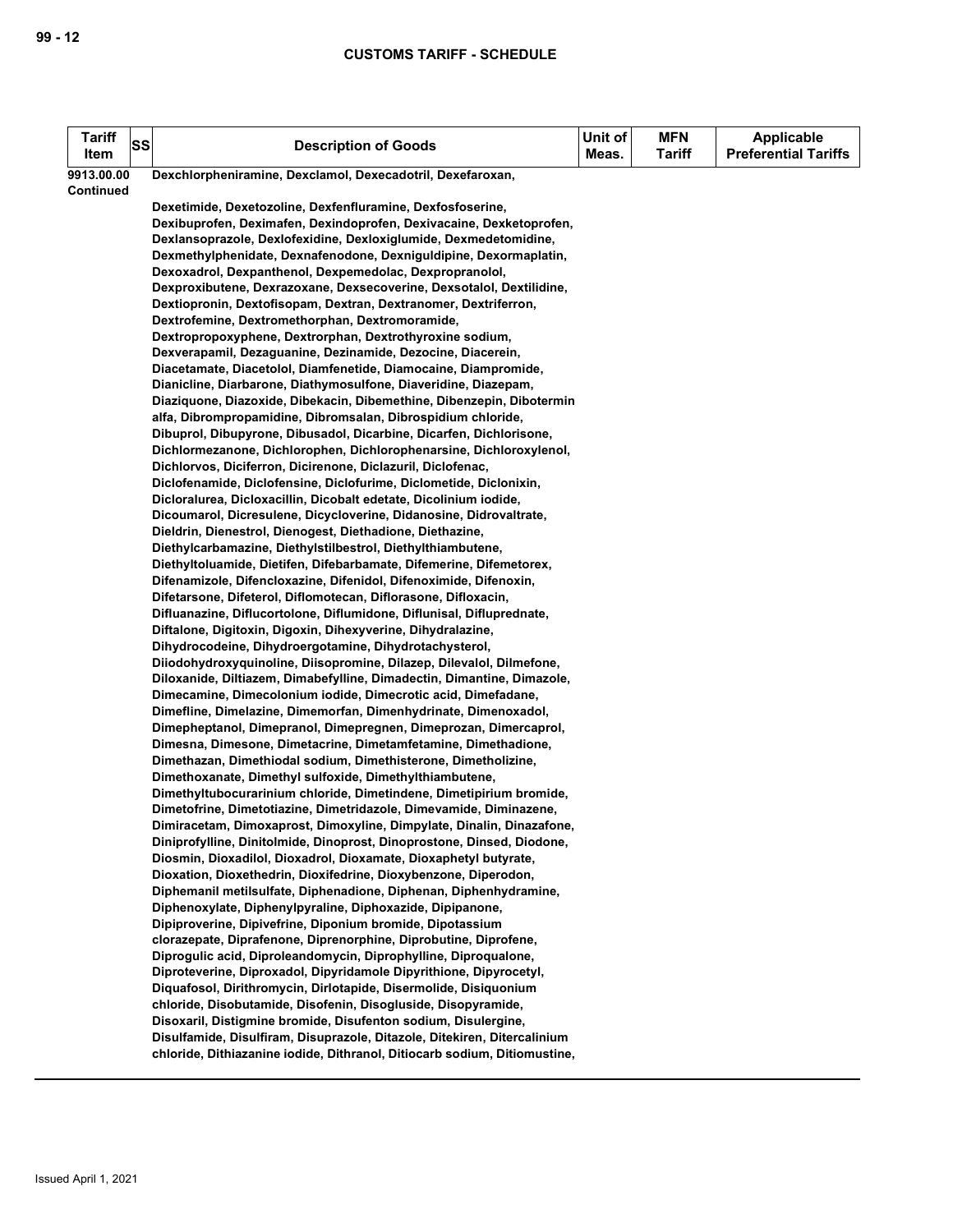| <b>Tariff</b><br>Item | <b>SS</b> | <b>Description of Goods</b>                                                                                                           | Unit of<br>Meas. | <b>MFN</b><br><b>Tariff</b> | <b>Applicable</b><br><b>Preferential Tariffs</b> |
|-----------------------|-----------|---------------------------------------------------------------------------------------------------------------------------------------|------------------|-----------------------------|--------------------------------------------------|
| 9913.00.00            |           | Ditolamide, Ditophal, Divabuterol, Divaplon, Dixanthogen, Dizatrifone,                                                                |                  |                             |                                                  |
| Continued             |           |                                                                                                                                       |                  |                             |                                                  |
|                       |           | Dizocilpine, Dobupride, Dobutamine, Docarpamine, Docebenone,                                                                          |                  |                             |                                                  |
|                       |           | Docetaxel, Doconazole, Doconexent, Docusate sodium, Dodeclonium                                                                       |                  |                             |                                                  |
|                       |           | bromide, Dofamium chloride, Dofequidar, Dofetilide, Dolasetron,                                                                       |                  |                             |                                                  |
|                       |           | Doliracetam, Domazoline, Domiodol, Domiphen bromide, Domipizone,                                                                      |                  |                             |                                                  |
|                       |           | Domitroban, Domoprednate, Domoxin, Domperidone, Donepezil,                                                                            |                  |                             |                                                  |
|                       |           | Donetidine, Donitriptan, Dopamantine, Dopamine, Dopexamine,<br>Dopropidil, Doqualast, Doramapimod, Doramectin, Doranidazole,          |                  |                             |                                                  |
|                       |           | Dorastine, Doreptide, Doretinel, Doripenem, Dorlimomab aritox,                                                                        |                  |                             |                                                  |
|                       |           | Dornase alfa, Dorzolamide, Dosergoside, Dosmalfate, Dosulepin,                                                                        |                  |                             |                                                  |
|                       |           | Dotarizine, Dotefonium bromide, Doxacurium chloride, Doxaminol,                                                                       |                  |                             |                                                  |
|                       |           | Dotarizine, Dotefonium bromide, Doxacurium chloride, Doxaminol,                                                                       |                  |                             |                                                  |
|                       |           | Doxapram, Doxaprost, Doxazosin, Doxefazepam, Doxenitoin, Doxepin,                                                                     |                  |                             |                                                  |
|                       |           | Doxercalciferol, Doxibetasol, Doxifluridine, Doxofylline, Doxorubicin,                                                                |                  |                             |                                                  |
|                       |           | Doxpicomine, Doxycycline, Doxylamine, Draflazine, Dramedilol,                                                                         |                  |                             |                                                  |
|                       |           | Draquinolol, Drazidox, Dribendazole, Drinidene, Drobuline, Drocinonide,                                                               |                  |                             |                                                  |
|                       |           | Droclidinium bromide, Drofenine, Droloxifene, Drometrizole,                                                                           |                  |                             |                                                  |
|                       |           | Dronabinol, Dronedarone, Dropempine, Droperidol, Droprenilamine,                                                                      |                  |                             |                                                  |
|                       |           | Dropropizine, Drospirenone, Drostanolone, Drotaverine, Drotebanol,                                                                    |                  |                             |                                                  |
|                       |           | Drotrecogin alfa (activated), Droxacin, Droxicainide, Droxicam,                                                                       |                  |                             |                                                  |
|                       |           | Droxidopa, Droxinavir, Droxypropine, Duazomycin, Dulofibrate,                                                                         |                  |                             |                                                  |
|                       |           | Duloxetine, Dulozafone, Dumorelin, Duometacin, Duoperone,                                                                             |                  |                             |                                                  |
|                       |           | Dupracetam, Dutasteride, Duteplase, Dyclonine, Dydrogesterone,                                                                        |                  |                             |                                                  |
|                       |           | Ebalzotan, Ebastine, Eberconazole, Ebiratide, Ebrotidine, Ebselen,                                                                    |                  |                             |                                                  |
|                       |           | Ecabapide, Ecabet, Ecadotril, Ecalcidene, Ecallantide, Ecastolol,                                                                     |                  |                             |                                                  |
|                       |           | Ecenofloxacin, Ecipramidil, Eclanamine, Eclazolast, Ecomustine,                                                                       |                  |                             |                                                  |
|                       |           | Econazole, Ecopipam, Ecopladib, Ecothiopate iodide, Ecraprost,                                                                        |                  |                             |                                                  |
|                       |           | Ecromeximab, Ectylurea, Eculizumab, Edaglitazone, Edatrexate,<br>Edelfosine, Edetic acid, Edetol, Edifoligide, Edifolone, Edobacomab, |                  |                             |                                                  |
|                       |           | Edodekin alfa, Edogestrone, Edonentan, Edotecarin, Edotreotide,                                                                       |                  |                             |                                                  |
|                       |           | Edoxudine, Edratide, Edrecolomab, Edronocaine, Edrophonium                                                                            |                  |                             |                                                  |
|                       |           | chloride, Efalizumab, Efaproxiral, Efaroxan, Efavirenz, Efegatran,                                                                    |                  |                             |                                                  |
|                       |           | Efetozole, Efipladib, Efletirizine, Eflornithine, Efloxate, Eflucimibe,                                                               |                  |                             |                                                  |
|                       |           | Eflumast, Efonidipine, Efrotomycin, Eganoprost, Eglumetad                                                                             |                  |                             |                                                  |
|                       |           | (Eglumegad), Egtazic acid, Egualen, Elacridar, Elantrine, Elanzepine,                                                                 |                  |                             |                                                  |
|                       |           | Elarofiban, Elbanizine, Elcatonin, Eldacimibe, Eledoisin, Eletriptan,                                                                 |                  |                             |                                                  |
|                       |           | Elfazepam, Elgodipine, Elinafide, Eliprodil, Elisartan, Ellagic acid,                                                                 |                  |                             |                                                  |
|                       |           | Elliptinium acetate, Elmustine, Elnadipine, Elomotecan, Elopiprazole,                                                                 |                  |                             |                                                  |
|                       |           | Elsamitrucin, Elsilimomab, Eltanolone, Eltenac, Eltoprazine, Elucaine,                                                                |                  |                             |                                                  |
|                       |           | Elvucitabine, Elzasonan, Elziverine, Emakalim, Embeconazole,                                                                          |                  |                             |                                                  |
|                       |           | Embramine, Embusartan, Embutramide, Emedastine, Emepronium                                                                            |                  |                             |                                                  |
|                       |           | bromide, Emfilermin, Emideltide, Emiglitate, Emilium tosilate, Emitefur,                                                              |                  |                             |                                                  |
|                       |           | Emivirine, Emoctakin, Emodepside, Emopamil, Emorfazone,                                                                               |                  |                             |                                                  |
|                       |           | Emtricitabine, Emylcamate, Enadoline, Enalapril, Enalaprilat, Enalkiren,                                                              |                  |                             |                                                  |
|                       |           | Enazadrem, Enbucrilate, Encainide, Enciprazine, Enclomifene,<br>Encyprate, Endixaprine, Endomide, Endomycin, Endralazine,             |                  |                             |                                                  |
|                       |           | Endrisone, Enecadin, Enefexine, Enestebol, Enfenamic acid, Enflurane,                                                                 |                  |                             |                                                  |
|                       |           | Enfuvirtide, Englitazone, Eniclobrate, Enilconazole, Enilospirone,                                                                    |                  |                             |                                                  |
|                       |           | Eniluracil, Eniporide, Enisoprost, Enlimomab, Enlimomab pegol,                                                                        |                  |                             |                                                  |
|                       |           | Enloplatin, Enocitabine, Enofelast, Enolicam, Enoxacin, Enoxamast,                                                                    |                  |                             |                                                  |
|                       |           | Enoxaparin sodium, Enoximone, Enoxolone, Enpiprazole, Enpiroline,                                                                     |                  |                             |                                                  |
|                       |           | Enprazepine, Enprofylline, Enpromate, Enprostil, Enramycin,                                                                           |                  |                             |                                                  |
|                       |           | Enrasentan, Enrofloxacin, Ensaculin, Entacapone, Entecavir, Entsufon,                                                                 |                  |                             |                                                  |
|                       |           | Enviomycin, Enviradene, Enviroxime, Enzastaurin, Epafipase,                                                                           |                  |                             |                                                  |
|                       |           |                                                                                                                                       |                  |                             |                                                  |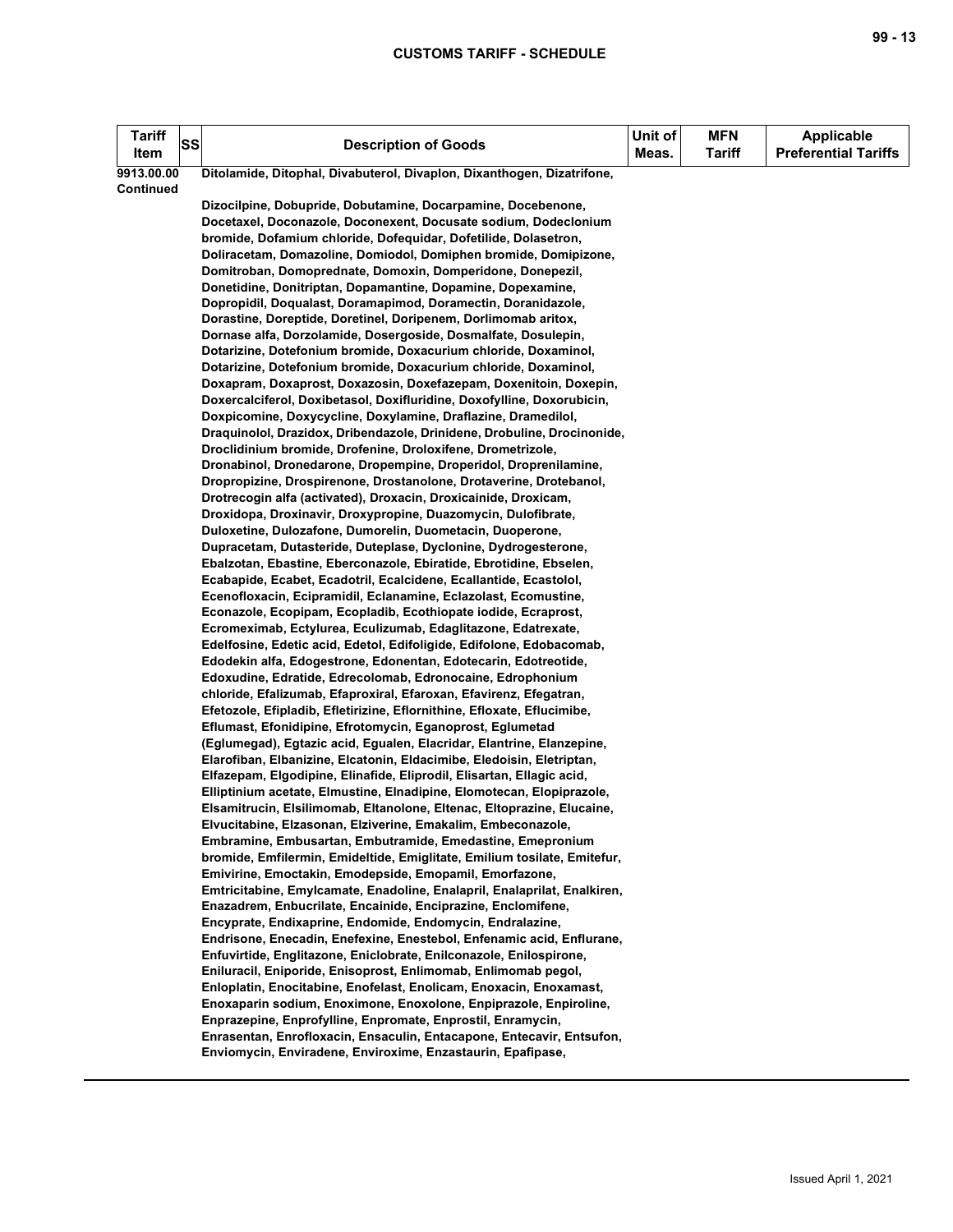| <b>Tariff</b><br>Item | SS | <b>Description of Goods</b>                                                                                                                      | Unit of<br>Meas. | <b>MFN</b><br><b>Tariff</b> | Applicable<br><b>Preferential Tariffs</b> |
|-----------------------|----|--------------------------------------------------------------------------------------------------------------------------------------------------|------------------|-----------------------------|-------------------------------------------|
| 9913.00.00            |    | Epalrestat, Epanolol, Eperezolid, Eperisone, Epervudine, Epicainide,                                                                             |                  |                             |                                           |
| Continued             |    |                                                                                                                                                  |                  |                             |                                           |
|                       |    | Epicillin, Epicriptine, Epiestriol, Epimestrol, Epinastine, Epinephrine,                                                                         |                  |                             |                                           |
|                       |    | Epipropidine, Epirizole, Epiroprim, Epirubicin, Epitiostanol, Epitizide,                                                                         |                  |                             |                                           |
|                       |    | Epitumomab, Epitumomab cituxetan, Eplerenone, Eplivanserin, Epoetin                                                                              |                  |                             |                                           |
|                       |    | delta, Epoetin epsilon, Epoetin omega, Epoetin zeta, Epoprostenol,                                                                               |                  |                             |                                           |
|                       |    | Epostane, Epratuzumab, Eprazinone, Eprinomectin, Epristeride,                                                                                    |                  |                             |                                           |
|                       |    | Eprobemide, Eprosartan, Eprovafen, Eproxindine, Eprozinol,                                                                                       |                  |                             |                                           |
|                       |    | Epsiprantel, Eptacog alfa (activated), Eptaloprost, Eptapirone,<br>Eptaplatin, Eptastigmine, Eptazocine, Eptifibatide, Eptotermin alfa,          |                  |                             |                                           |
|                       |    | Erbulozole, Erdosteine, Ergocalciferol, Ergometrine, Ergotamine,                                                                                 |                  |                             |                                           |
|                       |    | Ericolol, Eritoran, Eritrityl tetranitrate, Erizepine, Erlizumab, Erlotinib,                                                                     |                  |                             |                                           |
|                       |    | Erocainide, Ersentilide, Ersofermin, Ertapenem, Ertiprotafib,<br>Ertumaxomab, Erythromycin, Erythromycin acistrate, Erythromycin                 |                  |                             |                                           |
|                       |    | stinoprate, Esafloxacin, Esaprazole, Escitalopram, Esculamine,                                                                                   |                  |                             |                                           |
|                       |    | Eseridine, Esflurbiprofen, Esketamine, Eslicarbazepine, Esmirtazapine,                                                                           |                  |                             |                                           |
|                       |    | Esmolol, Esomeprazole, Esonarimod, Esorubicin, Esoxybutynin,                                                                                     |                  |                             |                                           |
|                       |    | Espatropate, Esproquine, Estazolam, Estradiol, Estradiol benzoate,                                                                               |                  |                             |                                           |
|                       |    | Estradiol undecylate, Estradiol valerate, Estramustine, Estrapronicate,                                                                          |                  |                             |                                           |
|                       |    | Estrazinol, Estriol succinate, Estrofurate, Estrone, Esuprone,                                                                                   |                  |                             |                                           |
|                       |    | Eszopiclone, Etabenzarone, Etacepride, Etacrynic acid, Etafedrine,                                                                               |                  |                             |                                           |
|                       |    | Etafenone, Etalocib, Etaminile, Etamiphylline, Etamivan, Etamocycline,                                                                           |                  |                             |                                           |
|                       |    | Etamsylate, Etanercept, Etanidazole, Etanterol, Etaqualone, Etarotene,                                                                           |                  |                             |                                           |
|                       |    | Etasuline, Etazepine, Etazolate, Etebenecid, Eterobarb, Etersalate,                                                                              |                  |                             |                                           |
|                       |    | Ethacridine, Ethambutol, Ethaverine, Ethchlorvynol, Ethenzamide,                                                                                 |                  |                             |                                           |
|                       |    | Ethiazide, Ethinamate, Ethinylestradiol, Ethiodized oil (131 l),                                                                                 |                  |                             |                                           |
|                       |    | Ethionamide, Ethisterone, Ethoheptazine, Ethomoxane, Ethosuximide,                                                                               |                  |                             |                                           |
|                       |    | Ethotoin, Ethoxazorutoside, Ethyl biscoumacetate, Ethyl carfluzepate,<br>Ethyl cartrizoate, Ethyl dibunate, Ethyl dirazepate, Ethyl loflazepate, |                  |                             |                                           |
|                       |    | Ethylestrenol, Ethylmethylthiambutene, Ethynerone, Ethypicone,                                                                                   |                  |                             |                                           |
|                       |    | Etibendazole, Eticlopride, Eticyclidine, Etidocaine, Etidronic acid,                                                                             |                  |                             |                                           |
|                       |    | Etifelmine, Etifenin, Etifoxine, Etilamfetamine, Etilefrine, Etilefrine                                                                          |                  |                             |                                           |
|                       |    | pivalate, Etilevodopa, Etintidine, Etipirium iodide, Etiprednol                                                                                  |                  |                             |                                           |
|                       |    | dicloacetate, Etiproston, Etiracetam, Etiroxate, Etisazole, Etisomicin,                                                                          |                  |                             |                                           |
|                       |    | Etisulergine, Etizolam, Etocarlide, Etocrilene, Etodolac, Etodroxizine,                                                                          |                  |                             |                                           |
|                       |    | Etofamide, Etofenamate, Etofenprox, Etofibrate, Etoformin,                                                                                       |                  |                             |                                           |
|                       |    | Etofuradine, Etofylline, Etofylline clofibrate, Etoglucid, Etolorex,                                                                             |                  |                             |                                           |
|                       |    | Etolotifen, Etoloxamine, Etomidate, Etomidoline, Etomoxir, Etonam,                                                                               |                  |                             |                                           |
|                       |    | Etonitazene, Etonogestrel, Etoperidone, Etoposide, Etoprindole,                                                                                  |                  |                             |                                           |
|                       |    | Etoricoxib, Etorphine, Etosalamide, Etoxadrol, Etoxazene, Etoxeridine,<br>Etozolin, Etrabamine, Etravirine, Etretinate, Etriciguat, Etryptamine, |                  |                             |                                           |
|                       |    | Etybenzatropine, Etymemazine, Etynodiol, Eucatropine, Eufauserase,                                                                               |                  |                             |                                           |
|                       |    | Euprocin, Evandamine, Evernimicin, Everolimus, Exalamide,                                                                                        |                  |                             |                                           |
|                       |    | Exametazime, Examorelin, Exaprolol, Exatecan, Exatecan alideximer,                                                                               |                  |                             |                                           |
|                       |    | Exbivirumab, Exemestane, Exenatide, Exepanol, Exifone, Exiproben,                                                                                |                  |                             |                                           |
|                       |    | Exisulind, Ezetimibe, Ezlopitant, Fabesetron, Fadolmidine                                                                                        |                  |                             |                                           |
|                       |    | (Radolmidine), Fadrozole, Falecalcitriol, Falintolol, Falipamil,                                                                                 |                  |                             |                                           |
|                       |    | Falnidamol, Famciclovir, Famiraprinium chloride, Famotidine, Famotine,                                                                           |                  |                             |                                           |
|                       |    | Famprofazone, Fampronil, Fananserin, Fanapanel, Fandofloxacin,                                                                                   |                  |                             |                                           |
|                       |    | Fandosentan, Fanetizole, Fantofarone, Fantridone, Faralimomab,                                                                                   |                  |                             |                                           |
|                       |    | Farampator, Farglitazar, Faropenem, Fasidotril, Fasiplon, Fasoracetam,                                                                           |                  |                             |                                           |
|                       |    | Fasudil, Fazadinium bromide, Fazarabine, Febantel, Febarbamate,<br>Febuprol, Febuverine, Febuxostat, Feclemine, Feclobuzone,                     |                  |                             |                                           |
|                       |    | Fedotozine, Fedrilate, Felbamate, Felbinac, Felipyrine, Felodipine,                                                                              |                  |                             |                                           |
|                       |    | Feloprentan, Felvizumab, Felypressin, Femoxetine, Fenabutene,                                                                                    |                  |                             |                                           |
|                       |    |                                                                                                                                                  |                  |                             |                                           |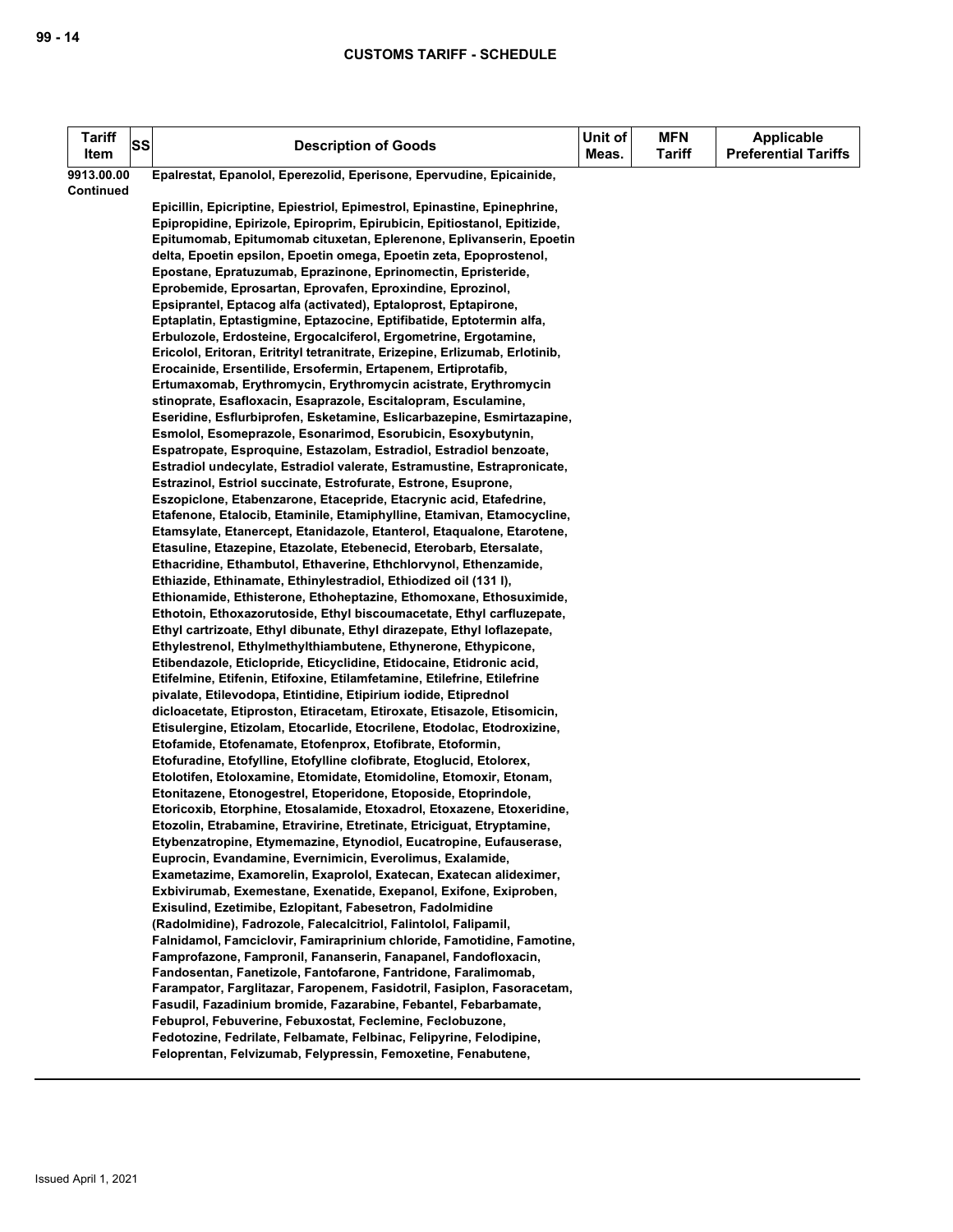| <b>Tariff</b><br>Item | <b>SS</b> | <b>Description of Goods</b>                                                                                                                        | Unit of<br>Meas. | <b>MFN</b><br><b>Tariff</b> | <b>Applicable</b><br><b>Preferential Tariffs</b> |
|-----------------------|-----------|----------------------------------------------------------------------------------------------------------------------------------------------------|------------------|-----------------------------|--------------------------------------------------|
| 9913.00.00            |           | Fenacetinol, Fenaclon, Fenadiazole, Fenaftic acid, Fenalamide,                                                                                     |                  |                             |                                                  |
| <b>Continued</b>      |           |                                                                                                                                                    |                  |                             |                                                  |
|                       |           | Fenalcomine, Fenamifuril, Fenamisal, Fenamole, Fenaperone,                                                                                         |                  |                             |                                                  |
|                       |           | Fenbendazole, Fenbenicillin, Fenbufen, Fenbutrazate, Fencamfamin,                                                                                  |                  |                             |                                                  |
|                       |           | Fencarbamide, Fencibutirol, Fenclexonium metilsulfate, Fenclofenac,                                                                                |                  |                             |                                                  |
|                       |           | Fenclofos, Fenclonine, Fenclorac, Fenclozic acid, Fendiline, Fendosal,                                                                             |                  |                             |                                                  |
|                       |           | Feneritrol, Fenestrel, Fenethazine, Fenetradil, Fenetylline, Fenflumizol,                                                                          |                  |                             |                                                  |
|                       |           | Fenfluramine, Fenfluthrin, Fengabine, Fenharmane, Fenimide,                                                                                        |                  |                             |                                                  |
|                       |           | Feniodium chloride, Fenipentol, Fenirofibrate, Fenisorex, Fenleuton,                                                                               |                  |                             |                                                  |
|                       |           | Fenmetozole, Fenmetramide, Fenobam, Fenocinol, Fenoctimine,                                                                                        |                  |                             |                                                  |
|                       |           | Fenofibrate, Fenoldopam, Fenoprofen, Fenoterol, Fenoverine,                                                                                        |                  |                             |                                                  |
|                       |           | Fenoxazoline, Fenoxedil, Fenoxypropazine, Fenozolone, Fenpentadiol,                                                                                |                  |                             |                                                  |
|                       |           | Fenperate, Fenpipalone, Fenpipramide, Fenpiprane, Fenpiverinium                                                                                    |                  |                             |                                                  |
|                       |           | bromide, Fenprinast, Fenproporex, Fenprostalene, Fenquizone,                                                                                       |                  |                             |                                                  |
|                       |           | Fenretinide, Fenspiride, Fentanyl, Fentiazac, Fenticlor, Fenticonazole,<br>Fentonium bromide, Fenyramidol, Fenyripol, Fepentolic acid, Fepitrizol, |                  |                             |                                                  |
|                       |           | Fepradinol, Feprazone, Fepromide, Feprosidnine, Ferpifosate sodium,                                                                                |                  |                             |                                                  |
|                       |           | Ferric (59 Fe) citrate injection, Ferric fructose, Ferrocholinate,                                                                                 |                  |                             |                                                  |
|                       |           | Ferropolimaler, Ferrotrenine, Fertirelin, Fesoterodine, Fetoxilate,                                                                                |                  |                             |                                                  |
|                       |           | Fexicaine, Fexinidazole, Fexofenadine, Fezatione, Fezolamine,                                                                                      |                  |                             |                                                  |
|                       |           | Fiacitabine, Fialuridine, Fibracillin, Fibrin (bovine), Fibrin (human),                                                                            |                  |                             |                                                  |
|                       |           | Fibrinogen (125 I), Fibrinolysin (human), Fidarestat, Fidexaban,                                                                                   |                  |                             |                                                  |
|                       |           | Fiduxosin, Figopitant, Filaminast, Filenadol, Filgrastim, Filipin,                                                                                 |                  |                             |                                                  |
|                       |           | Finafloxacin, Finasteride, Fingolimod, Finrozole, Fipamezole, Fipexide,                                                                            |                  |                             |                                                  |
|                       |           | Firocoxib, Fispemifene, Flamenol, Flavamine, Flavodic acid, Flavodilol,                                                                            |                  |                             |                                                  |
|                       |           | Flavoxate, Flazalone, Flecainide, Flerobuterol, Fleroxacin, Flesinoxan,                                                                            |                  |                             |                                                  |
|                       |           | Flestolol, Fletazepam, Flezelastine, Flibanserin, Flindokalner,                                                                                    |                  |                             |                                                  |
|                       |           | Floctafenine, Flomoxef, Flopropione, Florantyrone, Flordipine, Floredil,                                                                           |                  |                             |                                                  |
|                       |           | Florfenicol, Florifenine, Flosatidil, Flosequinan, Flosulide, Flotrenizine,                                                                        |                  |                             |                                                  |
|                       |           | Floverine, Floxacrine, Floxuridine, Fluacizine, Flualamide, Fluanisone,                                                                            |                  |                             |                                                  |
|                       |           | Fluazacort, Fluazuron, Flubanilate, Flubendazole, Flubepride,                                                                                      |                  |                             |                                                  |
|                       |           | Flucarbril, Flucetorex, Flucindole, Fluciprazine, Fluclorolone acetonide,                                                                          |                  |                             |                                                  |
|                       |           | Flucloxacillin, Fluconazole, Flucrilate, Flucytosine, Fludalanine,                                                                                 |                  |                             |                                                  |
|                       |           | Fludarabine, Fludazonium chloride, Fludeoxyglucose (18 F),                                                                                         |                  |                             |                                                  |
|                       |           | Fludiazepam, Fludorex, Fludoxopone, Fludrocortisone,                                                                                               |                  |                             |                                                  |
|                       |           | Fludroxycortide, Flufenamic acid, Flufenisal, Flufosal, Flufylline,<br>Flugestone, Fluindarol, Fluindione, Flumazenil, Flumecinol,                 |                  |                             |                                                  |
|                       |           | Flumedroxone, Flumequine, Flumeridone, Flumetasone, Flumethiazide,                                                                                 |                  |                             |                                                  |
|                       |           | Flumetramide, Flumexadol, Flumezapine, Fluminorex, Flumizole,                                                                                      |                  |                             |                                                  |
|                       |           | Flumoxonide, Flunamine, Flunarizine, Flunidazole, Flunisolide,                                                                                     |                  |                             |                                                  |
|                       |           | Flunitrazepam, Flunixin, Flunoprost, Flunoxaprofen, Fluocinolone                                                                                   |                  |                             |                                                  |
|                       |           | acetonide, Fluocinonide, Fluocortin, Fluocortolone, Fluorescein lisicol,                                                                           |                  |                             |                                                  |
|                       |           | Fluoresone, Fluorodopa (18 F), Fluorometholone, Fluorouracil,                                                                                      |                  |                             |                                                  |
|                       |           | Fluotracen, Fluoxetine, Fluoxymesterone, Fluparoxan, Flupentixol,                                                                                  |                  |                             |                                                  |
|                       |           | Fluperamide, Fluperlapine, Fluperolone, Fluphenazine, Flupimazine,                                                                                 |                  |                             |                                                  |
|                       |           | Flupirtine, Flupranone, Fluprazine, Fluprednidene, Fluprednisolone,                                                                                |                  |                             |                                                  |
|                       |           | Fluprofen, Fluprofylline, Fluproquazone, Fluprostenol, Fluquazone,                                                                                 |                  |                             |                                                  |
|                       |           | Fluradoline, Flurantel, Flurazepam, Flurbiprofen, Fluretofen,                                                                                      |                  |                             |                                                  |
|                       |           | Flurithromycin, Flurocitabine, Flurofamide, Flurotyl, Fluroxene,                                                                                   |                  |                             |                                                  |
|                       |           | Flusalan, Flusoxolol, Fluspiperone, Fluspirilene, Flutamide, Flutazolam,                                                                           |                  |                             |                                                  |
|                       |           | Flutemazepam, Flutiazin, Fluticasone, Flutizenol, Flutomidate,                                                                                     |                  |                             |                                                  |
|                       |           | Flutonidine, Flutoprazepam, Flutrimazole, Flutroline, Flutropium                                                                                   |                  |                             |                                                  |
|                       |           | bromide, Fluvastatin, Fluvoxamine, Fluzinamide, Fluzoperine, Fodipir,<br>Folescutol, Folic acid, Follitropin alfa, Follitropin beta, Fomepizole,   |                  |                             |                                                  |
|                       |           | Fomidacillin, Fominoben, Fomivirsen, Fomocaine, Fondaparinux                                                                                       |                  |                             |                                                  |
|                       |           |                                                                                                                                                    |                  |                             |                                                  |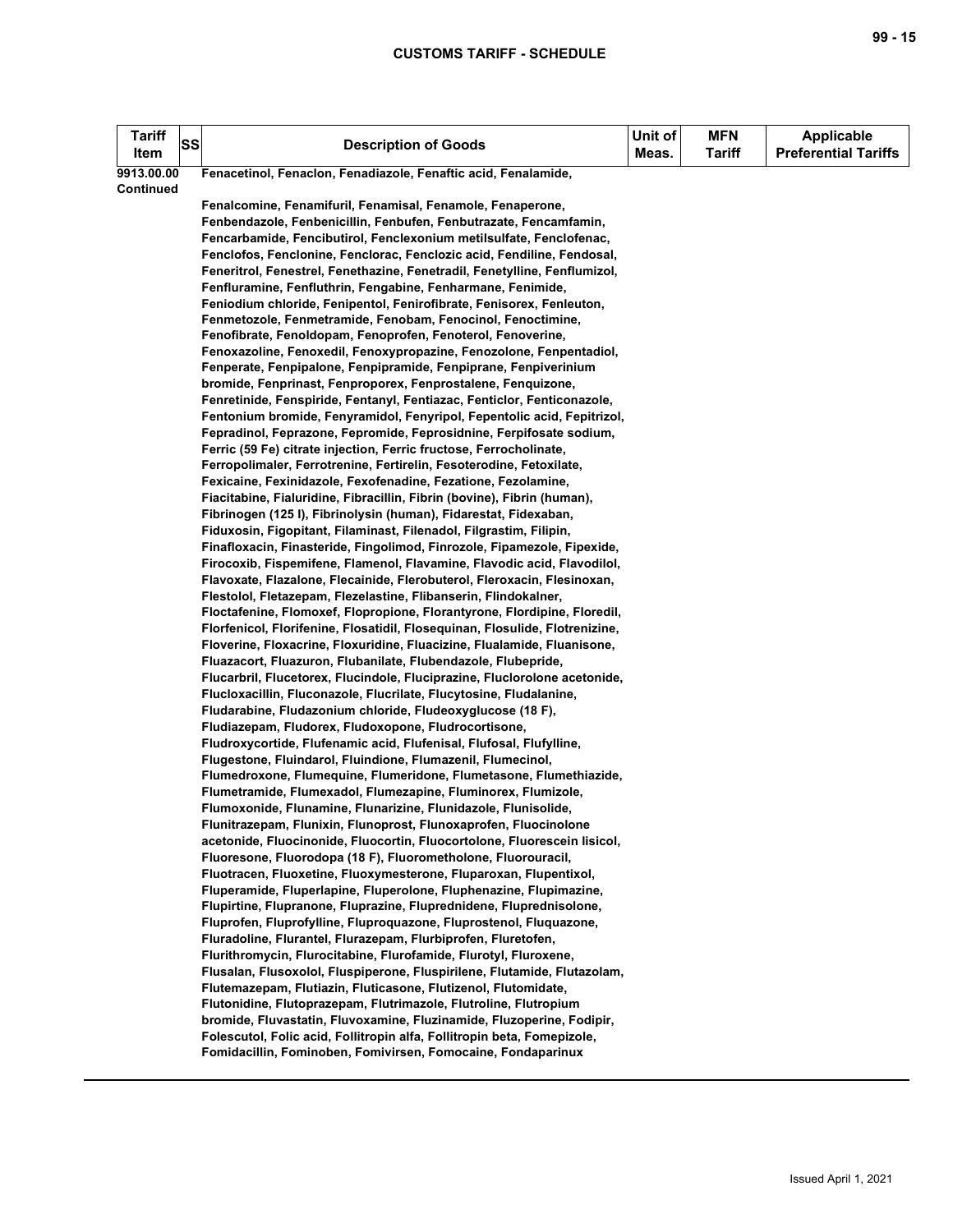| <b>Tariff</b><br>Item   | SS | <b>Description of Goods</b>                                                                                                                 | Unit of<br>Meas. | <b>MFN</b><br>Tariff | <b>Applicable</b><br><b>Preferential Tariffs</b> |
|-------------------------|----|---------------------------------------------------------------------------------------------------------------------------------------------|------------------|----------------------|--------------------------------------------------|
| 9913.00.00<br>Continued |    | sodium, Fontolizumab, Fopirtoline, Forasartan, Forfenimex,                                                                                  |                  |                      |                                                  |
|                         |    | Formebolone, Formestane, Formetorex, Forminitrazole, Formocortal,                                                                           |                  |                      |                                                  |
|                         |    | Formoterol, Forodesine, Foropafant, Fosamprenavir, Fosarilate,                                                                              |                  |                      |                                                  |
|                         |    | Fosazepam, Foscarnet sodium, Foscolic acid, Fosenazide, Fosfestrol,                                                                         |                  |                      |                                                  |
|                         |    | Fosfluconazole, Fosfluridine tidoxil, Fosfocreatinine, Fosfomycin,                                                                          |                  |                      |                                                  |
|                         |    | Fosfonet sodium, Fosfosal, Fosfructose, Fosinopril, Fosinoprilat,                                                                           |                  |                      |                                                  |
|                         |    | Fosmenic acid, Fosmidomycin, Fosopamine, Fosphenytoin, Fospirate,                                                                           |                  |                      |                                                  |
|                         |    | Fosquidone, Fostedil, Fostriecin, Fosveset, Fotemustine, Fotretamine,                                                                       |                  |                      |                                                  |
|                         |    | Fozivudine tidoxil, Frabuprofen, Fradafiban, Frakefamide, Framycetin,                                                                       |                  |                      |                                                  |
|                         |    | Frentizole, Freselestat, Fronepidil, Frovatriptan, Froxiprost, Ftalofyne,                                                                   |                  |                      |                                                  |
|                         |    | Ftaxilide, Ftivazide, Ftormetazine, Ftorpropazine, Fubrogonium iodide,                                                                      |                  |                      |                                                  |
|                         |    | Fudosteine, Fuladectin, Fulvestrant, Fumagillin, Fumoxicillin,                                                                              |                  |                      |                                                  |
|                         |    | Fuprazole, Furacrinic acid, Furafylline, Furalazine, Furaltadone,                                                                           |                  |                      |                                                  |
|                         |    | Furaprofen, Furazabol, Furazolidone, Furazolium chloride, Furbucillin,                                                                      |                  |                      |                                                  |
|                         |    | Furcloprofen, Furegrelate, Furethidine, Furfenorex, Furidarone,                                                                             |                  |                      |                                                  |
|                         |    | Furmethoxadone, Furnidipine, Furobufen, Furodazole, Furofenac,                                                                              |                  |                      |                                                  |
|                         |    | Furomazine, Furomine, Furosemide, Furostilbestrol, Fursalan,                                                                                |                  |                      |                                                  |
|                         |    | Fursultiamine, Furterene, Furtrethonium iodide, Fusafungine, Fusidic                                                                        |                  |                      |                                                  |
|                         |    | acid, Fuzlocillin, Fytic acid, Gabapentin, Gabexate, Gaboxadol,                                                                             |                  |                      |                                                  |
|                         |    | Gacyclidine, Gadobenic acid, Gadobutrol, Gadocoletic acid,                                                                                  |                  |                      |                                                  |
|                         |    | Gadodenterate, Gadodiamide, Gadofosveset, Gadomelitol,                                                                                      |                  |                      |                                                  |
|                         |    | Gadopenamide, Gadopentetic acid, Gadoteric acid, Gadoteridol,                                                                               |                  |                      |                                                  |
|                         |    | Gadoversetamide, Gadoxetic acid, Galamustine, Galantamine,                                                                                  |                  |                      |                                                  |
|                         |    | Galarubicin, Galdansetron, Galiximab, Gallamine triethiodide, Gallium<br>(67 Ga) citrate, Gallopamil, Galocitabine, Galosemide, Galsulfase, |                  |                      |                                                  |
|                         |    | Galtifenin, Gamfexine, Gamolenic acid, Ganaxolone, Ganciclovir,                                                                             |                  |                      |                                                  |
|                         |    | Ganefromycin, Ganglefene, Ganirelix, Ganstigmine, Gantacurium                                                                               |                  |                      |                                                  |
|                         |    | chloride, Gantofiban, Gapicomine, Gapromidine, Garenoxacin,                                                                                 |                  |                      |                                                  |
|                         |    | Garnocestim, Gatifloxacin, Gavestinel, Gavilimomab, Geclosporin,                                                                            |                  |                      |                                                  |
|                         |    | Gedocarnil, Gefarnate, Gefitinib, Gemazocine, Gemcabene, Gemcadiol,                                                                         |                  |                      |                                                  |
|                         |    | Gemcitabine, Gemeprost, Gemfibrozil, Gemifloxacin, Gemopatrilat,                                                                            |                  |                      |                                                  |
|                         |    | Gemtuzumab, Gentamicin, Gentisic acid, Gepefrine, Gepirone,                                                                                 |                  |                      |                                                  |
|                         |    | Geroquinol, Gestaclone, Gestadienol, Gestodene, Gestonorone                                                                                 |                  |                      |                                                  |
|                         |    | caproate, Gestrinone, Gevotroline, Gimatecan, Gimeracil, Giparmen,                                                                          |                  |                      |                                                  |
|                         |    | Giracodazole, Giractide, Girisopam, Gitalin amorphous, Gitaloxin,                                                                           |                  |                      |                                                  |
|                         |    | Gitoformate, Glafenine, Glaspimod, Glaziovine, Glemanserin,                                                                                 |                  |                      |                                                  |
|                         |    | Glenvastatin, Gleptoferron, Gliamilide, Glibenclamide, Glibornuride,                                                                        |                  |                      |                                                  |
|                         |    | Glibutimine, Glicaramide, Glicetanile, Gliclazide, Glicondamide,                                                                            |                  |                      |                                                  |
|                         |    | Glidazamide, Gliflumide, Glimepiride, Glipalamide, Glipizide,                                                                               |                  |                      |                                                  |
|                         |    | Gliquidone, Glisamuride, Glisentide, Glisindamide, Glisolamide,                                                                             |                  |                      |                                                  |
|                         |    | Glisoxepide, Globin zinc insulin injection, Gloxazone, Gloximonam,                                                                          |                  |                      |                                                  |
|                         |    | Glucagon, Glucalox, Glucametacin, Glucarpidase, Glucosamine,                                                                                |                  |                      |                                                  |
|                         |    | Glucosulfamide, Glucosulfone, Glucurolactone, Glucuronamide,                                                                                |                  |                      |                                                  |
|                         |    | Glufosfamide, Glunicate, Glusoferron, Glutaral, Glutaurine,                                                                                 |                  |                      |                                                  |
|                         |    | Glutethimide, Glybuthiazol, Glybuzole, Glyclopyramide, Glycobiarsol,<br>Glycopyrronium bromide, Glycyclamide, Glyhexamide, Glymidine        |                  |                      |                                                  |
|                         |    | sodium, Glyoctamide, Glypinamide, Glyprothiazol, Glysobuzole, Gold                                                                          |                  |                      |                                                  |
|                         |    | (198 Au) colloidal, Golimumab, Gonadorelin, Goralatide, Goserelin,                                                                          |                  |                      |                                                  |
|                         |    | Gramicidin, Gramicidin s, Granisetron, Grepafloxacin, Griseofulvin,                                                                         |                  |                      |                                                  |
|                         |    | Guabenxan, Guacetisal, Guafecainol, Guaiactamine, Guaiapate,                                                                                |                  |                      |                                                  |
|                         |    | Guaietolin, Guaifenesin, Guaifylline, Guaimesal, Guaisteine,                                                                                |                  |                      |                                                  |
|                         |    | Guamecycline, Guanabenz, Guanacline, Guanadrel, Guanazodine,                                                                                |                  |                      |                                                  |
|                         |    | Guancidine, Guanclofine, Guanethidine, Guanfacine, Guanisoquine,                                                                            |                  |                      |                                                  |
|                         |    | Guanoclor, Guanoctine, Guanoxabenz, Guanoxan, Guanoxyfen,                                                                                   |                  |                      |                                                  |
|                         |    |                                                                                                                                             |                  |                      |                                                  |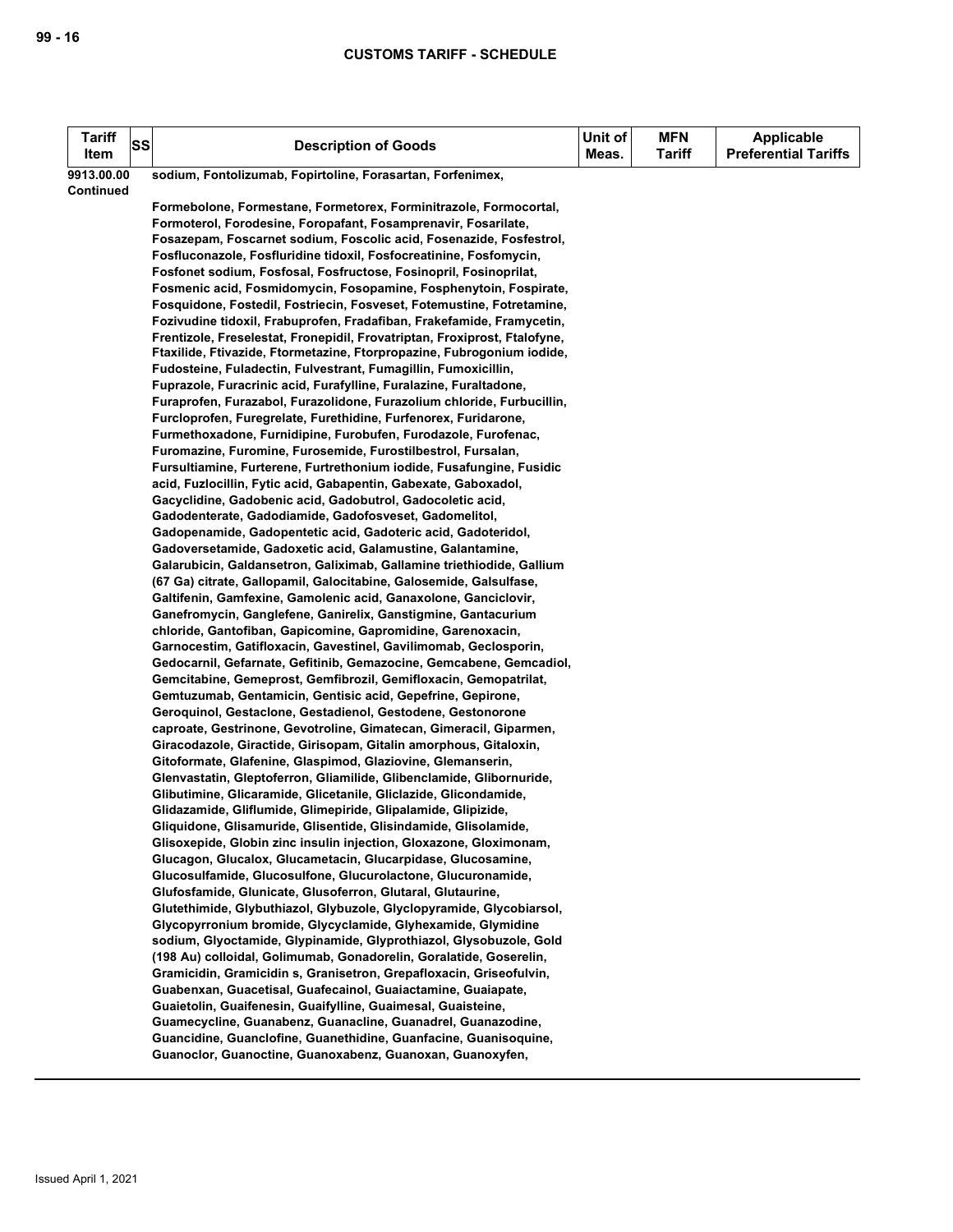| Tariff<br>Item   | SS | <b>Description of Goods</b>                                                                                                                  | Unit of<br>Meas. | <b>MFN</b><br><b>Tariff</b> | <b>Applicable</b><br><b>Preferential Tariffs</b> |
|------------------|----|----------------------------------------------------------------------------------------------------------------------------------------------|------------------|-----------------------------|--------------------------------------------------|
| 9913.00.00       |    | Gusperimus, Hachimycin, Halazepam, Halazone, Halcinonide,                                                                                    |                  |                             |                                                  |
| <b>Continued</b> |    |                                                                                                                                              |                  |                             |                                                  |
|                  |    | Haletazole, Halocarban, Halocortolone, Halofantrine, Halofenate,                                                                             |                  |                             |                                                  |
|                  |    | Halofuginone, Halometasone, Halonamine, Halopemide, Halopenium                                                                               |                  |                             |                                                  |
|                  |    | chloride, Haloperidol, Halopredone, Haloprogesterone, Haloprogin,                                                                            |                  |                             |                                                  |
|                  |    | Halothane, Haloxazolam, Haloxon, Hamycin, Hedaquinium chloride,                                                                              |                  |                             |                                                  |
|                  |    | Heliomycin, Hemoglobin crosfumaril, Hemoglobin glutamer,                                                                                     |                  |                             |                                                  |
|                  |    | Hemoglobin raffimer, Heparin sodium, Hepronicate, Heptabarb,                                                                                 |                  |                             |                                                  |
|                  |    | Heptaminol, Heptaverine, Heptolamide, Hepzidine, Hetacillin, Hetaflur,                                                                       |                  |                             |                                                  |
|                  |    | Heteronium bromide, Hexachlorophene, Hexacyprone, Hexadiline,                                                                                |                  |                             |                                                  |
|                  |    | Hexadimethrine bromide, Hexafluronium bromide, Hexamethonium                                                                                 |                  |                             |                                                  |
|                  |    | bromide, Hexamidine, Hexapradol, Hexaprofen, Hexapropymate,                                                                                  |                  |                             |                                                  |
|                  |    | Hexasonium iodide, Hexcarbacholine bromide, Hexedine, Hexestrol,                                                                             |                  |                             |                                                  |
|                  |    | Hexetidine, Hexobarbital, Hexobendine, Hexocyclium metilsulfate,<br>Hexoprenaline, Hexopyrronium bromide, Hexylcaine, Histapyrrodine,        |                  |                             |                                                  |
|                  |    | Histidine, Histrelin, Homarylamine, Homatropine methylbromide,                                                                               |                  |                             |                                                  |
|                  |    | Homidium bromide, Homochlorcyclizine, Homofenazine,                                                                                          |                  |                             |                                                  |
|                  |    | Homopipramol, Homosalate, Homprenorphine, Hopantenic acid,                                                                                   |                  |                             |                                                  |
|                  |    | Hoquizil, Hyalosidase, Hyaluronidase, Hycanthone, Hydracarbazine,                                                                            |                  |                             |                                                  |
|                  |    | Hydralazine, Hydrargaphen, Hydrobentizide, Hydrochlorothiazide,                                                                              |                  |                             |                                                  |
|                  |    | Hydrocodone, Hydrocortamate, Hydrocortisone, Hydrocortisone                                                                                  |                  |                             |                                                  |
|                  |    | aceponate, Hydroflumethiazide, Hydromadinone, Hydromorphinol,                                                                                |                  |                             |                                                  |
|                  |    | Hydromorphone, Hydrotalcite, Hydroxindasate, Hydroxindasol,                                                                                  |                  |                             |                                                  |
|                  |    | Hydroxocobalamin, Hydroxyamfetamine, Hydroxycarbamide,                                                                                       |                  |                             |                                                  |
|                  |    | Hydroxychloroquine, Hydroxydione sodium succinate,                                                                                           |                  |                             |                                                  |
|                  |    | Hydroxypethidine, Hydroxyprocaine, Hydroxyprogesterone,                                                                                      |                  |                             |                                                  |
|                  |    | Hydroxyprogesterone caproate, Hydroxypyridine tartrate,                                                                                      |                  |                             |                                                  |
|                  |    | Hydroxystenozole, Hydroxystilbamidine, Hydroxytetracaine,                                                                                    |                  |                             |                                                  |
|                  |    | Hydroxytoluic acid, Hydroxyzine, Hymecromone, Ibacitabine,                                                                                   |                  |                             |                                                  |
|                  |    | Ibafloxacin, Ibandronic acid, Ibazocine, Iboctadekin, Ibopamine,                                                                             |                  |                             |                                                  |
|                  |    | Ibritumomab tiuxetan, Ibrolipim, Ibrotamide, Ibudilast, Ibufenac,                                                                            |                  |                             |                                                  |
|                  |    | Ibuproxam, Ibutamoren, Ibuterol, Ibutilide, Ibuverine, Icaridin, Icatibant,                                                                  |                  |                             |                                                  |
|                  |    | Iclaprim, Iclazepam, Icoduline, Icofungipen, Icometasone enbutate,                                                                           |                  |                             |                                                  |
|                  |    | Icomucret, Icopezil, Icosapent, Icospiramide, Icrocaptide, Idarubicin,                                                                       |                  |                             |                                                  |
|                  |    | Idaverine, Idazoxan, Idebenone, Idenast, Idoxifene, Idoxuridine,                                                                             |                  |                             |                                                  |
|                  |    | Idralfidine, Idramantone, Idraparinux sodium, Idrapril, Idremcinal,                                                                          |                  |                             |                                                  |
|                  |    | Idrocilamide, Idronoxil, Idropranolol, Idursulfase (idusulfase),                                                                             |                  |                             |                                                  |
|                  |    | Ifenprodil, Iferanserin, Ifetroban, Ifosfamide, Ifoxetine, Iganidipine,                                                                      |                  |                             |                                                  |
|                  |    | Igmesine, Igovomab, Iguratimod, Ilaprazole, Ilatreotide, Ilepcimide,<br>Iliparcil, Ilmofosine, Ilodecakin, Ilomastat, Ilonidap, Iloperidone, |                  |                             |                                                  |
|                  |    | Iloprost, Imafen, Imanixil, Imatinib, Imazodan, Imcarbofos, Imciromab,                                                                       |                  |                             |                                                  |
|                  |    | Imexon, Imiclopazine, Imidafenacin, Imidapril, Imidaprilat, Imidazole                                                                        |                  |                             |                                                  |
|                  |    | salicylate, Imidocarb, Imidoline, Imiglitazar, Imiglucerase, Imiloxan,                                                                       |                  |                             |                                                  |
|                  |    | Iminophenimide, Imipenem, Imipramine, Imipraminoxide, Imiquimod,                                                                             |                  |                             |                                                  |
|                  |    | Imirestat, Imitrodast, Imolamine, Imoxiterol, Impacarzine, Implitapide,                                                                      |                  |                             |                                                  |
|                  |    | Impromidine, Improsulfan, Imuracetam, Inaperisone, Incadronic acid,                                                                          |                  |                             |                                                  |
|                  |    | Indacaterol, Indacrinone, Indalpine, Indanazoline, Indanidine,                                                                               |                  |                             |                                                  |
|                  |    | Indanorex, Indapamide, Indatraline, Indecainide, Indeloxazine,                                                                               |                  |                             |                                                  |
|                  |    | Indenolol, Indibulin, Indinavir, Indiplon, Indisetron, Indisulam,                                                                            |                  |                             |                                                  |
|                  |    | Indobufen, Indocate, Indolapril, Indolidan, Indometacin, Indopanolol,                                                                        |                  |                             |                                                  |
|                  |    | Indopine, Indoprofen, Indoramin, Indorenate, Indoxole, Indriline,                                                                            |                  |                             |                                                  |
|                  |    | Inecalcitol, Infliximab, Ingliforib, Inicarone, Inocoterone, Inogatran,                                                                      |                  |                             |                                                  |
|                  |    | Inolimomab, Inosine, Inositol nicotinate, Inotuzumab ozogamicin,                                                                             |                  |                             |                                                  |
|                  |    | Inproquone, Insulin human, Insulin argine, Insulin aspart, Insulin                                                                           |                  |                             |                                                  |
|                  |    | defalan, Insulin detemir, Insulin glargine, Insulin glulisine, Insulin                                                                       |                  |                             |                                                  |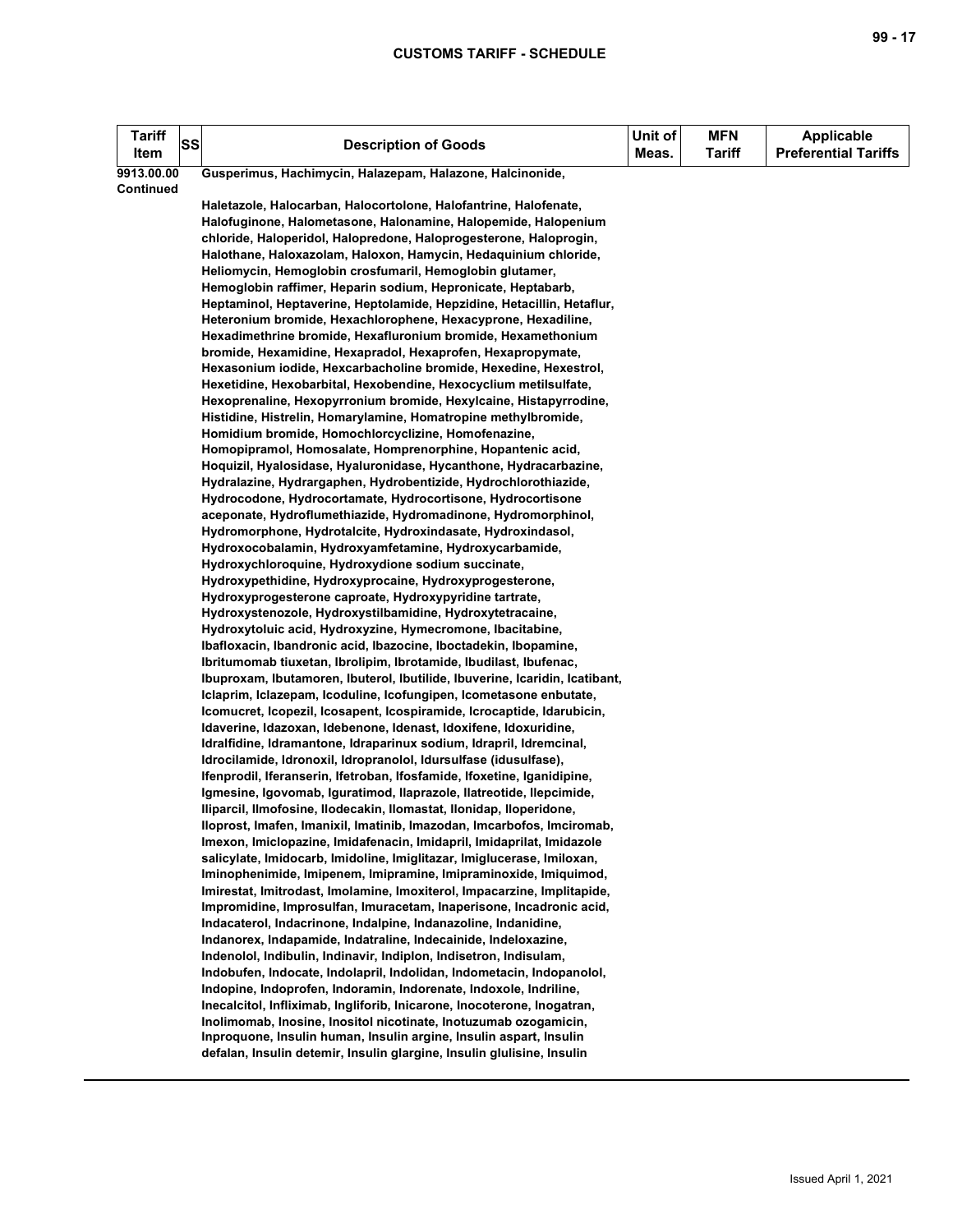| <b>Tariff</b><br>Item | SS | <b>Description of Goods</b>                                                                                                                                                                                                                                                                                                                                                                                                                                                                                                                                                                                                                                                                                                                                                                                                                                                                                                                                                                                                                                                                                                                                                                                                                                                                                                                                                                                                                                                                                                                                                                                                                                                                                                                                                                                                                                                                                                                                                                                                                                                                                                                                                                                                                                                                                                                                                                                                                                                                                                                                                                                                                                                                                                                                                                                                                                                                                                                                                                                                                                                                                                                                                                                                                                                 | Unit of<br>Meas. | <b>MFN</b><br>Tariff | <b>Applicable</b><br><b>Preferential Tariffs</b> |
|-----------------------|----|-----------------------------------------------------------------------------------------------------------------------------------------------------------------------------------------------------------------------------------------------------------------------------------------------------------------------------------------------------------------------------------------------------------------------------------------------------------------------------------------------------------------------------------------------------------------------------------------------------------------------------------------------------------------------------------------------------------------------------------------------------------------------------------------------------------------------------------------------------------------------------------------------------------------------------------------------------------------------------------------------------------------------------------------------------------------------------------------------------------------------------------------------------------------------------------------------------------------------------------------------------------------------------------------------------------------------------------------------------------------------------------------------------------------------------------------------------------------------------------------------------------------------------------------------------------------------------------------------------------------------------------------------------------------------------------------------------------------------------------------------------------------------------------------------------------------------------------------------------------------------------------------------------------------------------------------------------------------------------------------------------------------------------------------------------------------------------------------------------------------------------------------------------------------------------------------------------------------------------------------------------------------------------------------------------------------------------------------------------------------------------------------------------------------------------------------------------------------------------------------------------------------------------------------------------------------------------------------------------------------------------------------------------------------------------------------------------------------------------------------------------------------------------------------------------------------------------------------------------------------------------------------------------------------------------------------------------------------------------------------------------------------------------------------------------------------------------------------------------------------------------------------------------------------------------------------------------------------------------------------------------------------------------|------------------|----------------------|--------------------------------------------------|
| 9913.00.00            |    | lispro, Insulin zinc suspension (amorphous), Insulin zinc suspension                                                                                                                                                                                                                                                                                                                                                                                                                                                                                                                                                                                                                                                                                                                                                                                                                                                                                                                                                                                                                                                                                                                                                                                                                                                                                                                                                                                                                                                                                                                                                                                                                                                                                                                                                                                                                                                                                                                                                                                                                                                                                                                                                                                                                                                                                                                                                                                                                                                                                                                                                                                                                                                                                                                                                                                                                                                                                                                                                                                                                                                                                                                                                                                                        |                  |                      |                                                  |
| <b>Continued</b>      |    | (crystalline), Interferon alfa, Interferon alfacon-1, Interferon beta,<br>Interferon gamma, Intermedine, Intoplicine, Intrazole, Intriptyline,<br>lobenguane (131), lobenzamic acid, lobitridol, lobutoic acid, locanlidic<br>acid (123 I), locarmic acid, locetamic acid, lodamide, lodecimol,<br>lodetryl, lodinated (125 l) human serum albumin, lodinated (131 l)<br>human serum albumin, lodixanol, lodocetylic acid (123 l),<br>lodocholesterol (131 l), lodophthalein sodium, lodothiouracil,<br>lodoxamic acid, lofendylate, lofetamine (123 l), loflupane (123 l),<br>lofratol, loglicic acid, loglucol, loglucomide, loglunide, loglycamic acid,<br>Iohexol, Iolidonic acid, Iolixanic acid, Iolopride (1231), Iomazenil (1231),<br>Iomeglamic acid, Iomeprol, Iometin (125 I), Iometin (131 I), Iometopane<br>(123 I), lomorinic acid, lopamidol, lopanoic acid, lopentol, lophenoic<br>acid, loprocemic acid, lopromide, lopronic acid, lopydol, lopydone,<br>losarcol, losefamic acid, loseric acid, losimenol, losimide, losulamide,<br>losumetic acid, lotalamic acid, lotasul, lotetric acid, lotranic acid,<br>lotriside, lotrizoic acid, lotrolan, lotroxic acid, loversol, loxabrolic acid,<br>loxaglic acid, loxilan, loxitalamic acid, loxotrizoic acid, lozomic acid,<br>Ipamorelin, Ipazilide, Ipenoxazone, Ipexidine, Ipidacrine, Ipragratine,<br>Ipramidil, Ipratropium bromide, Ipravacaine, Iprazochrome, Ipriflavone,<br>Iprindole, Iproclozide, Iprocrolol, Iproheptine, Iproniazid, Ipronidazole,<br>Iproplatin, Iprotiazem, Iproxamine, Iprozilamine, Ipsalazide, Ipsapirone,<br>Iquindamine, Iralukast, Irampanel, Irbesartan, Irindalone, Irinotecan,<br>Irloxacin, Irofulven, Irolapride, Iroplact, Iroxanadine, Irsogladine,<br>Irtemazole, Isaglidole, Isalmadol, Isalsteine, Isamfazone, Isamoltan,<br>Isamoxole, Isatoribine, Isaxonine, Isbogrel, Isbufylline, Iseganan,<br>Isepamicin, Ismomultin alfa, Isoaminile, Isobromindione, Isobutamben,<br>Isocarboxazid, Isoconazole, Isocromil, Isoetarine, Isofezolac,<br>Isoflupredone, Isoflurane, Isoleucine, Isomazole, Isometamidium<br>chloride, Isomethadone, Isometheptene, Isomolpan, Isoniazid, Isonixin,<br>Isophane insulin, Isoprazone, Isoprednidene, Isoprenaline, Isoprofen,<br>Isopropamide iodide, Isopropicillin, Isosorbide, Isosorbide dinitrate,<br>Isosorbide mononitrate, Isospaglumic acid, Isosulpride, Isothipendyl,<br>Isotiquimide, Isotretinoin, Isoxaprolol, Isoxepac, Isoxicam, Isoxsuprine,<br>Ispinesib, Ispronicline, Isradipine, Israpafant, Istaroxime, Istradefylline,<br>Itameline, Itanoxone, Itasetron, Itazigrel, Itopride, Itraconazole, Itramin<br>tosilate, Itriglumide, Itrocainide, Itrocinonide, Iturelix, Ivabradine,<br>Ivarimod, Ivermectin, Ivoqualine, Ixabepilone, Izonsteride, Josamycin,<br>Kainic acid, Kalafungin, Kallidinogenase, Kanamycin, Kebuzone,<br>Keliximab, Keracyanin, Ketamine, Ketanserin, Ketazocine, Ketazolam,<br>Ketimipramine, Ketobemidone, Ketocaine, Ketocainol, Ketoconazole,<br>Ketoprofen, Ketorfanol, Ketorolac, Ketotifen, Ketotrexate, Ketoxal,<br>Khellin, Khelloside, Kitasamycin, Labetalol, Labetuzumab, Labradimil,<br>Lacidipine, Lacosamide (erlosamide), Lactalfate, Lactitol, Lactulose, |                  |                      |                                                  |
|                       |    |                                                                                                                                                                                                                                                                                                                                                                                                                                                                                                                                                                                                                                                                                                                                                                                                                                                                                                                                                                                                                                                                                                                                                                                                                                                                                                                                                                                                                                                                                                                                                                                                                                                                                                                                                                                                                                                                                                                                                                                                                                                                                                                                                                                                                                                                                                                                                                                                                                                                                                                                                                                                                                                                                                                                                                                                                                                                                                                                                                                                                                                                                                                                                                                                                                                                             |                  |                      |                                                  |
|                       |    | Ladirubicin, Ladostigil, Laflunimus, Lafutidine, Lagatide, Laidlomycin,                                                                                                                                                                                                                                                                                                                                                                                                                                                                                                                                                                                                                                                                                                                                                                                                                                                                                                                                                                                                                                                                                                                                                                                                                                                                                                                                                                                                                                                                                                                                                                                                                                                                                                                                                                                                                                                                                                                                                                                                                                                                                                                                                                                                                                                                                                                                                                                                                                                                                                                                                                                                                                                                                                                                                                                                                                                                                                                                                                                                                                                                                                                                                                                                     |                  |                      |                                                  |
|                       |    | Lamifiban, Lamivudine, Lamotrigine, Lamtidine, Lanatoside C,<br>Landiolol, Lanepitant, Lanicemine, Lanimostim, Laniquidar,                                                                                                                                                                                                                                                                                                                                                                                                                                                                                                                                                                                                                                                                                                                                                                                                                                                                                                                                                                                                                                                                                                                                                                                                                                                                                                                                                                                                                                                                                                                                                                                                                                                                                                                                                                                                                                                                                                                                                                                                                                                                                                                                                                                                                                                                                                                                                                                                                                                                                                                                                                                                                                                                                                                                                                                                                                                                                                                                                                                                                                                                                                                                                  |                  |                      |                                                  |
|                       |    | Lanoconazole, Lanperisone, Lanproston, Lanreotide, Lansoprazole,<br>Lapatinib, Lapirium chloride, Lapisteride, Laprafylline, Laquinimod,                                                                                                                                                                                                                                                                                                                                                                                                                                                                                                                                                                                                                                                                                                                                                                                                                                                                                                                                                                                                                                                                                                                                                                                                                                                                                                                                                                                                                                                                                                                                                                                                                                                                                                                                                                                                                                                                                                                                                                                                                                                                                                                                                                                                                                                                                                                                                                                                                                                                                                                                                                                                                                                                                                                                                                                                                                                                                                                                                                                                                                                                                                                                    |                  |                      |                                                  |
|                       |    | Laronidase, Lasalocid, Lasinavir, Lasofoxifene, Latamoxef,                                                                                                                                                                                                                                                                                                                                                                                                                                                                                                                                                                                                                                                                                                                                                                                                                                                                                                                                                                                                                                                                                                                                                                                                                                                                                                                                                                                                                                                                                                                                                                                                                                                                                                                                                                                                                                                                                                                                                                                                                                                                                                                                                                                                                                                                                                                                                                                                                                                                                                                                                                                                                                                                                                                                                                                                                                                                                                                                                                                                                                                                                                                                                                                                                  |                  |                      |                                                  |
|                       |    | Latanoprost, Latidectin, Laudexium metilsulfate, Lauralkonium<br>chloride, Laurcetium bromide, Laurixamine, Laurocapram,                                                                                                                                                                                                                                                                                                                                                                                                                                                                                                                                                                                                                                                                                                                                                                                                                                                                                                                                                                                                                                                                                                                                                                                                                                                                                                                                                                                                                                                                                                                                                                                                                                                                                                                                                                                                                                                                                                                                                                                                                                                                                                                                                                                                                                                                                                                                                                                                                                                                                                                                                                                                                                                                                                                                                                                                                                                                                                                                                                                                                                                                                                                                                    |                  |                      |                                                  |
|                       |    | Lauroguadine, Laurolinium acetate, Lauromacrogol 400, Lavoltidine,<br>Lazabemide, Leconotide, Lecozotan, Ledazerol, Ledismase,                                                                                                                                                                                                                                                                                                                                                                                                                                                                                                                                                                                                                                                                                                                                                                                                                                                                                                                                                                                                                                                                                                                                                                                                                                                                                                                                                                                                                                                                                                                                                                                                                                                                                                                                                                                                                                                                                                                                                                                                                                                                                                                                                                                                                                                                                                                                                                                                                                                                                                                                                                                                                                                                                                                                                                                                                                                                                                                                                                                                                                                                                                                                              |                  |                      |                                                  |
|                       |    |                                                                                                                                                                                                                                                                                                                                                                                                                                                                                                                                                                                                                                                                                                                                                                                                                                                                                                                                                                                                                                                                                                                                                                                                                                                                                                                                                                                                                                                                                                                                                                                                                                                                                                                                                                                                                                                                                                                                                                                                                                                                                                                                                                                                                                                                                                                                                                                                                                                                                                                                                                                                                                                                                                                                                                                                                                                                                                                                                                                                                                                                                                                                                                                                                                                                             |                  |                      |                                                  |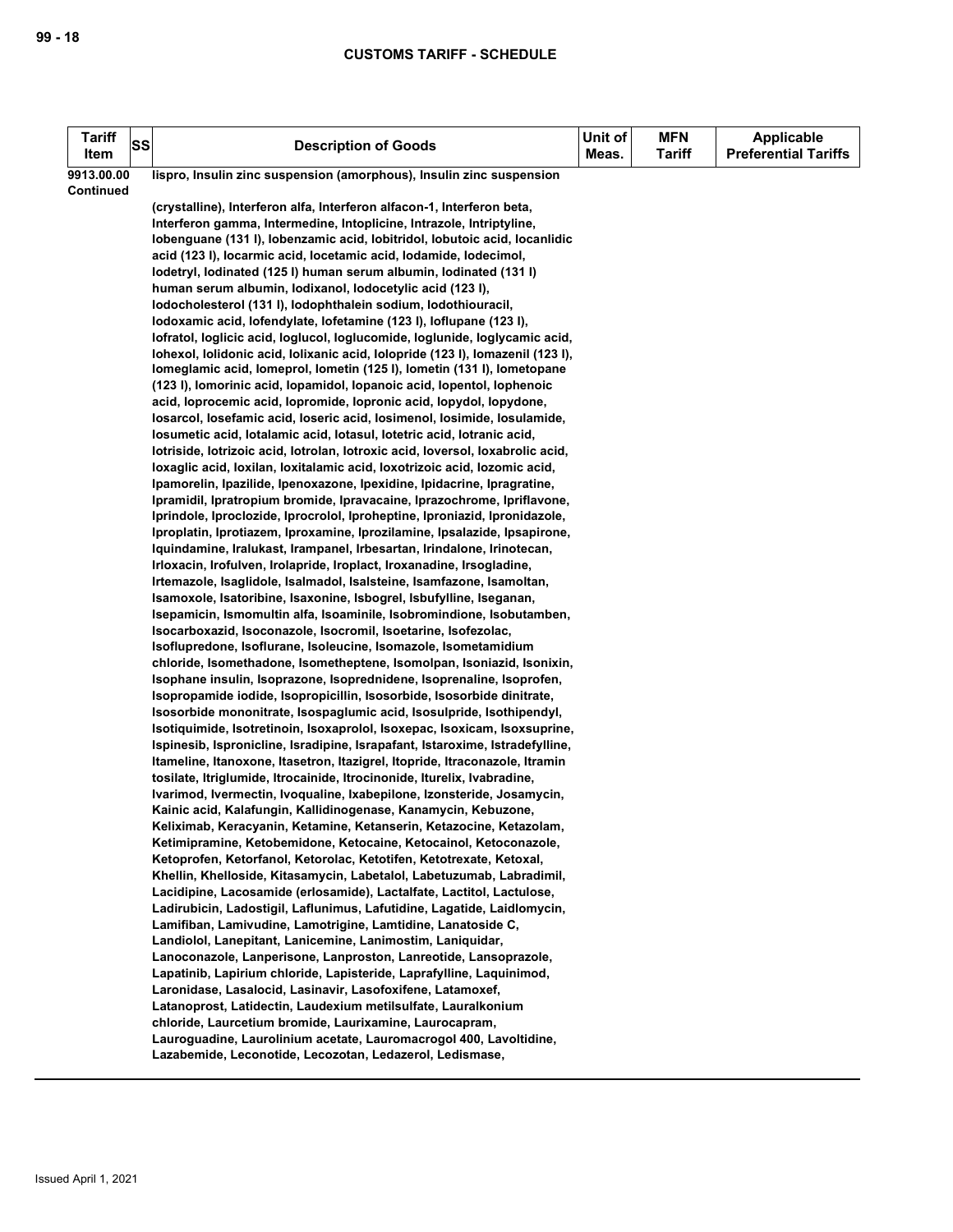| <b>Tariff</b><br>Item | SS | <b>Description of Goods</b>                                                                                                     | Unit of<br>Meas. | <b>MFN</b><br><b>Tariff</b> | <b>Applicable</b><br><b>Preferential Tariffs</b> |
|-----------------------|----|---------------------------------------------------------------------------------------------------------------------------------|------------------|-----------------------------|--------------------------------------------------|
| 9913.00.00            |    | Ledoxantrone, Lefetamine, Leflunomide, Lefradafiban, Leiopyrrole,                                                               |                  |                             |                                                  |
| Continued             |    |                                                                                                                                 |                  |                             |                                                  |
|                       |    | Lemalesomab, Lemidosul, Lemildipine, Leminoprazole, Lemuteporfin,                                                               |                  |                             |                                                  |
|                       |    | Lenalidomide, Lenampicillin, Lenapenem, Lenercept, Leniquinsin,                                                                 |                  |                             |                                                  |
|                       |    | Lenograstim, Lenperone, Lepirudin, Leptacline, Lercanidipine,                                                                   |                  |                             |                                                  |
|                       |    | Lerdelimumab, Lergotrile, Leridistim, Lerisetron, Lesopitron,                                                                   |                  |                             |                                                  |
|                       |    | Lestaurtinib, Leteprinim, Letimide, Letosteine, Letrazuril, Letrozole,                                                          |                  |                             |                                                  |
|                       |    | Leuciglumer, Leucine, Leucinocaine, Leucocianidol, Leuprorelin,                                                                 |                  |                             |                                                  |
|                       |    | Leurubicin, Levacetylmethadol, Levallorphan, Levamfetamine,                                                                     |                  |                             |                                                  |
|                       |    | Levamisole, Levcromakalim, Levcycloserine, Levdobutamine,                                                                       |                  |                             |                                                  |
|                       |    | Levemopamil, Levetiracetam, Levisoprenaline, Levlofexidine,                                                                     |                  |                             |                                                  |
|                       |    | Levmetamfetamine, Levobetaxolol, Levobunolol, Levocabastine,<br>Levmetamfetamine, Levobetaxolol, Levobunolol, Levocabastine,    |                  |                             |                                                  |
|                       |    | Levocarnitine, Levocetirizine, Levodopa, Levodropropizine,                                                                      |                  |                             |                                                  |
|                       |    | Levofacetoperane, Levofenfluramine, Levofloxacin, Levofuraltadone,                                                              |                  |                             |                                                  |
|                       |    | Levoglutamide, Levolansoprazole, Levomenol, Levomepromazine,                                                                    |                  |                             |                                                  |
|                       |    | Levomethadone, Levomethorphan, Levometiomeprazine,                                                                              |                  |                             |                                                  |
|                       |    | Levomoprolol, Levomoramide, Levonantradol, Levonorgestrel,                                                                      |                  |                             |                                                  |
|                       |    | Levophenacylmorphan, Levopropicillin, Levopropoxyphene,                                                                         |                  |                             |                                                  |
|                       |    | Levopropylhexedrine, Levoprotiline, Levorin, Levormeloxifene,                                                                   |                  |                             |                                                  |
|                       |    | Levorphanol, Levosalbutamol, Levosemotiadil, Levosimendan,                                                                      |                  |                             |                                                  |
|                       |    | Levosulpiride, Levothyroxine sodium, Levotofisopam, Levoxadrol,                                                                 |                  |                             |                                                  |
|                       |    | Lexacalcitol, Lexipafant, Lexithromycin, Lexofenac, Liarozole,                                                                  |                  |                             |                                                  |
|                       |    | Liatermin, Libecillide, Libenzapril, Libivirumab, Licarbazepine,                                                                |                  |                             |                                                  |
|                       |    | Licofelone, Licostinel, Lidadronic acid, Lidamidine, Lidanserin,                                                                |                  |                             |                                                  |
|                       |    | Lidimycin, Lidocaine, Lidofenin, Lidoflazine, Lidorestat, Lifarizine,                                                           |                  |                             |                                                  |
|                       |    | Lifibrate, Lifibrol, Lilopristone, Limaprost, Limazocic, Linaprazan,                                                            |                  |                             |                                                  |
|                       |    | Linarotene, Lincomycin, Linetastine, Linezolid, Linogliride, Linopirdine,                                                       |                  |                             |                                                  |
|                       |    | Linotroban, Linsidomine, Lintitript, Lintopride, Lintuzumab,                                                                    |                  |                             |                                                  |
|                       |    | Liothyronine, Liraglutide, Liranaftate, Lirequinil, Lirexapride, Lirimilast,                                                    |                  |                             |                                                  |
|                       |    | Liroldine, Lisadimate, Lisinopril, Lisofylline, Lisuride, Litomeglovir,                                                         |                  |                             |                                                  |
|                       |    | Litoxetine, Litracen, Livaraparin calcium, Lividomycin, Lixazinone,                                                             |                  |                             |                                                  |
|                       |    | Lixivaptan, Lobaplatin, Lobeline, Lobendazole, Lobenzarit, Lobucavir,                                                           |                  |                             |                                                  |
|                       |    | Lobuprofen, Locicortolone dicibate, Lodaxaprine, Lodazecar,                                                                     |                  |                             |                                                  |
|                       |    | Lodelaben, Lodenosine, Lodinixil, Lodiperone, Lodoxamide,                                                                       |                  |                             |                                                  |
|                       |    | Lofemizole, Lofendazam, Lofentanil, Lofepramine, Lofexidine,                                                                    |                  |                             |                                                  |
|                       |    | Loflucarban, Lombazole, Lomefloxacin, Lomeguatrib, Lomerizine,<br>Lometraline, Lometrexol, Lomevactone, Lomifylline, Lomustine, |                  |                             |                                                  |
|                       |    | Lonafarnib, Lonapalene, Lonaprofen, Lonazolac, Lonidamine,                                                                      |                  |                             |                                                  |
|                       |    | Loperamide, Loperamide oxide, Lopinavir, Lopirazepam, Loprazolam,                                                               |                  |                             |                                                  |
|                       |    | Loprodiol, Loracarbef, Lorajmine, Lorapride, Loratadine, Lorazepam,                                                             |                  |                             |                                                  |
|                       |    | Lorbamate, Lorcainide, Lorcinadol, Loreclezole, Lorglumide,                                                                     |                  |                             |                                                  |
|                       |    | Lormetazepam, Lornoxicam, Lorpiprazole, Lortalamine, Lorzafone,                                                                 |                  |                             |                                                  |
|                       |    | Losartan, Losigamone, Losindole, Losmiprofen, Losoxantrone,                                                                     |                  |                             |                                                  |
|                       |    | Losulazine, Loteprednol, Lotifazole, Lotrafiban, Lotrifen, Lotucaine,                                                           |                  |                             |                                                  |
|                       |    | Lovastatin, Loviride, Loxanast, Loxapine, Loxiglumide, Loxoprofen,                                                              |                  |                             |                                                  |
|                       |    | Loxoribine, Lozilurea, Lubazodone, Lubeluzole, Lubiprostone,                                                                    |                  |                             |                                                  |
|                       |    | Lucanthone, Lucartamide, Lucimycin, Lufenuron, Lufironil, Lufuradom,                                                            |                  |                             |                                                  |
|                       |    | Luliconazole, Lumefantrine, Lumiliximab, Lumiracoxib, Lupitidine,                                                               |                  |                             |                                                  |
|                       |    | Luprostiol, Lurasidone, Lurosetron, Lurtotecan, Lusaperidone,                                                                   |                  |                             |                                                  |
|                       |    | Lusupultide, Lutrelin, Lutropin alfa, Luxabendazole, Lymecycline,                                                               |                  |                             |                                                  |
|                       |    | Lynestrenol, Lypressin, Lysergide, Mabuprofen, Mabuterol, Macrosalb                                                             |                  |                             |                                                  |
|                       |    | (131 I), Macrosalb (99m Tc), Maduramicin, Mafenide, Mafoprazine,                                                                |                  |                             |                                                  |
|                       |    | Mafosfamide, Magaldrate, Magnesium clofibrate, Maitansine,                                                                      |                  |                             |                                                  |
|                       |    | Maletamer, Maleylsulfathiazole, Malotilate, Mangafodipir, Manidipine,                                                           |                  |                             |                                                  |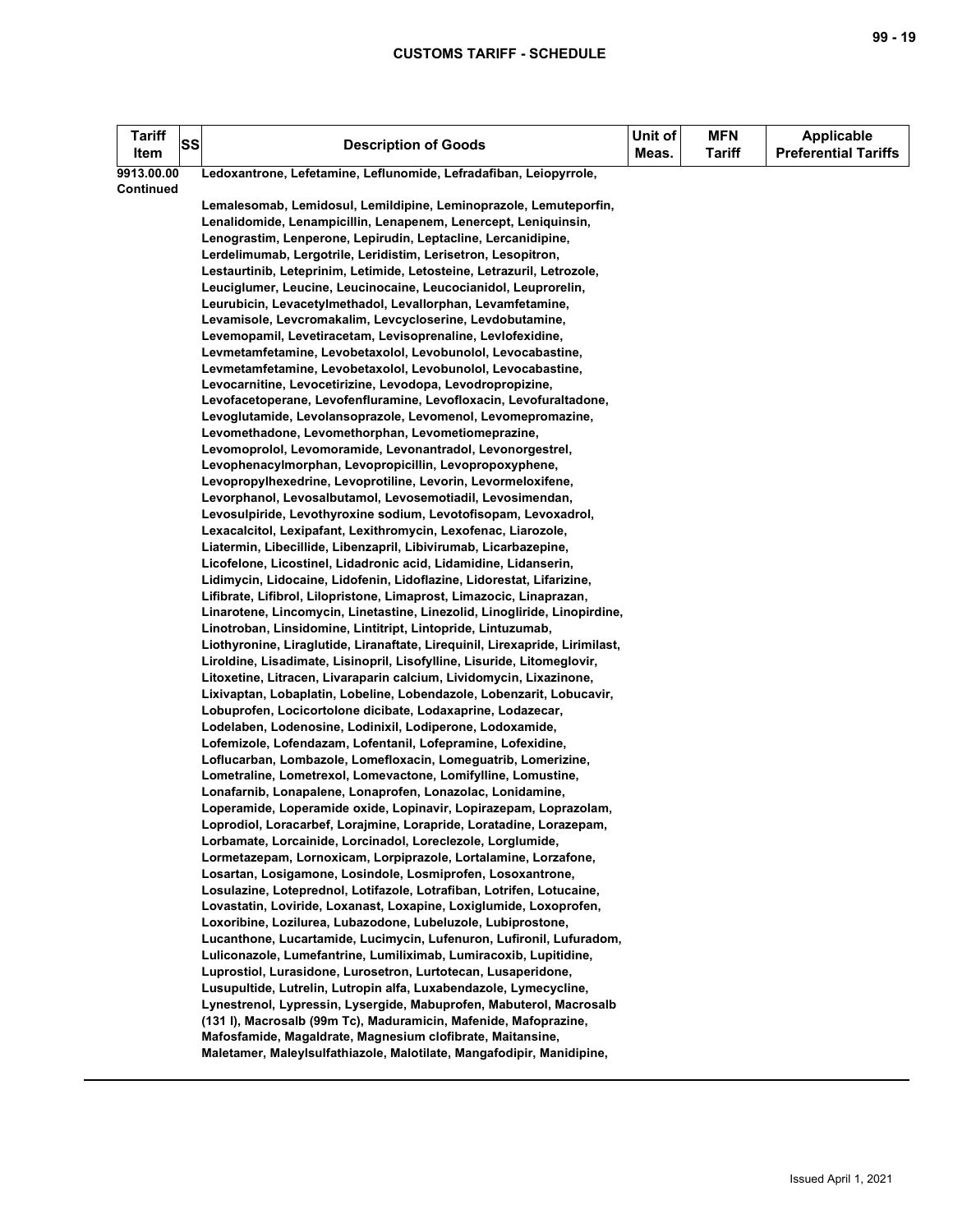| <b>Tariff</b><br>Item | <b>SS</b> | <b>Description of Goods</b>                                                                                              | Unit of<br>Meas. | <b>MFN</b><br>Tariff | <b>Applicable</b><br><b>Preferential Tariffs</b> |
|-----------------------|-----------|--------------------------------------------------------------------------------------------------------------------------|------------------|----------------------|--------------------------------------------------|
| 9913.00.00            |           | Manifaxine, Manitimus, Mannitol hexanitrate, Mannomustine,                                                               |                  |                      |                                                  |
| Continued             |           | Mannosulfan, Manozodil, Mantabegron, Mapatumumab, Mapinastine,                                                           |                  |                      |                                                  |
|                       |           | Maprotiline, Maraviroc, Marbofloxacin, Maribavir, Maridomycin,                                                           |                  |                      |                                                  |
|                       |           | Marimastat, Mariptiline, Maropitant, Maroxepin, Maslimomab,                                                              |                  |                      |                                                  |
|                       |           | Masoprocol, Matuzumab, Mazapertine, Mazaticol, Mazindol,                                                                 |                  |                      |                                                  |
|                       |           | Mazipredone, Mazokalim, Mebanazine, Mebendazole, Mebenoside,                                                             |                  |                      |                                                  |
|                       |           | Mebeverine, Mebezonium iodide, Mebhydrolin, Mebiquine, Mebolazine,                                                       |                  |                      |                                                  |
|                       |           | Mebrofenin, Mebutamate, Mebutizide, Mecamylamine, Mecarbinate,                                                           |                  |                      |                                                  |
|                       |           | Mecasermin, Mecasermin rinfabate, Mecetronium etilsulfate,                                                               |                  |                      |                                                  |
|                       |           | Meciadanol, Mecillinam, Mecinarone, Meclinertant (reminertant),                                                          |                  |                      |                                                  |
|                       |           | Meclocycline, Meclofenamic acid, Meclofenoxate, Meclonazepam,                                                            |                  |                      |                                                  |
|                       |           | Mecloqualone, Mecloralurea, Meclorisone, Mecloxamine, Meclozine,                                                         |                  |                      |                                                  |
|                       |           | Mecobalamin, Mecrilate, Mecysteine, Medazepam, Medazomide,                                                               |                  |                      |                                                  |
|                       |           | Medetomidine, Medibazine, Medifoxamine, Medorinone, Medorubicin,                                                         |                  |                      |                                                  |
|                       |           | Medrogestone, Medronic acid, Medroxalol, Medroxyprogesterone,                                                            |                  |                      |                                                  |
|                       |           | Medrylamine, Medrysone, Mefeclorazine, Mefenamic acid, Mefenidil,                                                        |                  |                      |                                                  |
|                       |           | Mefenidramium metilsulfate, Mefenorex, Mefeserpine, Mefexamide,                                                          |                  |                      |                                                  |
|                       |           | Mefloquine, Mefruside, Megalomicin, Megestrol, Meglitinide,                                                              |                  |                      |                                                  |
|                       |           | Meglucycline, Meglumine, Meglutol, Meladrazine, Melagatran,                                                              |                  |                      |                                                  |
|                       |           | Melarsomine, Melarsonyl potassium, Melarsoprol, Meldonium,                                                               |                  |                      |                                                  |
|                       |           | Melengestrol, Meletimide, Melevodopa, Melinamide, Melitracen,                                                            |                  |                      |                                                  |
|                       |           | Melizame, Meloxicam, Melperone, Melphalan, Melquinast, Meluadrine,                                                       |                  |                      |                                                  |
|                       |           | Memantine, Memotine, Menabitan, Menadiol sodium sulfate, Menadione                                                       |                  |                      |                                                  |
|                       |           | sodium bisulfite, Menatetrenone, Menbutone, Menfegol, Menglytate,                                                        |                  |                      |                                                  |
|                       |           | Menitrazepam, Menoctone, Menogaril, Meobentine, Mepacrine,                                                               |                  |                      |                                                  |
|                       |           | Mepartricin, Mepenzolate bromide, Mephenesin, Mephenoxalone,                                                             |                  |                      |                                                  |
|                       |           | Mephentermine, Mephenytoin, Mepindolol, Mepiprazole, Mepiroxol,                                                          |                  |                      |                                                  |
|                       |           | Mepitiostane, Mepivacaine, Mepixanox, Mepolizumab, Mepramidil,                                                           |                  |                      |                                                  |
|                       |           | Meprednisone, Meprobamate, Meproscillarin, Meprotixol, Meprylcaine,                                                      |                  |                      |                                                  |
|                       |           | Meptazinol, Mepyramine, Mequidox, Mequinol, Mequitamium iodide,                                                          |                  |                      |                                                  |
|                       |           | Mequitazine, Merafloxacin, Meralein sodium, Meralluride, Merbromin,                                                      |                  |                      |                                                  |
|                       |           | Mercaptamine, Mercaptomerin, Mercaptopurine, Mercuderamide,                                                              |                  |                      |                                                  |
|                       |           | Mercumatilin sodium, Mercurobutol, Mercurophylline, Mergocriptine,                                                       |                  |                      |                                                  |
|                       |           | Meribendan, Merimepodib, Merisoprol (197 Hg), Meropenem, Mersalyl,                                                       |                  |                      |                                                  |
|                       |           | Mertiatide, Mesabolone, Mesalazine, Meseclazone, Mesna, Mesocarb,                                                        |                  |                      |                                                  |
|                       |           | Mesoridazine, Mespiperone (11 C), Mespirenone, Mestanolone,                                                              |                  |                      |                                                  |
|                       |           | Mesterolone, Mestranol, Mesudipine, Mesulergine, Mesulfamide,                                                            |                  |                      |                                                  |
|                       |           | Mesulfen, Mesuprine, Mesuximide, Metabromsalan, Metacetamol,                                                             |                  |                      |                                                  |
|                       |           | Metaclazepam, Metacycline, Metaglycodol, Metahexamide,                                                                   |                  |                      |                                                  |
|                       |           | Metalkonium chloride, Metallibure, Metamelfalan, Metamfazone,                                                            |                  |                      |                                                  |
|                       |           | Metamfepramone, Metamfetamine, Metamizole sodium, Metampicillin,                                                         |                  |                      |                                                  |
|                       |           | Metandienone, Metanixin, Metapramine, Metaraminol, Metaterol,<br>Metaxalone, Metazamide, Metazide, Metazocine, Metbufen, |                  |                      |                                                  |
|                       |           | Metelimumab, Meteneprost, Metenolone, Metergoline, Metergotamine,                                                        |                  |                      |                                                  |
|                       |           | Metescufylline, Metesculetol, Metesind, Metethoheptazine, Metetoin,                                                      |                  |                      |                                                  |
|                       |           | Metformin, Methacholine chloride, Methadone, Methallenestril,                                                            |                  |                      |                                                  |
|                       |           | Methandriol, Methaniazide, Methanthelinium bromide, Methaphenilene,                                                      |                  |                      |                                                  |
|                       |           | Methapyrilene, Methaqualone, Metharbital, Methastyridone,                                                                |                  |                      |                                                  |
|                       |           | Methazolamide, Methdilazine, Methenamine, Metheptazine, Methestrol,                                                      |                  |                      |                                                  |
|                       |           | Methiodal sodium, Methiomeprazine, Methionine, Methitural,                                                               |                  |                      |                                                  |
|                       |           | Methocarbamol, Methocidin, Methohexital, Methoprene,                                                                     |                  |                      |                                                  |
|                       |           | Methopromazine, Methoserpidine, Methotrexate, Methoxamine,                                                               |                  |                      |                                                  |
|                       |           | Methoxyflurane, Methoxyphedrine, Methoxyphenamine,                                                                       |                  |                      |                                                  |
|                       |           | Methyclothiazide, Methylbenactyzium bromide, Methylbenzethonium                                                          |                  |                      |                                                  |
|                       |           | chloride, Methylcellulose, Methylchromone, Methyldesorphine,                                                             |                  |                      |                                                  |
|                       |           |                                                                                                                          |                  |                      |                                                  |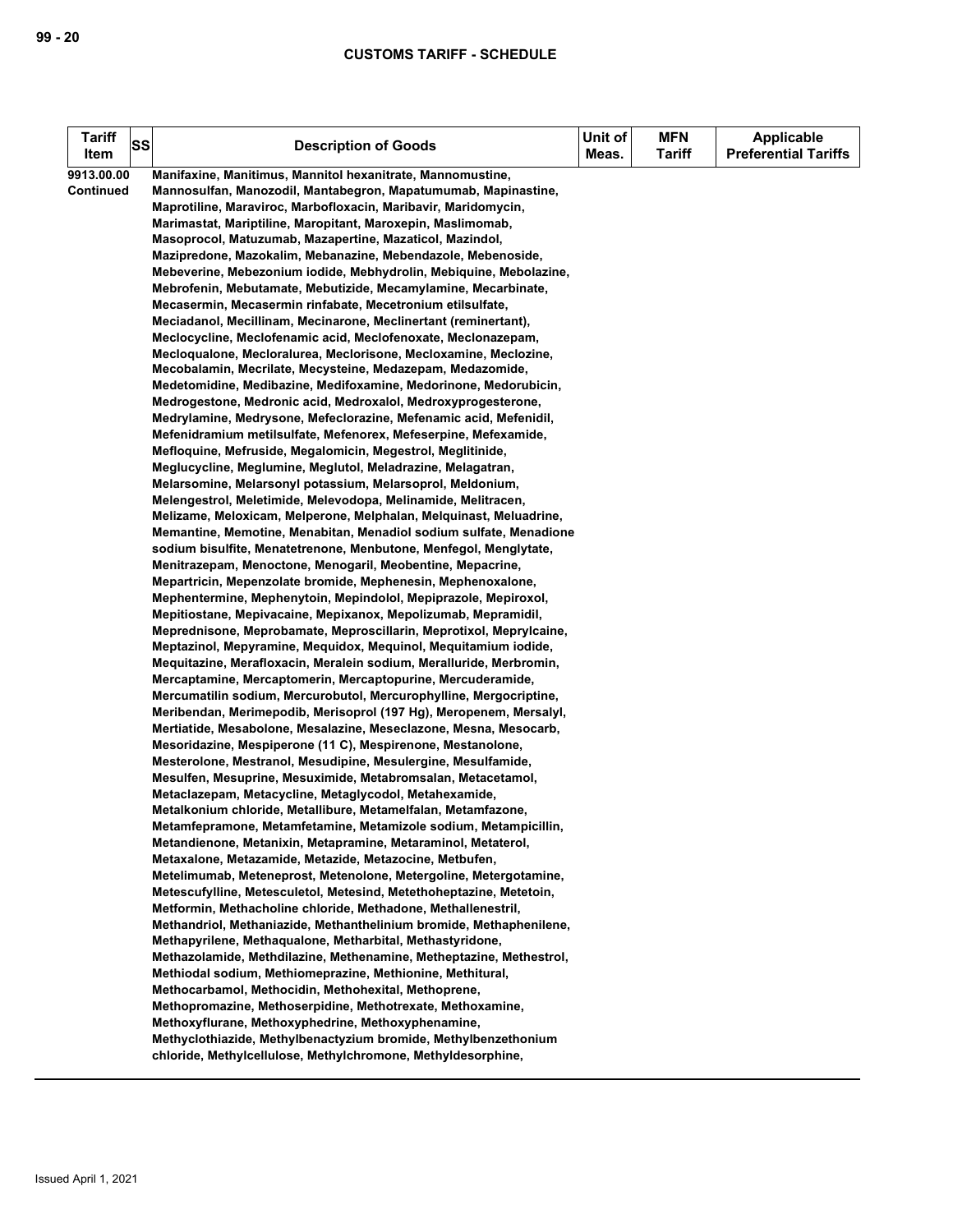| <b>Tariff</b><br>Item | SS | <b>Description of Goods</b>                                                                                                          | Unit of<br>Meas. | <b>MFN</b><br><b>Tariff</b> | <b>Applicable</b><br><b>Preferential Tariffs</b> |
|-----------------------|----|--------------------------------------------------------------------------------------------------------------------------------------|------------------|-----------------------------|--------------------------------------------------|
| 9913.00.00            |    | Methyldihydromorphine, Methyldopa, Methylergometrine,                                                                                |                  |                             |                                                  |
| <b>Continued</b>      |    | Methylpentynol, Methylphenidate, Methylphenobarbital,                                                                                |                  |                             |                                                  |
|                       |    | Methylprednisolone, Methylprednisolone aceponate,                                                                                    |                  |                             |                                                  |
|                       |    | Methylprednisolone suleptanate, Methylrosanilinium chloride,                                                                         |                  |                             |                                                  |
|                       |    | Methyltestosterone, Methylthioninium chloride, Methylthiouracil,                                                                     |                  |                             |                                                  |
|                       |    | Methyprylon, Methysergide, Metiamide, Metiapine, Metiazinic acid,                                                                    |                  |                             |                                                  |
|                       |    | Metibride, Meticillin, Meticrane, Metildigoxin, Metindizate, Metioprim,                                                              |                  |                             |                                                  |
|                       |    | Metioxate, Metipirox, Metipranolol, Metiprenaline, Metirosine,                                                                       |                  |                             |                                                  |
|                       |    | Metisazone, Metitepine, Metixene, Metizoline, Metkefamide,<br>Metochalcone, Metocinium iodide, Metoclopramide, Metofenazate,         |                  |                             |                                                  |
|                       |    | Metofoline, Metogest, Metolazone, Metomidate, Metopimazine, Metopon,                                                                 |                  |                             |                                                  |
|                       |    | Metoprolol, Metoquizine, Metoserpate, Metostilenol,                                                                                  |                  |                             |                                                  |
|                       |    | Metoxepin, Metrafazoline, Metralindole, Metrazifone, Metreleptin,                                                                    |                  |                             |                                                  |
|                       |    | Metrenperone, Metribolone, Metrifonate, Metrifudil, Metrizamide,                                                                     |                  |                             |                                                  |
|                       |    | Metronidazole, Meturedepa, Metynodiol, Metyrapone, Metyridine,                                                                       |                  |                             |                                                  |
|                       |    | Mevastatin, Mexafylline, Mexazolam, Mexenone, Mexiletine,                                                                            |                  |                             |                                                  |
|                       |    | Mexiprostil, Mexoprofen, Mexrenoate potassium, Mezacopride,                                                                          |                  |                             |                                                  |
|                       |    | Mezepine, Mezilamine, Mezlocillin, Mianserin, Mibefradil, Mibolerone,                                                                |                  |                             |                                                  |
|                       |    | Miboplatin, Micafungin, Micinicate, Miconazole, Micronomicin,                                                                        |                  |                             |                                                  |
|                       |    | Midaflur, Midafotel, Midaglizole, Midamaline, Midaxifylline, Midazogrel,                                                             |                  |                             |                                                  |
|                       |    | Midazolam, Midecamycin, Mideplanin, Midesteine, Midodrine,                                                                           |                  |                             |                                                  |
|                       |    | Midostaurin, Mifentidine, Mifepristone, Mifobate, Miglitol, Miglustat,                                                               |                  |                             |                                                  |
|                       |    | Mikamycin, Milacainide, Milacemide, Milameline, Milataxel,                                                                           |                  |                             |                                                  |
|                       |    | Milenperone, Milfasartan, Milipertine, Milnacipran, Milodistim,                                                                      |                  |                             |                                                  |
|                       |    | Miloxacin, Milrinone, Miltefosine, Milverine, Mimbane, Minalrestat,                                                                  |                  |                             |                                                  |
|                       |    | Minamestane, Minaprine, Minaxolone, Mindodilol, Mindoperone,<br>Minepentate, Minocromil, Minocycline, Minodronic acid, Minolteparin  |                  |                             |                                                  |
|                       |    | sodium, Minopafant, Minoxidil, Minretumomab, Mioflazine, Mipimazole,                                                                 |                  |                             |                                                  |
|                       |    | Mipitroban, Mipragoside, Miproxifene, Mirfentanil, Mirimostim,                                                                       |                  |                             |                                                  |
|                       |    | Mirincamycin, Miripirium chloride, Miriplatin, Mirisetron,                                                                           |                  |                             |                                                  |
|                       |    | Miristalkonium chloride, Mirococept, Miroprofen, Mirosamicin,                                                                        |                  |                             |                                                  |
|                       |    | Mirostipen, Mirtazapine, Misonidazole, Misoprostol, Mitemcinal,                                                                      |                  |                             |                                                  |
|                       |    | Mitiglinide, Mitindomide, Mitobronitol, Mitocarcin, Mitoclomine,                                                                     |                  |                             |                                                  |
|                       |    | Mitoflaxone, Mitogillin, Mitoguazone, Mitolactol, Mitomalcin,                                                                        |                  |                             |                                                  |
|                       |    | Mitomycin, Mitonafide, Mitopodozide, Mitoquidone, Mitosper, Mitotane,                                                                |                  |                             |                                                  |
|                       |    | Mitotenamine, Mitoxantrone, Mitozolomide, Mitratapid, Mitumomab,                                                                     |                  |                             |                                                  |
|                       |    | Mivacurium chloride, Mivazerol, Mivobulin, Mivotilate, Mixidine,                                                                     |                  |                             |                                                  |
|                       |    | Mizolastine, Mizoribine, Mobecarb, Mobenakin, Mobenzoxamine,                                                                         |                  |                             |                                                  |
|                       |    | Mocimycin, Mociprazine, Moclobemide, Moctamide, Modafinil,<br>Modaline, Modecainide, Modipafant, Moexipril, Moexiprilat, Mofarotene, |                  |                             |                                                  |
|                       |    | Mofebutazone, Mofegiline, Mofezolac, Mofloverine, Mofoxime,                                                                          |                  |                             |                                                  |
|                       |    | Moguisteine, Molfarnate, Molgramostim, Molinazone, Molindone,                                                                        |                  |                             |                                                  |
|                       |    | Molracetam, Molsidomine, Mometasone, Monalazone disodium,                                                                            |                  |                             |                                                  |
|                       |    | Monatepil, Monensin, Monobenzone, Monoethanolamine oleate,                                                                           |                  |                             |                                                  |
|                       |    | Monometacrine, Monophosphothiamine, Monoxerutin, Montelukast,                                                                        |                  |                             |                                                  |
|                       |    | Monteplase, Montirelin, Moperone, Mopidamol, Mopidralazine,                                                                          |                  |                             |                                                  |
|                       |    | Moprolol, Moquizone, Moracizine, Morantel, Morazone, Morclofone,                                                                     |                  |                             |                                                  |
|                       |    | Morforex, Morinamide, Morniflumate, Morocromen, Moroctocog alfa,                                                                     |                  |                             |                                                  |
|                       |    | Morolimumab, Moroxydine, Morpheridine, Morphine glucuronide,                                                                         |                  |                             |                                                  |
|                       |    | Morsuximide, Mosapramine, Mosapride, Motapizone, Motexafin,                                                                          |                  |                             |                                                  |
|                       |    | Motrazepam, Motretinide, Moveltipril, Moxadolen, Moxaprindine,                                                                       |                  |                             |                                                  |
|                       |    | Moxastine, Moxaverine, Moxazocine, Moxestrol, Moxicoumone,                                                                           |                  |                             |                                                  |
|                       |    | Moxidectin, Moxifloxacin, Moxilubant, Moxipraquine, Moxiraprine,<br>Moxisylyte, Moxnidazole, Moxonidine, Mozavaptan, Mozenavir,      |                  |                             |                                                  |
|                       |    | Mubritinib, Mupirocin, Muplestim, Murabutide, Muraglitazar,                                                                          |                  |                             |                                                  |
|                       |    |                                                                                                                                      |                  |                             |                                                  |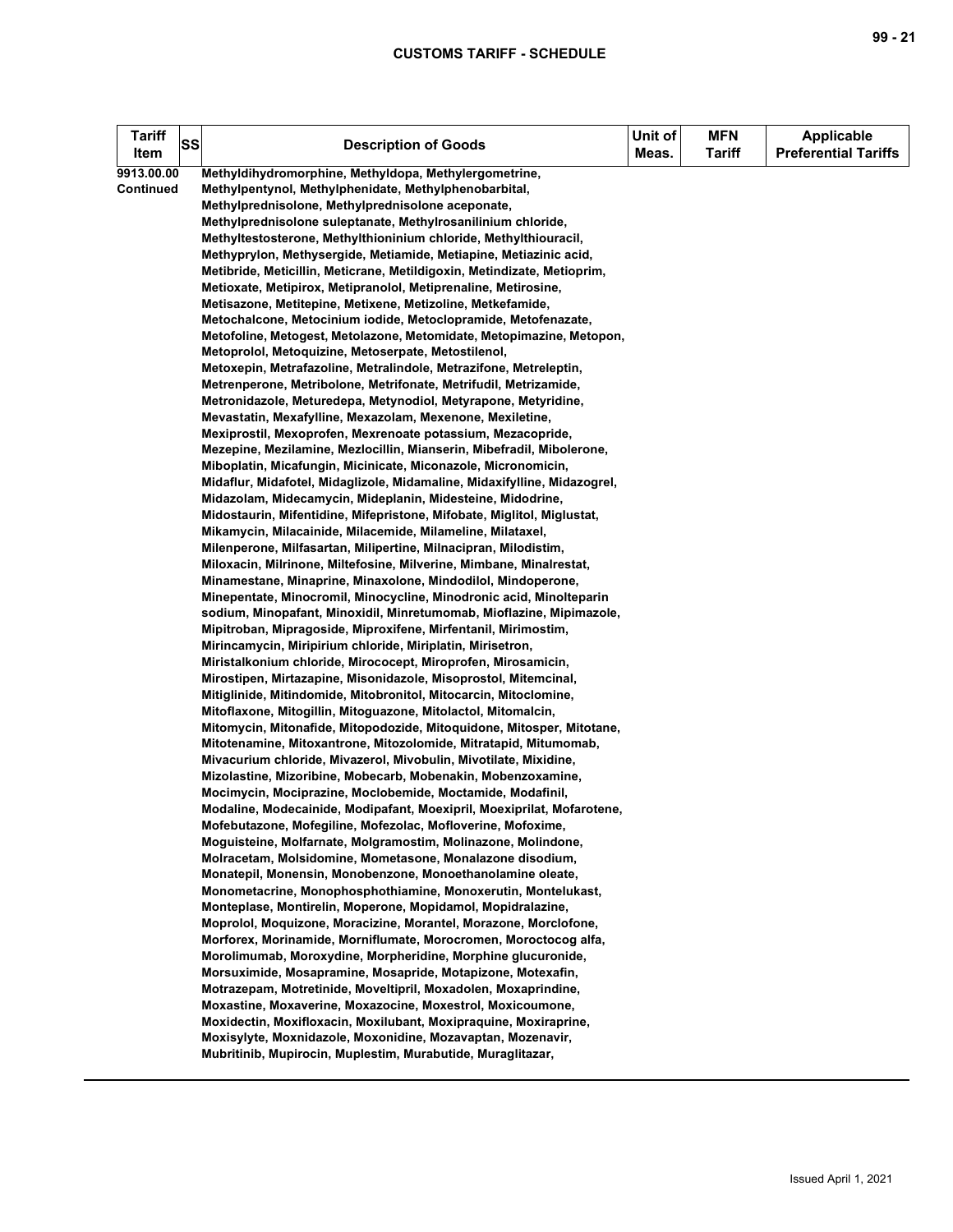| Tariff     | <b>SS</b> | <b>Description of Goods</b>                                                                                                              |       | <b>MFN</b>    | <b>Applicable</b>           |
|------------|-----------|------------------------------------------------------------------------------------------------------------------------------------------|-------|---------------|-----------------------------|
| Item       |           |                                                                                                                                          | Meas. | <b>Tariff</b> | <b>Preferential Tariffs</b> |
| 9913.00.00 |           | Mureletecan, Murocainide, Murodermin, Muromonab-CD3, Muzolimine,                                                                         |       |               |                             |
| Continued  |           | Mycophenolic acid, Myfadol, Myralact, Myrophine, Myrtecaine,                                                                             |       |               |                             |
|            |           | Nabazenil, Nabilone, Nabitan, Naboctate, Nabumetone, Nacartocin,                                                                         |       |               |                             |
|            |           | Nacolomab tafenatox, Nadide, Nadifloxacin, Nadolol, Nadoxolol,                                                                           |       |               |                             |
|            |           | Nadroparin calcium, Nafagrel, Nafamostat, Nafarelin, Nafazatrom,                                                                         |       |               |                             |
|            |           | Nafcaproic acid, Nafcillin, Nafenodone, Nafenopin, Nafetolol,                                                                            |       |               |                             |
|            |           | Nafimidone, Nafiverine, Naflocort, Nafomine, Nafoxadol, Nafoxidine,                                                                      |       |               |                             |
|            |           | Naftalofos, Naftazone, Naftidrofuryl, Naftifine, Naftopidil, Naftoxate,                                                                  |       |               |                             |
|            |           | Naftypramide, Naglivan, Nagrestipen, Nalbuphine, Nalfurafine, Nalidixic                                                                  |       |               |                             |
|            |           | acid, Nalmefene, Nalmexone, Nalorphine, Naloxone, Naltrexone,                                                                            |       |               |                             |
|            |           | Naminidil, Naminterol, Namirotene, Namoxyrate, Nanafrocin,                                                                               |       |               |                             |
|            |           | Nandrolone, Nanofin, Nanterinone, Nantradol, Napactadine,<br>Napamezole, Naphazoline, Naphthonone, Napirimus, Napitane,                  |       |               |                             |
|            |           | Naprodoxime, Naproxen, Naproxol, Napsagatran, Naranol, Narasin,                                                                          |       |               |                             |
|            |           | Naratriptan, Nardeterol, Naroparcil, Nartograstim, Nasaruplase,                                                                          |       |               |                             |
|            |           | Nasaruplase beta, Natalizumab, Natamycin, Nateglinide, Nateplase,                                                                        |       |               |                             |
|            |           | Naveglitazar, Navuridine, Naxagolide, Naxaprostene, Naxifylline,                                                                         |       |               |                             |
|            |           | Nealbarbital, Nebacumab, Nebentan, Nebicapone, Nebidrazine,                                                                              |       |               |                             |
|            |           | Nebivolol, Neboglamine (nebostinel), Nebracetam, Nebramycin,                                                                             |       |               |                             |
|            |           | Necopidem, Nedaplatin, Nedocromil, Nefazodone Nefiracetam,                                                                               |       |               |                             |
|            |           | Neflumozide, Nefopam, Neldazosin, Nelezaprine, Nelfinavir,                                                                               |       |               |                             |
|            |           | Neltenexine, Nelzarabine, Nemadectin, Nemazoline, Nemifitide,                                                                            |       |               |                             |
|            |           | Nemonapride, Nemorubicin, Neoarsphenamine, Neocinchophen,                                                                                |       |               |                             |
|            |           | Neomycin, Neostigmine bromide, Nepadutant, Nepafenac, Nepaprazole,                                                                       |       |               |                             |
|            |           | Nepicastat, Nepinalone, Neptamustine, Nequinate, Neramexane,                                                                             |       |               |                             |
|            |           | Neraminol, Nerbacadol, Nerelimomab, Neridronic acid, Nerisopam,                                                                          |       |               |                             |
|            |           | Nerispirdine, Nesapidil, Nesiritide, Nesosteine, Nestifylline,                                                                           |       |               |                             |
|            |           | Neticonazole, Netilmicin, Netivudine, Netobimin, Netoglitazone,                                                                          |       |               |                             |
|            |           | Netupitant, Neutral insulin injection, Neutramycin, Nevirapine,                                                                          |       |               |                             |
|            |           | Nexeridine, Nexopamil, Nialamide, Niaprazine, Nibroxane, Nicafenine,                                                                     |       |               |                             |
|            |           | Nicainoprol, Nicametate, Nicanartine, Nicaraven, Nicardipine,                                                                            |       |               |                             |
|            |           | Nicergoline, Niceritrol, Niceverine, Niclofolan, Niclosamide, Nicoboxil,                                                                 |       |               |                             |
|            |           | Nicoclonate, Nicocodine, Nicocortonide, Nicodicodine, Nicofibrate,                                                                       |       |               |                             |
|            |           | Nicofuranose, Nicofurate, Nicogrelate, Nicomol, Nicomorphine,<br>Nicopholine, Nicoracetam, Nicorandil, Nicothiazone, Nicotinamide,       |       |               |                             |
|            |           | Nicotinic acid, Nicotredole, Nicoxamat, Nictiazem, Nictindole,                                                                           |       |               |                             |
|            |           | Nidroxyzone, Nifedipine, Nifekalant, Nifenalol, Nifenazone, Niflumic                                                                     |       |               |                             |
|            |           | acid, Nifungin, Nifuradene, Nifuraldezone, Nifuralide, Nifuratel,                                                                        |       |               |                             |
|            |           | Nifuratrone, Nifurdazil, Nifurethazone, Nifurfoline, Nifurimide,                                                                         |       |               |                             |
|            |           | Nifurizone, Nifurmazole, Nifurmerone, Nifuroquine, Nifuroxazide,                                                                         |       |               |                             |
|            |           | Nifuroxime, Nifurpipone, Nifurpirinol, Nifurprazine, Nifurquinazol,                                                                      |       |               |                             |
|            |           | Nifursemizone, Nifursol, Nifurthiazole, Nifurtimox, Nifurtoinol,                                                                         |       |               |                             |
|            |           | Nifurvidine, Nifurzide, Niguldipine, Nihydrazone, Nikethamide, Nileprost,                                                                |       |               |                             |
|            |           | Nilestriol, Nilprazole, Niludipine, Nilutamide, Nilvadipine, Nimazone,                                                                   |       |               |                             |
|            |           | Nimesulide, Nimetazepam, Nimidane, Nimodipine, Nimorazole,                                                                               |       |               |                             |
|            |           | Nimustine, Niometacin, Niperotidine, Nipradilol, Niprofazone,                                                                            |       |               |                             |
|            |           | Niravoline, Niridazole, Nisbuterol, Nisobamate, Nisoldipine, Nisoxetine,                                                                 |       |               |                             |
|            |           | Nisterime, Nitarsone, Nitazoxanide, Nitecapone, Nitracrine, Nitrafudam,                                                                  |       |               |                             |
|            |           | Nitramisole, Nitraguazone, Nitrazepam, Nitrefazole, Nitrendipine,                                                                        |       |               |                             |
|            |           | Nitricholine perchlorate, Nitroclofene, Nitrocycline, Nitrodan, Nitrofural,                                                              |       |               |                             |
|            |           | Nitrofurantoin, Nitromifene, Nitroscanate, Nitrosulfathiazole, Nitroxinil,                                                               |       |               |                             |
|            |           | Nitroxoline, Nivacortol, Nivimedone, Nixylic acid, Nizatidine,                                                                           |       |               |                             |
|            |           | Nizofenone, Noberastine, Nocloprost, Nocodazole, Nofecainide,                                                                            |       |               |                             |
|            |           | Nogalamycin, Nolatrexed, Nolinium bromide, Nolomirole, Nolpitantium<br>besilate, Nomegestrol, Nomelidine, Nomifensine, Nonabine, Nonacog |       |               |                             |
|            |           |                                                                                                                                          |       |               |                             |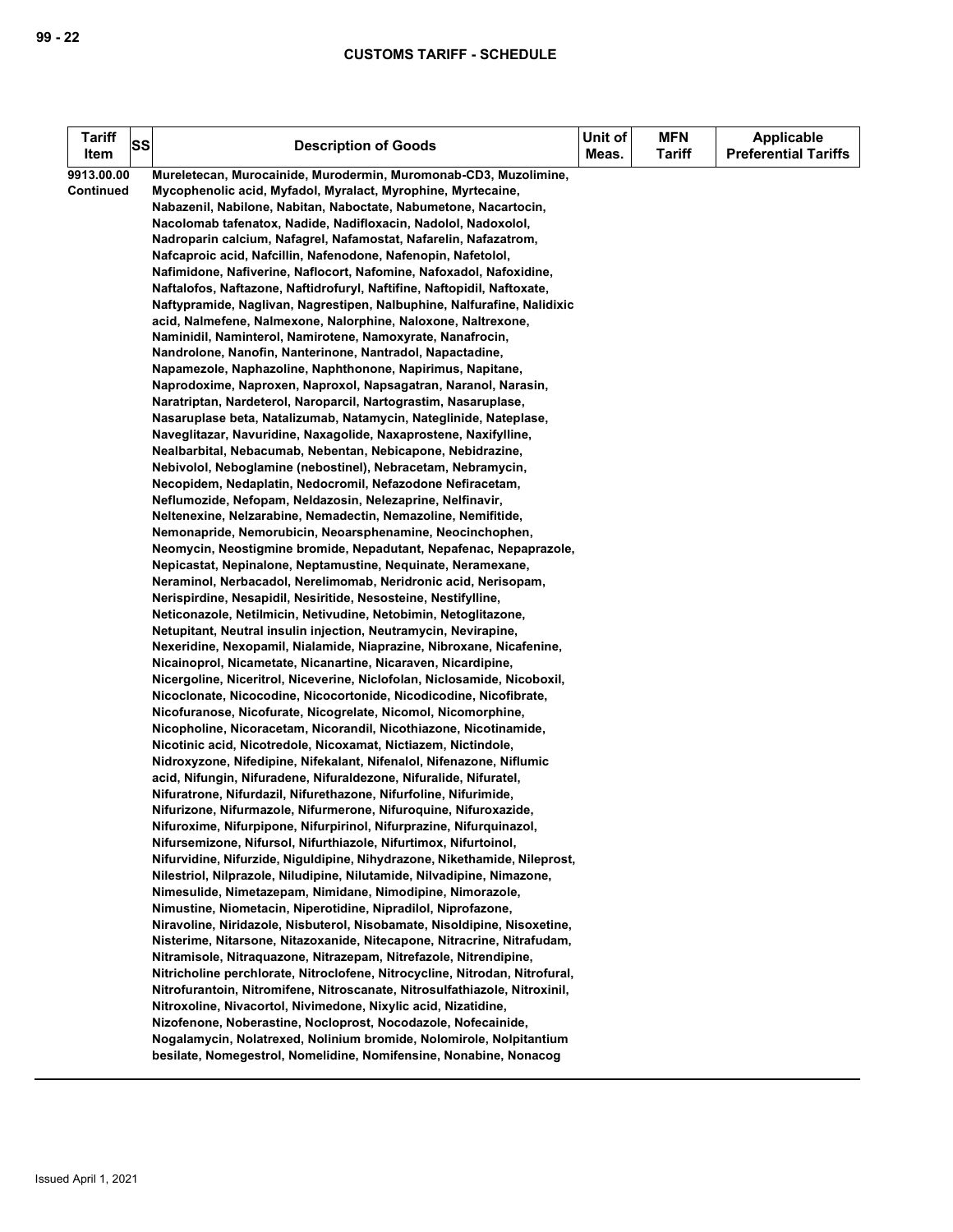| Tariff<br>Item          | SS | <b>Description of Goods</b>                                                                                                                                                                                                                                                                                                                                                                                                                                                                                                                                                                                                                                                                                                                                                                                                                                                                                                                                                                                                                                                                                                                                                                                                                                                                                                                                                                                                                                                                                                                                                                                                                                                                                                                                                                                                                                                                                                                                                                                                                                                                                                                                                                                                                                                                                                                                                                                                                                                                                                                                                                                                                                                                                                                                                                                                                                                                                                                                                                                                                                                                                                                                                                                                                                                                                                                                                                                                                                              | Unit of<br>Meas. | <b>MFN</b><br><b>Tariff</b> | <b>Applicable</b><br><b>Preferential Tariffs</b> |
|-------------------------|----|--------------------------------------------------------------------------------------------------------------------------------------------------------------------------------------------------------------------------------------------------------------------------------------------------------------------------------------------------------------------------------------------------------------------------------------------------------------------------------------------------------------------------------------------------------------------------------------------------------------------------------------------------------------------------------------------------------------------------------------------------------------------------------------------------------------------------------------------------------------------------------------------------------------------------------------------------------------------------------------------------------------------------------------------------------------------------------------------------------------------------------------------------------------------------------------------------------------------------------------------------------------------------------------------------------------------------------------------------------------------------------------------------------------------------------------------------------------------------------------------------------------------------------------------------------------------------------------------------------------------------------------------------------------------------------------------------------------------------------------------------------------------------------------------------------------------------------------------------------------------------------------------------------------------------------------------------------------------------------------------------------------------------------------------------------------------------------------------------------------------------------------------------------------------------------------------------------------------------------------------------------------------------------------------------------------------------------------------------------------------------------------------------------------------------------------------------------------------------------------------------------------------------------------------------------------------------------------------------------------------------------------------------------------------------------------------------------------------------------------------------------------------------------------------------------------------------------------------------------------------------------------------------------------------------------------------------------------------------------------------------------------------------------------------------------------------------------------------------------------------------------------------------------------------------------------------------------------------------------------------------------------------------------------------------------------------------------------------------------------------------------------------------------------------------------------------------------------------------|------------------|-----------------------------|--------------------------------------------------|
| 9913.00.00<br>Continued |    | alfa, Nonaperone, Nonapyrimine, Nonathymulin, Nonivamide,<br>Nonoxinol, Noracymethadol, Norboletone, Norbudrine, Norclostebol,<br>Norcodeine, Nordazepam, Nordinone, Norelgestromin, Norepinephrine,<br>Norethandrolone, Norethisterone, Noretynodrel, Noreximide,<br>Norfenefrine, Norfloxacin, Norfloxacin succinil, Norgesterone,<br>Norgestimate, Norgestomet, Norgestrel, Norgestrienone, Norletimol,<br>Norleusactide, Norlevorphanol, Normethadone, Normorphine,<br>Norpipanone, Nortetrazepam, Nortopixantrone, Nortriptyline,<br>Norvinisterone, Nosantine, Noscapine, Nosiheptide, Novobiocin,<br>Noxiptiline, Noxytiolin, Nuclomedone, Nuclotixene, Nufenoxole,<br>Nupafant, Nuvenzepine, Nystatin, Oberadilol, Obidoxime chloride,<br>Oblimersen, Ocaperidone, Ocfentanil, Ociltide, Ocinaplon, Ocrase,<br>Ocrilate, Octabenzone, Octacaine, Octafonium chloride, Octamoxin,<br>Octamylamine, Octanoic acid, Octapinol, Octastine, Octatropine<br>methylbromide, Octaverine, Octazamide, Octenidine, Octimibate,<br>Octocog alfa, Octocrilene, Octodrine, Octopamine, Octotiamine,<br>Octoxinol, Octreotide, Octriptyline, Octrizole, Odalprofen, Odapipam,<br>Odiparcil, Odulimomab, Ofatumumab, Ofloxacin, Ofornine, Oftasceine,<br>Oglufanide, Olaflur, Olamufloxacin, Olanexidine, Olanzapine,<br>Olaquindox, Olcegepant, Oleandomycin, Oletimol, Olivomycin,<br>Olmesartan, Olmesartan medoxomil (Olmesartan), Olmidine,<br>Olopatadine, Olpadronic acid, Olpimedone, Olprinone, Olradipine,<br>Olsalazine, Oltipraz, Olvanil, Omaciclovir, Omalizumab, Omapatrilat,<br>Omeprazole, Omidoline, Omiganan, Omigapil, Omiloxetine, Omocianine,<br>Omoconazole, Omonasteine, Onapristone, Ondansetron, Onercept,<br>Ontazolast, Ontianil, Opanixil, Opaviraline, Opebacan, Opiniazide,<br>Opipramol, Opratonium iodide, Oprelvekin, Orazamide, Orazipone,<br>Orbifloxacin, Orbofiban, Orbutopril, Orciprenaline, Orconazole,<br>Oregovomab, Orestrate, Orgotein, Orientiparcin, Oritavancin, Orlistat,<br>Ormaplatin, Ormeloxifene, Ormetoprim, Ornidazole, Ornipressin,<br>Ornithine, Ornoprostil, Orotic acid, Orotirelin, Orpanoxin,<br>Orphenadrine, Ortataxel, Ortetamine, Osalmid, Osanetant, Osaterone,<br>Oseltamivir, Osemozotan, Osmadizone, Ospemifene, Ostreogrycin,<br>Osutidine, Otamixaban, Otenzepad, Oteracil, Otilonium bromide,<br>Otimerate sodium, Oxabolone cipionate, Oxabrexine, Oxaceprol,<br>Oxacillin, Oxadimedine, Oxaflozane, Oxaflumazine, Oxagrelate,<br>Oxalinast, Oxaliplatin, Oxamarin, Oxametacin, Oxamisole,<br>Oxamniquine, Oxanamide, Oxandrolone, Oxantel, Oxapadol, Oxapium<br>iodide, Oxapropanium iodide, Oxaprotiline, Oxaprozin, Oxarbazole,<br>Oxatomide, Oxazafone, Oxazepam, Oxazidione, Oxazolam, Oxazorone,<br>Oxcarbazepine, Oxdralazine, Oxeclosporin, Oxeglitazar, Oxeladin,<br>Oxendolone, Oxepinac, Oxetacaine, Oxetacillin, Oxetorone,<br>Oxfendazole, Oxfenicine, Oxibendazole, Oxibetaine, Oxiconazole,<br>Oxidopamine, Oxidronic acid, Oxifentorex, Oxifungin, Oxiglutatione,<br>Oxilofrine, Oxilorphan, Oximonam, Oxindanac, Oxiniacic acid,<br>Oxiperomide, Oxipurinol, Oxiracetam, Oxiramide, Oxisopred, Oxisuran,<br>Oxitefonium bromide, Oxitriptan, Oxitriptyline, Oxitropium bromide,<br>Oxmetidine, Oxodipine, Oxogestone, Oxolamine, Oxolinic acid,<br>Oxomemazine, Oxonazine, Oxophenarsine, Oxoprostol, Oxpheneridine,<br>Oxprenoate potassium, Oxprenolol, Oxybenzone, Oxybuprocaine, |                  |                             |                                                  |
|                         |    | Oxybutynin, Oxycinchophen, Oxyclipine, Oxyclozanide, Oxycodone,<br>Oxydipentonium chloride, Oxyfedrine, Oxyfenamate, Oxymesterone,<br>Oxymetazoline, Oxymetholone, Oxymorphone, Oxypendyl, Oxypertine,<br>Oxyphenbutazone, Oxyphencyclimine, Oxyphenisatine, Oxyphenonium                                                                                                                                                                                                                                                                                                                                                                                                                                                                                                                                                                                                                                                                                                                                                                                                                                                                                                                                                                                                                                                                                                                                                                                                                                                                                                                                                                                                                                                                                                                                                                                                                                                                                                                                                                                                                                                                                                                                                                                                                                                                                                                                                                                                                                                                                                                                                                                                                                                                                                                                                                                                                                                                                                                                                                                                                                                                                                                                                                                                                                                                                                                                                                                                |                  |                             |                                                  |
|                         |    | bromide, Oxypyrronium bromide, Oxyridazine, Oxysonium iodide,                                                                                                                                                                                                                                                                                                                                                                                                                                                                                                                                                                                                                                                                                                                                                                                                                                                                                                                                                                                                                                                                                                                                                                                                                                                                                                                                                                                                                                                                                                                                                                                                                                                                                                                                                                                                                                                                                                                                                                                                                                                                                                                                                                                                                                                                                                                                                                                                                                                                                                                                                                                                                                                                                                                                                                                                                                                                                                                                                                                                                                                                                                                                                                                                                                                                                                                                                                                                            |                  |                             |                                                  |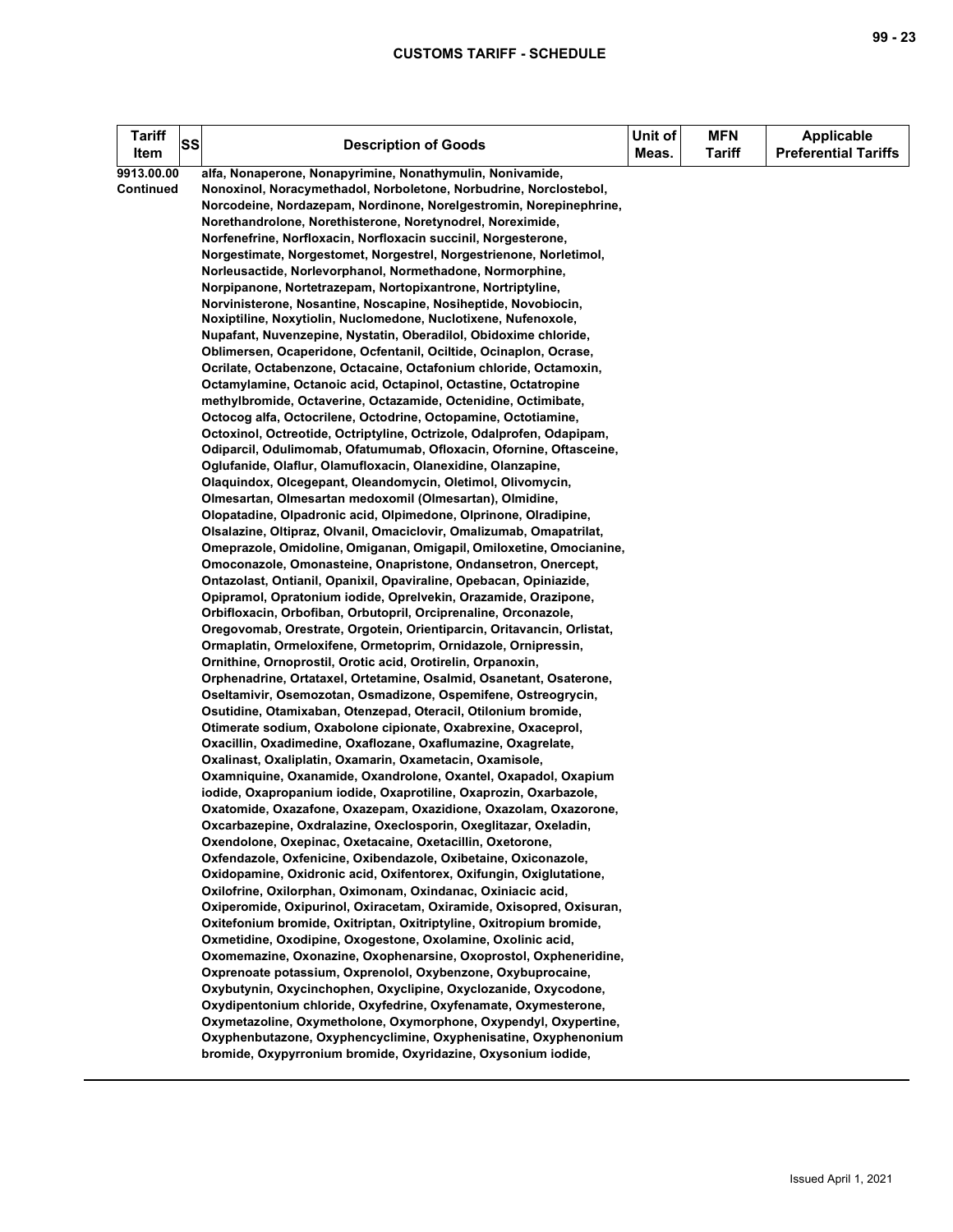| <b>Tariff</b>    | SS | <b>Description of Goods</b>                                                                                                       | Unit of | <b>MFN</b>    | <b>Applicable</b>           |
|------------------|----|-----------------------------------------------------------------------------------------------------------------------------------|---------|---------------|-----------------------------|
| Item             |    |                                                                                                                                   | Meas.   | <b>Tariff</b> | <b>Preferential Tariffs</b> |
| 9913.00.00       |    | Oxytetracycline, Oxytocin, Ozagrel, Ozogamicin, Ozolinone, Paclitaxel,                                                            |         |               |                             |
| <b>Continued</b> |    | Paclitaxel ceribate, Paclitaxel poliglumex, Pacrinolol, Pactimibe,                                                                |         |               |                             |
|                  |    | Padimate, Padoporfin, Pafenolol, Pagibaximab, Pagoclone, Palatrigine,                                                             |         |               |                             |
|                  |    | Paldimycin, Palifermin, Palinavir, Paliperidone, Paliroden, Palivizumab,                                                          |         |               |                             |
|                  |    | Palmidrol, Palmoxiric acid, Palonidipine, Palonosetron, Palosuran,                                                                |         |               |                             |
|                  |    | Pamaqueside, Pamaquine, Pamatolol, Pamicogrel, Pamidronic acid,                                                                   |         |               |                             |
|                  |    | Pamiteplase, Panadiplon, Panamesine, Pancopride, Pancuronium                                                                      |         |               |                             |
|                  |    | bromide, Panidazole, Panipenem, Panitumumab, Panomifene,                                                                          |         |               |                             |
|                  |    | Pantenicate, Panthenol, Pantoprazole, Panuramine, Papaveroline,                                                                   |         |               |                             |
|                  |    | Paraflutizide, Paramethadione, Paramethasone, Parapenzolate bromide,                                                              |         |               |                             |
|                  |    | Parapropamol, Pararosaniline embonate, Parathiazine, Parathyroid                                                                  |         |               |                             |
|                  |    | hormone, Paraxazone, Parbendazole, Parcetasal, Parconazole,                                                                       |         |               |                             |
|                  |    | Parecoxib, Pareptide, Parethoxycaine, Pargeverine, Pargolol, Pargyline,                                                           |         |               |                             |
|                  |    | Paricalcitol, Paridocaine, Parnaparin sodium, Parodilol, Paromomycin,                                                             |         |               |                             |
|                  |    | Paroxetine, Paroxypropione, Parsalmide, Partricin, Parvaguone,<br>Pascolizumab, Pasiniazid, Pasireotide, Patamostat, Patupilone,  |         |               |                             |
|                  |    | Paulomycin, Paxamate, Pazelliptine, Pazinaclone, Pazoxide,                                                                        |         |               |                             |
|                  |    | Pazufloxacin, Pecazine, Pecilocin, Pecocycline, Pefloxacin, Peforelin,                                                            |         |               |                             |
|                  |    | Pegacaristim, Pegaldesleukin, Pegamotecan, Pegaptanib,                                                                            |         |               |                             |
|                  |    | Pegaspargase, Pegfilgrastim, Peginterferon alfa-2a, Peginterferon alfa-                                                           |         |               |                             |
|                  |    | 2b, Pegmusirudin, Pegnartograstim, Pegorgotein, Pegsunercept,                                                                     |         |               |                             |
|                  |    | Pegvisomant, Pelanserin, Peldesine, Peliglitazar, Peliomycin, Pelitinib,                                                          |         |               |                             |
|                  |    | Pelitrexol, Pelretin, Pelrinone, Pelubiprofen, Pemaglitazar, Pemedolac,                                                           |         |               |                             |
|                  |    | Pemerid, Pemetrexed, Pemirolast, Pemoline, Pempidine, Penamecillin,                                                               |         |               |                             |
|                  |    | Penbutolol, Penciclovir, Pendecamaine, Penfluridol, Penflutizide,                                                                 |         |               |                             |
|                  |    | Pengitoxin, Penicillamine, Penicillinase, Penimepicycline,                                                                        |         |               |                             |
|                  |    | Penimocycline, Penirolol, Penmesterol, Penoctonium bromide,                                                                       |         |               |                             |
|                  |    | Penprostene, Pentabamate, Pentacynium chloride, Pentaerithrityl                                                                   |         |               |                             |
|                  |    | tetranitrate, Pentafluranol, Pentagastrin, Pentagestrone, Pentalamide,                                                            |         |               |                             |
|                  |    | Pentamethonium bromide, Pentamidine, Pentamorphone, Pentamoxane,                                                                  |         |               |                             |
|                  |    | Pentapiperide, Pentapiperium metilsulfate, Pentaquine, Pentazocine,                                                               |         |               |                             |
|                  |    | Pentetic acid, Pentetrazol, Pentetreotide, Penthrichloral, Pentiapine,                                                            |         |               |                             |
|                  |    | Pentifylline, Pentigetide, Pentisomicin, Pentisomide, Pentizidone,                                                                |         |               |                             |
|                  |    | Pentobarbital, Pentolonium tartrate, Pentomone, Pentopril, Pentorex,                                                              |         |               |                             |
|                  |    | Pentosan polysulfate sodium, Pentostatin, Pentoxifylline,                                                                         |         |               |                             |
|                  |    | Pentoxyverine, Pentrinitrol, Peplomycin, Pepstatin, Peraclopone,                                                                  |         |               |                             |
|                  |    | Peradoxime, Perafensine, Peralopride, Peramivir, Peraquinsin,<br>Perastine, Peratizole, Perbufylline, Perflexane, Perflisobutane, |         |               |                             |
|                  |    | Perfluamine, Perflubrodec, Perflubron, Perflubutane, Perflunafene,                                                                |         |               |                             |
|                  |    | Perflutren, Perfomedil, Perfosfamide, Pergolide, Perhexiline,                                                                     |         |               |                             |
|                  |    | Periciazine, Perifosine, Perimetazine, Perindopril, Perindoprilat,                                                                |         |               |                             |
|                  |    | Perisoxal, Perlapine, Permethrin, Perospirone, Perphenazine, Persilic                                                             |         |               |                             |
|                  |    | acid, Pertuzumab, Perzinfotel, Pethidine, Petrichloral, Pexantel,                                                                 |         |               |                             |
|                  |    | Pexelizumab, Pexiganan, Phanquinone, Phenacaine, Phenacemide,                                                                     |         |               |                             |
|                  |    | Phenacetin, Phenactropinium chloride, Phenadoxone, Phenaglycodol,                                                                 |         |               |                             |
|                  |    | Phenamazoline, Phenampromide, Phenarsone sulfoxylate,                                                                             |         |               |                             |
|                  |    | Phenazocine, Phenazone Phenazopyridine, Phencyclidine,                                                                            |         |               |                             |
|                  |    | Phendimetrazine, Phenelzine, Pheneridine, Pheneticillin, Pheneturide,                                                             |         |               |                             |
|                  |    | Phenformin, Phenglutarimide, Phenicarbazide, Phenindamine,                                                                        |         |               |                             |
|                  |    | Phenindione, Pheniodol sodium, Pheniprazine, Pheniramine,                                                                         |         |               |                             |
|                  |    | Phenmetrazine, Phenobarbital, Phenobarbital sodium, Phenobutiodil,                                                                |         |               |                             |
|                  |    | Phenolphthalein, Phenomorphan, Phenoperidine, Phenothiazine,                                                                      |         |               |                             |
|                  |    | Phenothrin, Phenoxybenzamine, Phenoxymethylpenicillin,                                                                            |         |               |                             |
|                  |    | Phenprobamate, Phenprocoumon, Phenpromethamine, Phensuximide,                                                                     |         |               |                             |
|                  |    | Phentermine, Phentolamine, Phenylalanine, Phenylbutazone,                                                                         |         |               |                             |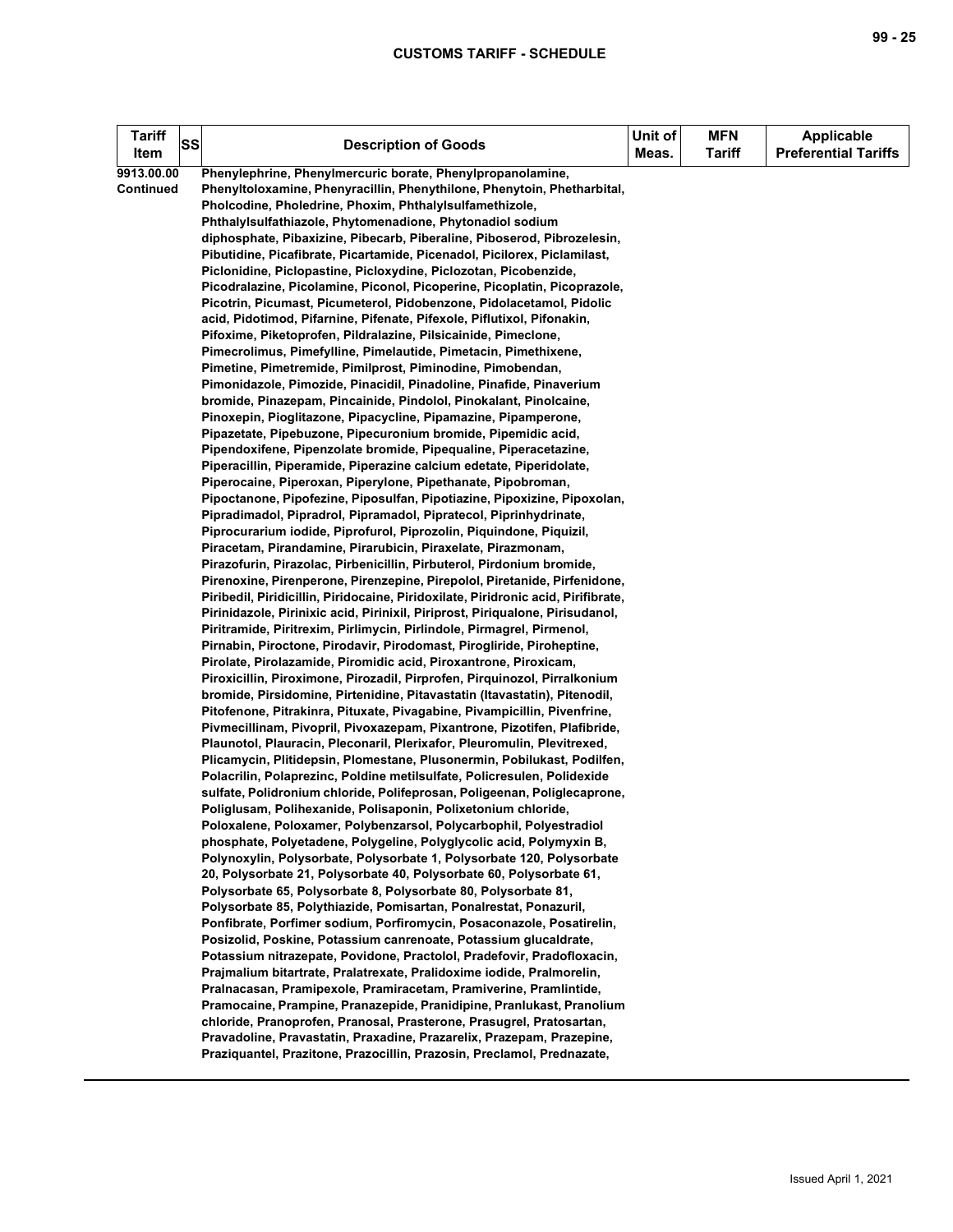| <b>Tariff</b><br>Item | <b>SS</b> | <b>Description of Goods</b>                                                                                                                    | Unit of<br>Meas. | <b>MFN</b><br><b>Tariff</b> | <b>Applicable</b><br><b>Preferential Tariffs</b> |
|-----------------------|-----------|------------------------------------------------------------------------------------------------------------------------------------------------|------------------|-----------------------------|--------------------------------------------------|
| 9913.00.00            |           | Prednazoline, Prednicarbate, Prednimustine, Prednisolamate,                                                                                    |                  |                             |                                                  |
| <b>Continued</b>      |           | Prednisolone, Prednisolone steaglate, Prednisone, Prednylidene,                                                                                |                  |                             |                                                  |
|                       |           | Prefenamate, Pregabalin, Pregnenolone, Premafloxacin, Premazepam,                                                                              |                  |                             |                                                  |
|                       |           | Prenalterol, Prenisteine, Prenoverine, Prenoxdiazine, Prenylamine,                                                                             |                  |                             |                                                  |
|                       |           | Pretamazium iodide, Pretiadil, Prezatide copper acetate, Pribecaine,                                                                           |                  |                             |                                                  |
|                       |           | Pridefine, Prideperone, Pridinol, Prifelone, Prifinium bromide,                                                                                |                  |                             |                                                  |
|                       |           | Prifuroline, Priliximab, Prilocaine, Primaperone, Primaquine, Primidolol,                                                                      |                  |                             |                                                  |
|                       |           | Primidone, Primycin, Prinomastat, Prinomide, Prinoxodan, Prisotinol,                                                                           |                  |                             |                                                  |
|                       |           | Pristinamycin, Pritumumab, Prizidilol, Proadifen, Probarbital sodium,                                                                          |                  |                             |                                                  |
|                       |           | Probenecid, Probucol, Procainamide, Procaine, Procarbazine,                                                                                    |                  |                             |                                                  |
|                       |           | Procaterol, Prochlorperazine, Procinolol, Procinonide, Proclonol,                                                                              |                  |                             |                                                  |
|                       |           | Procodazole, Procyclidine, Procymate, Prodeconium bromide,                                                                                     |                  |                             |                                                  |
|                       |           | Prodilidine, Prodipine, Prodolic acid, Profadol, Profenamine,                                                                                  |                  |                             |                                                  |
|                       |           | Profexalone, Proflavine, Proflazepam, Progabide, Progesterone,                                                                                 |                  |                             |                                                  |
|                       |           | Proglumetacin, Proglumide, Proguanil, Proheptazine, Proligestone,                                                                              |                  |                             |                                                  |
|                       |           | Proline, Prolintane, Prolonium iodide, Promazine, Promegestone,                                                                                |                  |                             |                                                  |
|                       |           | Promelase, Promestriene, Promethazine, Promethazine teoclate,                                                                                  |                  |                             |                                                  |
|                       |           | Promolate, Promoxolane, Pronetalol, Propacetamol, Propafenone,                                                                                 |                  |                             |                                                  |
|                       |           | Propagermanium, Propamidine, Propanidid, Propanocaine,                                                                                         |                  |                             |                                                  |
|                       |           | Propantheline bromide, Propatylnitrate, Propazolamide, Propenidazole,                                                                          |                  |                             |                                                  |
|                       |           | Propentofylline, Properidine, Propetamide, Propetandrol, Propicillin,<br>Propikacin, Propinetidine, Propiolactone, Propiomazine, Propipocaine, |                  |                             |                                                  |
|                       |           | Propiram, Propisergide, Propiverine, Propizepine, Propofol, Propoxate,                                                                         |                  |                             |                                                  |
|                       |           | Propoxycaine, Propranolol, Propyl docetrizoate, Propylhexedrine,                                                                               |                  |                             |                                                  |
|                       |           | Propyliodone, Propylthiouracil, Propyperone, Propyphenazone,                                                                                   |                  |                             |                                                  |
|                       |           | Propyromazine bromide, Proquazone, Proquinolate, Prorenoate                                                                                    |                  |                             |                                                  |
|                       |           | potassium, Proroxan, Proscillaridin, Prospidium chloride, Prostalene,                                                                          |                  |                             |                                                  |
|                       |           | Prosulpride, Prosultiamine, Protamine sulfate, Protamine zinc insulin                                                                          |                  |                             |                                                  |
|                       |           | injection, Proterguride, Protheobromine, Prothipendyl, Prothixene,                                                                             |                  |                             |                                                  |
|                       |           | Protiofate, Protionamide, Protirelin, Protizinic acid, Protokylol,                                                                             |                  |                             |                                                  |
|                       |           | Protriptyline, Proxazole, Proxibarbal, Proxibutene, Proxicromil,                                                                               |                  |                             |                                                  |
|                       |           | Proxifezone, Proxorphan, Proxymetacaine, Proxyphylline, Prozapine,                                                                             |                  |                             |                                                  |
|                       |           | Prucalopride, Prulifloxacin, Pruvanserin, Pseudoephedrine,                                                                                     |                  |                             |                                                  |
|                       |           | Psilocybine, Pumafentrine, Pumaprazole, Pumitepa, Pumosetrag,                                                                                  |                  |                             |                                                  |
|                       |           | Puromycin, Pyrantel, Pyrazinamide, Pyricarbate, Pyridarone,                                                                                    |                  |                             |                                                  |
|                       |           | Pyridofylline, Pyridostigmine bromide, Pyridoxine, Pyrimethamine,                                                                              |                  |                             |                                                  |
|                       |           | Pyrimitate, Pyrinoline, Pyrithione zinc, Pyrithyldione, Pyritidium                                                                             |                  |                             |                                                  |
|                       |           | bromide, Pyritinol, Pyrophendane, Pyrovalerone, Pyroxamine,                                                                                    |                  |                             |                                                  |
|                       |           | Pyrrocaine, Pyrrolifene, Pyrrolnitrin, Pyrvinium chloride, Pytamine,                                                                           |                  |                             |                                                  |
|                       |           | Quadazocine, Quadrosilan, Quatacaine, Quazepam, Quazinone,                                                                                     |                  |                             |                                                  |
|                       |           | Quazodine, Quazolast, Quetiapine, Quifenadine, Quiflapon, Quillifoline,                                                                        |                  |                             |                                                  |
|                       |           | Quilostigmine, Quinacainol, Quinacillin, Quinagolide, Quinaldine blue,                                                                         |                  |                             |                                                  |
|                       |           | Quinapril, Quinaprilat, Quinazosin, Quinbolone, Quincarbate,                                                                                   |                  |                             |                                                  |
|                       |           | Quindecamine, Quindonium bromide, Quindoxin, Quinelorane,                                                                                      |                  |                             |                                                  |
|                       |           | Quinestradol, Quinestrol, Quinetalate, Quinethazone, Quinezamide,                                                                              |                  |                             |                                                  |
|                       |           | Quinfamide, Quingestanol, Quingestrone, Quinisocaine, Quinocide,                                                                               |                  |                             |                                                  |
|                       |           | Quinotolast, Quinpirole, Quinprenaline, Quintiofos, Quinuclium                                                                                 |                  |                             |                                                  |
|                       |           | bromide, Quinupramine, Quinupristin, Quipazine, Quisultazine,                                                                                  |                  |                             |                                                  |
|                       |           | Rabeprazole, Racecadotril, Racefemine, Racefenicol, Racementhol,<br>Racemethorphan, Racemetirosine, Racemoramide, Racemorphan,                 |                  |                             |                                                  |
|                       |           | Racephedrine, Racepinefrine, Raclopride, Ractopamine, Radafaxine,                                                                              |                  |                             |                                                  |
|                       |           | Radequinil (Resequinil), Radotermin, Rafabegron, Rafoxanide,                                                                                   |                  |                             |                                                  |
|                       |           | Ragaglitazar, Ralfinamide, Ralitoline, Raloxifene, Raltitrexed,                                                                                |                  |                             |                                                  |
|                       |           | Ramatroban, Ramciclane, Ramelteon, Ramifenazone, Ramipril,                                                                                     |                  |                             |                                                  |
|                       |           | Ramiprilat, Ramixotidine, Ramnodigin, Ramoplanin, Ramorelix,                                                                                   |                  |                             |                                                  |
|                       |           |                                                                                                                                                |                  |                             |                                                  |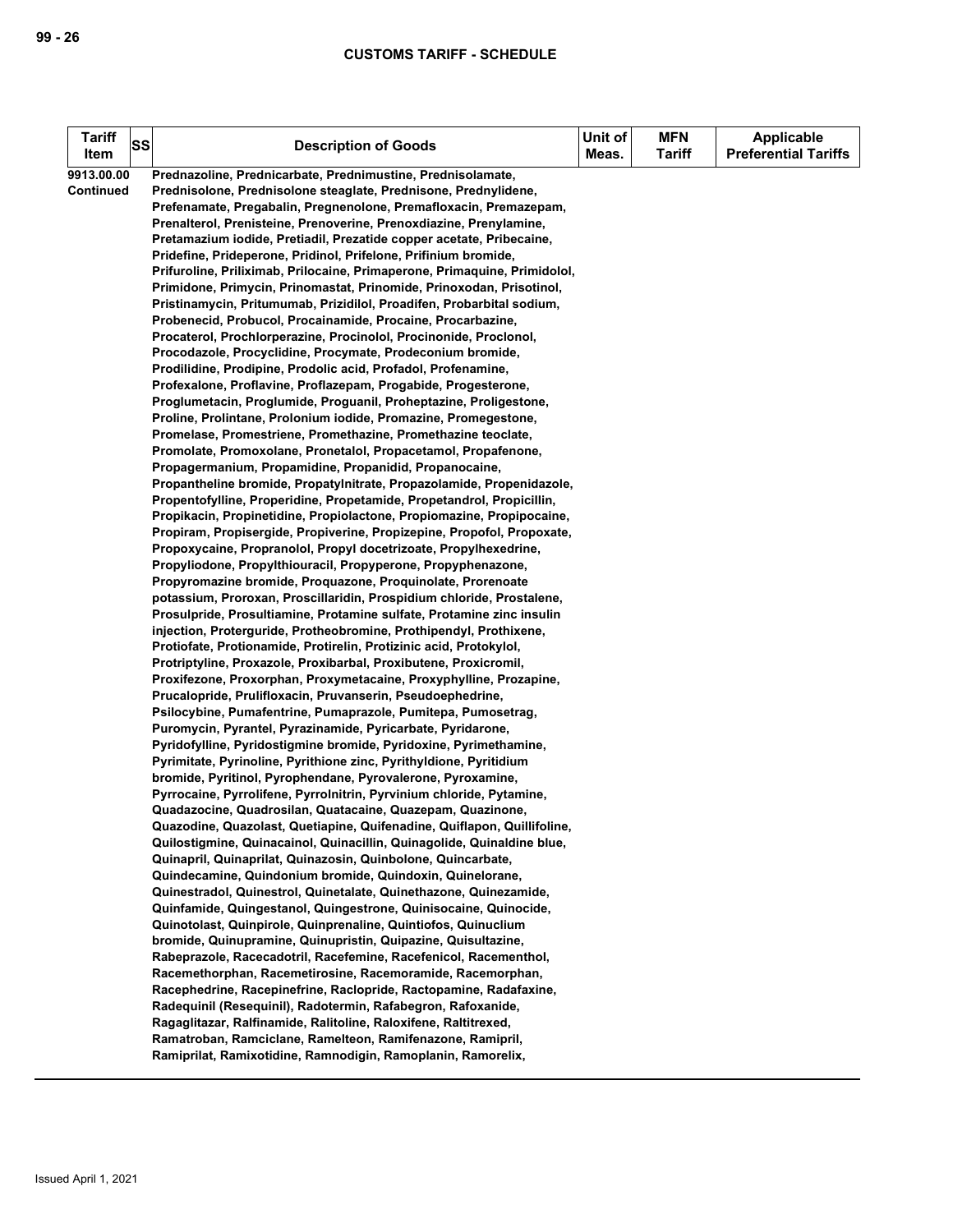| <b>Tariff</b><br>Item | SS | <b>Description of Goods</b>                                                                                                       | Unit of<br>Meas. | <b>MFN</b><br><b>Tariff</b> | <b>Applicable</b><br><b>Preferential Tariffs</b> |
|-----------------------|----|-----------------------------------------------------------------------------------------------------------------------------------|------------------|-----------------------------|--------------------------------------------------|
| 9913.00.00            |    | Ramosetron, Ranelic acid, Ranibizumab, Ranimustine, Ranimycin,                                                                    |                  |                             |                                                  |
| <b>Continued</b>      |    | Ranirestat, Ranitidine, Ranolazine, Ranpirnase, Rapacuronium                                                                      |                  |                             |                                                  |
|                       |    | bromide, Rasagiline, Rasburicase, Rathyronine, Ravuconazole,                                                                      |                  |                             |                                                  |
|                       |    | Raxibacumab, Raxofelast, Razaxaban, Razinodil, Razobazam,                                                                         |                  |                             |                                                  |
|                       |    | Razoxane, Rebamipide, Rebimastat, Reboxetine, Recainam,                                                                           |                  |                             |                                                  |
|                       |    | Reclazepam, Regadenoson, Regavirumab, Reglitazar, Regramostim,                                                                    |                  |                             |                                                  |
|                       |    | Relcovaptan, Relomycin, Remacemide, Remifentanil, Remikiren,                                                                      |                  |                             |                                                  |
|                       |    | Remiprostol, Remoxipride, Renanolone, Rentiapril, Renytoline,                                                                     |                  |                             |                                                  |
|                       |    | Renzapride, Repagermanium, Repaglinide, Reparixin, Repifermin,                                                                    |                  |                             |                                                  |
|                       |    | Repinotan, Repirinast, Repromicin, Reproterol, Rescimetol,                                                                        |                  |                             |                                                  |
|                       |    | Rescinnamine, Reserpine, Resiquimod, Reslizumab, Resocortol,                                                                      |                  |                             |                                                  |
|                       |    | Resorantel, Retapamulin, Retelliptine, Reteplase, Retigabine, Retinol,                                                            |                  |                             |                                                  |
|                       |    | Revaprazan, Revatropate, Revenast, Reviparin sodium, Revizinone,                                                                  |                  |                             |                                                  |
|                       |    | Revospirone, Ribaminol, Ribavirin, Riboflavin, Riboprine,                                                                         |                  |                             |                                                  |
|                       |    | Ribostamycin, Ricasetron, Ridazolol, Ridogrel, Rifabutin, Rifalazil,                                                              |                  |                             |                                                  |
|                       |    | Rifametane, Rifamexil, Rifamide, Rifampicin, Rifamycin, Rifapentine,                                                              |                  |                             |                                                  |
|                       |    | Rifaximin, Rilapine, Rilmakalim, Rilmazafone, Rilmenidine, Rilopirox,                                                             |                  |                             |                                                  |
|                       |    | Rilozarone, Rilpivirine, Riluzole, Rimacalib, Rimantadine, Rimazolium                                                             |                  |                             |                                                  |
|                       |    | metilsulfate, Rimcazole, Rimeporide, Rimexolone, Rimiterol,                                                                       |                  |                             |                                                  |
|                       |    | Rimonabant, Rimoprogin, Riodipine, Rioprostil, Ripazepam, Ripisartan,                                                             |                  |                             |                                                  |
|                       |    | Risarestat, Risedronic acid, Rismorelin, Risocaine, Risotilide,                                                                   |                  |                             |                                                  |
|                       |    | Rispenzepine, Risperidone, Ristianol, Ristocetin, Ritanserin,                                                                     |                  |                             |                                                  |
|                       |    | Ritiometan, Ritipenem, Ritobegron, Ritodrine, Ritolukast, Ritonavir,                                                              |                  |                             |                                                  |
|                       |    | Ritropirronium bromide, Ritrosulfan, Rituximab, Rivanicline,                                                                      |                  |                             |                                                  |
|                       |    | Rivaroxaban, Rivastigmine, Rivenprost, Rivoglitazone, Rizatriptan,                                                                |                  |                             |                                                  |
|                       |    | Rizolipase, Robalzotan, Robenacoxib, Robenidine, Rocastine,<br>Rocepafant, Rociclovir, Rociverine, Rocuronium bromide, Rodocaine, |                  |                             |                                                  |
|                       |    | Rodorubicin, Rofecoxib, Rofelodine, Rofleponide, Roflumilast,                                                                     |                  |                             |                                                  |
|                       |    | Roflurane, Rogletimide, Rokitamycin, Rolafagrel, Roletamide,                                                                      |                  |                             |                                                  |
|                       |    | Rolgamidine, Rolicyclidine, Rolicyprine, Rolipram, Rolitetracycline,                                                              |                  |                             |                                                  |
|                       |    | Rolodine, Rolziracetam, Romazarit, Romergoline, Romifenone,                                                                       |                  |                             |                                                  |
|                       |    | Romifidine, Romurtide, Ronactolol, Ronidazole, Ronifibrate, Ronipamil,                                                            |                  |                             |                                                  |
|                       |    | Ropinirole, Ropitoin, Ropivacaine, Ropizine, Roquinimex, Rosaprostol,                                                             |                  |                             |                                                  |
|                       |    | Rosaramicin, Rose bengal (131 I) sodium, Rosiglitazone, Rosoxacin,                                                                |                  |                             |                                                  |
|                       |    | Rostafuroxin, Rostaporfin, Rosterolone, Rosuvastatin, Rotamicillin,                                                               |                  |                             |                                                  |
|                       |    | Rotigotine, Rotoxamine, Rotraxate, Rovelizumab, Roxadimate,                                                                       |                  |                             |                                                  |
|                       |    | Roxarsone, Roxatidine, Roxibolone, Roxifiban, Roxindole,                                                                          |                  |                             |                                                  |
|                       |    | Roxithromycin, Roxolonium metilsulfate, Roxoperone, Rubitecan,                                                                    |                  |                             |                                                  |
|                       |    | Ruboxistaurin, Rufinamide, Rufloxacin, Rufocromomycin, Rupatadine,                                                                |                  |                             |                                                  |
|                       |    | Rupintrivir, Ruplizumab, Rutamycin, Rutoside, Ruvazone, Ruzadolane,                                                               |                  |                             |                                                  |
|                       |    | Sabarubicin, Sabcomeline, Sabeluzole, Sabiporide, Safinamide,                                                                     |                  |                             |                                                  |
|                       |    | Safingol, Safironil, Sagandipine, Salacetamide, Salafibrate, Salantel,                                                            |                  |                             |                                                  |
|                       |    | Salazodine, Salazosulfadimidine, Salazosulfamide, Salazosulfathiazole,                                                            |                  |                             |                                                  |
|                       |    | Salbutamol, Salcaprozic acid, Salclobuzic acid, Salcolex, Saletamide,                                                             |                  |                             |                                                  |
|                       |    | Salfluverine, Salicylamide, Salinazid, Salinomycin, Salmefamol,                                                                   |                  |                             |                                                  |
|                       |    | Salmeterol, Salmisteine, Salnacedin, Salprotoside, Salsalate, Salverine,                                                          |                  |                             |                                                  |
|                       |    | Samarium (153 Sm) lexidronam, Sameridine, Samixogrel, Sampatrilat,                                                                |                  |                             |                                                  |
|                       |    | Sampirtine, Sancycline, Sanfetrinem, Sanguinarium chloride,                                                                       |                  |                             |                                                  |
|                       |    | Saperconazole, Saprisartan, Sapropterin, Saquinavir, Sarafloxacin,                                                                |                  |                             |                                                  |
|                       |    | Sarakalim, Saralasin, Sarcolysin, Sardomozide, Saredutant,                                                                        |                  |                             |                                                  |
|                       |    | Sargramostim, Saripidem, Sarizotan, Sarmazenil, Sarmoxicillin,                                                                    |                  |                             |                                                  |
|                       |    | Sarpicillin, Sarpogrelate, Saruplase, Satavaptan, Saterinone, Satigrel,                                                           |                  |                             |                                                  |
|                       |    | Satranidazole, Satraplatin, Satumomab, Saviprazole, Savoxepin,                                                                    |                  |                             |                                                  |
|                       |    | Saxagliptin, Scopinast, Sebriplatin, Secalciferol, Secbutabarbital,                                                               |                  |                             |                                                  |
|                       |    | Seclazone, Secnidazole, Secobarbital, Secoverine, Secretin,                                                                       |                  |                             |                                                  |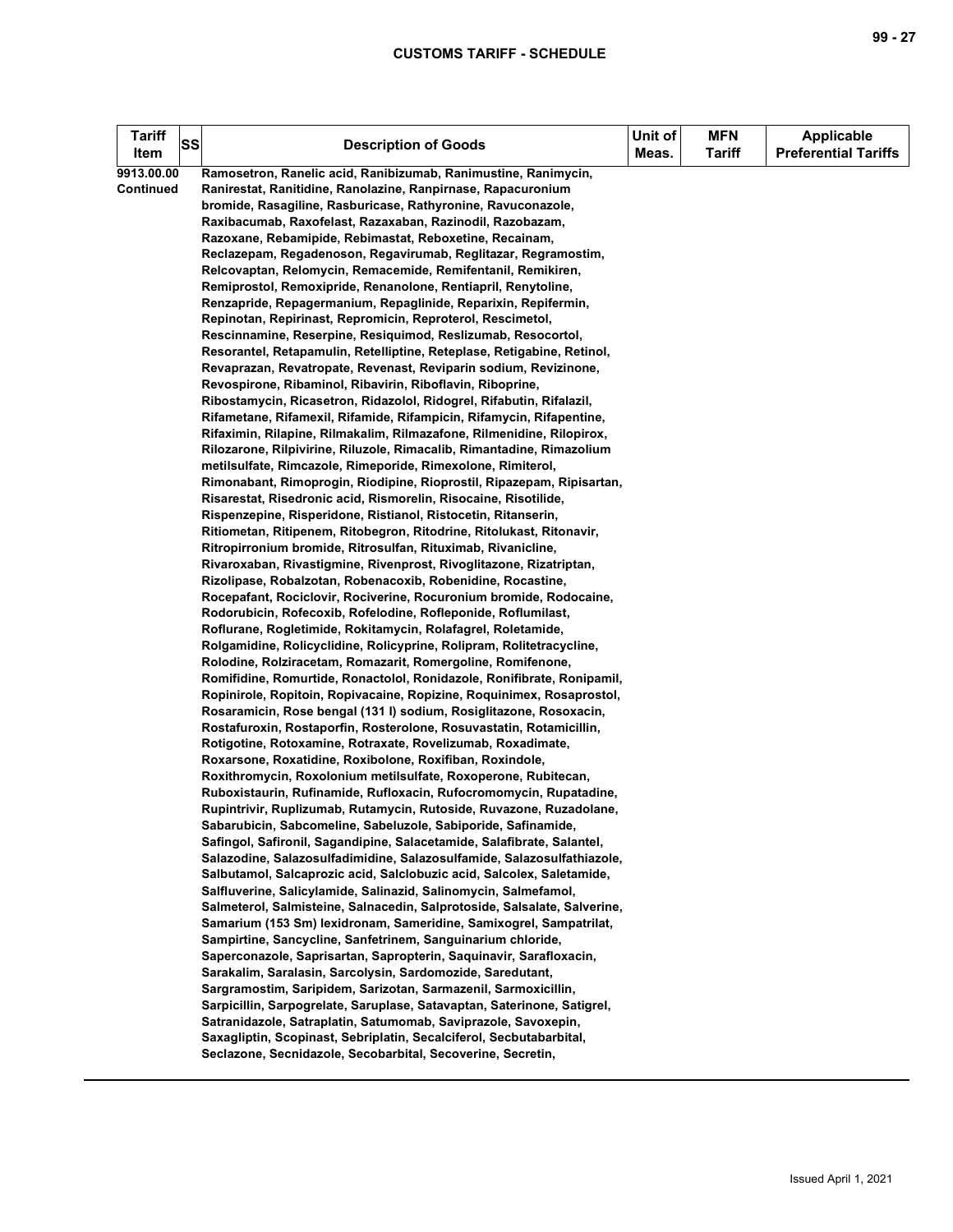| <b>Tariff</b>    | SS |                                                                                                                                           | Unit of | <b>MFN</b>    | <b>Applicable</b>           |
|------------------|----|-------------------------------------------------------------------------------------------------------------------------------------------|---------|---------------|-----------------------------|
| Item             |    | <b>Description of Goods</b>                                                                                                               | Meas.   | <b>Tariff</b> | <b>Preferential Tariffs</b> |
| 9913.00.00       |    | Securinine, Sedecamycin, Seganserin, Segesterone, Seglitide,                                                                              |         |               |                             |
| <b>Continued</b> |    | Selamectin, Selegiline, Selenomethionine (75 Se), Seletracetam,                                                                           |         |               |                             |
|                  |    | Selfotel, Seliciclib, Selodenoson, Selprazine, Semapimod, Sematilide,                                                                     |         |               |                             |
|                  |    | Semaxanib, Semduramicin, Semorphone, Semotiadil, Semparatide,                                                                             |         |               |                             |
|                  |    | Semustine, Senazodan, Seocalcitol, Sepazonium chloride, Sepimostat,                                                                       |         |               |                             |
|                  |    | Seprilose, Seproxetine, Sequifenadine, Seractide, Seratrodast,                                                                            |         |               |                             |
|                  |    | Serazapine, Serfibrate, Sergolexole, Serine, Sermetacin, Sermorelin,                                                                      |         |               |                             |
|                  |    | Serrapeptase, Sertaconazole, Sertindole, Sertraline, Serum                                                                                |         |               |                             |
|                  |    | gonadotrophin, Setastine, Setazindol, Setipafant, Setiptiline,                                                                            |         |               |                             |
|                  |    | Setoperone, Sevelamer, Sevirumab, Sevitropium mesilate, Sevoflurane,                                                                      |         |               |                             |
|                  |    | Sevopramide, Sezolamide, Sfericase, Siagoside, Sibenadet,                                                                                 |         |               |                             |
|                  |    | Sibopirdine, Sibrafiban, Sibrotuzumab, Sibutramine, Siccanin,                                                                             |         |               |                             |
|                  |    | Sifaprazine, Siguazodan, Silandrone, Sildenafil, Silibinin, Silicristin,                                                                  |         |               |                             |
|                  |    | Silidianin, Silodosin, Silperisone, Siltenzepine, Silteplase, Simaldrate,                                                                 |         |               |                             |
|                  |    | Simendan, Simetride, Simfibrate, Simtrazene, Simvastatin, Sinapultide,                                                                    |         |               |                             |
|                  |    | Sincalide, Sinefungin, Sinitrodil, Sintropium bromide, Sipatrigine,                                                                       |         |               |                             |
|                  |    | Siplizumab, Sipoglitazar, Siramesine, Siratiazem, Sirolimus, Sisomicin,                                                                   |         |               |                             |
|                  |    | Sitafloxacin, Sitalidone, Sitamaquine, Sitaxentan, Sitofibrate,                                                                           |         |               |                             |
|                  |    | Sitogluside, Sivelestat, Sizofiran, Soblidotin, Sobuzoxane, Sodium                                                                        |         |               |                             |
|                  |    | acetrizoate, Sodium amidotrizoate, Sodium apolate, Sodium ascorbate,<br>Sodium aurothiomalate, Sodium aurotiosulfate, Sodium bitionolate, |         |               |                             |
|                  |    | Sodium borocaptate (10 B), Sodium calcium edetate, Sodium chromate                                                                        |         |               |                             |
|                  |    | (51 Cr), Sodium cyclamate, Sodium dehydrocholate, Sodium dibunate,                                                                        |         |               |                             |
|                  |    | Sodium diprotrizoate, Sodium etasulfate, Sodium feredetate, Sodium                                                                        |         |               |                             |
|                  |    | gentisate, Sodium glucaspaldrate, Sodium gualenate, Sodium                                                                                |         |               |                             |
|                  |    | hexacyclonate, Sodium iodide (125 l), Sodium iodide (131 l), Sodium                                                                       |         |               |                             |
|                  |    | iodohippurate (131 I), Sodium iopodate, Sodium iotalamate (125 I),                                                                        |         |               |                             |
|                  |    | Sodium iotalamate (131 I), Sodium metrizoate, Sodium morrhuate,                                                                           |         |               |                             |
|                  |    | Sodium phosphate (32 P), Sodium picofosfate, Sodium picosulfate,                                                                          |         |               |                             |
|                  |    | Sodium stibocaptate, Sodium stibogluconate, Sodium tetradecyl                                                                             |         |               |                             |
|                  |    | sulfate, Sodium timerfonate, Sodium tyropanoate, Sofalcone,                                                                               |         |               |                             |
|                  |    | Solabegron, Solasulfone, Solifenacin, Solimastat, Solpecainol,                                                                            |         |               |                             |
|                  |    | Solypertine, Somagrebove, Somalapor, Somantadine, Somatorelin,                                                                            |         |               |                             |
|                  |    | Somatosalm, Somatostatin, Somatrem, Somatropin, Somavubove,                                                                               |         |               |                             |
|                  |    | Somenopor, Sometribove, Sometripor, Somfasepor, Somidobove,                                                                               |         |               |                             |
|                  |    | Soneclosan, Sonepiprazole, Sonermin, Sopitazine, Sopromidine,                                                                             |         |               |                             |
|                  |    | Soquinolol, Sorafenib, Soraprazan, Sorbinicate, Sorbinil, Sorbitan                                                                        |         |               |                             |
|                  |    | laurate, Sorbitan oleate, Sorbitan palmitate, Sorbitan sesquioleate,                                                                      |         |               |                             |
|                  |    | Sorbitan stearate, Sorbitan trioleate, Sorbitan tristearate, Soretolide,                                                                  |         |               |                             |
|                  |    | Sorivudine, Sornidipine, Sotalol, Soterenol, Spaglumic acid,<br>Sparfloxacin, Sparfosic acid, Sparsomycin, Sparteine, Spectinomycin,      |         |               |                             |
|                  |    | Spiclamine, Spiclomazine, Spiperone, Spiradoline, Spiramide,                                                                              |         |               |                             |
|                  |    | Spiramycin, Spirapril, Spiraprilat, Spirazine, Spirendolol, Spirgetine,                                                                   |         |               |                             |
|                  |    | Spirilene, Spiriprostil, Spirofylline, Spirogermanium, Spiroglumide,                                                                      |         |               |                             |
|                  |    | Spiromustine, Spironolactone, Spiroplatin, Spirorenone, Spiroxasone,                                                                      |         |               |                             |
|                  |    | Spiroxatrine, Spiroxepin, Spizofurone, Sprodiamide, Squalamine,                                                                           |         |               |                             |
|                  |    | Stacofylline, Stallimycin, Stannsoporfin, Stanozolol, Stavudine,                                                                          |         |               |                             |
|                  |    | Stearylsulfamide, Steffimycin, Stenbolone, Stepronin, Stercuronium                                                                        |         |               |                             |
|                  |    | iodide, Stevaladil, Stibamine glucoside, Stibosamine, Stilbamidine                                                                        |         |               |                             |
|                  |    | isetionate, Stilbazium iodide, Stilonium iodide, Stirimazole, Stiripentol,                                                                |         |               |                             |
|                  |    | Stirocainide, Streptodornase, Streptokinase, Streptomycin,                                                                                |         |               |                             |
|                  |    | Streptoniazid, Streptovarycin, Streptozocin, Strinoline, Styramate,                                                                       |         |               |                             |
|                  |    | Subathizone, Subendazole, Succimer, Succinylsulfathiazole,                                                                                |         |               |                             |
|                  |    | Succisulfone, Suclofenide, Sucralfate, Sucralox, Sucrosofate,                                                                             |         |               |                             |
|                  |    | Sudexanox, Sudismase, Sudoxicam, Sufentanil, Sufosfamide,                                                                                 |         |               |                             |
|                  |    |                                                                                                                                           |         |               |                             |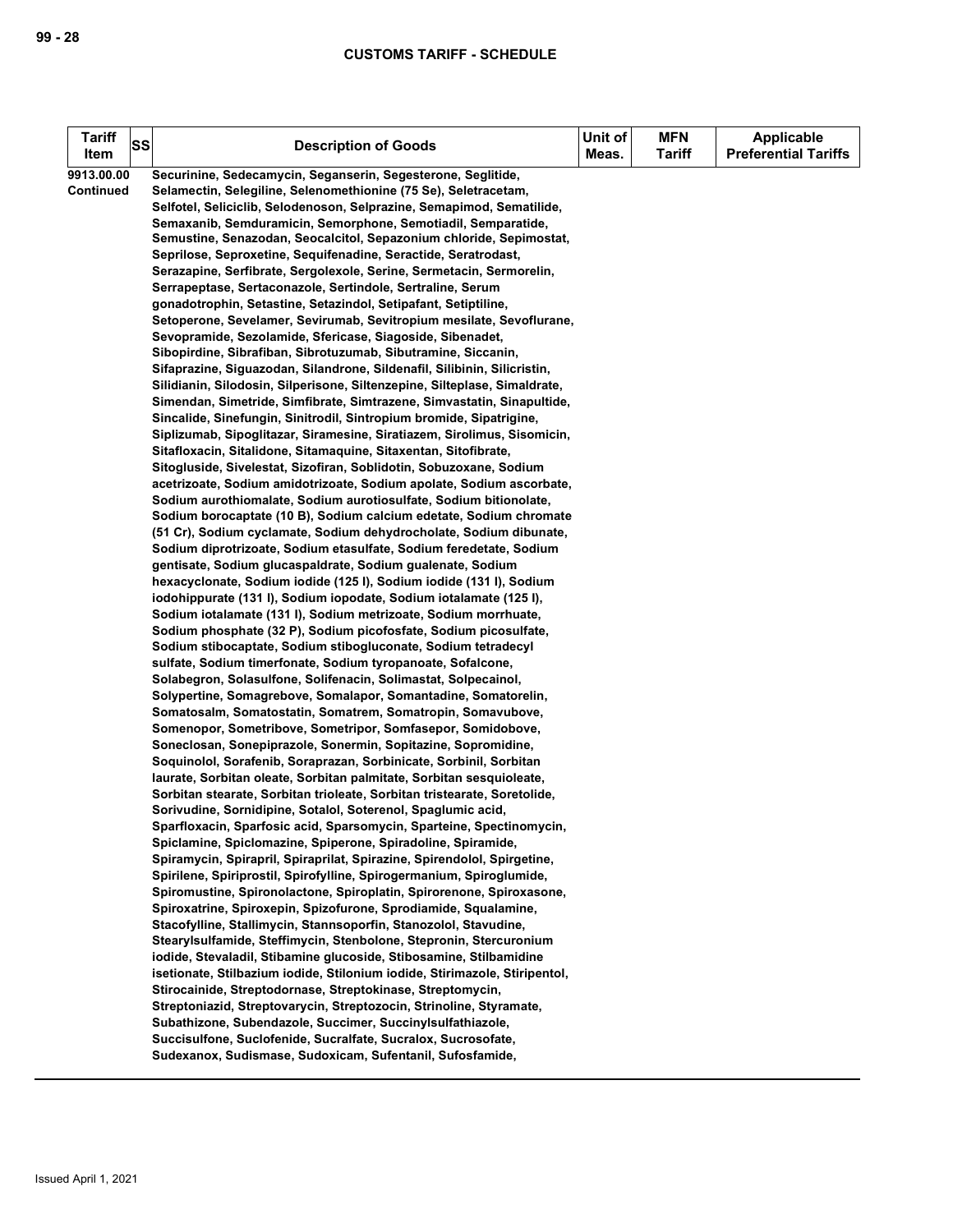| <b>Tariff</b>    | SS | <b>Description of Goods</b>                                                                                                       | Unit of<br>Meas. | <b>MFN</b><br><b>Tariff</b> | <b>Applicable</b><br><b>Preferential Tariffs</b> |
|------------------|----|-----------------------------------------------------------------------------------------------------------------------------------|------------------|-----------------------------|--------------------------------------------------|
| Item             |    |                                                                                                                                   |                  |                             |                                                  |
| 9913.00.00       |    | Sufotidine, Sufugolix, Sugammadex, Sulamserod, Sulazepam, Sulazuril,                                                              |                  |                             |                                                  |
| <b>Continued</b> |    | Sulbactam, Sulbenicillin, Sulbenox, Sulbentine, Sulbutiamine,                                                                     |                  |                             |                                                  |
|                  |    | Sulclamide, Sulconazole, Suleparoid sodium, Sulesomab, Sulfabenz,                                                                 |                  |                             |                                                  |
|                  |    | Sulfabenzamide, Sulfacarbamide, Sulfacecole, Sulfacetamide,<br>Sulfachlorpyridazine, Sulfachrysoidine, Sulfacitine, Sulfaclomide, |                  |                             |                                                  |
|                  |    | Sulfaclorazole, Sulfaclozine, Sulfadiasulfone sodium, Sulfadiazine,                                                               |                  |                             |                                                  |
|                  |    | Sulfadiazine sodium, Sulfadicramide, Sulfadimethoxine, Sulfadimidine,                                                             |                  |                             |                                                  |
|                  |    | Sulfadoxine, Sulfaethidole, Sulfafurazole, Sulfaguanidine, Sulfaguanole,                                                          |                  |                             |                                                  |
|                  |    | Sulfalene, Sulfaloxic acid, Sulfamazone, Sulfamerazine, Sulfamerazine                                                             |                  |                             |                                                  |
|                  |    | sodium, Sulfamethizole, Sulfamethoxazole, Sulfamethoxypyridazine,                                                                 |                  |                             |                                                  |
|                  |    | Sulfametomidine, Sulfametoxydiazine, Sulfametrole,                                                                                |                  |                             |                                                  |
|                  |    | Sulfamonomethoxine, Sulfamoxole, Sulfanilamide, Sulfanitran,                                                                      |                  |                             |                                                  |
|                  |    | Sulfaperin, Sulfaphenazole, Sulfaproxyline, Sulfapyrazole,                                                                        |                  |                             |                                                  |
|                  |    | Sulfapyridine, Sulfaquinoxaline, Sulfarsphenamine, Sulfasalazine,                                                                 |                  |                             |                                                  |
|                  |    | Sulfasomizole, Sulfasuccinamide, Sulfasymazine, Sulfathiazole,                                                                    |                  |                             |                                                  |
|                  |    | Sulfathiourea, Sulfatolamide, Sulfatroxazole, Sulfatrozole, Sulfinalol,                                                           |                  |                             |                                                  |
|                  |    | Sulfinpyrazone, Sulfiram, Sulfisomidine, Sulfogaiacol, Sulfomyxin,                                                                |                  |                             |                                                  |
|                  |    | Sulfonterol, Sulforidazine, Sulglicotide, Sulicrinat, Sulindac, Sulisatin,                                                        |                  |                             |                                                  |
|                  |    | Sulisobenzone, Sulmarin, Sulmazole, Sulmepride, Sulnidazole,                                                                      |                  |                             |                                                  |
|                  |    | Sulocarbilate, Suloctidil, Sulodexide, Sulofenur, Sulopenem,                                                                      |                  |                             |                                                  |
|                  |    | Sulosemide, Sulotroban, Suloxifen, Sulpiride, Sulprosal, Sulprostone,                                                             |                  |                             |                                                  |
|                  |    | Sultamicillin, Sultiame, Sultopride, Sultosilic acid, Sultroponium,                                                               |                  |                             |                                                  |
|                  |    | Sulukast, Sulverapride, Sumacetamol, Sumanirole, Sumarotene,                                                                      |                  |                             |                                                  |
|                  |    | Sumatriptan, Sumetizide, Sunagrel, Suncillin, Sunepitron, Sunitinib,                                                              |                  |                             |                                                  |
|                  |    | Supidimide, Suplatast tosilate, Suproclone, Suprofen, Suramin sodium,                                                             |                  |                             |                                                  |
|                  |    | Surfomer, Suricainide, Suriclone, Surinabant, Suritozole, Suronacrine,                                                            |                  |                             |                                                  |
|                  |    | Susalimod, Sutilains, Suxamethonium chloride, Suxemerid,                                                                          |                  |                             |                                                  |
|                  |    | Suxethonium chloride, Suxibuzone, Symclosene, Symetine,                                                                           |                  |                             |                                                  |
|                  |    | Syrosingopine, Tabilautide, Tabimorelin, Tacalcitol, Tacapenem,                                                                   |                  |                             |                                                  |
|                  |    | Tacedinaline, Taclamine, Tacrine, Tacrolimus, Tadalafil, Tadekinig alfa,                                                          |                  |                             |                                                  |
|                  |    | Tafenoquine, Tafluposide, Tafluprost, Taglutimide, Tagorizine,                                                                    |                  |                             |                                                  |
|                  |    | Talabostat, Talactoferrin alfa, Talaglumetad, Talampanel, Talampicillin,                                                          |                  |                             |                                                  |
|                  |    | Talaporfin, Talastine, Talbutal, Taleranol, Talibegron, Talinolol,                                                                |                  |                             |                                                  |
|                  |    | Talipexole, Talisomycin, Talizumab, Tallimustine, Talmetacin,                                                                     |                  |                             |                                                  |
|                  |    | Talmetoprim, Talnetant, Talniflumate, Talopram, Talosalate, Taloximine,                                                           |                  |                             |                                                  |
|                  |    | Talsaclidine, Talsupram, Taltirelin, Taltobulin, Taltrimide, Talviraline,                                                         |                  |                             |                                                  |
|                  |    | Tameridone, Tameticillin, Tametraline, Tamibarotene, Tamitinol,                                                                   |                  |                             |                                                  |
|                  |    | Tamolarizine, Tamoxifen, Tampramine, Tamsulosin, Tanaproget,                                                                      |                  |                             |                                                  |
|                  |    | Tandamine, Tandospirone, Tandutinib, Taneptacogin alfa, Taniplon,                                                                 |                  |                             |                                                  |
|                  |    | Tanogitran, Tanomastat, Tapentadol, Taplitumomab paptox,                                                                          |                  |                             |                                                  |
|                  |    | Taprizosin, Taprostene, Tarazepide, Targinine, Tariquidar, Tasidotin,                                                             |                  |                             |                                                  |
|                  |    | Tasonermin, Tasosartan, Tasquinimod, Tasuldine, Taurine, Taurolidine,                                                             |                  |                             |                                                  |
|                  |    | Tauromustine, Tauroselcholic acid, Taurosteine, Taurultam,<br>Tazadolene, Tazanolast, Tazarotene, Tazasubrate, Tazeprofen,        |                  |                             |                                                  |
|                  |    | Tazifylline, Taziprinone, Tazobactam, Tazofelone, Tazolol, Tazomeline,                                                            |                  |                             |                                                  |
|                  |    | Tebanicline, Tebatizole, Tebipenem pivoxil (Tebipenem), Tebufelone,                                                               |                  |                             |                                                  |
|                  |    | Tebuquine, Tecadenoson, Tecalcet, Tecastemizole, Technetium (99m                                                                  |                  |                             |                                                  |
|                  |    | Tc) apcitide, Technetium (99m Tc) bicisate, Technetium (99m Tc)                                                                   |                  |                             |                                                  |
|                  |    | furifosmin, Technetium (99m Tc) nofetumomab merpentan, Technetium                                                                 |                  |                             |                                                  |
|                  |    | (99m Tc) pintumomab, Technetium (99m Tc) sestamibi, Technetium                                                                    |                  |                             |                                                  |
|                  |    | (99m Tc) siboroxime, Technetium (99m Tc) teboroxime, Technetium                                                                   |                  |                             |                                                  |
|                  |    | (99mTc) fanolesomab, Technetium (99mTc) nitridocade, Teclothiazide,                                                               |                  |                             |                                                  |
|                  |    | Teclozan, Tedisamil, Teduglutide, Tefazoline, Tefenperate,                                                                        |                  |                             |                                                  |
|                  |    | Tefibazumab, Tefludazine, Teflurane, Teflutixol, Tegafur, Tegaserod,                                                              |                  |                             |                                                  |
|                  |    | Teglicar, Teicoplanin, Telavancin, Telbermin, Telbivudine, Telenzepine,                                                           |                  |                             |                                                  |
|                  |    |                                                                                                                                   |                  |                             |                                                  |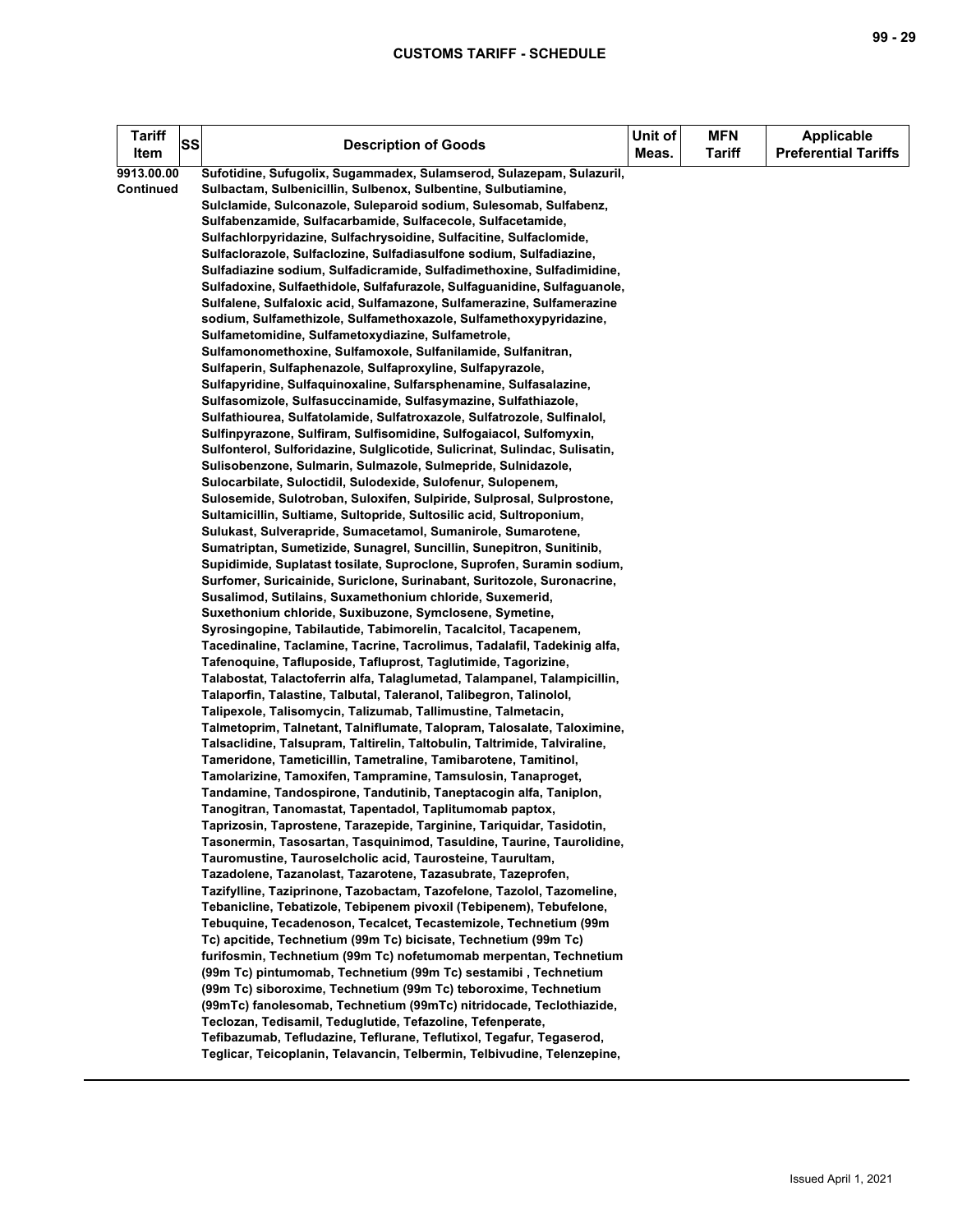| Telimomab aritox, Telinavir, Telithromycin, Telmesteine, Telmisartan,<br>9913.00.00<br>Teloxantrone, Teludipine, Temafloxacin, Temarotene, Tematropium<br><b>Continued</b><br>metilsulfate, Temazepam, Temefos, Temelastine, Temiverine,<br>Temocapril, Temocaprilat, Temocillin, Temodox, Temozolomide,<br>Temsirolimus, Temurtide, Tenamfetamine, Tenatoprazole, Tendamistat,<br>Tenecteplase, Teneliximab, Tenidap, Tenilapine, Teniloxazine,<br>Tenilsetam, Teniposide, Tenivastatin, Tenocyclidine, Tenofovir, |  |
|---------------------------------------------------------------------------------------------------------------------------------------------------------------------------------------------------------------------------------------------------------------------------------------------------------------------------------------------------------------------------------------------------------------------------------------------------------------------------------------------------------------------|--|
|                                                                                                                                                                                                                                                                                                                                                                                                                                                                                                                     |  |
|                                                                                                                                                                                                                                                                                                                                                                                                                                                                                                                     |  |
|                                                                                                                                                                                                                                                                                                                                                                                                                                                                                                                     |  |
|                                                                                                                                                                                                                                                                                                                                                                                                                                                                                                                     |  |
| Tenonitrozole, Tenosal, Tenosiprol, Tenoxicam, Tenylidone,                                                                                                                                                                                                                                                                                                                                                                                                                                                          |  |
| Teopranitol, Teoprolol, Tepirindole, Tepoxalin, Teprenone, Teprotide,                                                                                                                                                                                                                                                                                                                                                                                                                                               |  |
| Terazosin, Terbequinil, Terbinafine, Terbogrel, Terbucromil,                                                                                                                                                                                                                                                                                                                                                                                                                                                        |  |
| Terbufibrol, Terbuficin, Terbuprol, Terbutaline, Terciprazine,                                                                                                                                                                                                                                                                                                                                                                                                                                                      |  |
| Terconazole, Terdecamycin, Tererstigmine, Terfenadine, Terflavoxate,                                                                                                                                                                                                                                                                                                                                                                                                                                                |  |
| Terfluranol, Terguride, Teriflunomide, Terikalant, Teriparatide,                                                                                                                                                                                                                                                                                                                                                                                                                                                    |  |
| Terizidone, Terlakiren, Terlipressin, Ternidazole, Terodiline,                                                                                                                                                                                                                                                                                                                                                                                                                                                      |  |
| Terofenamate, Teroxalene, Teroxirone, Tertatolol, Terutroban,<br>Tesaglitazar, Tesetaxel, Tesicam, Tesimide, Tesmilifene, Tesofensine,                                                                                                                                                                                                                                                                                                                                                                              |  |
| Testolactone, Testosterone, Testosterone ketolaurate, Tetomilast,                                                                                                                                                                                                                                                                                                                                                                                                                                                   |  |
| Tetrabarbital, Tetrabenazine, Tetracaine, Tetracosactide, Tetracycline,                                                                                                                                                                                                                                                                                                                                                                                                                                             |  |
| Tetradonium bromide, Tetramethrin, Tetramisole, Tetrazepam,                                                                                                                                                                                                                                                                                                                                                                                                                                                         |  |
| Tetrazolast, Tetridamine, Tetriprofen, Tetrofosmin, Tetronasin,                                                                                                                                                                                                                                                                                                                                                                                                                                                     |  |
| Tetroquinone, Tetroxoprim, Tetrylammonium bromide, Tetryzoline,                                                                                                                                                                                                                                                                                                                                                                                                                                                     |  |
| Teverelix, Texacromil, Tezacitabine, Tezosentan, Thalidomide,                                                                                                                                                                                                                                                                                                                                                                                                                                                       |  |
| Thebacon, Thenalidine, Thenium closilate, Thenyldiamine,<br>Theodrenaline, Theophylline ephedrine, Thiacetarsamide sodium,                                                                                                                                                                                                                                                                                                                                                                                          |  |
| Thialbarbital, Thiamazole, Thiambutosine, Thiamine, Thiamphenicol,                                                                                                                                                                                                                                                                                                                                                                                                                                                  |  |
| Thiazinamium metilsulfate, Thiazosulfone, Thiethylperazine, Thihexinol                                                                                                                                                                                                                                                                                                                                                                                                                                              |  |
| methylbromide, Thioacetazone, Thiocolchicoside, Thiofuradene,                                                                                                                                                                                                                                                                                                                                                                                                                                                       |  |
| Thiohexamide, Thiomersal, Thiopental sodium, Thiopropazate,                                                                                                                                                                                                                                                                                                                                                                                                                                                         |  |
| Thioproperazine, Thioridazine, Thiotepa, Thiotetrabarbital, Thiram,                                                                                                                                                                                                                                                                                                                                                                                                                                                 |  |
| Thonzylamine, Thrombin (bovine), Thrombomodulin alfa, Thymalfasin,                                                                                                                                                                                                                                                                                                                                                                                                                                                  |  |
| Thymocartin, Thymoctonan, Thymopentin, Thymostimulin,<br>Thymotrinan, Thyroglobulin, Thyropropic acid, Thyrotrophin,                                                                                                                                                                                                                                                                                                                                                                                                |  |
| Tiabendazole, Tiacrilast, Tiadenol, Tiafibrate, Tiagabine, Tiamenidine,                                                                                                                                                                                                                                                                                                                                                                                                                                             |  |
| Tiametonium iodide, Tiamiprine, Tiamizide, Tiamulin, Tianafac,                                                                                                                                                                                                                                                                                                                                                                                                                                                      |  |
| Tianeptine, Tiapamil, Tiapirinol, Tiapride, Tiaprofenic acid, Tiaprost,                                                                                                                                                                                                                                                                                                                                                                                                                                             |  |
| Tiaramide, Tiazesim, Tiazofurine, Tiazuril, Tibalosin, Tibeglisene,                                                                                                                                                                                                                                                                                                                                                                                                                                                 |  |
| Tibenelast, Tibenzate, Tibezonium iodide, Tibolone, Tibric acid,                                                                                                                                                                                                                                                                                                                                                                                                                                                    |  |
| Tibrofan, Ticabesone, Ticalopride, Ticarbodine, Ticarcillin, Ticlatone,                                                                                                                                                                                                                                                                                                                                                                                                                                             |  |
| Ticlopidine, Ticolubant, Tidembersat, Tidiacic, Tiemonium iodide,<br>Tienilic acid, Tienocarbine, Tienopramine, Tienoxolol, Tifacogin,                                                                                                                                                                                                                                                                                                                                                                              |  |
| Tifemoxone, Tifenamil, Tifenazoxide, Tifencillin, Tiflamizole, Tiflorex,                                                                                                                                                                                                                                                                                                                                                                                                                                            |  |
| Tifluado, Tiflucarbine, Tiformin, Tifurac, Tifuvirtide, Tigecycline,                                                                                                                                                                                                                                                                                                                                                                                                                                                |  |
| Tigemonam, Tigestol, Tigloidine, Tilactase, Tilbroquinol, Tiletamine,                                                                                                                                                                                                                                                                                                                                                                                                                                               |  |
| Tilidine, Tiliquinol, Tilisolol, Tilmacoxib, Tilmicosin, Tilnoprofen                                                                                                                                                                                                                                                                                                                                                                                                                                                |  |
| arbamel, Tilomisole, Tilorone, Tilozepine, Tilsuprost, Tiludronic acid,                                                                                                                                                                                                                                                                                                                                                                                                                                             |  |
| Timcodar, Timefurone, Timegadine, Timelotem, Timepidium bromide,                                                                                                                                                                                                                                                                                                                                                                                                                                                    |  |
| Timiperone, Timirdine, Timobesone, Timofibrate, Timolol, Timonacic,<br>Timoprazole, Tinabinol, Tinazoline, Tinidazole, Tinisulpride,                                                                                                                                                                                                                                                                                                                                                                                |  |
| Tinofedrine, Tinoridine, Tinzaparin sodium, Tiocarlide, Tioclomarol,                                                                                                                                                                                                                                                                                                                                                                                                                                                |  |
| Tioconazole, Tioctilate, Tiodazosin, Tiodonium chloride, Tioguanine,                                                                                                                                                                                                                                                                                                                                                                                                                                                |  |
| Tiomergine, Tiomesterone, Tioperidone, Tiopinac, Tiopronin,                                                                                                                                                                                                                                                                                                                                                                                                                                                         |  |
| Tiopropamine, Tiosalan, Tiospirone, Tiotidine, Tiotixene, Tiotropium                                                                                                                                                                                                                                                                                                                                                                                                                                                |  |
| bromide, Tioxacin, Tioxamast, Tioxaprofen, Tioxidazole, Tioxolone,                                                                                                                                                                                                                                                                                                                                                                                                                                                  |  |
| Tipentosin, Tipepidine, Tipetropium bromide, Tipifarnib, Tipindole,                                                                                                                                                                                                                                                                                                                                                                                                                                                 |  |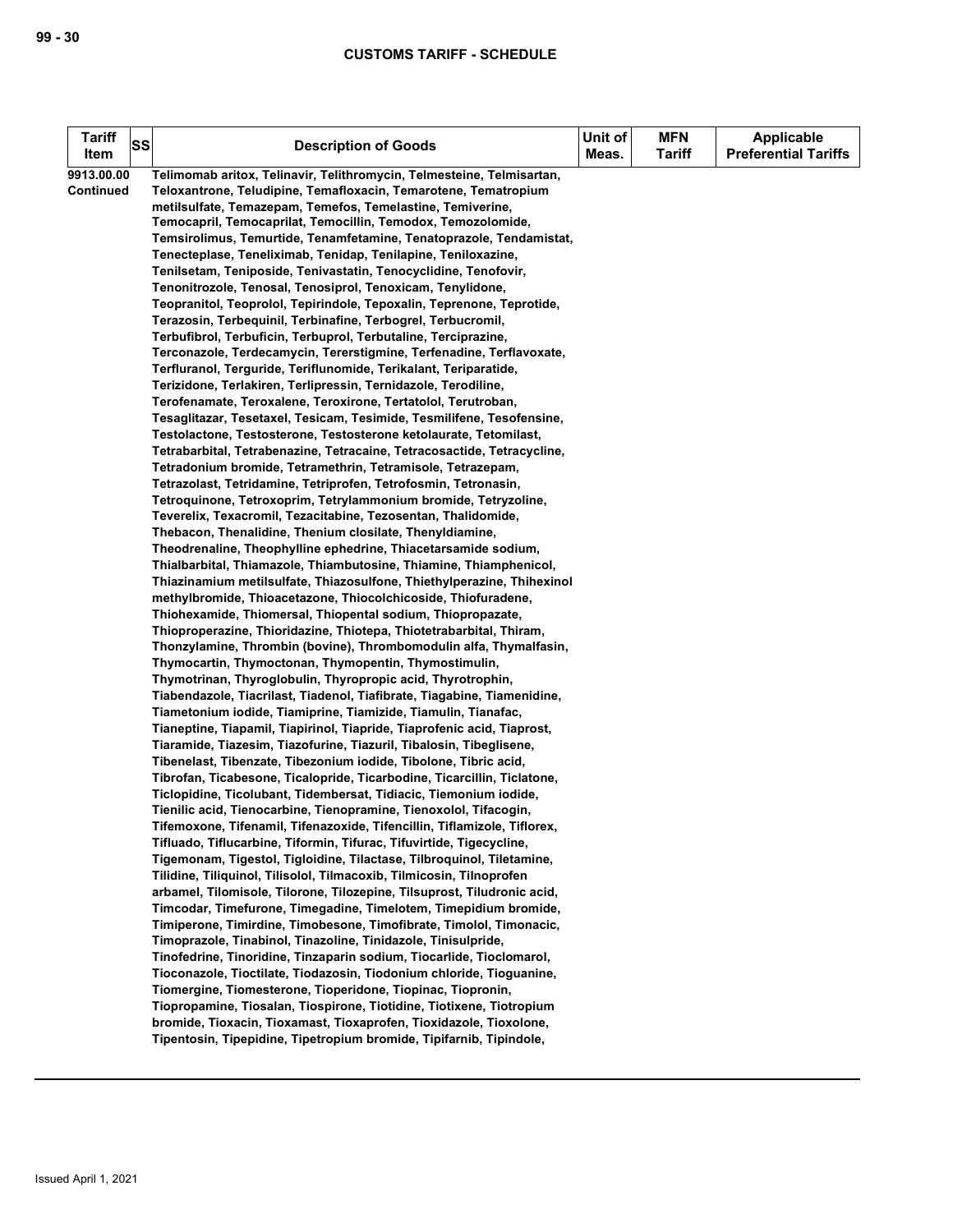| <b>Tariff</b> | SS | <b>Description of Goods</b>                                                                                              | Unit of | <b>MFN</b>    | <b>Applicable</b>           |
|---------------|----|--------------------------------------------------------------------------------------------------------------------------|---------|---------------|-----------------------------|
| Item          |    |                                                                                                                          | Meas.   | <b>Tariff</b> | <b>Preferential Tariffs</b> |
| 9913.00.00    |    | Tiplimotide, Tipranavir, Tipredane, Tiprenolol, Tiprinast, Tipropidil,                                                   |         |               |                             |
| Continued     |    | Tiprostanide, Tiprotimod, Tiqueside, Tiquinamide, Tiquizium bromide,                                                     |         |               |                             |
|               |    | Tiracizine, Tirapazamine, Tiratricol, Tirilazad, Tirofiban, Tiropramide,                                                 |         |               |                             |
|               |    | Tisocalcitate, Tisocromide, Tisopurine, Tisoquone, Tivanidazole,                                                         |         |               |                             |
|               |    | Tiviciclovir, Tivirapine, Tixadil, Tixanox, Tixocortol, Tizabrin,                                                        |         |               |                             |
|               |    | Tizanidine, Tizolemide, Tizoprolic acid, Tobicillin, Toborinone,                                                         |         |               |                             |
|               |    | Tobramycin, Tobuterol, Tocainide, Tocamphyl, Tocilizumab,                                                                |         |               |                             |
|               |    | Tocladesine, Tocofenoxate, Tocofersolan, Tocofibrate, Todralazine,                                                       |         |               |                             |
|               |    | Tofenacin, Tofetridine, Tofimilast, Tofisopam, Tolafentrine, Tolamolol,                                                  |         |               |                             |
|               |    | Tolazamide, Tolazoline, Tolboxane, Tolbutamide, Tolcapone, Tolciclate,                                                   |         |               |                             |
|               |    | Toldimfos, Tolevamer, Tolfamide, Tolfenamic acid, Tolgabide,                                                             |         |               |                             |
|               |    | Tolimidone, Tolindate, Toliodium chloride, Toliprolol, Tolmesoxide,                                                      |         |               |                             |
|               |    | Tolmetin, Tolnaftate, Tolnapersine, Tolnidamine, Toloconium                                                              |         |               |                             |
|               |    | metilsulfate, Tolonidine, Tolonium chloride, Toloxatone,                                                                 |         |               |                             |
|               |    | Toloxychlorinol, Tolpadol, Tolpentamide, Tolperisone, Tolpiprazole,                                                      |         |               |                             |
|               |    | Tolpovidone (131 I), Tolpronine, Tolpropamine, Tolpyrramide,                                                             |         |               |                             |
|               |    | Tolquinzole, Tolrestat, Tolterodine, Toltrazuril, Tolufazepam,                                                           |         |               |                             |
|               |    | Tolvaptan, Tolycaine, Tomeglovir, Tomelukast, Tomoglumide,<br>Tomoxetine, Tomoxiprole, Tonabersat, Tonazocine, Tonzonium |         |               |                             |
|               |    | bromide, Topilutamide, Topiramate, Topixantrone, Topotecan,                                                              |         |               |                             |
|               |    | Toprilidine, Topterone, Toquizine, Toralizumab, Torapsel, Torasemide,                                                    |         |               |                             |
|               |    | Torbafylline, Torcetrapib, Torcitabine, Toremifene, Toripristone,                                                        |         |               |                             |
|               |    | Tosactide, Tosagestin, Tosifen, Tositumomab, Tosufloxacin, Tosulur,                                                      |         |               |                             |
|               |    | Tosylchloramide sodium, Tozalinone, Trabectedin, Traboxopine,                                                            |         |               |                             |
|               |    | Tracazolate, Tradecamide, Trafermin, Tralonide, Tramadol,                                                                |         |               |                             |
|               |    | Tramazoline, Trandolapril, Trandolaprilat, Tranexamic acid, Tranilast,                                                   |         |               |                             |
|               |    | Transcainide, Trantelinium bromide, Tranylcypromine, Trapencaine,                                                        |         |               |                             |
|               |    | Trapidil, Trastuzumab, Travoprost, Traxanox, Traxoprodil, Trazitiline,                                                   |         |               |                             |
|               |    | Trazium esilate, Trazodone, Trazolopride, Trebenzomine, Trecadrine,                                                      |         |               |                             |
|               |    | Trecetilide, Trecovirsen, Trefentanil, Trelnarizine, Treloxinate,                                                        |         |               |                             |
|               |    | Trenbolone, Trengestone, Trenizine, Treosulfan, Trepibutone,                                                             |         |               |                             |
|               |    | Trepipam, Trepirium iodide, Treprostinil, Treptilamine, Trequinsin,                                                      |         |               |                             |
|               |    | Tresperimus, Trestolone, Tretamine, Tretazicar, Trethinium tosilate,                                                     |         |               |                             |
|               |    | Trethocanic acid, Tretinoin, Tretinoin tocoferil, Tretoquinol, Triacetin,                                                |         |               |                             |
|               |    | Triafungin, Triamcinolone, Triamcinolone benetonide, Triamcinolone                                                       |         |               |                             |
|               |    | furetonide, Triamcinolone hexacetonide, Triampyzine, Triamterene,                                                        |         |               |                             |
|               |    | Triaziquone, Triazolam, Tribendilol, Tribenoside, Tribromsalan,                                                          |         |               |                             |
|               |    | Tribuzone, Trichlormethiazide, Trichlormethine, Triciribine,                                                             |         |               |                             |
|               |    | Triclabendazole, Triclacetamol, Triclazate, Triclobisonium chloride,                                                     |         |               |                             |
|               |    | Triclocarban, Triclodazol, Triclofenol piperazine, Triclofos,                                                            |         |               |                             |
|               |    | Triclofylline, Triclonide, Triclosan, Tricosactide, Tricyclamol chloride,                                                |         |               |                             |
|               |    | Tridihexethyl iodide, Tridolgosir, Trientine, Trifenagrel, Trifezolac,                                                   |         |               |                             |
|               |    | Triflocin, Triflubazam, Triflumidate, Trifluomeprazine, Trifluoperazine,                                                 |         |               |                             |
|               |    | Trifluperidol, Triflupromazine, Trifluridine, Triflusal, Trigevolol,                                                     |         |               |                             |
|               |    | Trihexyphenidyl, Triletide, Trilostane, Trimazosin, Trimebutine,                                                         |         |               |                             |
|               |    | Trimecaine, Trimedoxime bromide, Trimegestone, Trimeperidine,                                                            |         |               |                             |
|               |    | Trimetamide, Trimetaphan camsilate, Trimetazidine, Trimethadione,                                                        |         |               |                             |
|               |    | Trimethidinium methosulfate, Trimethobenzamide, Trimethoprim,                                                            |         |               |                             |
|               |    | Trimetozine, Trimetrexate, Trimexiline, Trimipramine, Trimoprostil,                                                      |         |               |                             |
|               |    | Trimoxamine, Trioxifene, Trioxysalen, Tripalmitin, Tripamide,                                                            |         |               |                             |
|               |    | Triparanol, Tripelennamine, Triplatin tetranitrate, Triprolidine,                                                        |         |               |                             |
|               |    | Triptorelin, Tritiozine, Tritoqualine, Trixolane, Trizoxime, Trocimine,                                                  |         |               |                             |
|               |    | Troclosene potassium, Trodusquemine, Trofosfamide, Troglitazone,                                                         |         |               |                             |
|               |    | Troleandomycin, Trolnitrate, Tromantadine, Trometamol, Tropabazate,                                                      |         |               |                             |
|               |    | Tropanserin, Tropapride, Tropatepine, Tropenziline bromide,                                                              |         |               |                             |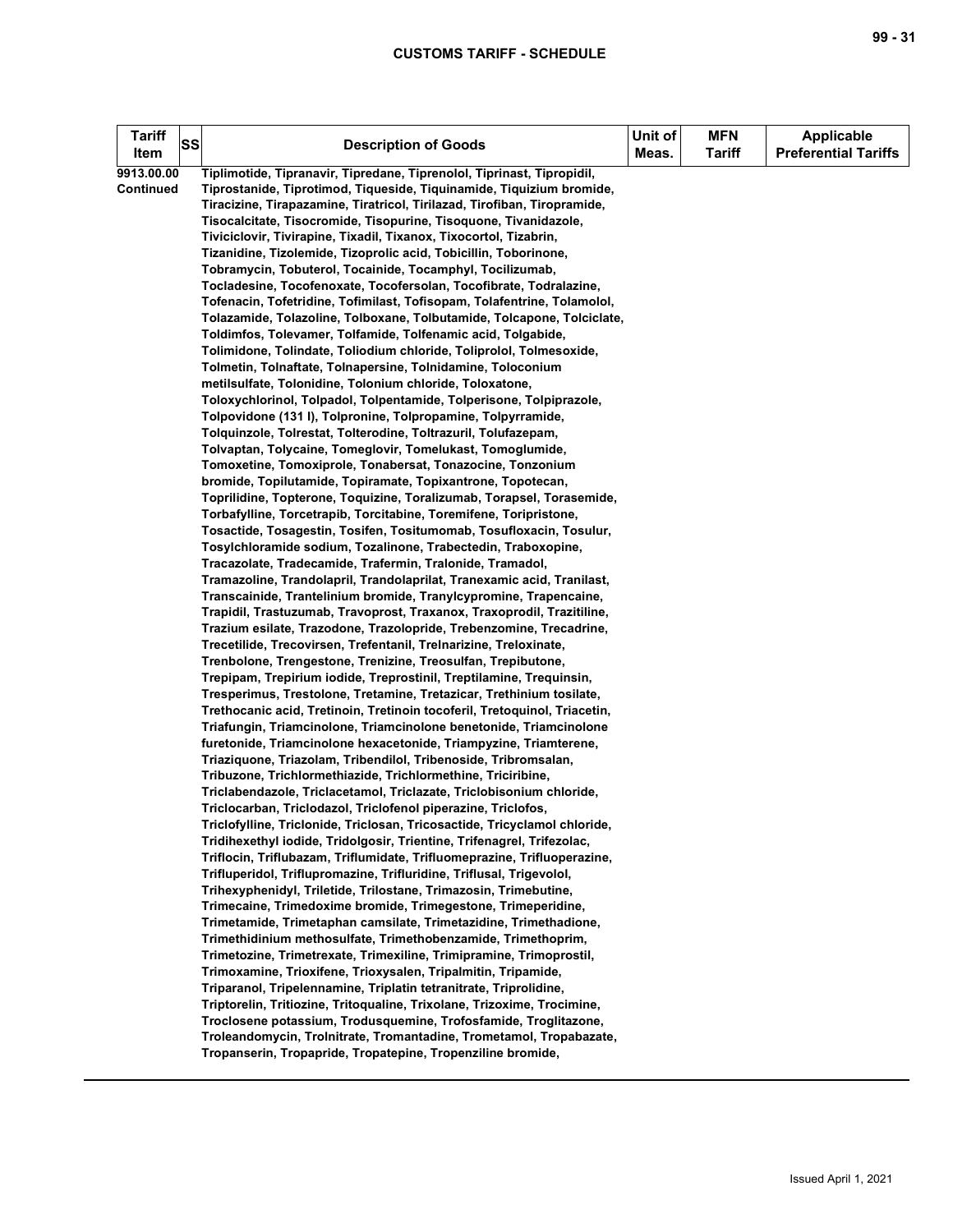| <b>Tariff</b><br>Item | <b>SS</b> | <b>Description of Goods</b>                                                                                                                     | Unit of<br>Meas. | <b>MFN</b><br><b>Tariff</b> | <b>Applicable</b><br><b>Preferential Tariffs</b> |
|-----------------------|-----------|-------------------------------------------------------------------------------------------------------------------------------------------------|------------------|-----------------------------|--------------------------------------------------|
| 9913.00.00            |           | Tropicamide, Tropigline, Tropirine, Tropisetron, Tropodifene,                                                                                   |                  |                             |                                                  |
| Continued             |           |                                                                                                                                                 |                  |                             |                                                  |
|                       |           | Troquidazole, Trospectomycin, Trospium chloride, Trovafloxacin,                                                                                 |                  |                             |                                                  |
|                       |           | Trovirdine, Troxacitabine, Troxerutin, Troxipide, Troxolamide,                                                                                  |                  |                             |                                                  |
|                       |           | Troxonium tosilate, Troxypyrrolium tosilate, Truxicurium iodide,                                                                                |                  |                             |                                                  |
|                       |           | Truxipicurium iodide, Tryparsamide, Tuaminoheptane, Tubocurarine                                                                                |                  |                             |                                                  |
|                       |           | chloride, Tubulozole, Tucaresol, Tuclazepam, Tulathromycin,                                                                                     |                  |                             |                                                  |
|                       |           | Tulobuterol, Tulopafant, Turosteride, Tuvatidine, Tuvirumab,                                                                                    |                  |                             |                                                  |
|                       |           | Tybamate, Tylosin, Tyromedan, Tyrosine, Tyrothricin, Ubenimex,                                                                                  |                  |                             |                                                  |
|                       |           | Ubidecarenone, Ubisindine, Udenafil, Ufenamate, Ufiprazole, Ularitide,                                                                          |                  |                             |                                                  |
|                       |           | Uldazepam, Ulifloxacin, Uliprisnil, Ulobetasol, Umespirone,                                                                                     |                  |                             |                                                  |
|                       |           | Unoprostone, Upenazime, Upidosin, Uramustine, Urapidil, Uredepa,                                                                                |                  |                             |                                                  |
|                       |           | Uredofos, Urefibrate, Urethane, Urofollitropin, Urokinase, Urokinase                                                                            |                  |                             |                                                  |
|                       |           | alfa, Ursodeoxycholic acid, Ursulcholic acid, Urtoxazumab, Utibapril,                                                                           |                  |                             |                                                  |
|                       |           | Utibaprilat, Vadocaine, Valaciclovir, Valategrast, Valconazole,                                                                                 |                  |                             |                                                  |
|                       |           | Valdecoxib, Valdetamide, Valdipromide, Valganciclovir, Valine,                                                                                  |                  |                             |                                                  |
|                       |           | Valnemulin, Valnoctamide, Valofane, Valomaciclovir, Valopicitabine,                                                                             |                  |                             |                                                  |
|                       |           | Valperinol, Valproate pivoxil, Valproate semisodium, Valproic acid,                                                                             |                  |                             |                                                  |
|                       |           | Valpromide, Valrocemide, Valrubicin, Valsartan, Valspodar,                                                                                      |                  |                             |                                                  |
|                       |           | Valtorcitabine, Valtrate, Vamicamide, Vancomycin, Vandetanib,                                                                                   |                  |                             |                                                  |
|                       |           | Vaneprim, Vangatalcite, Vanitiolide, Vanoxerine, Vanyldisulfamide,                                                                              |                  |                             |                                                  |
|                       |           | Vapaliximab, Vapiprost, Vapreotide, Vardenafil, Varenicline,                                                                                    |                  |                             |                                                  |
|                       |           | Varespladib, Vasopressin injection, Vatalanib, Vatanidipine,                                                                                    |                  |                             |                                                  |
|                       |           | Vebufloxacin, Vecuronium bromide, Vedaclidine, Vedaprofen,                                                                                      |                  |                             |                                                  |
|                       |           | Velaresol, Velnacrine, Venlafaxine, Venritidine, Vepalimomab,                                                                                   |                  |                             |                                                  |
|                       |           | Veradoline, Veralipride, Verapamil, Verazide, Verilopam, Verlukast,                                                                             |                  |                             |                                                  |
|                       |           | Verofylline, Versetamide, Verteporfin, Vesnarinone, Vestipitant,                                                                                |                  |                             |                                                  |
|                       |           | Vetrabutine, Vidarabine, Vigabatrin, Vilazodone, Vildagliptin,                                                                                  |                  |                             |                                                  |
|                       |           | Viloxazine, Viminol, Vinbarbital, Vinblastine, Vinburnine, Vincamine,                                                                           |                  |                             |                                                  |
|                       |           | Vincanol, Vincantril, Vincofos, Vinconate, Vincristine, Vindeburnol,                                                                            |                  |                             |                                                  |
|                       |           | Vindesine, Vinepidine, Vinflunine, Vinformide, Vinfosiltine, Vinglycinate,<br>Vinleucinol, Vinleurosine Vinmegallate, Vinorelbine, Vinpocetine, |                  |                             |                                                  |
|                       |           | Vinpoline, Vinrosidine, Vintiamol, Vintoperol, Vintriptol, Vinylbital,                                                                          |                  |                             |                                                  |
|                       |           | Vinzolidine, Viomycin, Viprostol, Viqualine, Viquidil, Virginiamycin,                                                                           |                  |                             |                                                  |
|                       |           | Viridofulvin, Viroxime, Visilizumab, Visnadine, Visnafylline, Vistatolon,                                                                       |                  |                             |                                                  |
|                       |           | Vofopitant, Voglibose, Volazocine, Volociximab, Volpristin,                                                                                     |                  |                             |                                                  |
|                       |           | Voriconazole, Vorozole, Votumumab, Voxergolide, Warfarin,                                                                                       |                  |                             |                                                  |
|                       |           | Xaliproden, Xamoterol, Xanomeline, Xanoxic acid, Xanthiol,                                                                                      |                  |                             |                                                  |
|                       |           | Xantifibrate, Xantinol nicotinate, Xantocillin, Xantofyl palmitate,                                                                             |                  |                             |                                                  |
|                       |           | Xemilofiban, Xenalipin, Xenazoic acid, Xenbucin, Xenipentone, Xenon                                                                             |                  |                             |                                                  |
|                       |           | (133 Xe), Xenthiorate, Xenygloxal, Xenyhexenic acid, Xenysalate,                                                                                |                  |                             |                                                  |
|                       |           | Xenytropium bromide, Xibenolol, Xibornol, Xidecaflur, Xilobam,                                                                                  |                  |                             |                                                  |
|                       |           | Ximelagatran, Ximoprofen, Xinidamine, Xinomiline, Xipamide,                                                                                     |                  |                             |                                                  |
|                       |           | Xipranolol, Xorphanol, Xylamidine tosilate, Xylazine, Xylocoumarol,                                                                             |                  |                             |                                                  |
|                       |           | Xylometazoline, Xyloxemine, Yohimbic acid, Yttrium (90Y) tacatuzumab                                                                            |                  |                             |                                                  |
|                       |           | tetraxetan (Yttrium (90Y) tacatuzumab), Zabicipril, Zabiciprilat,                                                                               |                  |                             |                                                  |
|                       |           | Zabofloxacin, Zacopride, Zafirlukast, Zafuleptine, Zalcitabine,                                                                                 |                  |                             |                                                  |
|                       |           | Zaldaride, Zaleplon, Zalospirone, Zaltidine, Zaltoprofen, Zalutumumab,                                                                          |                  |                             |                                                  |
|                       |           | Zamifenacin, Zanamivir, Zanapezil, Zankiren, Zanolimumab,                                                                                       |                  |                             |                                                  |
|                       |           | Zanoterone, Zapizolam, Zaprinast, Zardaverine, Zatebradine,                                                                                     |                  |                             |                                                  |
|                       |           | Zatosetron, Zelandopam, Zenarestat, Zeniplatin, Zepastine, Zeranol,                                                                             |                  |                             |                                                  |
|                       |           | Zetidoline, Ziconotide, Zidapamide, Zidometacin, Zidovudine,                                                                                    |                  |                             |                                                  |
|                       |           | Zifrosilone, Zilantel, Zilascorb (2 H), Zileuton, Zilpaterol, Zimeldine,                                                                        |                  |                             |                                                  |
|                       |           | Zimidoben, Zindotrine, Zindoxifene, Zinoconazole, Zinostatin,                                                                                   |                  |                             |                                                  |
|                       |           |                                                                                                                                                 |                  |                             |                                                  |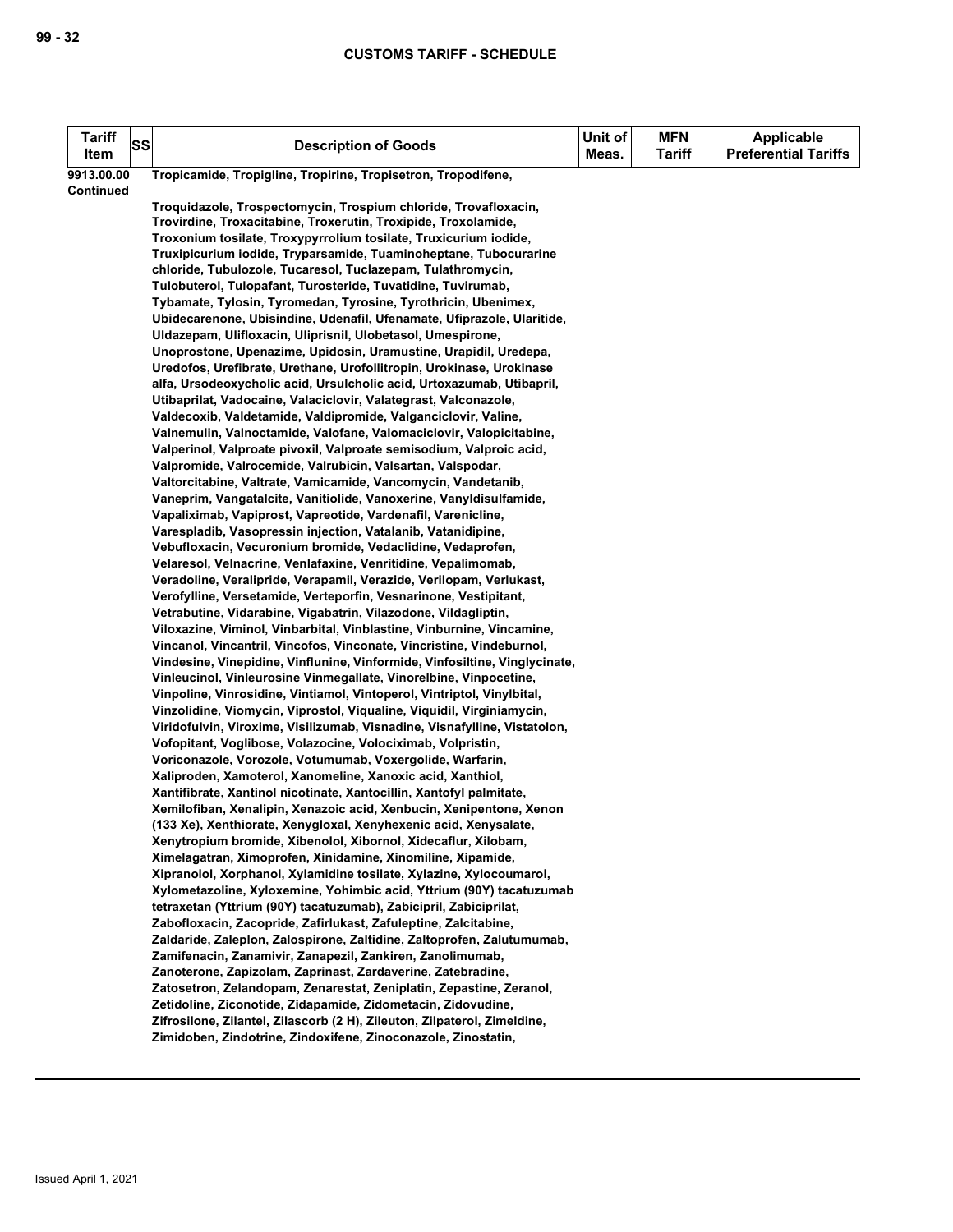| <b>Tariff</b><br><b>SS</b><br>Item | <b>Description of Goods</b>                                                                                                                                                                                                                                                                                                                                                                                                                                                                                                                                                                                                                                                                                                                                                                                                                                                                                                                                                                                                                                                                                                                                                                                                                                                                                                                                                                                                                                                                                                                                                                                                                                                                                                                                                                                                                                                                                                                                                                                                                                                                                                                                                                                                                                                                                                                                                                                                                                                                                                                                                                                                                                              | Unit of<br>Meas. | <b>MFN</b><br><b>Tariff</b> | <b>Applicable</b><br><b>Preferential Tariffs</b> |
|------------------------------------|--------------------------------------------------------------------------------------------------------------------------------------------------------------------------------------------------------------------------------------------------------------------------------------------------------------------------------------------------------------------------------------------------------------------------------------------------------------------------------------------------------------------------------------------------------------------------------------------------------------------------------------------------------------------------------------------------------------------------------------------------------------------------------------------------------------------------------------------------------------------------------------------------------------------------------------------------------------------------------------------------------------------------------------------------------------------------------------------------------------------------------------------------------------------------------------------------------------------------------------------------------------------------------------------------------------------------------------------------------------------------------------------------------------------------------------------------------------------------------------------------------------------------------------------------------------------------------------------------------------------------------------------------------------------------------------------------------------------------------------------------------------------------------------------------------------------------------------------------------------------------------------------------------------------------------------------------------------------------------------------------------------------------------------------------------------------------------------------------------------------------------------------------------------------------------------------------------------------------------------------------------------------------------------------------------------------------------------------------------------------------------------------------------------------------------------------------------------------------------------------------------------------------------------------------------------------------------------------------------------------------------------------------------------------------|------------------|-----------------------------|--------------------------------------------------|
| 9913.00.00<br><b>Continued</b>     | Zinostatin stimalamer, Zinterol, Zinviroxime, Zipeprol, Ziprasidone,<br>Ziralimumab, Zocainone, Zofenopril, Zofenoprilat, Zoficonazole,<br>Zolamine, Zolasartan, Zolazepam, Zoledronic acid, Zolenzepine,<br>Zolertine, Zolimidine, Zolimomab aritox, Zoliprofen, Zolmitriptan,<br>Zoloperone, Zolpidem, Zomebazam, Zomepirac, Zonampanel,<br>Zoniclezole, Zoniporide, Zonisamide, Zopiclone, Zopolrestat,<br>Zorubicin, Zosuquidar, Zotepine, Zoticasone, Zoxazolamine,<br>Zucapsaicin, Zuclomifene, Zuclopenthixol, Zylofuramine.                                                                                                                                                                                                                                                                                                                                                                                                                                                                                                                                                                                                                                                                                                                                                                                                                                                                                                                                                                                                                                                                                                                                                                                                                                                                                                                                                                                                                                                                                                                                                                                                                                                                                                                                                                                                                                                                                                                                                                                                                                                                                                                                      |                  |                             |                                                  |
|                                    | Prefixes and suffixes:                                                                                                                                                                                                                                                                                                                                                                                                                                                                                                                                                                                                                                                                                                                                                                                                                                                                                                                                                                                                                                                                                                                                                                                                                                                                                                                                                                                                                                                                                                                                                                                                                                                                                                                                                                                                                                                                                                                                                                                                                                                                                                                                                                                                                                                                                                                                                                                                                                                                                                                                                                                                                                                   |                  |                             |                                                  |
|                                    | Abietate, Acefurate, Aceglumate, Aceponate, Acetate, Acetofenide,<br>Acetonide, Acetophenide, 1-Acetoxyethyl, Aceturate, N-Acetylglycinate,<br>Acetylsalicylate, Acibutate, Acistrate, Acoxil, Adipate, Alfoscerate,<br>Alideximer, Allyl, Allylbromide, Allyliodide, Allylobromide, Allyloiodide,<br>Aluminum, 4-aminosalicylate, Aminosalicylate, Ammonium, Ammonium<br>fusidate, Amsonate, Anisatil, Antipyrate, Arbamel, Argine, Arginine,<br>Aritox, Ascorbate, Aspart, Aspartate, Axetil, Barbiturate, Benetonide,<br>Benzathine, Benzenesulfonate, Benzenesulphonate, Benzoacetate,<br>Benzoate, Benzyl, Benzylbromide, Benzyliodide, Benzylobromide,<br>Benzyloiodide, Besilate, Besylate, Bezomil, Biquinate, Bis(hydrogen<br>malate), Bis(hydrogen maleate), Bis(hydrogen malonate),<br>Bis(phosphate), Bismuth, Bitartrate, Borate, Bromide, Buciclate,<br>Bunapsilate, Buteprate, Butyl, t-Butyl, tert-Butyl, tertiary Butyl, t-Butyl<br>acetate, tert-Butyl acetate, tertiary Butyl acetate, Butyl ester, t-Butyl<br>ester, tert-Butyl ester, tertiary Butyl ester, t-Butylamine, tert-<br>Butylamine, tertiary Butylamine, Butylate, Butylbromide,<br>Butylobromide, Butyrate, Calcium, Calcium chloride, Calcium<br>dihydrate, Camphor-10-sulfonate, Camphor-10-sulphonate,<br>Camphorate, Camphorsulfonate, R-Camphorsulfonate, S-<br>Camphorsulfonate, Camphorsulphonate, R-Camphorsulphonate, S-<br>Camphorsulphonate, Camsilate, Camsylate, Caproate, Carbamate,<br>Carbesilate, Carbonate, Chloride, p-Chlorobenzenesulfonate, p-<br>Chlorobenzenesulphonate, 8-Chlorotheophyllinate, Choline, Ciclotate,<br>Cilexetil, Cinnamate, Cipionate, Citrate, Cituxetan, Clofibrol, Closilate,<br>Closylate, Crobefate, Cromacate, Cromesilate, Crosfumaril, Cyclamate,<br>Cyclohexanepropionate, Cyclohexylamine, Cyclohexylammonium,<br>Cyclohexylpropionate, N-Cyclohexylsulfamate, N-<br>Cyclohexylsulphamate, Cyclopentanepropionate, Cyclotate, Cypionate,<br>Daloxate, Dapropate, Daropate, Deanil, Decanoate, Decil, Defalan,<br>Detemir, Diacetate, Diammonium, Dibenzoate, Dibudinate, Dibunate,<br>Dibutyrate, Dicibate, Dicyclohexylamine, Dicholine,<br>Dicyclohexylammonium, Diethanolamine, Diethylamine,<br>Diethylammonium, Diftitox, Difumarate, Difuroate, Digolil, Dihydrate,<br>Dihydrobromide, Dihydrochloride, Dihydrochloride phosphate,<br>Dihydrogen citrate, Dihydrogen phosphate, Dihydroxybenzoate,<br>Dimalate, Dimaleate, Dimalonate, Dimesilate, N,N-Dimethyl-beta-alanine,<br>Dinitrate, Dinitrobenzoate, Diolamine, Dioxide, Diphosphate, Dipivoxil,<br>Dipropionate, Disodium, Disodium phosphate, Disulfate, Disulfide, |                  |                             |                                                  |
|                                    | Disulphate, Disulphide, Diundecanoate, Docosil, Dofosfate, Ecamate,<br>Edamine, Edisilate, Edisylate, Embonate, Enantate, Enanthate,<br>Enbutate, Epolamine, Erbumine, Esilate, Estolate, Esylate, Etabonate,<br>1,2-Ethanedisulfonate, 1,2-Ethanedisulphonate, Ethanesulfonate,                                                                                                                                                                                                                                                                                                                                                                                                                                                                                                                                                                                                                                                                                                                                                                                                                                                                                                                                                                                                                                                                                                                                                                                                                                                                                                                                                                                                                                                                                                                                                                                                                                                                                                                                                                                                                                                                                                                                                                                                                                                                                                                                                                                                                                                                                                                                                                                         |                  |                             |                                                  |
|                                    | Ethanesulphonate, Ethanolamine, Ethobromide, Ethyl, Ethyl ester,                                                                                                                                                                                                                                                                                                                                                                                                                                                                                                                                                                                                                                                                                                                                                                                                                                                                                                                                                                                                                                                                                                                                                                                                                                                                                                                                                                                                                                                                                                                                                                                                                                                                                                                                                                                                                                                                                                                                                                                                                                                                                                                                                                                                                                                                                                                                                                                                                                                                                                                                                                                                         |                  |                             |                                                  |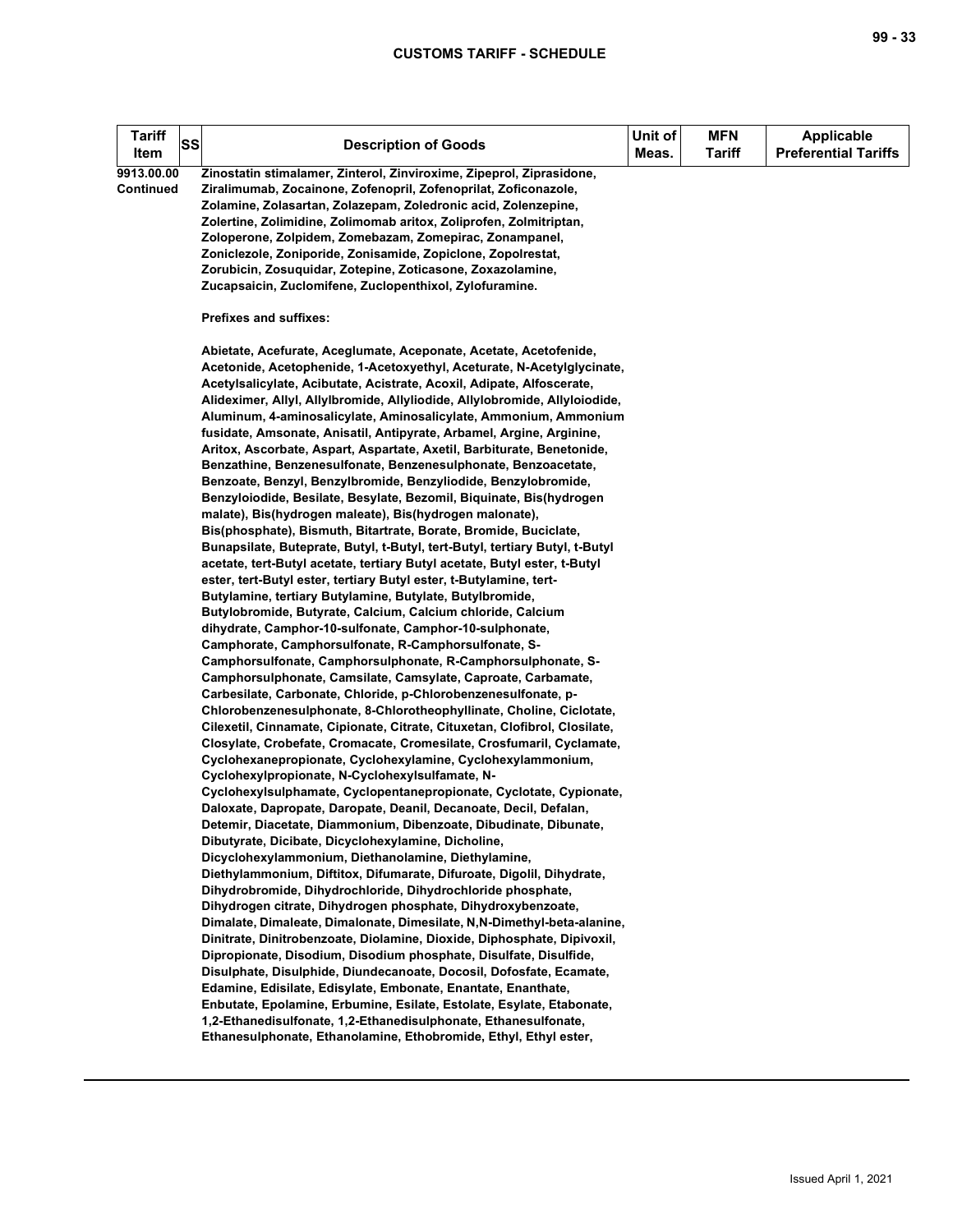| Tariff<br><b>SS</b> | <b>Description of Goods</b>                                                                                                           | Unit of | <b>MFN</b>    | <b>Applicable</b>           |
|---------------------|---------------------------------------------------------------------------------------------------------------------------------------|---------|---------------|-----------------------------|
| Item                |                                                                                                                                       | Meas.   | <b>Tariff</b> | <b>Preferential Tariffs</b> |
| 9913.00.00          | Ethylbromide, Ethylamine, Ethylammonium, Ethylenantate,                                                                               |         |               |                             |
| Continued           | Ethylenediamine, Ethylheptanoate, Ethylhexanoate, Ethyliodide,                                                                        |         |               |                             |
|                     | Ethyloiodide, Ethylsuccinate, Ethylsulfate, Etilsulfate, Farnesil,                                                                    |         |               |                             |
|                     | Fendizoate, Ferrous, Ferrous citrate, Fluoride, Fluorosulfonate,                                                                      |         |               |                             |
|                     | Fluorosulphonate, Formate, Formate sodium, Fosfatex, Fostedate,                                                                       |         |               |                             |
|                     | Fumarate, Furetonide, Furoate, Fusidate, Gadolinium, Galactarate,                                                                     |         |               |                             |
|                     | meso-Galactarate, Gamolenate, Glargine, Glucarate, Gluceptate,                                                                        |         |               |                             |
|                     | Glucoheptonate, Gluconate, Glucoside, Glulisine, Glutamer, Glycolate,                                                                 |         |               |                             |
|                     | Glyoxylate, Gold, Guacil, Guanidine, Hemihydrate, Hemisuccinate,<br>Hemisulfate, Hemisulphate, Heptanoate, Hexaacetate, Hexacetonide, |         |               |                             |
|                     | Hexahydrate, Hexanoate, Hibenzate, Hippurate, Hybenzate, Hyclate,                                                                     |         |               |                             |
|                     | Hydrate, Hydrobromide, Hydrochloride, Hydrochloride dihydrate,                                                                        |         |               |                             |
|                     | Hydrochloride hemihydrate, Hydrochloride monohydrate,                                                                                 |         |               |                             |
|                     | Hydrochloride phosphate, Hydrogen, Hydrogen edisilate, Hydrogen                                                                       |         |               |                             |
|                     | fumarate, Hydrogen malate, Hydrogen maleate, Hydrogen malonate,                                                                       |         |               |                             |
|                     | Hydrogen oxalate, Hydrogen succinate, Hydrogen sulfate, Hydrogen                                                                      |         |               |                             |
|                     | sulfite, Hydrogen sulphate, Hydrogen sulphite, Hydrogen tartrate,                                                                     |         |               |                             |
|                     | Hydroxide, Hydroxybenzoate, 2-(4-hydroxybenzoyl)benzoate, o-(4-                                                                       |         |               |                             |
|                     | Hydroxybenzoyl)benzoate, 2-Hydroxyethanesulfonate, 2-                                                                                 |         |               |                             |
|                     | Hydroxyethanesulphonate, Hydroxynaphthoate, Hydroxynaphtoate,                                                                         |         |               |                             |
|                     | lodide, lodine-131, Iron chloride, Isethionate, Isetionate, Isobutyrate,                                                              |         |               |                             |
|                     | Isocaproate, Isonicotinate, Isophthalate, Isopropionate, Isopropyl,                                                                   |         |               |                             |
|                     | Lactate, Lactobionate, Laurate, Lauril, Laurilsulfate, Laurilsulphate,                                                                |         |               |                             |
|                     | Lauryl, Laurylsulfate, Laurylsulphate, Levulinate, Lisetil, Lisicol, Lispro,                                                          |         |               |                             |
|                     | Lithium, Lutetium, Lysinate, Lysine, Mafenatox, Magnesium, Malate,                                                                    |         |               |                             |
|                     | Maleate, Malonate, Mandelate, Medoxomil, Megallate, Meglumine,                                                                        |         |               |                             |
|                     | Merpentan, Mertansine, Mesilate, Mesylate, Metembonate,                                                                               |         |               |                             |
|                     | Methilsulfate, Methobromide, Methonitrate, Methanesulfonate,                                                                          |         |               |                             |
|                     | Methanesulphonate, Methyl ester, 4-Methylbicyclo[2.2.2] oct-2-ene-1-                                                                  |         |               |                             |
|                     | carboxylate, Methylbromide, 4,4'-Methylenebis(3-hydroxy-2-                                                                            |         |               |                             |
|                     | naphthoate), Methylenedisalicylate, N-Methylglucamine, Methyliodide,                                                                  |         |               |                             |
|                     | Methylsulfate, Methylsulphate, Metilsulfate, Metilsulphate, Mofetil,                                                                  |         |               |                             |
|                     | Metiodide, Monobenzoate, Monohydrate, Monohydrochloride,                                                                              |         |               |                             |
|                     | Mononitrate, Mucate, Nafate, Napadisilate, Napadisylate, 1,5-                                                                         |         |               |                             |
|                     | Naphthalenedisulfonate, 1,5-Naphthalenedisulphonate, 2-                                                                               |         |               |                             |
|                     | Naphthalenesulfonate, 2-Naphthalenesulphonate, Napsilate, Napsylate,                                                                  |         |               |                             |
|                     | Nicotinate, Nitrate, Nitrobenzoate, Octil, Olamine, Oleate, Orotate,                                                                  |         |               |                             |
|                     | Orthophosphate, Oxalate, Oxide, N-Oxide hydrochloride, Oxoglurate, 4-                                                                 |         |               |                             |
|                     | Oxopentanoate, Palmitate, Palmitate hydrochloride, Pamoate,                                                                           |         |               |                             |
|                     | Pantothenate, Pantothenate sulfate, Pantothenate sulphate, Pegol,                                                                     |         |               |                             |
|                     | Pendetide, Pentahydrate, Pentexil, Perchlorate, Phenylpropionate,                                                                     |         |               |                             |
|                     | Phosphate, Phosphite, Phthalate, Picrate, Pivalate, (Pivaloyloxy)methyl,                                                              |         |               |                             |
|                     | Pivetil, Pivoxetil, Pivoxil, Pivoxil hydrochloride, Poliglumex, Potassium,                                                            |         |               |                             |
|                     | Potassium sulfate, Potassium sulphate, Propionate, Propionate dodecyl                                                                 |         |               |                             |
|                     | sulfate, Propionate dodecyl sulphate, Propionate lauryl sulfate,                                                                      |         |               |                             |
|                     | Propionate lauryl sulphate, Propyl, Propyl ester, Proxetil,                                                                           |         |               |                             |
|                     | Pyridylacetate, 1-Pyrrolidineethanol, Quinate, Raffimer, Resinate,                                                                    |         |               |                             |
|                     | Saccharate, Salicylate, Salicyloylacetate, Sesquioleate, Sodium,                                                                      |         |               |                             |
|                     | Sodium 3-sulfobenzoate, Sodium 3-sulphobenzoate, Sodium hydrate,                                                                      |         |               |                             |
|                     | Sodium hydrogen phosphate, Sodium lauril sulfate, Sodium lauril<br>sulphate, Sodium lauryl sulfate, Sodium lauryl sulphate, Sodium    |         |               |                             |
|                     | methanesulfonate, Sodium methanesulphonate, Sodium monohydrate,                                                                       |         |               |                             |
|                     | Sodium phosphate, Sodium succinate, Sodium sulfate, Sodium                                                                            |         |               |                             |
|                     | sulfobenzoate, Sodium sulphate, Sodium sulphobenzoate, Soproxil,                                                                      |         |               |                             |
|                     |                                                                                                                                       |         |               |                             |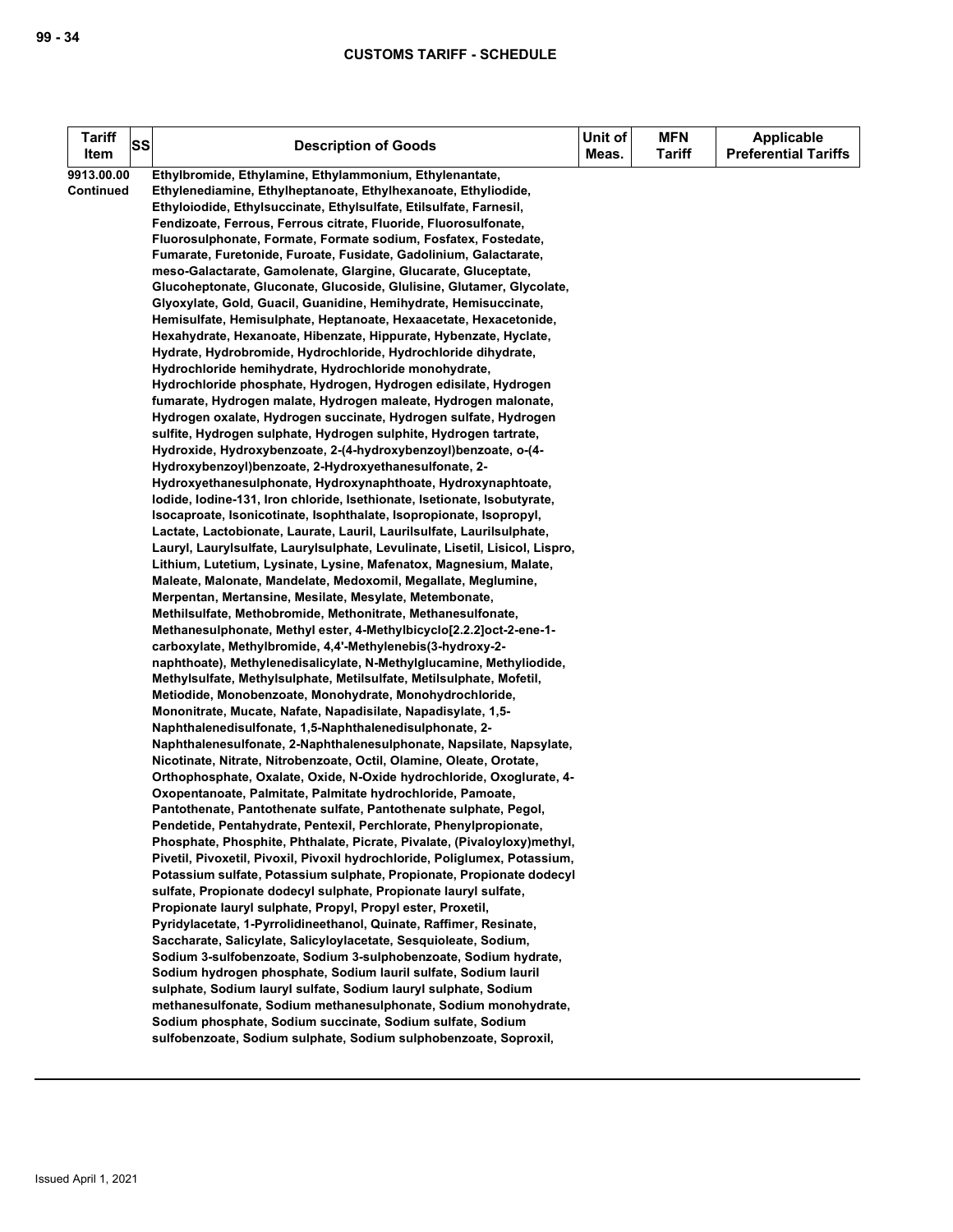| <b>Tariff</b><br>Item          | SS | <b>Description of Goods</b>                                                                                                                                                                                                                                                                                                                                                                                                                                                                                                                                                                                                                                                                                                                                                                                                                                                                                                                                                                                                                                                                                                                                                                                                                                                                                                                                                                                                                                                                                                                                                                                        | Unit of<br>Meas. | <b>MFN</b><br><b>Tariff</b> | <b>Applicable</b><br><b>Preferential Tariffs</b>                                                                               |
|--------------------------------|----|--------------------------------------------------------------------------------------------------------------------------------------------------------------------------------------------------------------------------------------------------------------------------------------------------------------------------------------------------------------------------------------------------------------------------------------------------------------------------------------------------------------------------------------------------------------------------------------------------------------------------------------------------------------------------------------------------------------------------------------------------------------------------------------------------------------------------------------------------------------------------------------------------------------------------------------------------------------------------------------------------------------------------------------------------------------------------------------------------------------------------------------------------------------------------------------------------------------------------------------------------------------------------------------------------------------------------------------------------------------------------------------------------------------------------------------------------------------------------------------------------------------------------------------------------------------------------------------------------------------------|------------------|-----------------------------|--------------------------------------------------------------------------------------------------------------------------------|
| 9913.00.00<br><b>Continued</b> |    | Steaglate, Stearate, Stinoprate, Succinate, Succinil, Succinyl, Sudotox,<br>Suleptanate, Sulfate, Sulfinate, Sulfite, Sulfobenzoate, 3-Sulfobenzoate,<br>Sulfosalicylate, Sulfoxylate, Sulphate, Sulphinate, Sulphite,<br>Sulphobenzoate, 3-Sulphobenzoate, Sulphosalicylate, Tafenatox,<br>Tannate, Tartrate, D-Tartrate, L-Tartrate, Tebutate, Tenoate, Teoclate,<br>Teprosilate, Tetradecyl hydrogen phosphate, Tetrahydrate,<br>Tetrahydrophthalate, Tetraisopropyl, Tetrasodium, Tetraxetan,<br>Theoclate, Thiocyanate, Tidoxil, Tiuxetan, Tocoferil, Tofesilate, p-<br>Toluenesulfonate, p-Toluenesulphonate, Tosilate, Tosylate,<br>Triclofenate, Triethanolamine, Trifluoroacetate, Triflutate, Trihydrate,<br>Triiodide, Trimethylacetate, Trinitrate, Trioleate, Tripalmitate,<br>Tristearate, Trolamine, Trometamol, Tromethamine, Troxundate, Undec-<br>10-enoate, Undecanoate, Undecylate, Undecylenate, Valerate,<br>Xinafoate, Zinc.                                                                                                                                                                                                                                                                                                                                                                                                                                                                                                                                                                                                                                                                |                  |                             |                                                                                                                                |
| 9914.00.00                     |    | (1'R,3R,4R)-4-Acetoxy-3-(1'-tert-butyIdimethyIsilyIoxyethyI)azetidin-2-<br>one;<br>21-Acetoxy-17-alpha-hydroxy-16-beta-methylpregna-1,4-diene-3,20-<br>dione;<br>21-Acetoxy-17-alpha-hydroxy-16-beta-methylpregna-1,4,9-triene-3,20-                                                                                                                                                                                                                                                                                                                                                                                                                                                                                                                                                                                                                                                                                                                                                                                                                                                                                                                                                                                                                                                                                                                                                                                                                                                                                                                                                                               |                  | Free                        | CCCT, LDCT, GPT,<br>UST, MXT, CIAT, CT,<br>CRT, IT, NT, SLT, PT,<br>COLT, JT, PAT, HNT,<br>KRT, CEUT, UAT,<br>CPTPT, UKT: Free |
|                                |    | dione;<br>2-Acetoxymethyl-4-benzyloxybutyl-1-acetate;<br>2-Acetoxymethyl-4-iodobutyl-1-acetate;<br>2-Acetylbenzo[b]thiophene;<br>Acetyldigoxin;<br>1-Acetyl-4-(4-hydroxyphenyl)piperazine;<br>Acetyl-2-phenothiazine;<br>N-Acetylmuramylhydrolase hydrochloride;<br>N-Acetylsulfanilyl chloride;<br>2S-1-(3-Acetylthio-2-methyl-1-oxopropyl)-L-proline;<br>D-(-)-3-Acetylthio-2-methylpropanoic acid;<br>D-(-)-3-Acetylthio-2-methylpropanoyl chloride;<br>L-Alanyl-L-proline;<br>4-Aminobutyric acid;<br>7-Aminocephalosporanic acid;<br>4-Amino-2-chloro-6,7-dimethoxyquinazoline;<br>(+/-)-cis-4-Amino-5-chloro-N-1-[3-(4-fluorophenoxy)propyl]-3-methoxy-<br>4-piperidinyl-2-methoxybenzamide methanol (1:1);<br>4-Amino-5-chloro-2-methoxybenzoic acid;<br>(6R,7R)-7-Amino-3-chloro-8-oxo-5-thia-1-azabicyclo[4.2.0]oct-2-ene-2-<br>carboxylic acid, (4-nitrophenyl) methyl ester;<br>2-[(Aminocarbonyl)oxy]-N,N,N-trimethyl-1-propanaminium chloride;<br>7-Aminodeacetoxycephalosporanic acid;<br>3-(2-Aminoethyl)-N-methyl-1H-indole-5-methanesulphonamide;<br>5-[(2-Aminoethyl)thio]methyl-N,N-dimethyl-2-furan methanamide<br>diamine:<br>4-(2-Aminoethylthiomethyl)-1,3-thiazol-2-ylmethyl dimethylamine, in the<br>form of a solution in toluene;<br>3'-Amino-2'-hydroxyacetophenone hydrochloride;<br>7-Amino-3-methoxymethyl cephalosporanic acid;<br>4-Amino-N-methylbenzenemethanesulphonamide hydrochloride;<br>1-Amino-4-methylpiperazine;<br>D-(-)-threo-2-Amino-3-(4-methylsulfonylphenyl)-1,3-propanediol;<br>D-(-)-threo-2-Amino-3-(4-methylsulfonylphenyl)-1,3-propanediol<br>hydrochloride; |                  |                             |                                                                                                                                |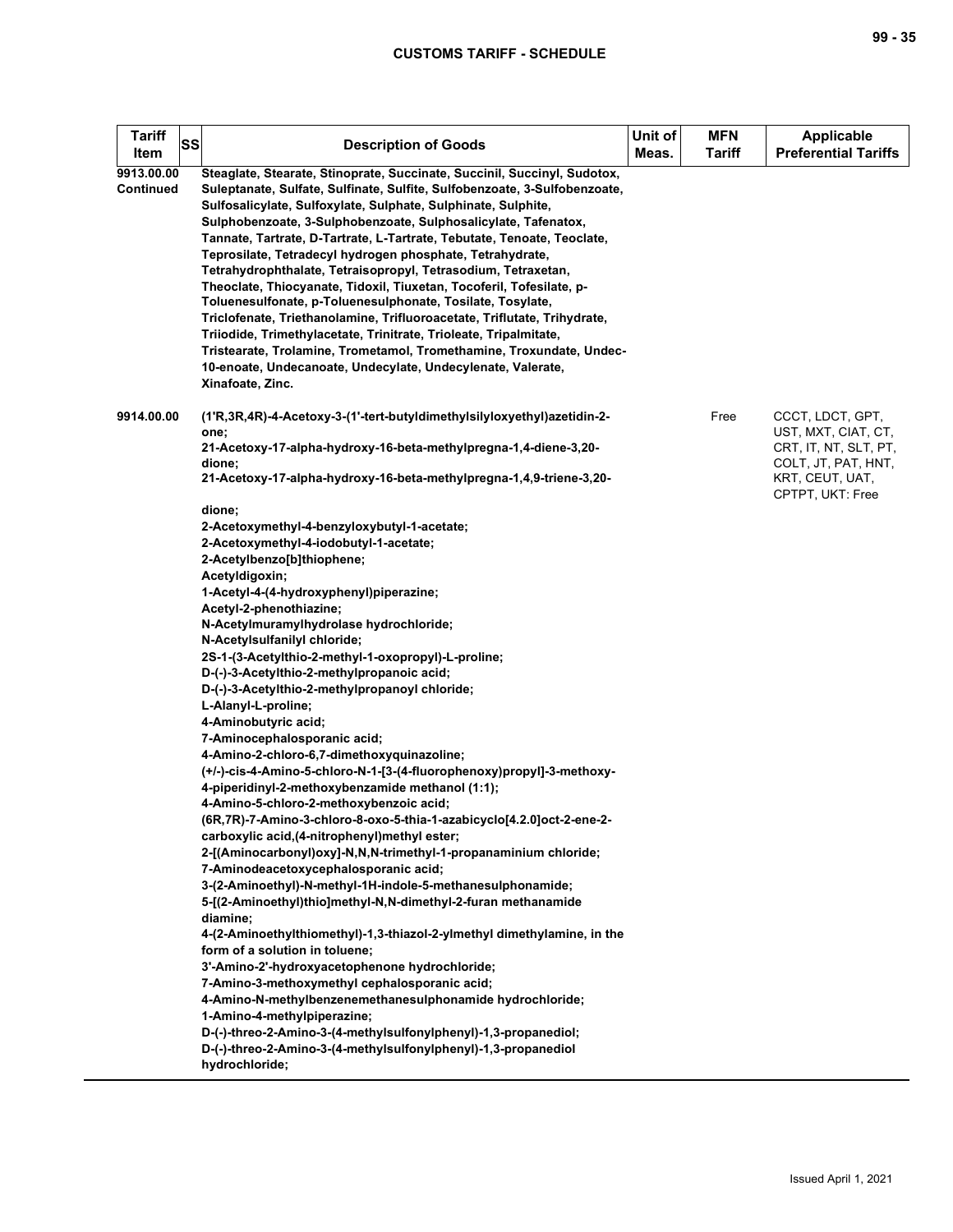| <b>Tariff</b><br>Item | SS | <b>Description of Goods</b>                                                                   | Unit of<br>Meas. | <b>MFN</b><br><b>Tariff</b> | Applicable<br><b>Preferential Tariffs</b> |
|-----------------------|----|-----------------------------------------------------------------------------------------------|------------------|-----------------------------|-------------------------------------------|
| 9914.00.00            |    | 7-Amino-3-[(1-methyltetrazol-5-yl)thiomethyl]cephalosporanic acid;                            |                  |                             |                                           |
| <b>Continued</b>      |    |                                                                                               |                  |                             |                                           |
|                       |    | (7R)-7-Amino-3-[(5-methyl-1,3,4-thiadiazol-2-yl)thiomethyl]-3-cephem-4-                       |                  |                             |                                           |
|                       |    | carboxylic acid;                                                                              |                  |                             |                                           |
|                       |    | (+)-6-Aminopenicillanic acid;                                                                 |                  |                             |                                           |
|                       |    | 2-Aminophenothiazine;                                                                         |                  |                             |                                           |
|                       |    | (6R,7R)-7-[(R)-2-Aminophenylacetamido]-3-methyl-8-oxa-5-thia-1-                               |                  |                             |                                           |
|                       |    | azabicyclo [4.2.0]oct-2-ene-2-carboxylic acid disolvate;                                      |                  |                             |                                           |
|                       |    | 7-Amino-3-(cis-1-propanyl)ceph-3-emcarboxylic acid;3-<br>Aminopyrrolidine dihydrochloride;    |                  |                             |                                           |
|                       |    | N-(2-(4-Aminosulfonyl)phenyl)ethyl-5-chloro-2-methoxy-benzamide;                              |                  |                             |                                           |
|                       |    | (Z)-2-(2-Aminothiazol-4-yl)-2-methoxyimino acetyl chloride                                    |                  |                             |                                           |
|                       |    | hydrochloride;                                                                                |                  |                             |                                           |
|                       |    | Ammonium (3R,5R)-7-[(1S,2S 6R,8S,8aR)-8-(2,2-dimethylbutyryloxy)-                             |                  |                             |                                           |
|                       |    | 1,2,6,7,8,8a-hexahydro-2,6-dimethyl-1-naphtyl]-3,5-<br>dihydroxyheptanoate;                   |                  |                             |                                           |
|                       |    | delta-9,11-Anhydro-16-alpha-methylprednisoloneacetate;                                        |                  |                             |                                           |
|                       |    | L-Asparagine monohydrate;                                                                     |                  |                             |                                           |
|                       |    | Benzeneacetic acid, alpha-methyl-4-(2 methylpropyl)-(S)-, compound<br>with L-lysine $(1:1)$ ; |                  |                             |                                           |
|                       |    | 2H-1,2-Benzothiazine-3-carboxylic acid,4-hydroxy-2-methyl,ethyl<br>ester, 1, 1-dioxide;       |                  |                             |                                           |
|                       |    | 2-(N-Benzyl-N-tert-butylamino)-4'-hydroxy-3'-                                                 |                  |                             |                                           |
|                       |    | hydroxymethylacetophenone hydrochloride;                                                      |                  |                             |                                           |
|                       |    | N-Benzyl-N-tert-butyl-2-hydroxy-2-(3'-hydroxymethyl-4'-                                       |                  |                             |                                           |
|                       |    | hydroxyphenyl)ethylamine;                                                                     |                  |                             |                                           |
|                       |    | (1S,2R)-1-Benzyl-3-dimethylamino-2-methyl-1-phenylpropan-1-ol;                                |                  |                             |                                           |
|                       |    | N-Benzylmethylamine;                                                                          |                  |                             |                                           |
|                       |    | [(4S,5S)-4-Benzyl-2-oxo-5-oxazolidinyl]methyl p-nitrobenzenesulfonate;                        |                  |                             |                                           |
|                       |    | N-(Benzyloxycarbonyl)-DL-valine;                                                              |                  |                             |                                           |
|                       |    | [1,1'-Biphenyl]-2-carbonitrile, 4'-methyl;                                                    |                  |                             |                                           |
|                       |    | 1-[alpha,alpha-Bis(4-fluorophenyl)methyl]piperazine;                                          |                  |                             |                                           |
|                       |    | 5,5-Bis(4-pyridinylmethyl)-5H-cyclopenta[2,1-b:3,4-b']dipyridine                              |                  |                             |                                           |
|                       |    | monohydrate;                                                                                  |                  |                             |                                           |
|                       |    | 2-Bromo-6-methoxynaphthalene;                                                                 |                  |                             |                                           |
|                       |    | 4-(4-Bromophenyl)-4-piperidinol;                                                              |                  |                             |                                           |
|                       |    | 2-Butenoic acid, 3-amino-, methyl ester;                                                      |                  |                             |                                           |
|                       |    | (3S,4aS,8aR)-N-tert-Butyldecahydro-3-isoquinolinecarboxamide;                                 |                  |                             |                                           |
|                       |    | 2-Butyl-5-chloro-1H-imidazole-4-carboxaldehyde,;                                              |                  |                             |                                           |
|                       |    | (S)-N-tert-Butyl-1,2,3,4-tetrahydro-3-isoquinolinecarboxamide;                                |                  |                             |                                           |
|                       |    | tert-Butyl (triphenylphosphoranylidine)acetate;                                               |                  |                             |                                           |
|                       |    | Calcium bromolactobionate;                                                                    |                  |                             |                                           |
|                       |    | Calcium lactate gluconate;                                                                    |                  |                             |                                           |
|                       |    | Calcium lactobionate dihydrate;                                                               |                  |                             |                                           |
|                       |    | 1-Carboethoxymethylpyrrolidin-2-one;                                                          |                  |                             |                                           |
|                       |    | (S,S)-N-(1-Carboethoxy-3-phenylpropyl)alanine;                                                |                  |                             |                                           |
|                       |    | N-(N-[(S)-1-Carboxy-3-phenylpropyl]-N'-trifluoroacetyl-L-lysyl)-L-                            |                  |                             |                                           |
|                       |    | proline ethyl ester;<br>Casanthranol;                                                         |                  |                             |                                           |
|                       |    | 5-Chloroaniline-2,4-disulfonyl chloride;                                                      |                  |                             |                                           |
|                       |    | 4-Chlorobenzenesulphonylurea;                                                                 |                  |                             |                                           |
|                       |    | 3-[1-(4-Chlorobenzyl)-3-(tert-butylthio)-5-(2-quinolinylmethoxy)indol-2-                      |                  |                             |                                           |
|                       |    | yl]-2,2-dimethylpropanoic acid sodium salt;                                                   |                  |                             |                                           |
|                       |    | m-Chlorobenzyl chloride;1,1'-(4-Chlorobutylidene)bis(4-fluorobenzene);                        |                  |                             |                                           |
|                       |    | 2-Chlorodibenz(b,f)(1,4)oxazepin-11-(10H)-one;                                                |                  |                             |                                           |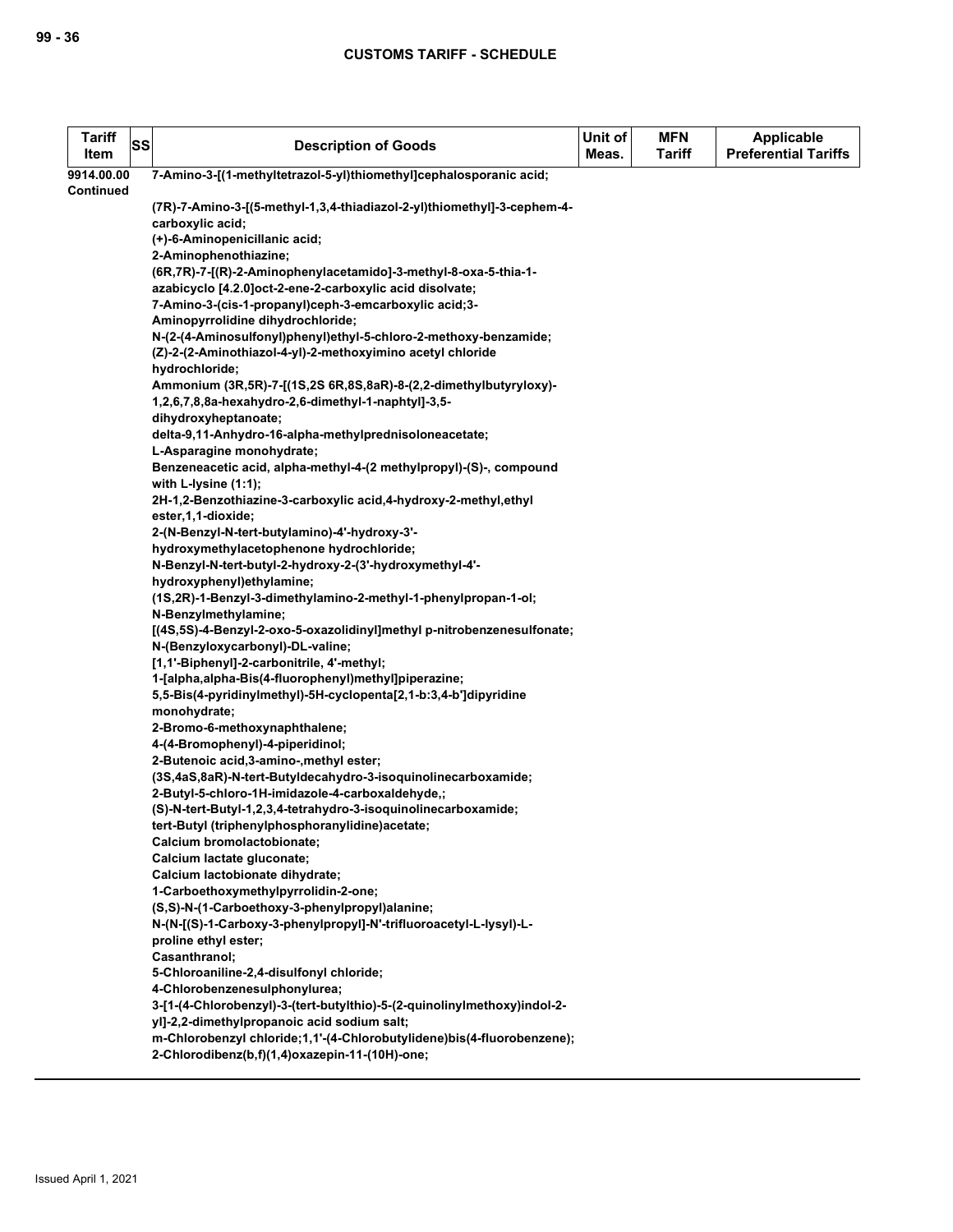| <b>Tariff</b><br>Item   | <b>SS</b> | <b>Description of Goods</b>                                                                          | Unit of<br>Meas. | <b>MFN</b><br>Tariff | <b>Applicable</b><br><b>Preferential Tariffs</b> |
|-------------------------|-----------|------------------------------------------------------------------------------------------------------|------------------|----------------------|--------------------------------------------------|
| 9914.00.00<br>Continued |           | 2-Chloro-1-(2,4-dichlorophenyl)ethanone;                                                             |                  |                      |                                                  |
|                         |           | 5-Chloro-1,3-dihydro-1-(4-piperidinyl)-2H-benzimidazol-2-one;                                        |                  |                      |                                                  |
|                         |           | 2-Chloro-9-[3-dimethylaminopropyl]-9H-thioxanthen-9-ol;                                              |                  |                      |                                                  |
|                         |           | 4-Chloro-1-[4-(1,1-dimethylethyl)phenyl]-1-butanone;                                                 |                  |                      |                                                  |
|                         |           | 5-Chloro-2,4-disulfamoylaniline;                                                                     |                  |                      |                                                  |
|                         |           | 7-Chloro-1-ethyl-6-fluoro-1,4-dihydro-4-oxo-3-quinolinecarboxylic acid;                              |                  |                      |                                                  |
|                         |           | 3-(2-Chloroethyl)-2-methyl-4H-pyrido[1,2-a]pyrimidin-4-one;                                          |                  |                      |                                                  |
|                         |           | 3-(2-Chloroethyl)-2,4(1H,3H)-quinazolinedione;                                                       |                  |                      |                                                  |
|                         |           | 3-(2-Chloroethyl)-6,7,8,9-tetrahydro-2-methyl-4H-pyrido[1,2-a]pyrimidin-<br>4-one monohydrochloride; |                  |                      |                                                  |
|                         |           | 7-Chloro-6-fluoro-1-(4-fluorophenyl)-1,4-dihydro-4-oxo-3-quinoline                                   |                  |                      |                                                  |
|                         |           | carboxylic acid;                                                                                     |                  |                      |                                                  |
|                         |           | 4-Chloro-1-(4-fluorophenyl)-1-butanone;                                                              |                  |                      |                                                  |
|                         |           | 8-Chloro-6-(2-fluorophenyl)-1-methyl-4H-imidazo[1,5-a][1-                                            |                  |                      |                                                  |
|                         |           | 4]benzodiazepine-3-carboxylic acid;                                                                  |                  |                      |                                                  |
|                         |           | 3-(2-Chloro-6-fluorophenyl)-5-methylisoxazole-4-carboxylic acid                                      |                  |                      |                                                  |
|                         |           | chloride;                                                                                            |                  |                      |                                                  |
|                         |           | 7-Chloronaphthyridine ethyl ester;                                                                   |                  |                      |                                                  |
|                         |           | 2-Chloronicotinic acid;                                                                              |                  |                      |                                                  |
|                         |           | 4-Chloro-3-nitrotrifluoromethylbenzene;                                                              |                  |                      |                                                  |
|                         |           | 5 Chlorooxindole;                                                                                    |                  |                      |                                                  |
|                         |           | 2-Chlorophenothiazine;                                                                               |                  |                      |                                                  |
|                         |           | 1-(3-Chlorophenyl)-4-(3-chloropropyl)piperazine hydrochloride;                                       |                  |                      |                                                  |
|                         |           | 3-(2-Chlorophenyl)-5-methylisoxazole-4-carboxylic acid chloride;                                     |                  |                      |                                                  |
|                         |           | 4-(4-Chlorophenyl)-4-piperidinol;                                                                    |                  |                      |                                                  |
|                         |           | 1-(3-Chloropropyl)-2,6-dimethylpiperidine hydrochloride;                                             |                  |                      |                                                  |
|                         |           | 3-Chloropropyl-2,5-xylyl ether;                                                                      |                  |                      |                                                  |
|                         |           | 7-Chloroquinaldine;                                                                                  |                  |                      |                                                  |
|                         |           | [R-(E)]-1-[[[1-[3-[2-(7-Chloro-2-quinolinyl)ethenyl]phenyl]-3-[2-(1-                                 |                  |                      |                                                  |
|                         |           | hydroxy-1-methylethyl)phenyl]propyl]thio]methyl]cyclopropaneacetic                                   |                  |                      |                                                  |
|                         |           | acid sodium salt;                                                                                    |                  |                      |                                                  |
|                         |           | 3-Cyano-N-(1,1-dimethylethyl)androsta-3,5-diene-17-beta-carboxamide;                                 |                  |                      |                                                  |
|                         |           | 1-N-(alpha-Cyano-4-hydroxy-3-methoxy-alpha-                                                          |                  |                      |                                                  |
|                         |           | methylphenethyl)acetamide;                                                                           |                  |                      |                                                  |
|                         |           | trans-4-Cyclohexyl-L-proline hydrochloride;                                                          |                  |                      |                                                  |
|                         |           | 1-Cyclopropyl-6,7-difluoro-1,4-dihydro-4-oxo-3-quinoline carboxylic                                  |                  |                      |                                                  |
|                         |           | acid;                                                                                                |                  |                      |                                                  |
|                         |           | 2-Deoxy-D-erythropentose;                                                                            |                  |                      |                                                  |
|                         |           | 1-Deoxy-1-(octylamino)-D-glucitol;                                                                   |                  |                      |                                                  |
|                         |           | Desoxyribonuclease;                                                                                  |                  |                      |                                                  |
|                         |           | Dibenzocycloheptatrienpiperidine carbinol;                                                           |                  |                      |                                                  |
|                         |           | 5H-Dibenzo[a,d]cyclohepten-5-one;                                                                    |                  |                      |                                                  |
|                         |           | 5-(N,N-Dibenzylglycyl)salicylamide;                                                                  |                  |                      |                                                  |
|                         |           | (3aS,6aR)-1,3-Dibenzyltetrahydro-4H-furo[3,4-d]imidazole-2,4(1H)-dione;                              |                  |                      |                                                  |
|                         |           | 2,6-Dichloro-5-fluoronicotinic acid;                                                                 |                  |                      |                                                  |
|                         |           | alpha-(2,4-Dichlorophenyl)-1H-imidazole-1-ethanol;                                                   |                  |                      |                                                  |
|                         |           | cis-2-(2,4-Dichlorophenyl)-2-(1H-imidazol-1-ylmethyl)-1,3-dioxolane-4-                               |                  |                      |                                                  |
|                         |           | methanesulfonate monohydrochloride;                                                                  |                  |                      |                                                  |
|                         |           | 2-(2,4-Dichlorophenyl)-2-(1H-imidazol-1-ylmethyl)-1,3-dioxolane-4-                                   |                  |                      |                                                  |
|                         |           | methanol:                                                                                            |                  |                      |                                                  |
|                         |           | 1-(2,6-Dichlorophenyl)-2-indolinone;                                                                 |                  |                      |                                                  |
|                         |           | 3-(2,6-Dichlorophenyl)-5-methylisoxazole-4-carboxylic acid chloride;                                 |                  |                      |                                                  |
|                         |           | 4-(3,4-Dichlorophenyl)-1-tetralone;                                                                  |                  |                      |                                                  |
|                         |           | cis-2-(2,4-Dichlorophenyl)-2-(1H-1,2,4-triazol-1-ylmethyl)-1,3-dioxolane-                            |                  |                      |                                                  |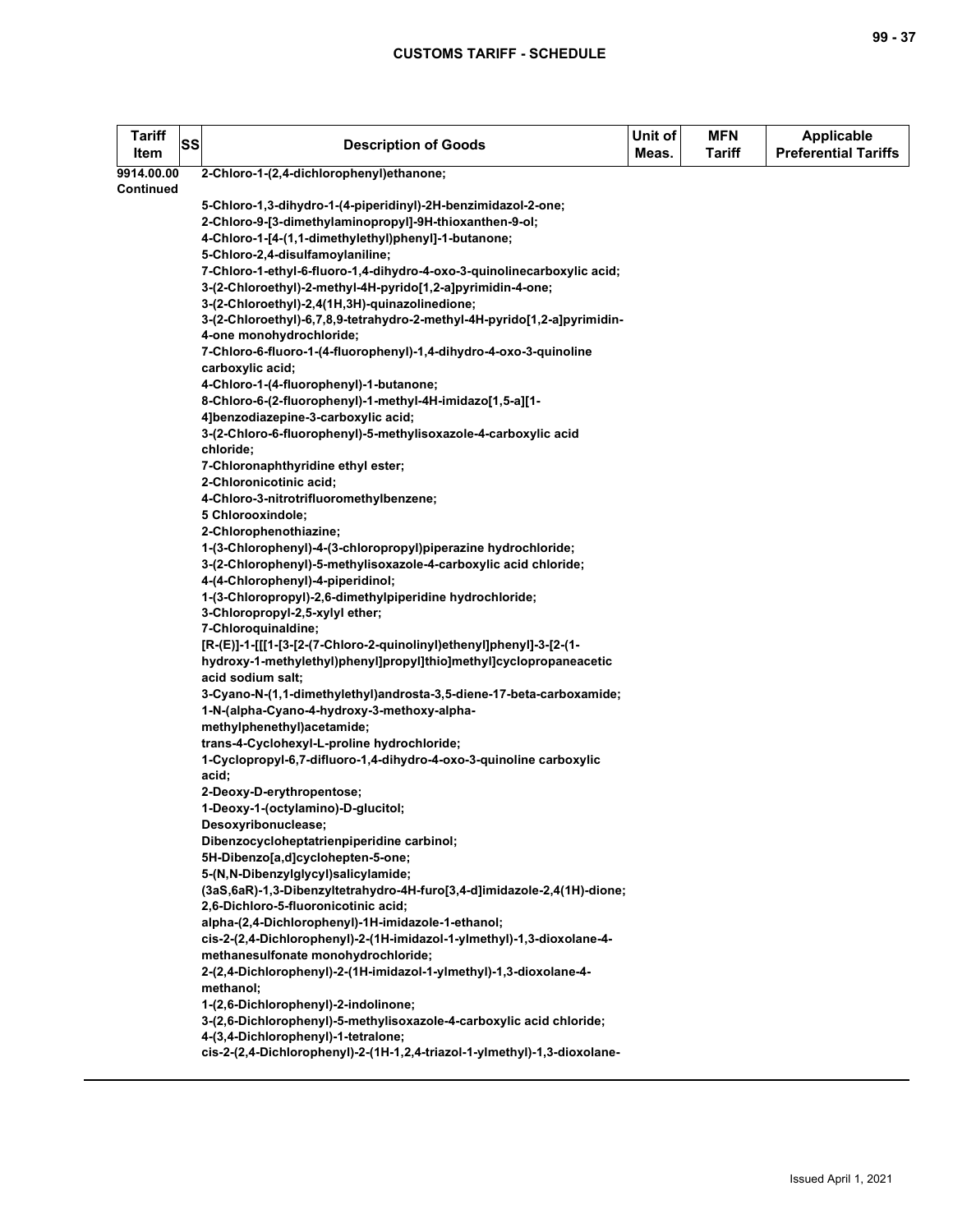| <b>Tariff</b><br>Item | SS | <b>Description of Goods</b>                                                                                                          | Unit of<br>Meas. | <b>MFN</b><br><b>Tariff</b> | Applicable<br><b>Preferential Tariffs</b> |
|-----------------------|----|--------------------------------------------------------------------------------------------------------------------------------------|------------------|-----------------------------|-------------------------------------------|
|                       |    |                                                                                                                                      |                  |                             |                                           |
| 9914.00.00            |    | 4-methanesulfonate (ester) monohydrochloride;                                                                                        |                  |                             |                                           |
| <b>Continued</b>      |    | cis-2-(2,4-Dichlorophenyl)-2-(1H-1,2,4-triazol-1-ylmethyl)-1,3-dioxolane-                                                            |                  |                             |                                           |
|                       |    | 4-methanol;                                                                                                                          |                  |                             |                                           |
|                       |    | Diethyl ethoxymethylenemalonate;                                                                                                     |                  |                             |                                           |
|                       |    | 3,3-Diethyl-5-(hydroxymethyl)-2,4(1H,3H)-pyridinedione;                                                                              |                  |                             |                                           |
|                       |    | 6,7-Difluoro-1-(2,4-difluorophenyl)-1,4-dihydro-4-oxo-3-quinolone                                                                    |                  |                             |                                           |
|                       |    | carboxylic acid;                                                                                                                     |                  |                             |                                           |
|                       |    | (6-alpha, 11-beta, 16-alpha, 17-alpha)-6, 9-Difluoro-11, 17-dihydroxy-16-                                                            |                  |                             |                                           |
|                       |    | methyl-3-oxoandrosta-1, 4-diene-17-carboxylic acid;                                                                                  |                  |                             |                                           |
|                       |    | 2-(2,4-Difluorophenyl)-1,3-bis-(1H-1,2,4-triazol-1-yl)-2-propanol;N'-(2,4-                                                           |                  |                             |                                           |
|                       |    | Difluorophenyl)-N-[5-(4,5-diphenyl-1H-imidazol-2-ylthio)pentyl]-                                                                     |                  |                             |                                           |
|                       |    | N'-(2,4-Difluorophenyl)-N-[5-(4,5-diphenyl-1H-imidazol-2-ylthio)pentyl]-                                                             |                  |                             |                                           |
|                       |    | N-heptylurea;                                                                                                                        |                  |                             |                                           |
|                       |    | (Z)-3-[2-[4-[(2,4-Difluorophenyl)(hydroxyimino)methyl]-1-                                                                            |                  |                             |                                           |
|                       |    | piperidinyl]ethyl]-6,7,8,9-tetrahydro-2-methyl-4H-pyrido[1,2-a]pyrimidin-                                                            |                  |                             |                                           |
|                       |    | 4-one;                                                                                                                               |                  |                             |                                           |
|                       |    | 2',4'-Difluoro-2-(1H-1,2,4-triazol-1-yl)acetophenone hydrochloride;                                                                  |                  |                             |                                           |
|                       |    | N,O-Diformyl-(S)-isoserine;                                                                                                          |                  |                             |                                           |
|                       |    | 10,11-Dihydro-5H-dibenzo[a,d]cyclohepten-5-one;                                                                                      |                  |                             |                                           |
|                       |    | N-[Dihydro-3,3-diphenyl-2(3H)-furanylidene]-N-methylmethanaminium                                                                    |                  |                             |                                           |
|                       |    | bromide;                                                                                                                             |                  |                             |                                           |
|                       |    | D-(-)-Dihydro-3-hydroxy-4,4-dimethyl-2(3H)-furanone;                                                                                 |                  |                             |                                           |
|                       |    | DL-Dihydro-3-hydroxy-4,4-dimethyl-2(3H)-furanone;                                                                                    |                  |                             |                                           |
|                       |    | 2,4-Dihydro-4-4-[4-(4-hydroxyphenyl)-1-piperazinyl]phenyl-2-(1-                                                                      |                  |                             |                                           |
|                       |    | methylpropyl)-3H-1,2,4-triazol-3-one;                                                                                                |                  |                             |                                           |
|                       |    | 1,3-Dihydro-1-(1-methylethenyl)-2H-benzimidazol-2-one;                                                                               |                  |                             |                                           |
|                       |    | 5,6-Dihydro-4-oxo-4H-thieno(2,3-b)thiopyran-2-sulfonamide;<br>5,6-Dihydro-4-oxo-4H-thieno(2,3-b)thiopyran-2-sulfonamide-7,7-dioxide; |                  |                             |                                           |
|                       |    | 1,3-Dihydro-1-(4-piperidinyl)-2H-benzimidazol-2-one;                                                                                 |                  |                             |                                           |
|                       |    | 1,3-Dihydro-1-(1,2,3,6-tetrahydro-4-pyridinyl)-2H-benzimidazol-2-one;                                                                |                  |                             |                                           |
|                       |    | 2,5-Dihydro-5-thioxo-1H-tetrazole-1-methanesulphonic acid, disodium                                                                  |                  |                             |                                           |
|                       |    | salt;                                                                                                                                |                  |                             |                                           |
|                       |    | 2,4-Dihydroxy-6,7-dimethoxyquinazoline;                                                                                              |                  |                             |                                           |
|                       |    | 2-(3,4-Dihydroxyphenyl)tetrahydro-1,4-oxazine;                                                                                       |                  |                             |                                           |
|                       |    | Diisopropoxycyclohexane;                                                                                                             |                  |                             |                                           |
|                       |    | 1,1-Dimethoxy-2-(2-methoxyethoxy)ethane;                                                                                             |                  |                             |                                           |
|                       |    | 2-(3,4-Dimethoxyphenyl)ethylamine;                                                                                                   |                  |                             |                                           |
|                       |    | 5,6-Dimethoxy-4-pyrimidinamine;                                                                                                      |                  |                             |                                           |
|                       |    | 1,3-Dimethyl-4-amino-5-formylaminouracil;                                                                                            |                  |                             |                                           |
|                       |    | (2S,3R)-(+)-4-Dimethylamino-3-methyl-1,2-diphenyl-2-butanol;                                                                         |                  |                             |                                           |
|                       |    | 3-(Dimethylamino)methyl-1,2,3,9-tetrahydro-9-methyl-4H-carbazol-4-                                                                   |                  |                             |                                           |
|                       |    | one;                                                                                                                                 |                  |                             |                                           |
|                       |    | N,N-Dimethylaminothioacetamide hydrochloride;                                                                                        |                  |                             |                                           |
|                       |    | Dimethyl N-cyanodithioiminocarbonate;                                                                                                |                  |                             |                                           |
|                       |    | 2,2-Dimethylcyclopropylcarboxamide;                                                                                                  |                  |                             |                                           |
|                       |    | 3,4-Dimethoxy-beta-methylbenzeneethanamine;<br>3,5-Dimethyl-2-hydroxymethyl-4-methoxypyridine;                                       |                  |                             |                                           |
|                       |    | 8(S)-(2,2-Dimethyl-1-oxobutoxy)-1,2,6,7,8,8a(R)-hexahydro-                                                                           |                  |                             |                                           |
|                       |    | beta(R), delta(R)-dihydroxy-2(S), 6(R)-dimethyl-1(S)-                                                                                |                  |                             |                                           |
|                       |    | naphthaleneheptanoic acid, ammonium salt;                                                                                            |                  |                             |                                           |
|                       |    | 1-(Diphenylmethyl)piperazine;                                                                                                        |                  |                             |                                           |
|                       |    | 1,2-Diphenyl-4-(2-phenylthioethyl)-3,5-pyrazolidinedione;                                                                            |                  |                             |                                           |
|                       |    | 1-4-Dithia-7-azaspirol[4,4]nonane-8-(S)-carboxylic acid;9-beta,11-beta-                                                              |                  |                             |                                           |
|                       |    | Epoxy-17-alpha,21-dihydroxy-16-beta-methylpregna-1,4-                                                                                |                  |                             |                                           |
|                       |    |                                                                                                                                      |                  |                             |                                           |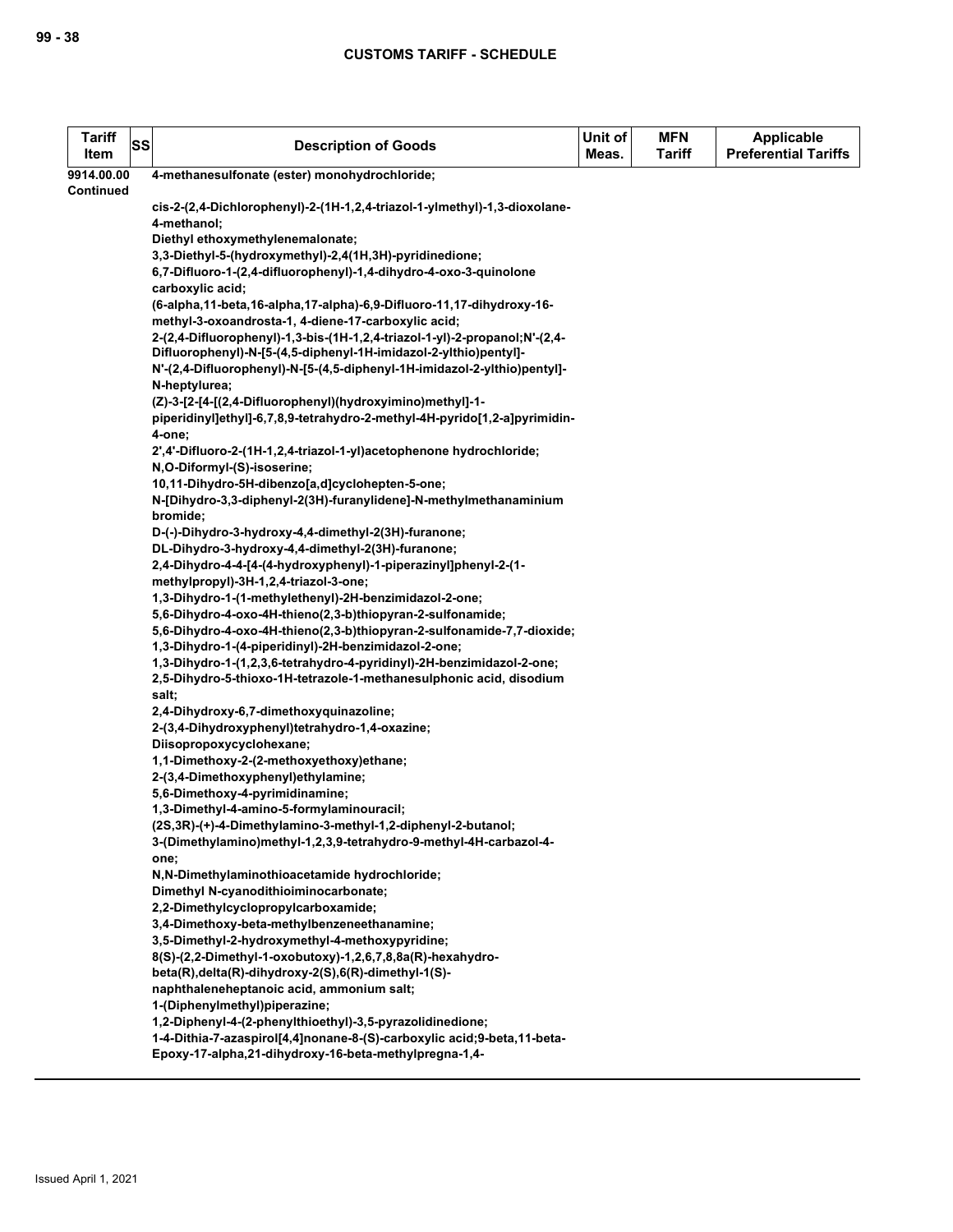**9914.00.00 Continued**

**Tariff** 

| Tariff<br>ltem      | SS | <b>Description of Goods</b>                                                                                                        | Unit of<br>Meas. | <b>MFN</b><br><b>Tariff</b> | <b>Applicable</b><br><b>Preferential Tariffs</b> |
|---------------------|----|------------------------------------------------------------------------------------------------------------------------------------|------------------|-----------------------------|--------------------------------------------------|
| 14.00.00<br>ntinued |    | diene-3,20-dione;                                                                                                                  |                  |                             |                                                  |
|                     |    | (2,7)-[Epoxypentadeca(1,11,13)trienimino]naphtho(2,1-b)furan-                                                                      |                  |                             |                                                  |
|                     |    | 1',4,6',11'(2'H)-tetrone, 5',17',19',21'-tetrahydroxy-23'-methoxy-                                                                 |                  |                             |                                                  |
|                     |    | 2',4',12',16',18',20',22'-heptamethyl-21'-acetate;                                                                                 |                  |                             |                                                  |
|                     |    | Esters of glycerol formed with acids of heading No. 29.04;                                                                         |                  |                             |                                                  |
|                     |    | 9,10-Ethanoanthracene-9(10H)-acrolein;                                                                                             |                  |                             |                                                  |
|                     |    | 5-Ethenyl-2-pyrrolidone-3-carboxamide;                                                                                             |                  |                             |                                                  |
|                     |    | N-[1(S)-Ethoxycarbonyl-3-phenylpropyl]-S-alaninyl-N-<br>carboxyanhydride;                                                          |                  |                             |                                                  |
|                     |    | Ethyl 4-[(2-amino-4-chlorophenyl)amino]-1-piperidinecarboxylate;                                                                   |                  |                             |                                                  |
|                     |    | 1-Ethyl-2-aminomethylpyrrolidine;                                                                                                  |                  |                             |                                                  |
|                     |    | Ethyl 2-(2-aminothiazole-4-yl)-2-hydroxyiminoacetate;                                                                              |                  |                             |                                                  |
|                     |    | Ethyl 2-(2-chloro-4,5-difluorobenzoyl)-3-(2,4-difluorophenylamino)-2-                                                              |                  |                             |                                                  |
|                     |    | acrylate;                                                                                                                          |                  |                             |                                                  |
|                     |    | Ethyl 4-(5-chloro-2,3-dihydro-2-oxo-1H-benzimidazol-1-yl)-1-                                                                       |                  |                             |                                                  |
|                     |    | piperidinecarboxylate;                                                                                                             |                  |                             |                                                  |
|                     |    | 1-Ethyl-1,4-dihydro-4-oxo-1,3-dioxolo(4,5-g)cinnoline-3-carbonitrile;                                                              |                  |                             |                                                  |
|                     |    | 1-Ethyl-1,2-dihydro-5H-tetrazol-5-one;<br>Ethylethoxymethylene cyanoacetate;                                                       |                  |                             |                                                  |
|                     |    | Ethyl 1-ethyl-6,7,8-trifluoro-1,4-dihydro-4-oxo-3-quinolinecarboxylate;                                                            |                  |                             |                                                  |
|                     |    | Ethyl 4-[1-(4-fluorophenylmethyl)-1H-benzimidazol-2-yl] amino-1-                                                                   |                  |                             |                                                  |
|                     |    | piperidinecarboxylate;                                                                                                             |                  |                             |                                                  |
|                     |    | 3-Ethyl 5-methyl 4-(2-chlorophenyl)-1,4-dihydro-2-[[2-(1,3-dihydro-1,3-                                                            |                  |                             |                                                  |
|                     |    | dioxo-2H-isoindol-2-yl)ethoxy]methyl]-6-methyl-3,5-                                                                                |                  |                             |                                                  |
|                     |    | pyridinedicarboxylate;                                                                                                             |                  |                             |                                                  |
|                     |    | Ethyl 4-oxo-1-piperidinecarboxylate;                                                                                               |                  |                             |                                                  |
|                     |    | 5-Ethyl-4-(2-phenoxyethyl)-2H-1,2,4-triazol-3(4H)-one;                                                                             |                  |                             |                                                  |
|                     |    | Ethyltetrazole-5-carboxylate;<br>Fibrinuclease powder;                                                                             |                  |                             |                                                  |
|                     |    | 4-(6-Fluoro-2-methylinden-3-ylmethyl)phenylmethylsulphide in the form                                                              |                  |                             |                                                  |
|                     |    | of a solution in toluene;                                                                                                          |                  |                             |                                                  |
|                     |    | cis-5-Fluoro-2-methyl-1-(para-methylthiobenzylidene)indene-3-acetic                                                                |                  |                             |                                                  |
|                     |    | acid;                                                                                                                              |                  |                             |                                                  |
|                     |    | cis-1-[3-(4-Fluorophenoxy)propyl]-3-methoxy-4-piperidinamine;                                                                      |                  |                             |                                                  |
|                     |    | 1-[(4-Fluorophenyl)methyl]-1H-benzimidazol-2-amine;                                                                                |                  |                             |                                                  |
|                     |    | 1-[(4-Fluorophenyl)methyl]-N-(4-piperidinyl)-1H-benzimidazol-2-amine;                                                              |                  |                             |                                                  |
|                     |    | 1-(4-Fluorophenyl)-4-oxocyclohexanecarbonitrile;                                                                                   |                  |                             |                                                  |
|                     |    | 4-Fluorophenyl-4-piperidinylmethanone 4-methylbenzene sulfonate<br>(1:1);                                                          |                  |                             |                                                  |
|                     |    | 2-(2-Formamidothiazol-4-yl)-2-methoxyimido acetic acid;                                                                            |                  |                             |                                                  |
|                     |    | 2-(Formylamino)-alpha-oxo-4-thiazole acetic acid;                                                                                  |                  |                             |                                                  |
|                     |    | 2-(Formylamino)thiazolyl-4-glyoxylic acid ethyl ester;                                                                             |                  |                             |                                                  |
|                     |    | 3-Formylheptamethylhexahydroxy-23-methoxy-2,7-epoxypentadeca                                                                       |                  |                             |                                                  |
|                     |    | trieniminonaphthofuran-1,11(2H)-dione-21-acetate;                                                                                  |                  |                             |                                                  |
|                     |    | 4-Formyl-N-isopropylbenzamide;                                                                                                     |                  |                             |                                                  |
|                     |    | D-(-)-alpha-Formyloxy-alpha-phenylacetyl chloride;                                                                                 |                  |                             |                                                  |
|                     |    | 1-(2-Furoyl)piperazine;                                                                                                            |                  |                             |                                                  |
|                     |    | 5-Glyoxyl-2-hydroxybenzamide hydrate;                                                                                              |                  |                             |                                                  |
|                     |    | Hexafluoroisopropanol;                                                                                                             |                  |                             |                                                  |
|                     |    | 1,2,6,7,8,8a-Hexahydro-beta, delta-dihydroxy-2,6-dimethyl-8-(2-methyl-1-<br>oxobutoxy)-1-naphthaleneheptanoic acid, ammonium salt; |                  |                             |                                                  |
|                     |    | (3S,4S)-3-Hexyl-4-[(R)-2-hydroxytridecyl]-2-oxetanone;                                                                             |                  |                             |                                                  |
|                     |    | 4-Hydrazine-N-methylbenzene methanesulphonamide hydrochloride;                                                                     |                  |                             |                                                  |
|                     |    | (2S,3R)-(+)-2-[1(S)-Hydroxyethyl]-3-amino-1,5-pentanedioic acid 5-                                                                 |                  |                             |                                                  |
|                     |    |                                                                                                                                    |                  |                             |                                                  |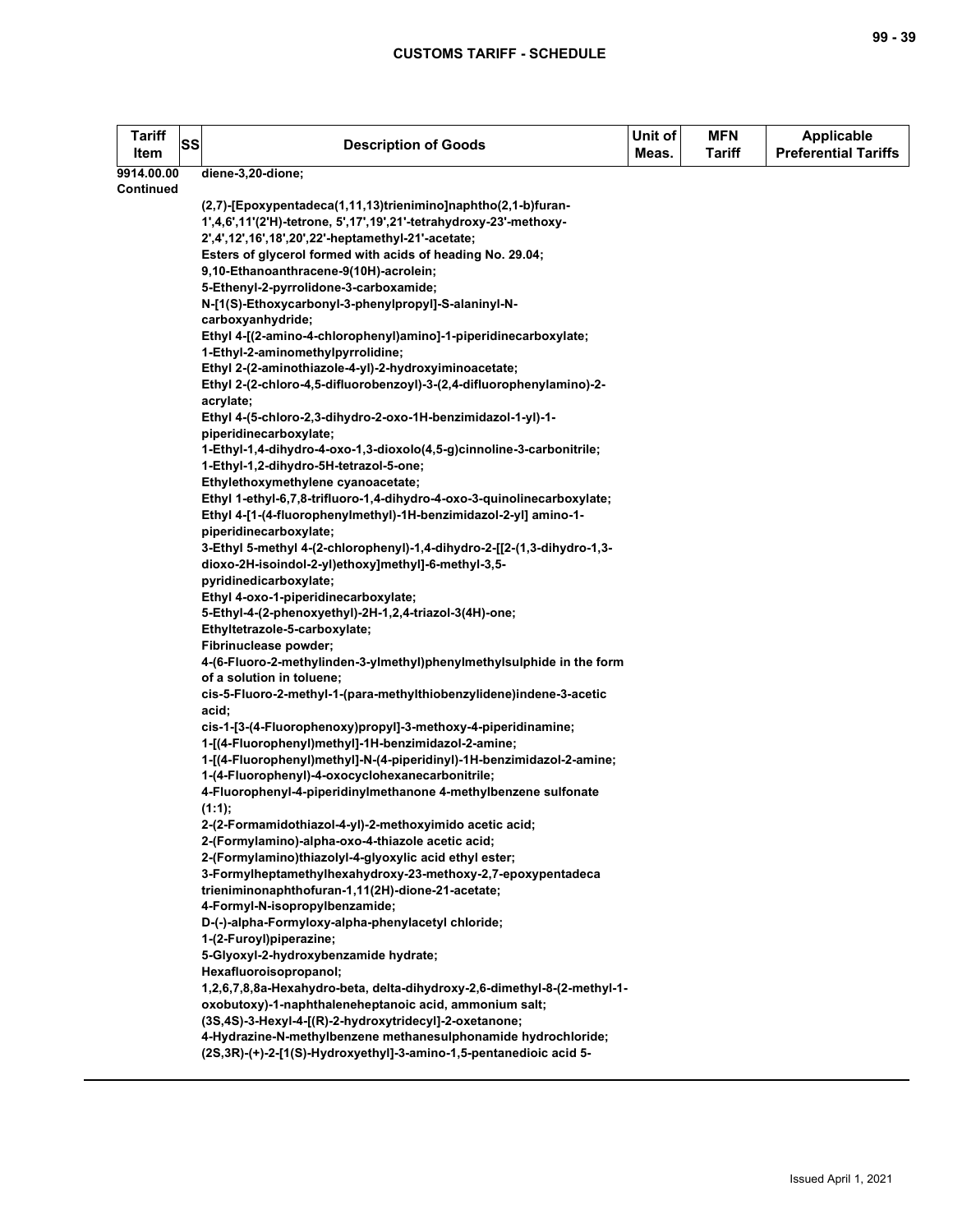| <b>Tariff</b><br>Item | SS | <b>Description of Goods</b>                                                                             | Unit of<br>Meas. | <b>MFN</b><br><b>Tariff</b> | <b>Applicable</b><br><b>Preferential Tariffs</b> |
|-----------------------|----|---------------------------------------------------------------------------------------------------------|------------------|-----------------------------|--------------------------------------------------|
| 9914.00.00            |    | methyl ester;                                                                                           |                  |                             |                                                  |
| <b>Continued</b>      |    |                                                                                                         |                  |                             |                                                  |
|                       |    | N-(2-Hydroxyethyl)lactamide;                                                                            |                  |                             |                                                  |
|                       |    | DL-2-Hydroxy-4-(methylthio)butanoic acid;                                                               |                  |                             |                                                  |
|                       |    | 4-Hydroxy-alpha-1-[[6-(4-phenylbutoxy)hexyl]aminomethyl]-1,3-<br>benzenedimethanol;                     |                  |                             |                                                  |
|                       |    | (Hydroxy(4-phenylbutyl)phosphinyl)acetic acid, benzyl ester;                                            |                  |                             |                                                  |
|                       |    | D-(-)-4-Hydroxyphenyl glycine;                                                                          |                  |                             |                                                  |
|                       |    | D-(-)-4-Hydroxyphenylglycine chloride hydrochloride;                                                    |                  |                             |                                                  |
|                       |    | 21-Hydroxy-delta-4-pregnene-3,20-dione(16-alpha,17-alpha)-D-2'-                                         |                  |                             |                                                  |
|                       |    | methyloxazoline-21-acetate;                                                                             |                  |                             |                                                  |
|                       |    | 1H-Imidazole-5-methanol,2-butyl-4-chloro-1-[(2',2'-triphenylmethyl2H-                                   |                  |                             |                                                  |
|                       |    | tetrazol-5-yl) (1,1'-biphenyl)-4-yl-methyl]; lminodibenzyl;                                             |                  |                             |                                                  |
|                       |    | Iminostilbene;                                                                                          |                  |                             |                                                  |
|                       |    | Imperatorin;                                                                                            |                  |                             |                                                  |
|                       |    | Isobutyl acetophenone;<br>Isobutyl-3,4-epoxybutanoate;                                                  |                  |                             |                                                  |
|                       |    | Isophytol;                                                                                              |                  |                             |                                                  |
|                       |    | alpha-Isopropyl-3,4-dimethoxybenzyl cyanide;                                                            |                  |                             |                                                  |
|                       |    | alpha-Isopropyl-3,4,5-trimethoxybenzyl cyanide;                                                         |                  |                             |                                                  |
|                       |    | 3-Isoquinolinecarboxylic acid S-1,2,3,4-tetrahydro, benzyl ester, para-                                 |                  |                             |                                                  |
|                       |    | toluenesulfonic acid salt;                                                                              |                  |                             |                                                  |
|                       |    | Lactobionic acid;                                                                                       |                  |                             |                                                  |
|                       |    | Lysozyme;                                                                                               |                  |                             |                                                  |
|                       |    | 7-D-(-)-Mandelamidocephalosporanic acid;                                                                |                  |                             |                                                  |
|                       |    | D-Mandelic Acid;                                                                                        |                  |                             |                                                  |
|                       |    | N-(2-Mercaptoethyl)propanamide;                                                                         |                  |                             |                                                  |
|                       |    | 2-Mercapto-5-methoxybenzimidazole;<br>5-Mercapto-1-methyl-1,2,3,4-tetrazole;                            |                  |                             |                                                  |
|                       |    | 4-(Methoxymethyl)-N-phenyl-1-(phenylmethyl)-4-piperidinamine;                                           |                  |                             |                                                  |
|                       |    | N-[4-(Methoxymethyl)-4-piperidinyl]-N-phenylpropanamide                                                 |                  |                             |                                                  |
|                       |    | monohydrochloride;                                                                                      |                  |                             |                                                  |
|                       |    | 6-Methoxy-2-naphthaldehyde;                                                                             |                  |                             |                                                  |
|                       |    | 8-Methoxypsoralen;                                                                                      |                  |                             |                                                  |
|                       |    | Methyl 3-amino-5,6-dichloro-2-pyrazinoate;                                                              |                  |                             |                                                  |
|                       |    | Methyl 3-chloro-4-acetamido-6-methoxy-benzoate;                                                         |                  |                             |                                                  |
|                       |    | (1S)-2-Methyl-2,5-diazabicyclo[2.2.1]heptane dihydrobromide;                                            |                  |                             |                                                  |
|                       |    | 3-Methylene-7-(2-phenoxyacetamido)cepham-4-carboxylic acid, para-<br>nitrobenzyl ester, 1-oxide;        |                  |                             |                                                  |
|                       |    | 4-[4-(1-Methylethyl)-1-piperazinyl]phenol;                                                              |                  |                             |                                                  |
|                       |    | Methyl 5-glyoxylyl-2-hydroxybenzoate hydrate;                                                           |                  |                             |                                                  |
|                       |    | Methyl (R)-(-)-3-hydroxybutyrate;                                                                       |                  |                             |                                                  |
|                       |    | 4-Methylimidazole;                                                                                      |                  |                             |                                                  |
|                       |    | Methyl 2-methoxy-5-methylsulphonylbenzoate;                                                             |                  |                             |                                                  |
|                       |    | N-Methyl-1-(methylthio)-2-nitroethenamine;                                                              |                  |                             |                                                  |
|                       |    | 2-Methyl-4(or 5)-nitroimidazole;                                                                        |                  |                             |                                                  |
|                       |    | Methyl 3-oxo-4-aza-5-alpha-androst-1-ene-17-beta-carboxylate;                                           |                  |                             |                                                  |
|                       |    | [(2-Methyl-1-(1-oxopropoxy)propoxy)(4-                                                                  |                  |                             |                                                  |
|                       |    | phenylbutyl)phosphinyl]acetate;<br>[[2-Methyl-1-(1-oxopropoxy)propoxy](4-phenylbutyl)phosphinyl] acetic |                  |                             |                                                  |
|                       |    | acid;                                                                                                   |                  |                             |                                                  |
|                       |    | (-)-trans-3-Methyl-4-phenyl-4-piperidinecarboxylic acid hydrobromide;                                   |                  |                             |                                                  |
|                       |    | 16-alpha-Methyl-1,4-pregnadiene-17-alpha,21-diol-3,20-dione,21-acetate;                                 |                  |                             |                                                  |
|                       |    | N-Methylprotriptyline hydrochloride;                                                                    |                  |                             |                                                  |
|                       |    | 2-Methylpyrazine-5-carboxylic acid;                                                                     |                  |                             |                                                  |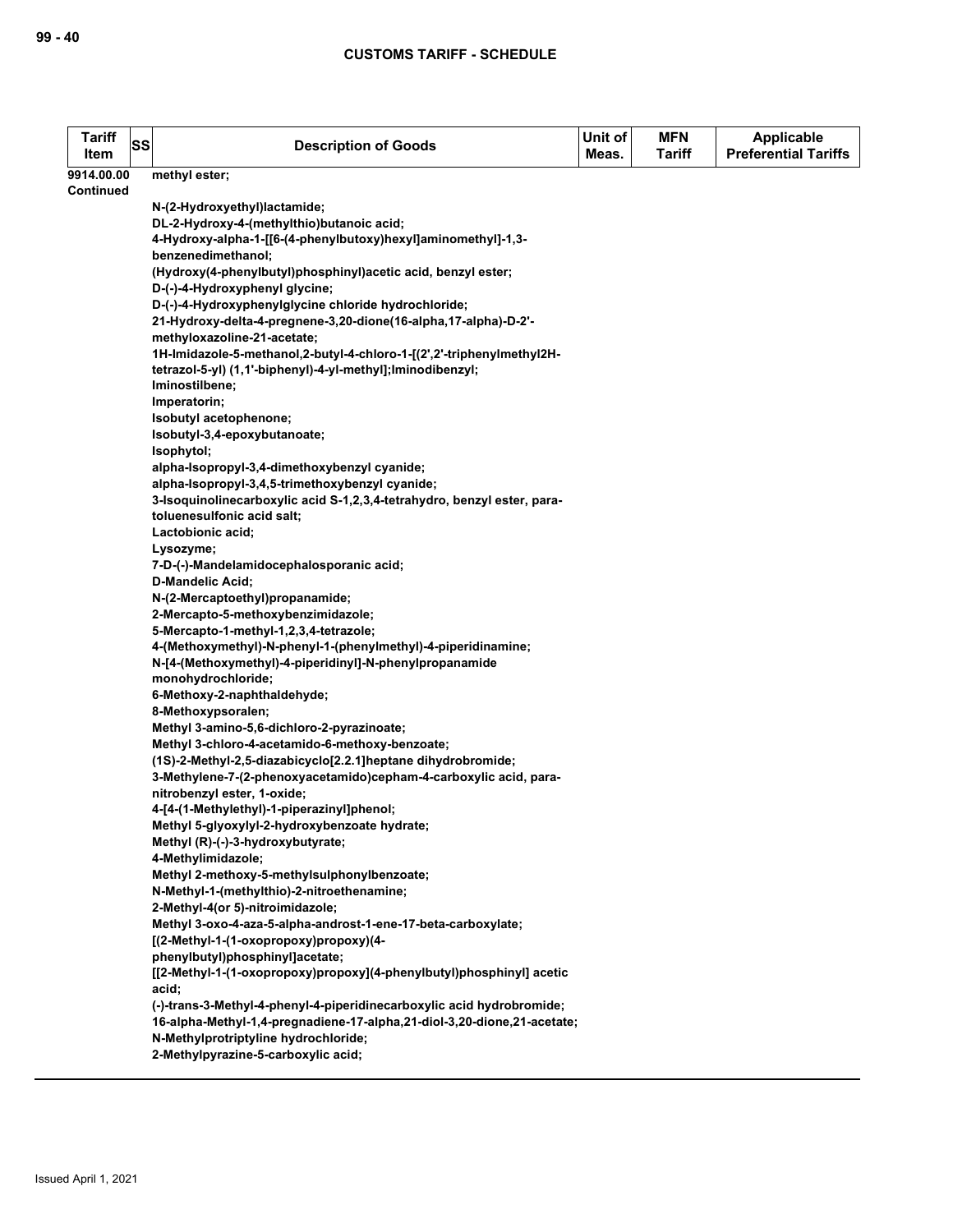| Tariff<br>Item   | SS | <b>Description of Goods</b>                                                                                      | Unit of<br>Meas. | <b>MFN</b><br><b>Tariff</b> | <b>Applicable</b><br><b>Preferential Tariffs</b> |
|------------------|----|------------------------------------------------------------------------------------------------------------------|------------------|-----------------------------|--------------------------------------------------|
| 9914.00.00       |    | N-Methyl-2-pyrroleacetic acid methyl ester;                                                                      |                  |                             |                                                  |
| <b>Continued</b> |    |                                                                                                                  |                  |                             |                                                  |
|                  |    | 5-Methyl-1,3,4-thiadiazole-2-thiol;                                                                              |                  |                             |                                                  |
|                  |    | 2-Methyl-N-[3-(trifluoromethyl)phenyl]propanamide;                                                               |                  |                             |                                                  |
|                  |    | Mono-4-nitrobenzyl malonate magnesium salt dihydrate;                                                            |                  |                             |                                                  |
|                  |    | Monophenyl phenyl malonate;                                                                                      |                  |                             |                                                  |
|                  |    | Monosodium salt of 3-Methoxy-4-hydroxyphenyl acetone;                                                            |                  |                             |                                                  |
|                  |    | trans-(+/-)-4-(3,4-dichlorophenyl)-1,2,3,4-tetrahydro-N-methyl-1-                                                |                  |                             |                                                  |
|                  |    | napthaleneamine hydrocloride;                                                                                    |                  |                             |                                                  |
|                  |    | 2-Naphthylchlorothioformate;                                                                                     |                  |                             |                                                  |
|                  |    | 2-Nitrobenzaldehyde dimethyl acetal;                                                                             |                  |                             |                                                  |
|                  |    | Oxirane[4-(2-methoxyethyl)phenoxy]methyl;                                                                        |                  |                             |                                                  |
|                  |    | 3-Oxo-4-aza-5-alpha-androstane-17-beta-carboxylic acid;                                                          |                  |                             |                                                  |
|                  |    | 3-Oxo-4-azaandrost-5-ene-17-beta-carboxylic acid;                                                                |                  |                             |                                                  |
|                  |    | (1-beta)-6-[(Phenoxyacetyl)amino]penicillanic acid, (4-                                                          |                  |                             |                                                  |
|                  |    | nitrophenyl)methyl ester,1-oxide;                                                                                |                  |                             |                                                  |
|                  |    | 2-(3-Phenoxyphenyl)propiononitrile;                                                                              |                  |                             |                                                  |
|                  |    | 7-Phenylacetamido-3-chloromethylcephem-4-carboxylate p-                                                          |                  |                             |                                                  |
|                  |    | methoxybenzyl ester;                                                                                             |                  |                             |                                                  |
|                  |    | 4-(Phenylbutoxy)benzoic acid;                                                                                    |                  |                             |                                                  |
|                  |    | 3-[4-(Phenylbutoxy)benzoylamino]-2-hydroxyacetophenone;                                                          |                  |                             |                                                  |
|                  |    | D-(-)-alpha-Phenylglycine;                                                                                       |                  |                             |                                                  |
|                  |    | 3-Phenyl-5-methylisoxazole-4-carboxylic acid chloride;                                                           |                  |                             |                                                  |
|                  |    | alpha-Phenyl-2-piperidine acetic acid;                                                                           |                  |                             |                                                  |
|                  |    | N-Phenyl-N-(4-piperidinyl)propanamide;                                                                           |                  |                             |                                                  |
|                  |    | 2-Phenyl-1,3-propanediol;                                                                                        |                  |                             |                                                  |
|                  |    | Phosphorofluoridic acid bis(1-methylethyl) ester;                                                                |                  |                             |                                                  |
|                  |    | Piperazine, 1-[(2, 3-dihydro-1, 4-benzodioxin-2-                                                                 |                  |                             |                                                  |
|                  |    | yl)carbonyl]monohydrochloride;                                                                                   |                  |                             |                                                  |
|                  |    | 2,6-Piperidinedione-4-(4-chlorophenyl);<br>Potassium D-(-)-alpha-[(3-methoxy-1-methyl-3-oxo-1-propenyl)amino]-4- |                  |                             |                                                  |
|                  |    | hydroxyphenyl acetate;                                                                                           |                  |                             |                                                  |
|                  |    | Potassium D-(-)-alpha-[(3-methoxy-1-methyl-3-oxo-1-                                                              |                  |                             |                                                  |
|                  |    | propenyl)amino]phenyl acetate;                                                                                   |                  |                             |                                                  |
|                  |    | Potassium clavulanate/microcrystalline cellulose (1:1);                                                          |                  |                             |                                                  |
|                  |    | Potassium clavulanate/silicon dioxide (1:1);                                                                     |                  |                             |                                                  |
|                  |    | Potassium clavulanate/sucrose (1:1);                                                                             |                  |                             |                                                  |
|                  |    | Pregna-1,4-diene-3,20-dione,11,17,21-trihydroxy-16-methyl-,(11.                                                  |                  |                             |                                                  |
|                  |    | alpha., 16.beta.) -;                                                                                             |                  |                             |                                                  |
|                  |    | 1,3-Propanediol 2-[2-(2-amino-6-chloro-9H-purin-9-yl)ethyl]diacetate;                                            |                  |                             |                                                  |
|                  |    | 2-Propyl-4(5)-carbomethoxy-5(4)-pentafluoroethylimidazole;                                                       |                  |                             |                                                  |
|                  |    | N-(2-Pyrimidyl)piperazine dihydrochloride;                                                                       |                  |                             |                                                  |
|                  |    | N-[(2-Quinolinylcarbonyl)oxy]succinimide;                                                                        |                  |                             |                                                  |
|                  |    | Quinuclidine;                                                                                                    |                  |                             |                                                  |
|                  |    | D-Ribose;                                                                                                        |                  |                             |                                                  |
|                  |    | Sennoside A:                                                                                                     |                  |                             |                                                  |
|                  |    | Sennoside A, calcium salt;                                                                                       |                  |                             |                                                  |
|                  |    | Sennoside B;                                                                                                     |                  |                             |                                                  |
|                  |    | Sennoside B, calcium salt;                                                                                       |                  |                             |                                                  |
|                  |    | Sodium 4-chloro-1-hydroxy-1-butane sulphonate;                                                                   |                  |                             |                                                  |
|                  |    | Sodium D-(-)-alpha-[(3-methoxy-1-methyl-3-oxo-1-propenyl)amino]-4-                                               |                  |                             |                                                  |
|                  |    | hydroxyphenyl acetate;                                                                                           |                  |                             |                                                  |
|                  |    | Sodium D-(-)-alpha-[(3-methoxy-1-methyl-3-oxo-1-                                                                 |                  |                             |                                                  |
|                  |    | propenyl)amino]phenyl acetate;                                                                                   |                  |                             |                                                  |
|                  |    | Terfenadone;                                                                                                     |                  |                             |                                                  |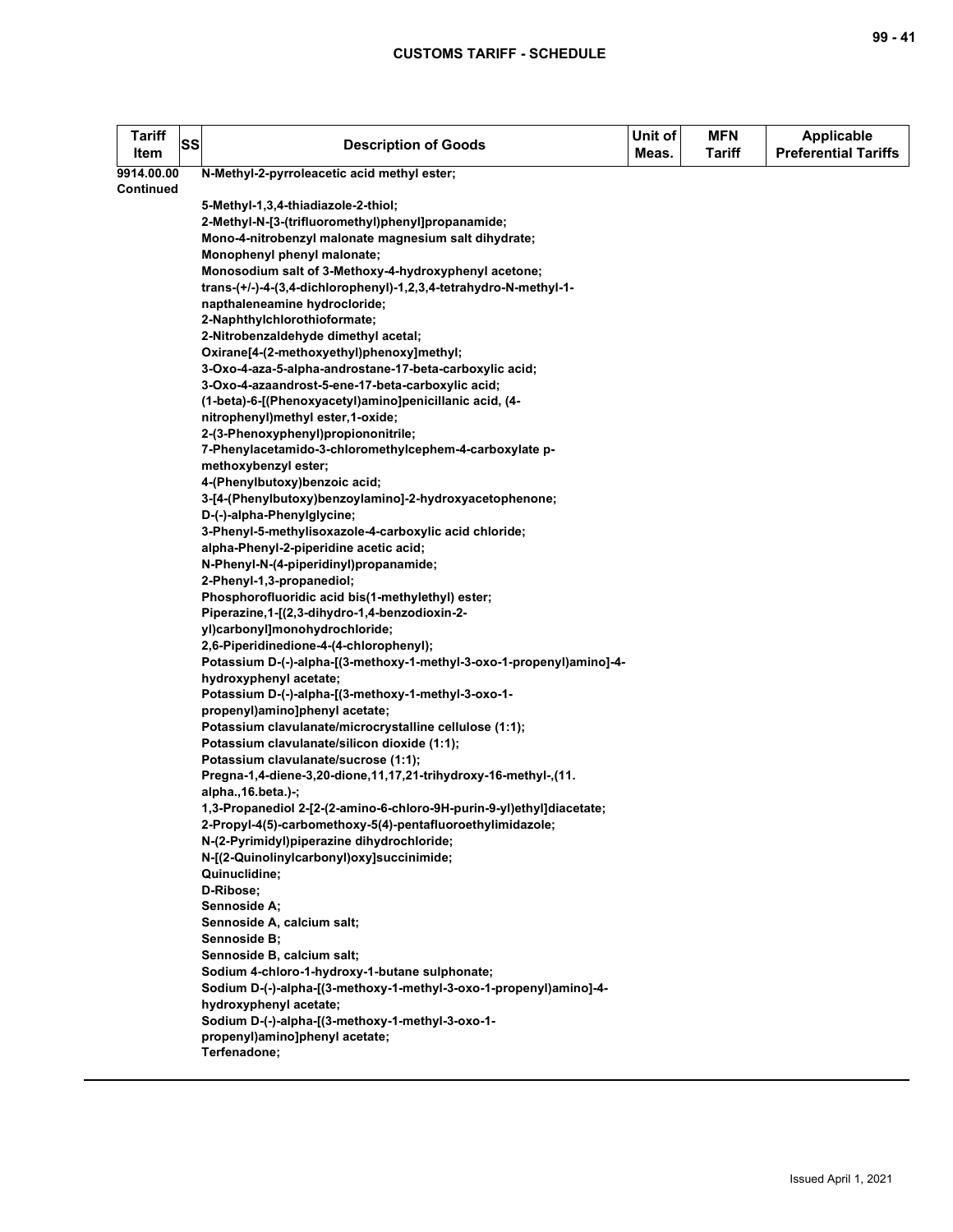| <b>Tariff</b><br>Item | <b>SS</b> | <b>Description of Goods</b>                                                                                                                    | Unit of<br>Meas. | <b>MFN</b><br><b>Tariff</b> | <b>Applicable</b><br><b>Preferential Tariffs</b> |
|-----------------------|-----------|------------------------------------------------------------------------------------------------------------------------------------------------|------------------|-----------------------------|--------------------------------------------------|
| 9914.00.00            |           | 2,3,4,6-Tetra-O-acetyl-beta-D-glucopyranosyl carbamimidothioate                                                                                |                  |                             |                                                  |
| Continued             |           |                                                                                                                                                |                  |                             |                                                  |
|                       |           | monohydrobromide;                                                                                                                              |                  |                             |                                                  |
|                       |           | 1,4,7,10-Tetraazacyclododecane-1,4,7-triacetic acid;                                                                                           |                  |                             |                                                  |
|                       |           | 1,2,3,4-Tetrahydro-6-methyl-N-(1-methylethyl)-7-nitro-2-                                                                                       |                  |                             |                                                  |
|                       |           | quinolinemethanamine monomethanesulfonate;                                                                                                     |                  |                             |                                                  |
|                       |           | N-(2-Tetrahydrofuroyl)piperazine;                                                                                                              |                  |                             |                                                  |
|                       |           | 1,2,3,9-Tetrahydro-9-methyl-4H-carbazol-4-one;                                                                                                 |                  |                             |                                                  |
|                       |           | 1,2,3,9-Tetrahydro-9-methyl-3-[(2-methyl-1H-imidazol-1-yl)methyl]-4H-                                                                          |                  |                             |                                                  |
|                       |           | carbazolone;                                                                                                                                   |                  |                             |                                                  |
|                       |           | Tetrazole-1-acetic acid;                                                                                                                       |                  |                             |                                                  |
|                       |           | 1H-Tetrazole,5-(4'-methyl[1,1'-biphenyl]-2-yl)-1-triphenylmethyl;                                                                              |                  |                             |                                                  |
|                       |           | 4-Thia-1-azabicyclo[3.2.0]heptane-2-carboxylic acid, 3,3-dimethyl-7-oxo-                                                                       |                  |                             |                                                  |
|                       |           | , iodomethyl ester, 4, 4-dioxide, (2S-cis);                                                                                                    |                  |                             |                                                  |
|                       |           | 2-Thiopheneacetyl chloride;<br>2-Thiophenecarbonyl chloride;                                                                                   |                  |                             |                                                  |
|                       |           | 3-Thiophenemalonic acid;                                                                                                                       |                  |                             |                                                  |
|                       |           | Trifluoroacetyl-L-lysyl-L-proline;                                                                                                             |                  |                             |                                                  |
|                       |           | Trifluoroacetyl-L-lysyl-L-proline tosyl salt;                                                                                                  |                  |                             |                                                  |
|                       |           | alpha',alpha',alpha'-Trifluoro-2,3-xylidine;                                                                                                   |                  |                             |                                                  |
|                       |           | 3,4,5-Trimethoxyphenylacetonitrile;                                                                                                            |                  |                             |                                                  |
|                       |           | (-)-alpha-(chloroformyl)benzylammonium chloride;                                                                                               |                  |                             |                                                  |
|                       |           | (1R,2S,3S,6R)-[(S)-1-phenylethyl]-3,6-epoxytetrahydro-phthalimide;                                                                             |                  |                             |                                                  |
|                       |           | (1R,2S,5R)-menthyl (2R,5R)-5-hydroxy-1,3-oxathiolane-2-carboxylate;                                                                            |                  |                             |                                                  |
|                       |           | (1R,2S,5R)-menthyl (2R,5S)-5-(4-amino-2-oxo-1,2-dihydro-pyrimidin-1-                                                                           |                  |                             |                                                  |
|                       |           | yl)-1,3-oxathiolane-2-carboxylate;                                                                                                             |                  |                             |                                                  |
|                       |           | $(1S, 2R)$ -1-aminoindan-2-ol;                                                                                                                 |                  |                             |                                                  |
|                       |           | (2-chloroethyl)diisopropylamine hydrochloride;                                                                                                 |                  |                             |                                                  |
|                       |           | (2R,4S)-2-benzyl-5-[2-(tert-butylcarbamoyl)-4-(3-                                                                                              |                  |                             |                                                  |
|                       |           | pyridylmethyl)piperazin-1-yl]-4-hydroxy-N-[(1S,2R)-2-hydroxyindan-1-                                                                           |                  |                             |                                                  |
|                       |           | yl]valeramide sulfate;                                                                                                                         |                  |                             |                                                  |
|                       |           | (2R,4S)-2-benzyl-5-[2-(tert-butylcarbamoyl)-4-(3-                                                                                              |                  |                             |                                                  |
|                       |           | pyridylmethyl)piperazin-1-yl]-4-hydroxy-N-[(1S,2R)-2-hydroxyindan-1-                                                                           |                  |                             |                                                  |
|                       |           | yl]valeramide;                                                                                                                                 |                  |                             |                                                  |
|                       |           | (2S)-2-amino-3-hydroxy-N-pentylpropionamide--oxalic acid (1:1);                                                                                |                  |                             |                                                  |
|                       |           | (2S.3S)-3-(tert-butoxycarbonylamino)-2-hydroxy-4-phenyl-butyric acid;<br>(2S,3S)-3-hydroxy-2-(4-methoxyphenyl)-2,3-dihydro-1,5-benzothiazepin- |                  |                             |                                                  |
|                       |           | 4(5H)-one;                                                                                                                                     |                  |                             |                                                  |
|                       |           | (3aR,4bS,4R,4aS,5aS)-4-(5,5-dimethyl-1,3-dioxolan-2-yl)                                                                                        |                  |                             |                                                  |
|                       |           | hexahydrocyclopropa[3,4]cyclopenta[1,2-b]furan-2(3H)-one;                                                                                      |                  |                             |                                                  |
|                       |           | (3aR,4R,5R,6aS)-4-formyl-2-oxohexahydro-2H-cyclopenta[b]furan-5-yl                                                                             |                  |                             |                                                  |
|                       |           | benzoate;                                                                                                                                      |                  |                             |                                                  |
|                       |           | (3R,4S)-3-hydroxy-4-phenylazetidin-2-one;                                                                                                      |                  |                             |                                                  |
|                       |           | (3S)-1-(tert-butoxycarbonyl)-3-(tert-butylcarbamoyl)piperazine;                                                                                |                  |                             |                                                  |
|                       |           | (3S,4aS,8aS)-N-(tert-butyl)-2-[(2S,3S)-2-hydroxy-3-(3-hydroxy-2-                                                                               |                  |                             |                                                  |
|                       |           | methylbenzamido)-4-(phenylthio)butyl]perhydroisoquinoline-3-                                                                                   |                  |                             |                                                  |
|                       |           | carboxamide--methanesulfonic acid (1:1);                                                                                                       |                  |                             |                                                  |
|                       |           | (3S,4aS,8aS)-N-(tert-butyl)-2-[(2S,3S)-2-hydroxy-3-(3-hydroxy-2-                                                                               |                  |                             |                                                  |
|                       |           | methylbenzamido)-4-(phenylthio)butyl]perhydroisoquinoline-3-                                                                                   |                  |                             |                                                  |
|                       |           | carboxamide;                                                                                                                                   |                  |                             |                                                  |
|                       |           | (3S,4R)-3-[(R)-1-(tert-butyldimethylsilyloxy)ethyl]-4-[(1R,3S)-3-methoxy-                                                                      |                  |                             |                                                  |
|                       |           | 2-oxocyclohexyl]azetidin-2-one;                                                                                                                |                  |                             |                                                  |
|                       |           | (4-amino-3-iodophenyl)-N-methylmethanesulfonamide;                                                                                             |                  |                             |                                                  |
|                       |           | (4R,5R)-2-(dichloromethyl)-4,5-dihydro-5-(4-mesylphenyl)oxazol-4-                                                                              |                  |                             |                                                  |
|                       |           | ylmethanol;                                                                                                                                    |                  |                             |                                                  |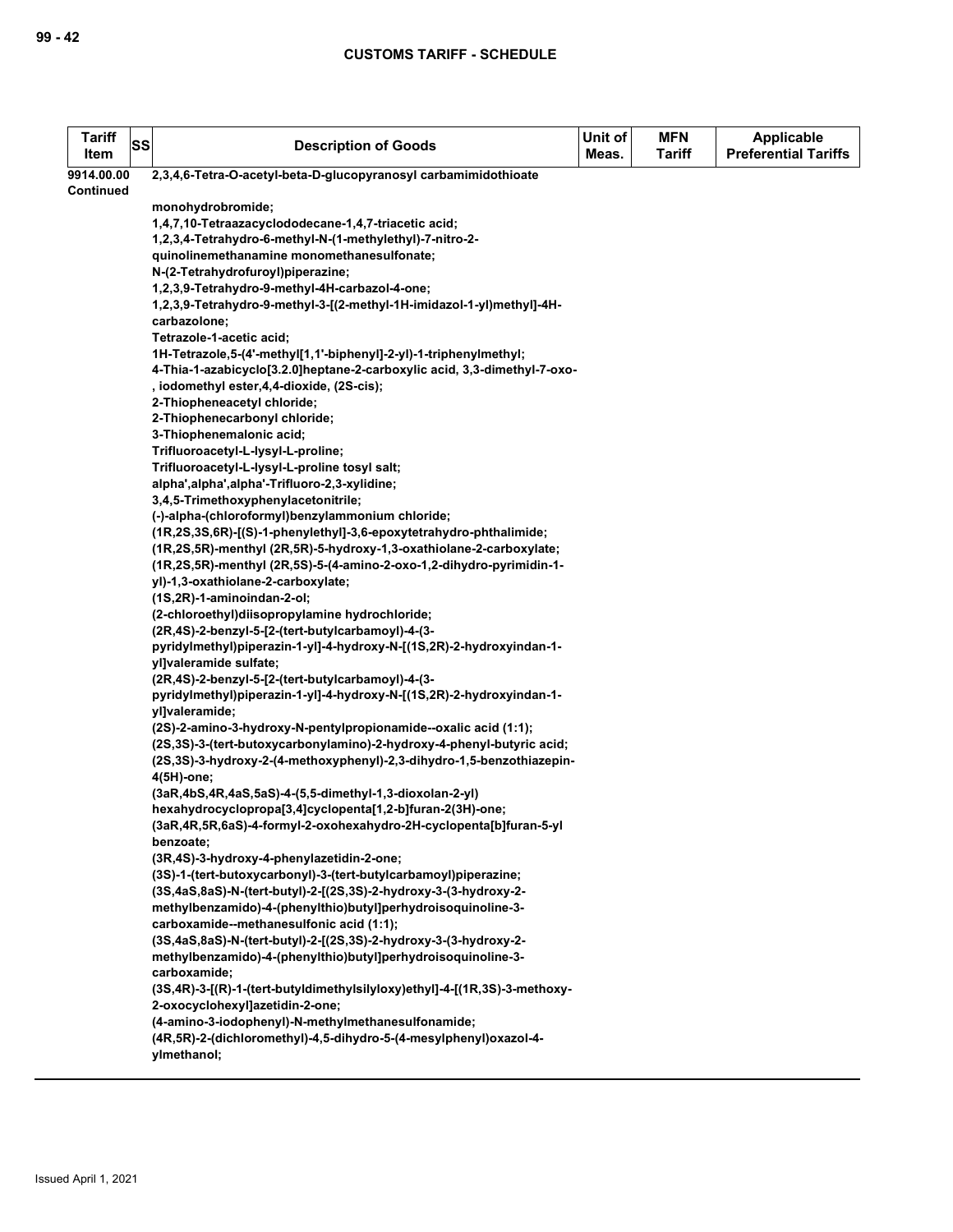| Tariff<br>Item | <b>SS</b> | <b>Description of Goods</b>                                                                                                            | Unit of<br>Meas. | <b>MFN</b><br><b>Tariff</b> | <b>Applicable</b><br><b>Preferential Tariffs</b> |
|----------------|-----------|----------------------------------------------------------------------------------------------------------------------------------------|------------------|-----------------------------|--------------------------------------------------|
| 9914.00.00     |           | (4R,6R)-6-2-[2-(4-fluorophenyl)-5-isopropyl-3-phenyl-4-                                                                                |                  |                             |                                                  |
| Continued      |           |                                                                                                                                        |                  |                             |                                                  |
|                |           | (phenylcarbamoyl)pyrrol-1-yl]ethyl-4-hydroxytetrahydro-2H-pyran-2-                                                                     |                  |                             |                                                  |
|                |           | one;<br>(4S,6S)-5,6-dihydro-6-methyl-4H-thieno[2,3-b]thiopyran-4-ol 7,7-dioxide;                                                       |                  |                             |                                                  |
|                |           | (7RS,9aRS)-perhydropyrido[1,2-a]pyrazin-7-ylmethanol;                                                                                  |                  |                             |                                                  |
|                |           | (9S,13S,14S)-3-methoxymorphinan hydrochloride;                                                                                         |                  |                             |                                                  |
|                |           | (alpha-D-glucopyranosylthio)gold;                                                                                                      |                  |                             |                                                  |
|                |           | (E)-(+)-2-(2,4-difluorophenyl)-1-3-[4-(2,2,3,3-tetrafluoro-propoxy)styryl]-                                                            |                  |                             |                                                  |
|                |           | 1H-1,2,4-triazol-1-yl-3-(1H-1,2,4-triazol-1-yl)propan-2-ol;                                                                            |                  |                             |                                                  |
|                |           | (E)-oct-4-ene-1,8-dioic acid;                                                                                                          |                  |                             |                                                  |
|                |           | (R)-2-(2,4-difluorophenyl)-3-(1H-1,2,4-triazol-1-yl)propane-1,2-diol;                                                                  |                  |                             |                                                  |
|                |           | (R)-2-(3-benzoylphenyl)propionic acid;                                                                                                 |                  |                             |                                                  |
|                |           | (R)-6,7-dimethoxy-2-methyl-1-(3,4,5-trimethoxybenzyl)-1,2,3,4-                                                                         |                  |                             |                                                  |
|                |           | tetrahydroisoquinoline--dibenzoyl-L-tartaric acid (1:1);                                                                               |                  |                             |                                                  |
|                |           | (RS)-2-(3-benzoylphenyl)propionic acid;<br>(RS)-2-[(1-benzyl-4-piperidyl)methyl]-5,6-dimethoxyindan-1-one;                             |                  |                             |                                                  |
|                |           | (RS)-tetrahydropapaverine hydrochloride;                                                                                               |                  |                             |                                                  |
|                |           | (S)-4-(4-aminobenzyl)oxazolidin-2-one;                                                                                                 |                  |                             |                                                  |
|                |           | (S)-4-[3-(2-dimethylaminoethyl)-1H-indol-5-yl]methyloxazolidin-2-one;                                                                  |                  |                             |                                                  |
|                |           | (S)-4-ethyl-4-hydroxy-7,8-dihydro-1H-pyrano[3,4-f]indolizine-3,6,10(4H)-                                                               |                  |                             |                                                  |
|                |           | trione;                                                                                                                                |                  |                             |                                                  |
|                |           | (S)-5-amino-2-(dibenzylamino)-1,6-diphenylhex-4-en-3-one;                                                                              |                  |                             |                                                  |
|                |           | (S)-N,N-dimethyl-[3-(2-thienyl)-3-(1-naphthyloxy)propyl]amine--                                                                        |                  |                             |                                                  |
|                |           | phosphoric acid (1:1);                                                                                                                 |                  |                             |                                                  |
|                |           | (Z)-(2-cyanovinyl)trimethylammonium p-toluenesulfonate;                                                                                |                  |                             |                                                  |
|                |           | (Z)-[cyano(2,3-dichlorophenyl)methylene]carbazamidine;                                                                                 |                  |                             |                                                  |
|                |           | (Z)-2-(2-aminothiazol-4-yl)-2-methoxyiminoacetic acid;                                                                                 |                  |                             |                                                  |
|                |           | (Z)-2-[2-(chloroacetamido)thiazol-4-yl]-2-(methoxyimino)acetic acid;<br>(Z)-2-methoxyimino-2-[2-(tritylamino)thiazol-4-yl]acetic acid; |                  |                             |                                                  |
|                |           | [7-chloro-5-(2-fluorophenyl)-2,3-dihydro-1H-1,4-benzodiazepin-2-                                                                       |                  |                             |                                                  |
|                |           | yl]methylamine;                                                                                                                        |                  |                             |                                                  |
|                |           | [7-chloro-5-(2-fluorophenyl)-2,3-dihydro-1H-1,4-benzodiazepin-2-                                                                       |                  |                             |                                                  |
|                |           | ylmethyl]ammonium bis(maleate);                                                                                                        |                  |                             |                                                  |
|                |           | (1R, 3R, 5S)-3, 5-dihydroxy-2-[(E)-(3S)-3-hydroxyoct-1-                                                                                |                  |                             |                                                  |
|                |           | enyl]cyclopentylacetic acid;                                                                                                           |                  |                             |                                                  |
|                |           | 5-[(Z)-3,5-di(tert-butyl)-4-hydroxybenzylidene]-4-oxo-4,5-dihydrothiazol-                                                              |                  |                             |                                                  |
|                |           | 2-ylammonium methanesulfonate;                                                                                                         |                  |                             |                                                  |
|                |           | 1,2,3,5-tetraacetyl-beta-D-ribofuranose;<br>1,2,4-triazolo[4,3-a]pyridin-3(2H)-one;                                                    |                  |                             |                                                  |
|                |           | 1,3-bis(4-nitrophenyl)urea--4,6-dimethylpyrimidin-2-ol (1:1);                                                                          |                  |                             |                                                  |
|                |           | 1,3-dichloro-6,7,8,9,10,12-hexahydroazepino[2,1-b]quinazoline                                                                          |                  |                             |                                                  |
|                |           | hydrochloride;                                                                                                                         |                  |                             |                                                  |
|                |           | 1,4,7,10-tetraazacyclododecane-1,4,7-triacetic acid sulfate;                                                                           |                  |                             |                                                  |
|                |           | 1,4,7,10-tetraazoniacyclododecane bis(sulfate);                                                                                        |                  |                             |                                                  |
|                |           | 1,6-hexanediamine, polymer with 1,10-dibromodecane;                                                                                    |                  |                             |                                                  |
|                |           | 1-(1,2-benzisothiazol-3-yl)piperazine hydrochloride;                                                                                   |                  |                             |                                                  |
|                |           | 1-(1-3-[2-(4-fluorophenyl)-1,3-dioxolan-2-yl]propyl-4-piperidyl)-2,3-                                                                  |                  |                             |                                                  |
|                |           | dihydro-1H-benzimidazole-2-thione;                                                                                                     |                  |                             |                                                  |
|                |           | 1-(2,3-dichlorophenyl)piperazine hydrochloride;<br>1-(2-chlorophenyl)piperazine hydrochloride; 1-(2-                                   |                  |                             |                                                  |
|                |           | methoxyphenyl)piperazine hydrochloride;                                                                                                |                  |                             |                                                  |
|                |           | 1-(2-methoxyphenyl)piperazine;                                                                                                         |                  |                             |                                                  |
|                |           | 1-(2-pyridyl)-3-(pyrrolidin-1-yl)-1-(p-tolyl)propan-1-ol;                                                                              |                  |                             |                                                  |
|                |           | 1-(3-chlorophenyl)piperazine hydrochloride;                                                                                            |                  |                             |                                                  |
|                |           |                                                                                                                                        |                  |                             |                                                  |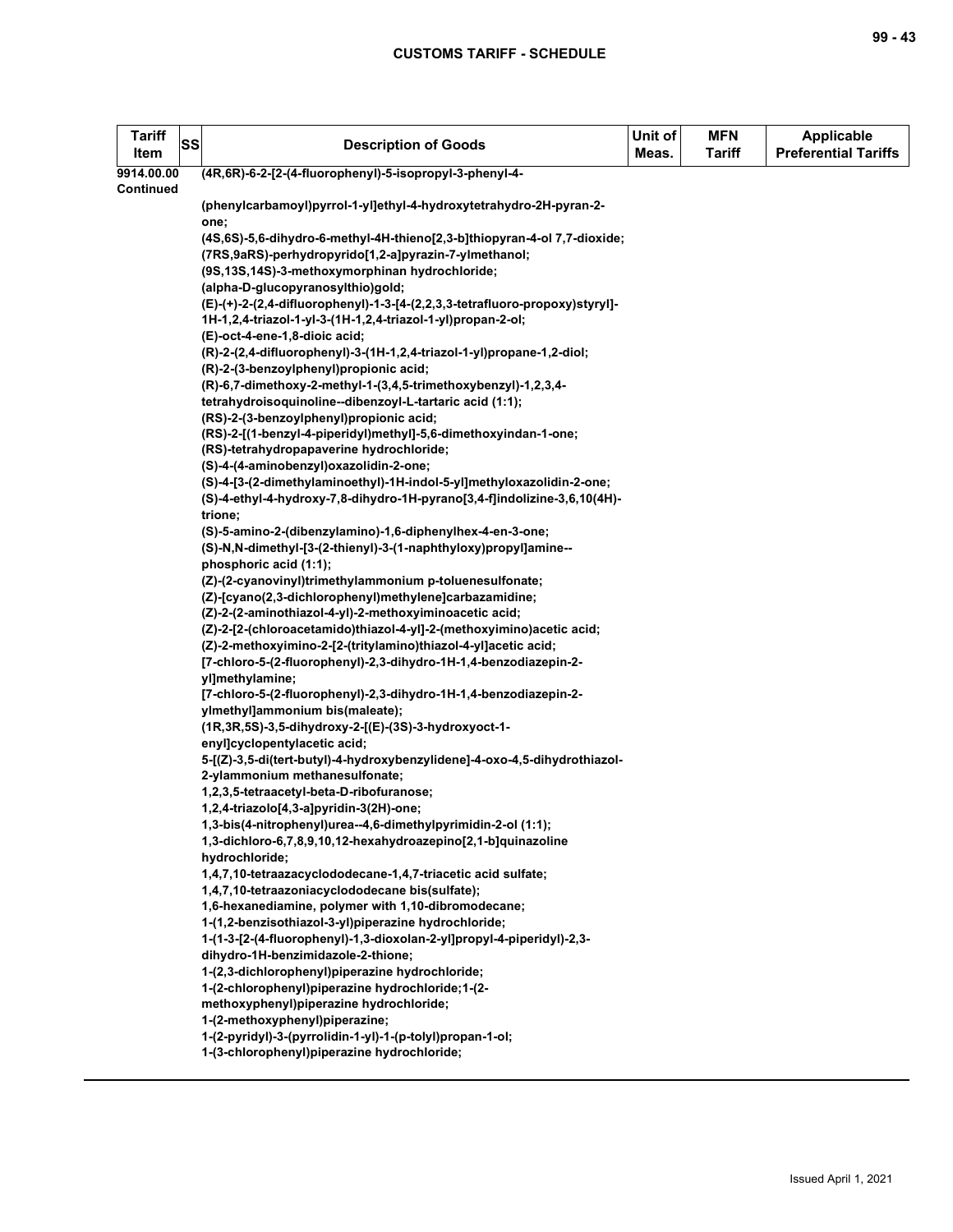| <b>Tariff</b><br>Item | SS | <b>Description of Goods</b>                                                                                                | Unit of<br>Meas. | <b>MFN</b><br><b>Tariff</b> | Applicable<br><b>Preferential Tariffs</b> |
|-----------------------|----|----------------------------------------------------------------------------------------------------------------------------|------------------|-----------------------------|-------------------------------------------|
|                       |    |                                                                                                                            |                  |                             |                                           |
| 9914.00.00            |    | 1-(4-fluorophenyl)piperazine dihydrochloride;                                                                              |                  |                             |                                           |
| Continued             |    |                                                                                                                            |                  |                             |                                           |
|                       |    | 1-(o-tolyl)piperazine hydrochloride;                                                                                       |                  |                             |                                           |
|                       |    | 1-[2-(4-carboxyphenoxy)ethyl]piperidinium chloride;                                                                        |                  |                             |                                           |
|                       |    | 1-[2-(4-methoxyphenyl)ethyl]-4-piperidylamine dihydrochloride;                                                             |                  |                             |                                           |
|                       |    | 1-[(cyclohexyloxy)carbonyl]oxyethyl 1-(1-hydroxyethyl)-5-methoxy-2-                                                        |                  |                             |                                           |
|                       |    | oxo-1,2,5,6,7,8,8a,8b-octahydroazeto[2,1-a]isoindole-4-carboxylate;                                                        |                  |                             |                                           |
|                       |    | 1-4-[(2-cyanoethyl)thiomethyl]thiazol-2-ylguanidine;                                                                       |                  |                             |                                           |
|                       |    | 1-chloro-2-(chlorodiphenylmethyl)benzene;                                                                                  |                  |                             |                                           |
|                       |    | 1-cyclopropyl-6,7-difluoro-8-methoxy-4-oxo-1,4-dihydro-quinoline-3-                                                        |                  |                             |                                           |
|                       |    | carboxylic acid;                                                                                                           |                  |                             |                                           |
|                       |    | 1-methyl-1,2,5,6-tetrahydropyridine-3-carbaldehyde (E)-O-methyloxime                                                       |                  |                             |                                           |
|                       |    | hydrochloride;                                                                                                             |                  |                             |                                           |
|                       |    | 1-phenylpiperazinium chloride;                                                                                             |                  |                             |                                           |
|                       |    | 1-piperonylpiperazine;                                                                                                     |                  |                             |                                           |
|                       |    | 10-deacetylbaccatin III;                                                                                                   |                  |                             |                                           |
|                       |    | 11-alpha-hydroxypregn-4-ene-3,20-dione;                                                                                    |                  |                             |                                           |
|                       |    | 1H-1,2,4-triazole-3-carboxamide;                                                                                           |                  |                             |                                           |
|                       |    | 1H-1,2,4-triazole-3-carboxylic acid;                                                                                       |                  |                             |                                           |
|                       |    | 2',3'-dideoxyadenosine;                                                                                                    |                  |                             |                                           |
|                       |    | 2',5-dichloro-2-(3-methyl-4H-1,2,4-triazol-4-yl)benzophenone;                                                              |                  |                             |                                           |
|                       |    | 2',5-dichloro-2-[3-(hydroxymethyl)-5-methyl-4H-1,2,4-triazol-4-                                                            |                  |                             |                                           |
|                       |    | yl]benzophenone;                                                                                                           |                  |                             |                                           |
|                       |    | 2,2-diphenyl-4-piperidinovaleronitrile;                                                                                    |                  |                             |                                           |
|                       |    | 2,3,5-trimethylhydroquinone;                                                                                               |                  |                             |                                           |
|                       |    | 2-(2-amino-5-nitro-6-oxo-1,6-dihydropyrimidin-4-yl)-3-(3-                                                                  |                  |                             |                                           |
|                       |    | thienyl)propiononitrile;<br>2-(7-ethyl-1H-indol-3-yl)ethanol;                                                              |                  |                             |                                           |
|                       |    |                                                                                                                            |                  |                             |                                           |
|                       |    | 2-(dichloromethyl)-4,5-dihydro-5-(4-mesylphenyl)oxazol-4-yl-methanol;<br>2-(N-methylbenzylamino)ethyl 3-aminobut-2-enoate; |                  |                             |                                           |
|                       |    | 2-[(1-benzyl-4-piperidyl)methylene]-5,6-dimethoxyindan-1-one;                                                              |                  |                             |                                           |
|                       |    | 2-[(1S,2R)-6-fluoro-2-hydroxy-1-isopropyl-1,2,3,4-tetrahydro-2-                                                            |                  |                             |                                           |
|                       |    | naphthyl]ethyl p-toluenesulfonate;                                                                                         |                  |                             |                                           |
|                       |    | 2-[(2-acetamido-6-oxo-6,9-dihydro-1H-purin-9-yl)methoxy]ethyl acetate;                                                     |                  |                             |                                           |
|                       |    | 2-[(2-amino-6-oxo-1,6-dihydro-9H-purin-9-yl)methoxy]ethyl N-                                                               |                  |                             |                                           |
|                       |    | (benzyloxycarbonyl)-L-valinate;                                                                                            |                  |                             |                                           |
|                       |    | 2-[4-(2-amino-4-oxo-4,5-dihydrothiazol-5-ylmethyl)phenoxy-methyl]-                                                         |                  |                             |                                           |
|                       |    | 2,5,7,8-tetramethylchroman-6-yl acetate;                                                                                   |                  |                             |                                           |
|                       |    | 2-[alpha-(4-fluorobenzoyl)benzyl]-4-methyl-3-oxovaleranilide;                                                              |                  |                             |                                           |
|                       |    | 2-2-[4-(dibenzo[b,f][1,4]thiazepin-11-yl)piperazin-1-yl]ethoxyethanol;                                                     |                  |                             |                                           |
|                       |    | 2-acetamido-2-deoxy-beta-D-glucopyranose;                                                                                  |                  |                             |                                           |
|                       |    | 2-amino-5-chloro-2'-fluorobenzophenone;                                                                                    |                  |                             |                                           |
|                       |    | 2-amino-6-chloropurine;                                                                                                    |                  |                             |                                           |
|                       |    | 2-amino-7-thenyl-1,7-dihydro-4H-pyrrolo[2,3-d]pyrimidin-4-one                                                              |                  |                             |                                           |
|                       |    | hydrochloride;                                                                                                             |                  |                             |                                           |
|                       |    | 2-chloro-3-pyridylamine;                                                                                                   |                  |                             |                                           |
|                       |    | 2-chloro-N-[2-(2-chlorobenzoyl)-4-nitrophenyl]acetamide;                                                                   |                  |                             |                                           |
|                       |    | 2-cyano-3-morpholinoacrylamide;                                                                                            |                  |                             |                                           |
|                       |    | 2-ethoxy-5-fluoropyrimidin-4(1H)-one;                                                                                      |                  |                             |                                           |
|                       |    | 2-guanidinothiazol-4-ylmethyl carbamimidothioate dihydrochloride;                                                          |                  |                             |                                           |
|                       |    | 2-iodo-4-(1H-1,2,4-triazol-1-ylmethyl)aniline; 20-oxopregna-5,16-dien-3-                                                   |                  |                             |                                           |
|                       |    | beta-yl acetate;                                                                                                           |                  |                             |                                           |
|                       |    | 20-oxopregna-5,16-dien-3-beta-yl acetate;                                                                                  |                  |                             |                                           |
|                       |    | 21-chloro-9-beta,11-beta-epoxy-17-hydroxy-16-alpha-methyl-pregna-1,4-                                                      |                  |                             |                                           |
|                       |    | diene-3,20-dione;                                                                                                          |                  |                             |                                           |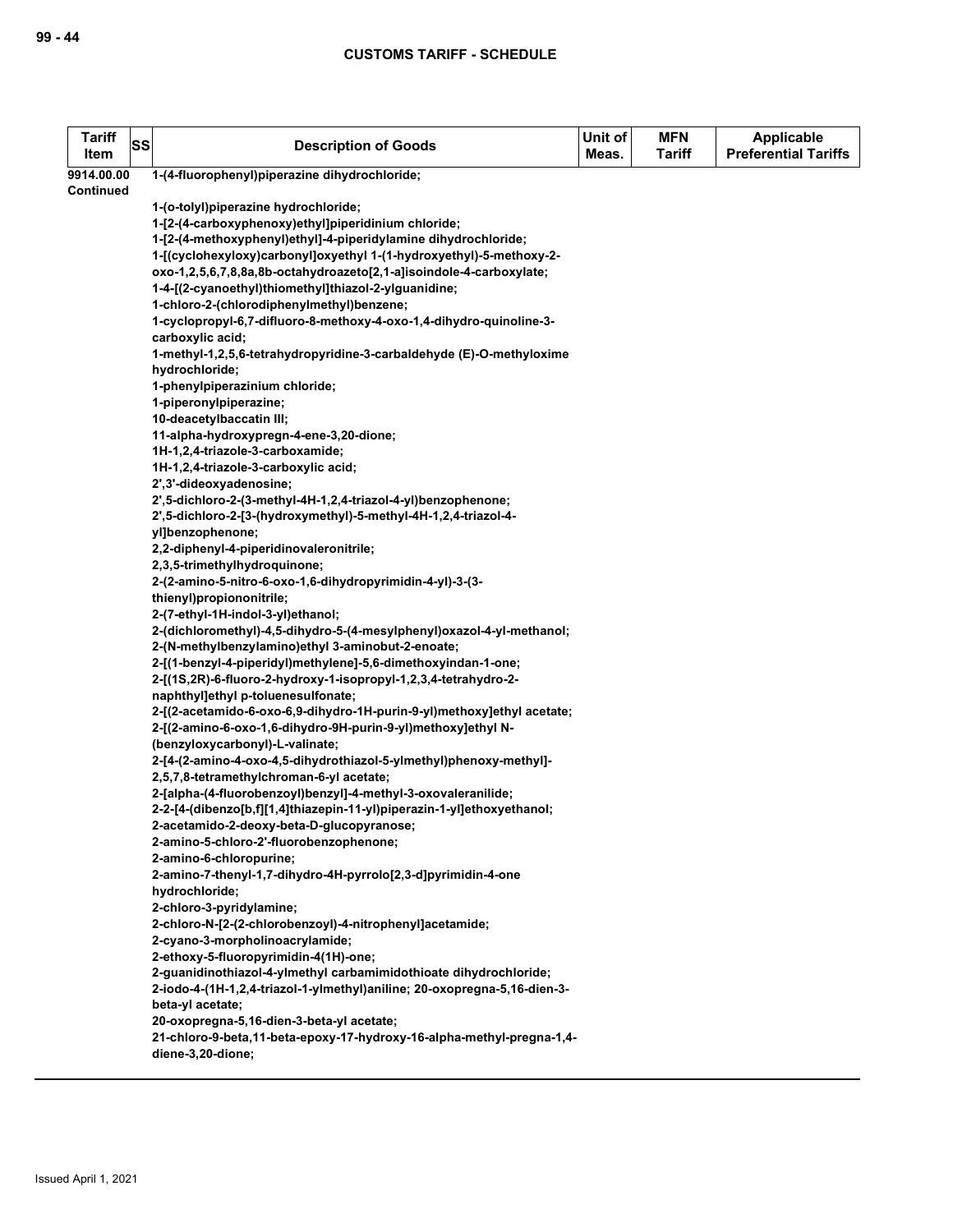| <b>Tariff</b><br>Item | <b>SS</b> | <b>Description of Goods</b>                                                                          | Unit of<br>Meas. | <b>MFN</b><br><b>Tariff</b> | Applicable<br><b>Preferential Tariffs</b> |
|-----------------------|-----------|------------------------------------------------------------------------------------------------------|------------------|-----------------------------|-------------------------------------------|
| 9914.00.00            |           | 3'-acetyl-4'-hydroxybutyranilide;                                                                    |                  |                             |                                           |
| Continued             |           |                                                                                                      |                  |                             |                                           |
|                       |           | 3'-azido-3'-deoxy-5'-O-tritylthymidine;                                                              |                  |                             |                                           |
|                       |           | 3'-O-mesyl-5'-O-tritylthymidine;                                                                     |                  |                             |                                           |
|                       |           | 3,4-(methylenedioxy)phenol;                                                                          |                  |                             |                                           |
|                       |           | 3-(4-chloro-1,2,5-thiadiazol-3-yl)pyridine;                                                          |                  |                             |                                           |
|                       |           | 3-(4-hexyloxy-1,2,5-thiadiazol-3-yl)-1-methylpyridinium iodide;                                      |                  |                             |                                           |
|                       |           | 3-(4-nitrophenyl)-L-alanine;<br>3-[(3aS,4S,7aS)-7a-methyl-1,5-dioxooctahydro-1H-inden-4-yl]propionic |                  |                             |                                           |
|                       |           | acid;                                                                                                |                  |                             |                                           |
|                       |           | 3-[(E)-2-(7-chloro-2-quinolyl)vinyl]benzaldehyde;                                                    |                  |                             |                                           |
|                       |           | 3-[(S)-3-(L-alanylamino)pyrrolidin-1-yl]-1-cyclopropyl-6-fluoro-4-oxo-1,4-                           |                  |                             |                                           |
|                       |           | dihydro-1,8-naphthyridine-3-carboxylic acid hydrochloride;                                           |                  |                             |                                           |
|                       |           | 3-[2-(3-chlorophenyl)ethyl]-2-pyridyl 1-methyl-4-piperidyl ketone                                    |                  |                             |                                           |
|                       |           | hydrochloride;                                                                                       |                  |                             |                                           |
|                       |           | 3-[2-(3-chlorophenyl)ethyl]pyridine-2-carbonitrile;                                                  |                  |                             |                                           |
|                       |           | 3-aminopyrazole-4-carboxamide hemisulfate;                                                           |                  |                             |                                           |
|                       |           | 3-beta-hydroxy-5-alpha-spirostan-12-one;                                                             |                  |                             |                                           |
|                       |           | 3-chloroformyl-o-tolyl acetate;                                                                      |                  |                             |                                           |
|                       |           | 3-isopropoxy-5-methoxy-N-(1H-tetrazol-5-yl)benzo[b]thiophene-2-                                      |                  |                             |                                           |
|                       |           | carboxamide, sodium salt;                                                                            |                  |                             |                                           |
|                       |           | 3-isopropoxy-5-methoxy-N-(1H-tetrazol-5-yl)benzo[b]thiophene-2-                                      |                  |                             |                                           |
|                       |           | carboxamide--1H-imidazole (1:1);                                                                     |                  |                             |                                           |
|                       |           | 3-isopropoxy-5-methoxy-N-(1H-tetrazol-5-yl)benzo[b]thiophene-2-                                      |                  |                             |                                           |
|                       |           | carboxamide;                                                                                         |                  |                             |                                           |
|                       |           | 3-methyl-7-(phenylacetamido)-3-cephem-4-carboxylic acid;                                             |                  |                             |                                           |
|                       |           | 3-oxopregn-4-ene-21,17-alpha-carbolactone;<br>4'-[2-(dimethylamino)ethoxy]-2-phenylbutyrophenone;    |                  |                             |                                           |
|                       |           | 4'-demethylepipodophyllotoxin;                                                                       |                  |                             |                                           |
|                       |           | 4-(2,2,3,3-tetrafluoropropoxy)cinnamonitrile;                                                        |                  |                             |                                           |
|                       |           | 4-(piperazin-1-yl)-2,6-bis(pyrrolidin-1-yl)pyrimidine;                                               |                  |                             |                                           |
|                       |           | 4-[2-(cyclopropylmethoxy)ethyl]phenol;                                                               |                  |                             |                                           |
|                       |           | 4-carboxy-4-phenylpiperidinium p-toluenesulfonate;                                                   |                  |                             |                                           |
|                       |           | 4-ethyl-2,3-dioxopiperazine-1-carbonyl chloride;                                                     |                  |                             |                                           |
|                       |           | 4-nitrophenyl thiazol-5-ylmethyl carbonate hydrochloride;                                            |                  |                             |                                           |
|                       |           | 5'-O-tritylthymidine;                                                                                |                  |                             |                                           |
|                       |           | 5,6-dimethoxyindan-1-one;                                                                            |                  |                             |                                           |
|                       |           | 5-(1-methyl-4-piperidyl)-5H-dibenzo[a,d]cyclohepten-5-ol hydrochloride;                              |                  |                             |                                           |
|                       |           | 5-[(2-aminoethyl)amino]-2-(2-diethylaminoethyl)-2H-[1]benzo-                                         |                  |                             |                                           |
|                       |           | thiopyrano[4,3,2-cd]indazol-8-ol;                                                                    |                  |                             |                                           |
|                       |           | 5-[(benzofuran-2-ylcarbonyl)amino]indole-2-carboxylic acid;                                          |                  |                             |                                           |
|                       |           | 5-[(R)-(2-aminopropyl)]-2-methoxybenzenesulfonamide;                                                 |                  |                             |                                           |
|                       |           | 5-amino-2,4,6-triiodoisophthaloyl dichloride;<br>5-chloro-1-methyl-4-nitroimidazole;                 |                  |                             |                                           |
|                       |           | 5-chloro-2-(3-methyl-4H-1,2,4-triazol-4-yl)benzophenone;                                             |                  |                             |                                           |
|                       |           | 5-chloro-2-[3-(hydroxymethyl)-5-methyl-4H-1,2,4-triazol-4-                                           |                  |                             |                                           |
|                       |           | vilbenzophenone;                                                                                     |                  |                             |                                           |
|                       |           | 5-ethyl-4-(2-phenoxyethyl)-4H-1,2,4-triazol-3(2H)-one;                                               |                  |                             |                                           |
|                       |           | 5-methanesulfonamidoindole-2-carboxylic acid;                                                        |                  |                             |                                           |
|                       |           | 5-methyl-2-(2-nitroanilino)thiophene-3-carbonitrile;                                                 |                  |                             |                                           |
|                       |           | 6-[3-fluoro-5-(4-methoxytetrahydropyran-4-yl)phenoxymethyl]-1-methyl-                                |                  |                             |                                           |
|                       |           | 2-quinolone; 6-bromo-2-pyridyl p-tolyl ketone;                                                       |                  |                             |                                           |
|                       |           | 6-methoxy-2-(4-methoxyphenyl)benzo[b]thiophene;                                                      |                  |                             |                                           |
|                       |           | 7-[3-(tert-butoxycarbonylamino)pyrrolidin-1-yl]-8-chloro-1-cyclopropyl-                              |                  |                             |                                           |
|                       |           | 6-fluoro-4-oxo-1,4-dihydroquinoline-3-carboxylic acid;                                               |                  |                             |                                           |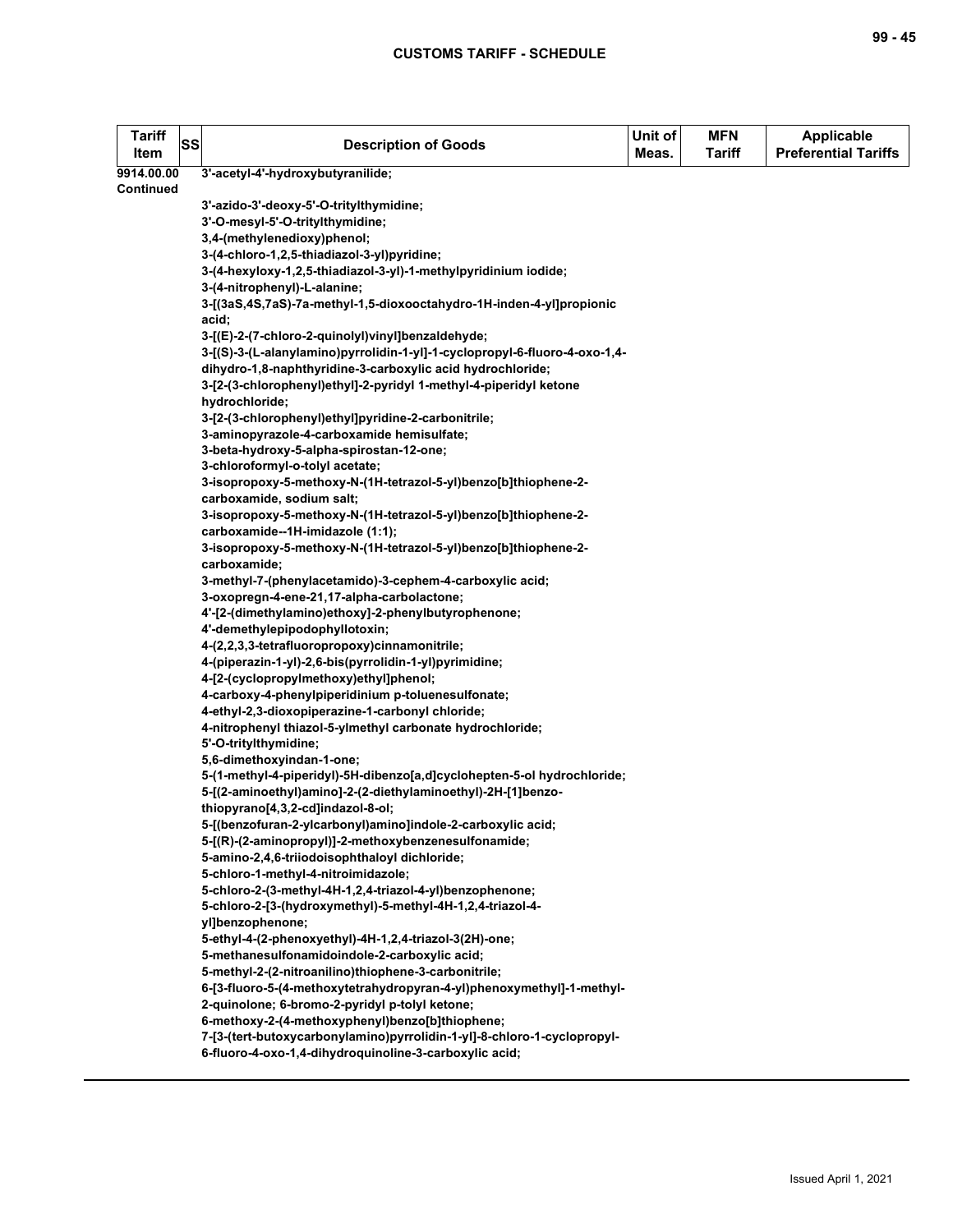| <b>Tariff</b><br>Item | <b>SS</b>        | <b>Description of Goods</b>                                                                                                                  | Unit of<br>Meas. | <b>MFN</b><br><b>Tariff</b> | <b>Applicable</b><br><b>Preferential Tariffs</b> |  |  |
|-----------------------|------------------|----------------------------------------------------------------------------------------------------------------------------------------------|------------------|-----------------------------|--------------------------------------------------|--|--|
| 9914.00.00            |                  | 7-(S)-3-[(S)-2-(tert-butoxycarbonylamino)-1-oxopropylamino]pyrrolidin-                                                                       |                  |                             |                                                  |  |  |
| Continued             |                  |                                                                                                                                              |                  |                             |                                                  |  |  |
|                       |                  | 1-yl-1-cyclopropyl-6-fluoro-4-oxo-1,4-dihydro-1,8-naphthyridine-3-                                                                           |                  |                             |                                                  |  |  |
|                       |                  | carboxylic acid;                                                                                                                             |                  |                             |                                                  |  |  |
|                       |                  | 7-amino-3-[1-(sulfomethyl)-1H-tetrazol-5-ylthiomethyl]-3-cephem-4-                                                                           |                  |                             |                                                  |  |  |
|                       |                  | carboxylic acid, sodium salt;                                                                                                                |                  |                             |                                                  |  |  |
|                       |                  | 7-chloro-1-cyclopropyl-6-fluoro-4-oxo-1,4-dihydro-1,8-naphthyridine-3-                                                                       |                  |                             |                                                  |  |  |
|                       | carboxylic acid; |                                                                                                                                              |                  |                             |                                                  |  |  |
|                       |                  | 7-chloro-1-cyclopropyl-6-fluoro-4-oxo-1,4-dihydroquinoline-3-                                                                                |                  |                             |                                                  |  |  |
|                       |                  | carboxylic acid;                                                                                                                             |                  |                             |                                                  |  |  |
|                       |                  | 7-chloro-5-(2-fluorophenyl)-2-(nitromethylene)-2,3-dihydro-1H-1,4-                                                                           |                  |                             |                                                  |  |  |
|                       |                  | benzodiazepine;                                                                                                                              |                  |                             |                                                  |  |  |
|                       |                  | 7-chloro-5-(2-fluorophenyl)-3-methyl-2-(nitromethylene)-2,3-dihydro-1H-                                                                      |                  |                             |                                                  |  |  |
|                       |                  | 1,4-benzodiazepine 4-oxide;                                                                                                                  |                  |                             |                                                  |  |  |
|                       |                  | 8-chloro-6,11-dihydro-11-(1-methyl-4-piperidylidene)-5H-                                                                                     |                  |                             |                                                  |  |  |
|                       |                  | benzo[5,6]cyclohepta[1,2-b]pyridine;                                                                                                         |                  |                             |                                                  |  |  |
|                       |                  | 8-chloro-6-(2-fluorophenyl)-1-methyl-3a,4-dihydro-3H-imidazo[1,5-                                                                            |                  |                             |                                                  |  |  |
|                       |                  | al[1,4]benzodiazepine;                                                                                                                       |                  |                             |                                                  |  |  |
|                       |                  | 9-beta, 11-beta-epoxy-17, 21-dihydroxy-16-alpha-methylpregna-1, 4-diene-<br>3,20-dione;                                                      |                  |                             |                                                  |  |  |
|                       |                  | adenosine;                                                                                                                                   |                  |                             |                                                  |  |  |
|                       |                  | alpha,4-dibromo-2-fluorotoluene;                                                                                                             |                  |                             |                                                  |  |  |
|                       |                  | alpha-acetyl-gamma-butyrolactone;                                                                                                            |                  |                             |                                                  |  |  |
|                       |                  | ammonium (Z)-2-methoxyimino-2-(2-furyl)acetate;                                                                                              |                  |                             |                                                  |  |  |
|                       |                  | benzhydryl 3-hydroxy-7-(phenylacetamido)cepham-4-carboxylate;                                                                                |                  |                             |                                                  |  |  |
|                       |                  | benzyl (1R,2S)-3-chloro-2-hydroxy-1-(phenylthiomethyl)propyl-                                                                                |                  |                             |                                                  |  |  |
|                       |                  | carbamate:                                                                                                                                   |                  |                             |                                                  |  |  |
|                       |                  | benzyl (1S,2S)-3-[(3S,4aS,8aS)-3-tert-butylcarbamoylperhydro-2-                                                                              |                  |                             |                                                  |  |  |
|                       |                  | isoquinolyl]-2-hydroxy-1-(phenylthiomethyl)propylcarbamate;                                                                                  |                  |                             |                                                  |  |  |
|                       |                  | benzyl L-alaninate--p-toluenesulfonic acid (1:1);                                                                                            |                  |                             |                                                  |  |  |
|                       |                  | benzyl(2-pyridyl)amine;                                                                                                                      |                  |                             |                                                  |  |  |
|                       |                  | cytosine;                                                                                                                                    |                  |                             |                                                  |  |  |
|                       |                  | danaparoid sodium;                                                                                                                           |                  |                             |                                                  |  |  |
|                       |                  | dibenzoyl-L-tartaric acid;                                                                                                                   |                  |                             |                                                  |  |  |
|                       |                  | dimethyl2-[5-(1H-1,2,4-triazol-1-ylmethyl)indol-3-yl]ethylamine;                                                                             |                  |                             |                                                  |  |  |
|                       |                  | ethyl (1-cyanocyclohexyl)acetate;                                                                                                            |                  |                             |                                                  |  |  |
|                       |                  | ethyl (7-chloro-2,4-dioxo-1,2,3,4-tetrahydroquinazolin-1-yl)acetate;                                                                         |                  |                             |                                                  |  |  |
|                       |                  | ethyl (S)-3-(4-aminophenyl)-2-phthalimidopropionate hydrochloride;<br>ethyl (S)-3-4-[bis(2-chloroethyl)amino]phenyl-2-phthalimido-propionate |                  |                             |                                                  |  |  |
|                       |                  | hydrochloride;                                                                                                                               |                  |                             |                                                  |  |  |
|                       |                  | ethyl (Z)-2-(2-aminothiazol-4-yl)-2-(methoxyimino)acetate;                                                                                   |                  |                             |                                                  |  |  |
|                       |                  | ethyl [3-(cyanomethyl)-4-oxo-3,4-dihydrophthalazin-1-yl]acetate;                                                                             |                  |                             |                                                  |  |  |
|                       |                  | ethyl 1-cyclopropyl-6,7-difluoro-4-oxo-1,4-dihydroquinoline-3-                                                                               |                  |                             |                                                  |  |  |
|                       |                  | carboxylate;                                                                                                                                 |                  |                             |                                                  |  |  |
|                       |                  | ethyl 1H-tetrazole-5-carboxylate, sodium salt;                                                                                               |                  |                             |                                                  |  |  |
|                       |                  | ethyl 2-(hydroxyimino)-2-[2-(tritylamino)thiazol-4-yl]acetate                                                                                |                  |                             |                                                  |  |  |
|                       |                  | hydrochloride;                                                                                                                               |                  |                             |                                                  |  |  |
|                       |                  | ethyl 7-chloro-2-oxoheptanoate, in the form of a solution in toluene;                                                                        |                  |                             |                                                  |  |  |
|                       |                  | ethyl 7-chloro-2-oxoheptanoate;                                                                                                              |                  |                             |                                                  |  |  |
|                       |                  | ethyl DL-mandelate;                                                                                                                          |                  |                             |                                                  |  |  |
|                       |                  | ethyl N-2-[(acetylthio)methyl]-3-(o-tolyl)-1-oxopropyl-L-                                                                                    |                  |                             |                                                  |  |  |
|                       |                  | methionate;indan-5-yl hydrogen phenylmalonate;                                                                                               |                  |                             |                                                  |  |  |
|                       |                  | Intermediate concentrate obtained from a genetically-modified                                                                                |                  |                             |                                                  |  |  |
|                       |                  | Escherichia coli fermentation medium, containing human granulocyte-                                                                          |                  |                             |                                                  |  |  |
|                       |                  | macrophage colony-stimulating factor, used for the manufacture of                                                                            |                  |                             |                                                  |  |  |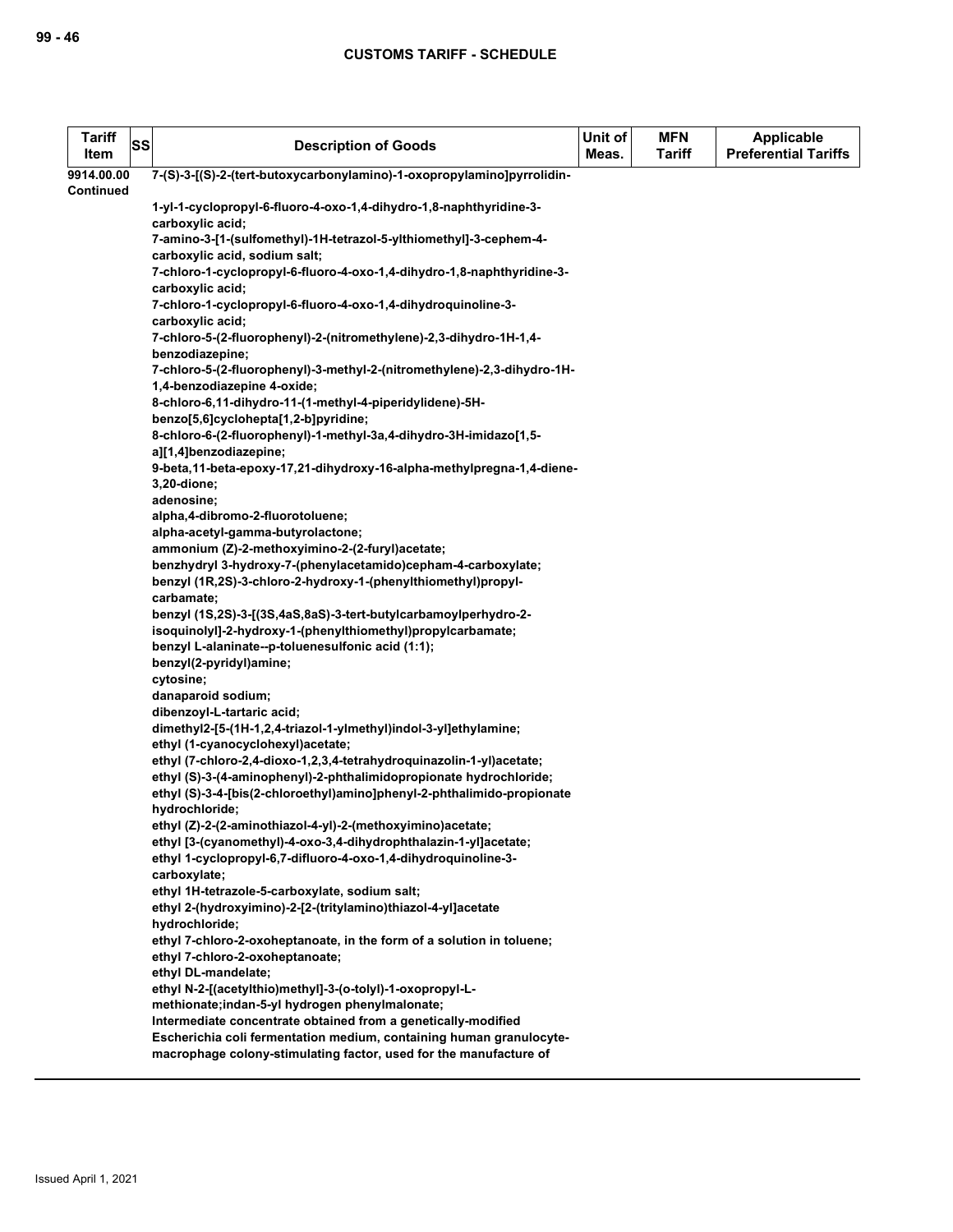| <b>Tariff</b><br>Item | <b>SS</b> | <b>Description of Goods</b>                                                                            | Unit of<br>Meas. | <b>MFN</b><br><b>Tariff</b> | <b>Applicable</b><br><b>Preferential Tariffs</b> |
|-----------------------|-----------|--------------------------------------------------------------------------------------------------------|------------------|-----------------------------|--------------------------------------------------|
| 9914.00.00            |           | medicaments of heading No. 30.02;                                                                      |                  |                             |                                                  |
| Continued             |           |                                                                                                        |                  |                             |                                                  |
|                       |           | Intermediate concentrate obtained from a genetically-modified                                          |                  |                             |                                                  |
|                       |           | Escherichia coli fermentation medium, containing human interferon                                      |                  |                             |                                                  |
|                       |           | alpha-2b, used for the manufacture of medicaments of heading                                           |                  |                             |                                                  |
|                       |           | No. 30.02;                                                                                             |                  |                             |                                                  |
|                       |           | Intermediate concentrates obtained from a Micromonospora inyoensis                                     |                  |                             |                                                  |
|                       |           | fermentation medium used for the manufacture of the antibiotics                                        |                  |                             |                                                  |
|                       |           | sisomicin (INN) and netilmicin (INN);                                                                  |                  |                             |                                                  |
|                       |           | Intermediate concentrates obtained from a Micromonospora purpurea                                      |                  |                             |                                                  |
|                       |           | fermentation medium used for the manufacture of the antibiotics                                        |                  |                             |                                                  |
|                       |           | gentamicin sulfate (INNM) and isepamicin (INN);<br>isopropyl 2,3-dihydro-1H-pyrrolizine-1-carboxylate; |                  |                             |                                                  |
|                       |           | isopropyl[2-(piperazin-1-yl)-3-pyridyl]amine;                                                          |                  |                             |                                                  |
|                       |           | L-lysyl-L-leucyl-L-leucyl-L-leucyl-L-leucyl-L-lysyl-L-leucyl-L-leucyl-L-                               |                  |                             |                                                  |
|                       |           | leucyl-L-leucyl-L-lysyl-L-leucyl-L-leucyl-L-leucyl-L-leucyl-L-lysyl-L-                                 |                  |                             |                                                  |
|                       |           | leucyl-L-leucyl-L-leucyl-L-leucyl-L-lysine;                                                            |                  |                             |                                                  |
|                       |           | magnesium bis[(2,3-dihydro-1,5-dimethyl-3-oxo-2-phenyl-1H-pyrazol-4-                                   |                  |                             |                                                  |
|                       |           | yl)methylamino]methanesulfonate;                                                                       |                  |                             |                                                  |
|                       |           | meso-N-benzyl-3-nitrocyclopropane-1,2-dicarboximide;                                                   |                  |                             |                                                  |
|                       |           | methyl (2R,3S)-2,3-epoxy-3-(4-methoxyphenyl)propionate;                                                |                  |                             |                                                  |
|                       |           | methyl (2R,3S)-3-benzamido-2-hydroxy-3-phenylpropionate;                                               |                  |                             |                                                  |
|                       |           | methyl (4-nitrophenyl)-L-alaninate;                                                                    |                  |                             |                                                  |
|                       |           | methyl 1H-1,2,4-triazole-3-carboxylate;                                                                |                  |                             |                                                  |
|                       |           | methyl 2-(3-nitrobenzylidene)-3-oxobutyrate;                                                           |                  |                             |                                                  |
|                       |           | methyl 7-[(3RS)-3-hydroxy-5-oxocyclopent-1-enyl]heptanoate;                                            |                  |                             |                                                  |
|                       |           | N,N'-dibenzylethylenediammonium di(acetate);                                                           |                  |                             |                                                  |
|                       |           | N-(5,6-dihydro-6-methyl-2-sulfamoyl-4H-thieno[2,3-b]thiopyran-4-                                       |                  |                             |                                                  |
|                       |           | yl)acetamide 7,7-dioxide;                                                                              |                  |                             |                                                  |
|                       |           | N-(9-acetyl-6-oxo-6,9-dihydro-1H-purin-2-yl)acetamide;                                                 |                  |                             |                                                  |
|                       |           | N-(benzyloxycarbonyl)-L-valine;                                                                        |                  |                             |                                                  |
|                       |           | N-(benzyloxycarbonyl)-S-phenyl-L-cysteine;<br>N-(tert-butyl)-3-methylpyridine-2-carboxamide;           |                  |                             |                                                  |
|                       |           | N-[(R)-2-((R)-2-[(2-adamantyloxycarbonyl)amino]-3-(1H-indol-3-yl)-2-                                   |                  |                             |                                                  |
|                       |           | methyl-1-oxopropylamino)-1-phenylethyl]succinamic acid--1-deoxy-1-                                     |                  |                             |                                                  |
|                       |           | methylamino-D-glucitol (1:1);                                                                          |                  |                             |                                                  |
|                       |           | N-[2-isopropylthiazol-4-ylmethyl(methyl)carbamoyl]-L-valine;                                           |                  |                             |                                                  |
|                       |           | N-5-[(1,4-dihydro-2-methyl-4-oxoquinazolin-6-ylmethyl)methylamino]-2-                                  |                  |                             |                                                  |
|                       |           | thenoyl-L-glutamic acid;                                                                               |                  |                             |                                                  |
|                       |           | omega-conotoxin M VIIA;                                                                                |                  |                             |                                                  |
|                       |           | p-nitrobenzyl (2R,5R,6S)-6-[(R)-1-hydroxyethyl]-3,7-dioxo-1-                                           |                  |                             |                                                  |
|                       |           | azabicyclo[3.2.0]heptane-2-carboxylate;                                                                |                  |                             |                                                  |
|                       |           | pentamethylene bis3-[1-(3,4-dimethoxybenzyl)-6,7-dimethoxy-1,2,3,4-                                    |                  |                             |                                                  |
|                       |           | tetrahydro-2-isoquinolyl]propionate--oxalic acid (1:2);                                                |                  |                             |                                                  |
|                       |           | pentyl chloroformate;                                                                                  |                  |                             |                                                  |
|                       |           | potassium 1-(1-hydroxyethyl)-5-methoxy-2-oxo-1,2,5,6,7,8,8a,8b-                                        |                  |                             |                                                  |
|                       |           | octahydroazeto[2,1-a]isoindole-4-carboxylate;<br>purin-6(1H)-one;                                      |                  |                             |                                                  |
|                       |           | quinuclidin-3-ol;                                                                                      |                  |                             |                                                  |
|                       |           | S-(benzothiazol-2-yl) (Z)-2-(2-aminothiazol-4-yl)-2-methoxy-                                           |                  |                             |                                                  |
|                       |           | iminothioacetate;sodium 4-[2-(5-methylpyrazine-2-                                                      |                  |                             |                                                  |
|                       |           | carboxamido)ethyl]benzene-                                                                             |                  |                             |                                                  |
|                       |           | sulfonamide;                                                                                           |                  |                             |                                                  |
|                       |           | tert-butyl [(1S,2S)-1-benzyl-2,3-dihydroxypropyl]carbamate;                                            |                  |                             |                                                  |
|                       |           | tert-butyl [(1S,3S,4S)-4-amino-1-benzyl-3-hydroxy-5-phenyl-                                            |                  |                             |                                                  |
|                       |           |                                                                                                        |                  |                             |                                                  |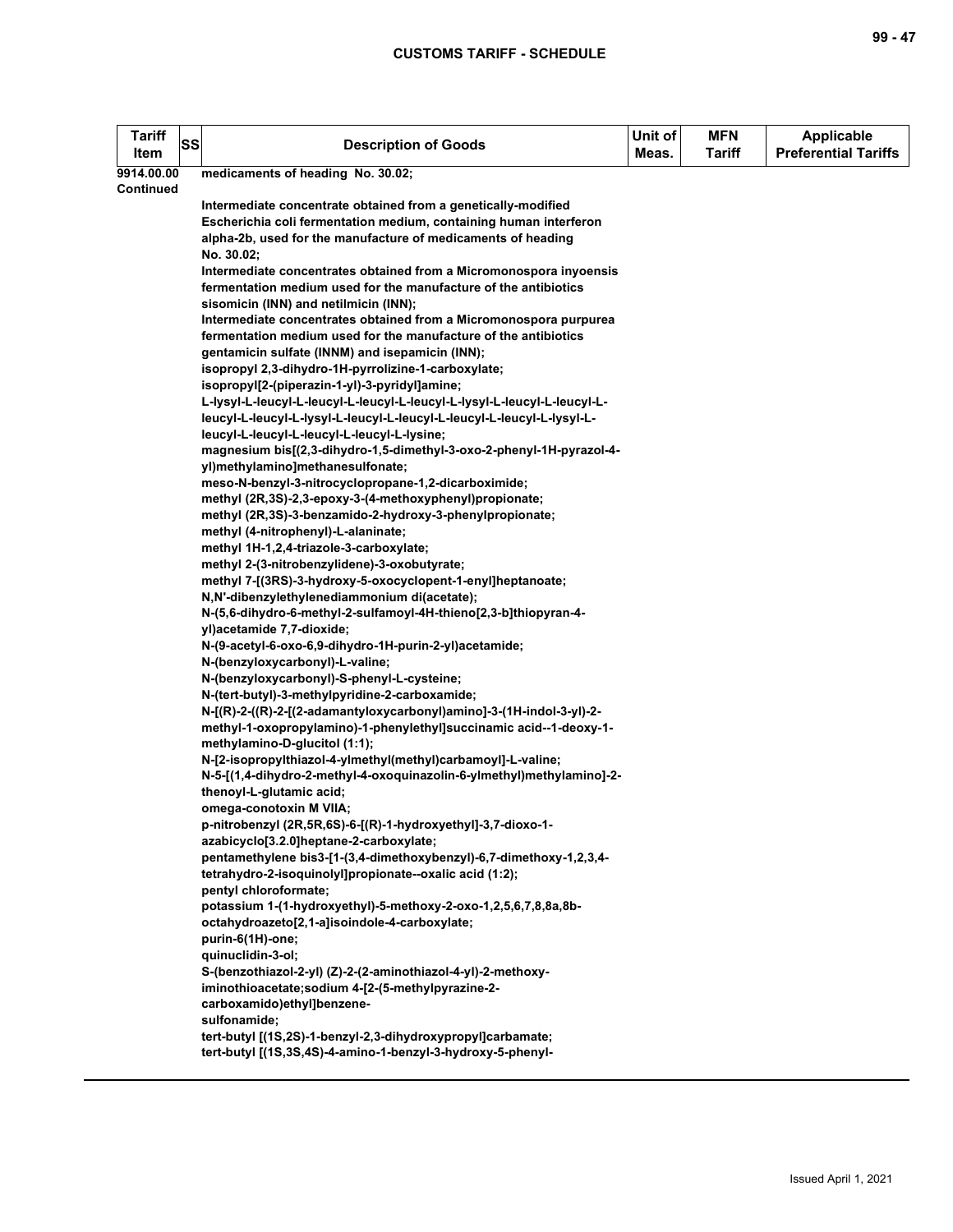| <b>Tariff</b><br>Item          | <b>SS</b> | <b>Description of Goods</b>                                                                                                          | Unit of<br>Meas. | <b>MFN</b><br>Tariff | <b>Applicable</b><br><b>Preferential Tariffs</b> |
|--------------------------------|-----------|--------------------------------------------------------------------------------------------------------------------------------------|------------------|----------------------|--------------------------------------------------|
| 9914.00.00<br><b>Continued</b> |           | pentyl]carbamate;                                                                                                                    |                  |                      |                                                  |
|                                |           | tert-butyl [(4R,6R)-6-(cyanomethyl)-2,2-dimethyl-1,3-dioxolan-4-<br>yl]acetate;                                                      |                  |                      |                                                  |
|                                |           | tert-butyl [(RS)-pyrrolidin-3-yl]carbamate;                                                                                          |                  |                      |                                                  |
|                                |           | tert-butyl (S)-1-methyl-2-oxo-2-[(S)-pyrrolidin-3-                                                                                   |                  |                      |                                                  |
|                                |           | ylamino]ethylcarbamate;                                                                                                              |                  |                      |                                                  |
|                                |           | tert-butyl (S)-alpha-[(S)-oxiranyl]phenethylcarbamate;                                                                               |                  |                      |                                                  |
|                                |           | tert-butyl meso-3-azabicyclo[3.1.0]hex-6-ylcarbamate;                                                                                |                  |                      |                                                  |
|                                |           | tetrahydro-2-methyl-3-thioxo-1,2,4-triazine-5,6-dione;                                                                               |                  |                      |                                                  |
|                                |           | thiazol-5-ylmethanol;                                                                                                                |                  |                      |                                                  |
|                                |           | thiazol-5-ylmethyl (1S,2S,4S)-1-benzyl-2-hydroxy-4-(2S)-2-[3-(2-                                                                     |                  |                      |                                                  |
|                                |           | isopropylthiazol-4-ylmethyl)-3-methylureido]-3-methyl-butyramido-5-<br>phenylpentylcarbamate;                                        |                  |                      |                                                  |
|                                |           | trans-4-(p-chlorophenyl)cyclohexanecarboxylic acid;                                                                                  |                  |                      |                                                  |
|                                |           | trans-4-hydroxy-1-(4-nitrobenzyloxycarbonyl)-L-proline;                                                                              |                  |                      |                                                  |
|                                |           | trans-6-amino-2,2-dimethyl-1,3-dioxepan-5-ol;                                                                                        |                  |                      |                                                  |
|                                |           | 1-[4-(2-Dimethylaminoethoxy)[14C]phenyl)]-1,2-diphenylbutan-1-ol;                                                                    |                  |                      |                                                  |
|                                |           | Bromomethylcyclopropane;                                                                                                             |                  |                      |                                                  |
|                                |           | 1-Nitro-4-(1,2,2,2-tetrachloroethyl)benzene;                                                                                         |                  |                      |                                                  |
|                                |           | (6E, 10E, 14E)-3, 7, 11, 15-Tetramethylhexadeca-1, 6, 10, 14-tetraen-3-ol;                                                           |                  |                      |                                                  |
|                                |           | 3,7,11-Trimethyldodeca-1,6,10-trien-3-ol;                                                                                            |                  |                      |                                                  |
|                                |           | (S)-But-3-yn-2-ol;                                                                                                                   |                  |                      |                                                  |
|                                |           | (2R,3R)-1,4-Bis(mesyloxy)butane-2,3-diol;                                                                                            |                  |                      |                                                  |
|                                |           | 4,4,5,5,5-Pentafluoropentan-1-ol;                                                                                                    |                  |                      |                                                  |
|                                |           | 2,2,2-Trifluoroethanol;                                                                                                              |                  |                      |                                                  |
|                                |           | (R)-3-Chloropropane-1,2-diol;<br>5,8-Dihydro-1-naphthol;                                                                             |                  |                      |                                                  |
|                                |           | 2-Chloroethyl 4-nitrophenyl ether;                                                                                                   |                  |                      |                                                  |
|                                |           | (R)-1-Chloro-2,3-epoxypropane;                                                                                                       |                  |                      |                                                  |
|                                |           | (S)-[(Trityloxy)methyl]oxirane;                                                                                                      |                  |                      |                                                  |
|                                |           | 3,5-Di-tert-butyl-4-hydroxybenzaldehyde;                                                                                             |                  |                      |                                                  |
|                                |           | 2,3,4-Trihydroxybenzaldehyde;                                                                                                        |                  |                      |                                                  |
|                                |           | 5-Hydroxy-1,2,3,4-tetrahydro-1-naphthone;                                                                                            |                  |                      |                                                  |
|                                |           | 4-(4-Methoxyphenyl)butan-2-one;                                                                                                      |                  |                      |                                                  |
|                                |           | 6-Methoxy-1,2,3,4-tetrahydro-1-naphthone;                                                                                            |                  |                      |                                                  |
|                                |           | 21-Benzyloxy-9-alpha-fluoro-11-beta,17-alpha-dihydroxy-16-alpha-                                                                     |                  |                      |                                                  |
|                                |           | methylpregna-1,4-diene-3,20-dione;                                                                                                   |                  |                      |                                                  |
|                                |           | trans-2-Chloro-3-[4-(4-chlorophenyl)cyclohexyl]-1,4-naphthoquinone;<br>21- Chloro-16-alpha-methylpregna-1,4,9(11)-triene-3,20-dione; |                  |                      |                                                  |
|                                |           | 1,3-Dichloroacetone;                                                                                                                 |                  |                      |                                                  |
|                                |           | 2-Acetoxy-5-acetylbenzyl acetate;                                                                                                    |                  |                      |                                                  |
|                                |           | 3,20-Dioxopregna-1,4,9(11),16-tetraen-21-yl acetate;                                                                                 |                  |                      |                                                  |
|                                |           | 17-alpha-Hydroxy-3,20-dioxopregna-4,9(11)-diene-21-yl acetate;                                                                       |                  |                      |                                                  |
|                                |           | Chloromethyl pivalate;                                                                                                               |                  |                      |                                                  |
|                                |           | Cyclobutanecarboxylic acid;                                                                                                          |                  |                      |                                                  |
|                                |           | (1S,2S,3S)-2,3-Bis(benzoyloxymethyl)cyclobutanol;                                                                                    |                  |                      |                                                  |
|                                |           | (2S,3S)-2,3-Bis(benzoyloxymethyl)cyclobutanone;                                                                                      |                  |                      |                                                  |
|                                |           | Methyl 4-(bromomethyl)benzoate;                                                                                                      |                  |                      |                                                  |
|                                |           | 2-Bromo-2-(2-chlorophenyl) acetic acid;                                                                                              |                  |                      |                                                  |
|                                |           | 4,6-Dibromo-3-fluoro-o-toluic acid;(S)-2-(4-Fluorophenyl)-3-                                                                         |                  |                      |                                                  |
|                                |           | methylbutyric acid;<br>2-(2,4,6-Triisopropylphenyl)acetic acid;                                                                      |                  |                      |                                                  |
|                                |           | Diethyl dipropylmalonate;                                                                                                            |                  |                      |                                                  |
|                                |           | Dimethyl chloromalonate;                                                                                                             |                  |                      |                                                  |
|                                |           |                                                                                                                                      |                  |                      |                                                  |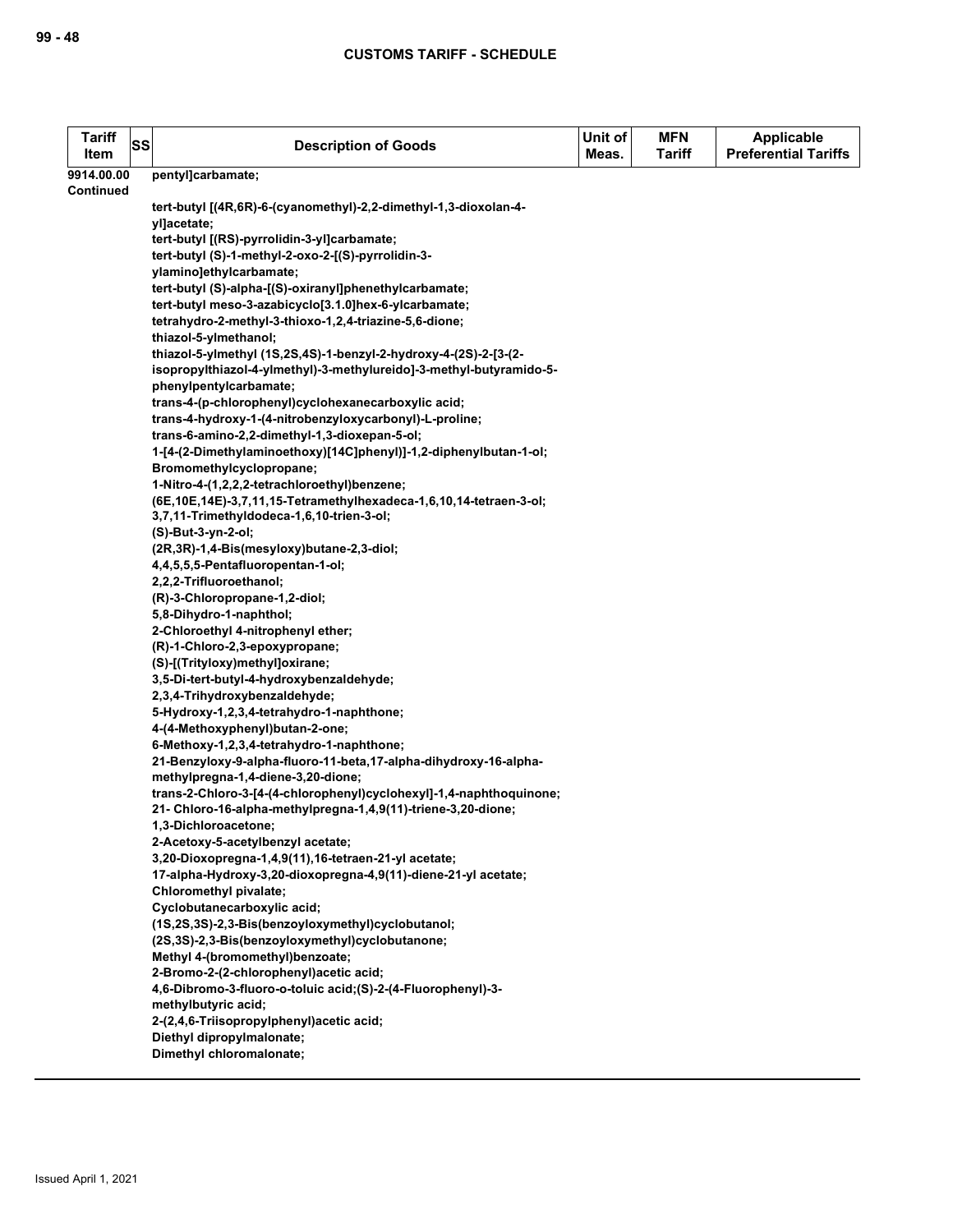| <b>Tariff</b><br>Item | <b>SS</b> | <b>Description of Goods</b>                                                                                                      | Unit of<br>Meas. | <b>MFN</b><br><b>Tariff</b> | <b>Applicable</b><br><b>Preferential Tariffs</b> |
|-----------------------|-----------|----------------------------------------------------------------------------------------------------------------------------------|------------------|-----------------------------|--------------------------------------------------|
| 9914.00.00            |           | (S)-alpha-Chloroformylethyl acetate;                                                                                             |                  |                             |                                                  |
| Continued             |           |                                                                                                                                  |                  |                             |                                                  |
|                       |           | Disodium (2S, 3R)-2-hydroxy-3-isobutylsuccinate;                                                                                 |                  |                             |                                                  |
|                       |           | Ethyl (R)-2-hydroxy-4-phenylbutyrate;                                                                                            |                  |                             |                                                  |
|                       |           | 3-Acetoxy-o-toluic acid;                                                                                                         |                  |                             |                                                  |
|                       |           | Ethyl 3,4-dihydroxybenzoate;                                                                                                     |                  |                             |                                                  |
|                       |           | 3-Oxoandrost-4-ene-17-beta-carboxylic acid;                                                                                      |                  |                             |                                                  |
|                       |           | Isopropyl (Z)-7-[(1R,2R,3R,5S)-3,5-dihydroxy-2-(E)-(3R)-3-hydroxy-4-[3-                                                          |                  |                             |                                                  |
|                       |           | (trifluoromethyl)phenoxy]but-1-enylcyclopentyl]hept-5-enoate;                                                                    |                  |                             |                                                  |
|                       |           | Methyl 4-(bromomethyl)-m-anisate;                                                                                                |                  |                             |                                                  |
|                       |           | Methyl 5-chloro-o-anisate;                                                                                                       |                  |                             |                                                  |
|                       |           | Chloromethyl isopropyl carbonate;                                                                                                |                  |                             |                                                  |
|                       |           | (R)-Propylene carbonate;                                                                                                         |                  |                             |                                                  |
|                       |           | (4R,5R)-4,5-Bis(mesyloxymethyl)-1,3,2-dioxathiolane 2,2-dioxide;                                                                 |                  |                             |                                                  |
|                       |           | Diethyl (tosyloxy)methylphosphonate;                                                                                             |                  |                             |                                                  |
|                       |           | 3-Chloropropyldimethylammonium chloride;<br>2-Aminoethyldiethylamine;                                                            |                  |                             |                                                  |
|                       |           |                                                                                                                                  |                  |                             |                                                  |
|                       |           | N,N'-Bis[3-(ethylamino)propyl]propane-1,3-diamine tetrahydrochloride;<br>Cyclohexylammonium 1-[(S)-2-(tert-butoxycarbonyl)-3-(2- |                  |                             |                                                  |
|                       |           | methoxyethoxy)propyl]cyclopentanecarboxylate;                                                                                    |                  |                             |                                                  |
|                       |           | alpha, alpha, alpha-Trifluoro-4-nitro-m-toluidine;                                                                               |                  |                             |                                                  |
|                       |           | (Z)-N-[3-(3-Chloro-4-cyclohexylphenyl)prop-2-enyl]-N-                                                                            |                  |                             |                                                  |
|                       |           | ethylcyclohexylamine hydrochloride;                                                                                              |                  |                             |                                                  |
|                       |           | 2,6-Difluorobenzylamine;                                                                                                         |                  |                             |                                                  |
|                       |           | 1-Ethyl-1,4-diphenylbut-3-enylamine;                                                                                             |                  |                             |                                                  |
|                       |           | alpha,alpha,alpha,alpha',alpha',alpha'-Hexafluoro-2,5-xylidine;                                                                  |                  |                             |                                                  |
|                       |           | Methyl(4'-nitrophenethyl)amine hydrochloride;                                                                                    |                  |                             |                                                  |
|                       |           | 3-(Trichlorovinyl) aniline hydrochloride;                                                                                        |                  |                             |                                                  |
|                       |           | Triethylaniline;                                                                                                                 |                  |                             |                                                  |
|                       |           | (S)-2-(2-Amino-5-chlorophenyl)-4-cyclopropyl-1,1,1-trifluorobut-3-yn-2-                                                          |                  |                             |                                                  |
|                       |           | ol;                                                                                                                              |                  |                             |                                                  |
|                       |           | (R)-2-Amino-2-ethylhexan-1-ol;                                                                                                   |                  |                             |                                                  |
|                       |           | 2-Aminopropane-1,3-diol;                                                                                                         |                  |                             |                                                  |
|                       |           | 2-[Benzyl(methyl)amino]ethyl acetoacetate;                                                                                       |                  |                             |                                                  |
|                       |           | (1RS,2RS,3SR)-2,3-Bis(benzoyloxymethyl)cyclobutylamine;                                                                          |                  |                             |                                                  |
|                       |           | 3-(Z)-1-[4-(2-Dimethylaminoethoxy)phenyl]-2-phenylbut-1-enylphenol;                                                              |                  |                             |                                                  |
|                       |           | 5-(3-Dimethylaminopropyl)-10,11-dihydrodibenzo[a,d]cyclohepten-5-ol;                                                             |                  |                             |                                                  |
|                       |           | 2-Amino-2',5-dichlorobenzophenone;                                                                                               |                  |                             |                                                  |
|                       |           | 3-(Aminomethyl)-5-methylhexanoic acid;                                                                                           |                  |                             |                                                  |
|                       |           | 5-Amino-2,4,6-triiodoisophthalic acid;                                                                                           |                  |                             |                                                  |
|                       |           | cis-4-(Benzyloxycarbonyl)cyclohexylammonium tosylate;                                                                            |                  |                             |                                                  |
|                       |           | Diethyl L-glutamate hydrochloride;                                                                                               |                  |                             |                                                  |
|                       |           | Ethyl (S)-3-aminopent-4-ynoate hydrochloride;                                                                                    |                  |                             |                                                  |
|                       |           | Methyl 3-amino-4,6-dibromo-o-toluate;                                                                                            |                  |                             |                                                  |
|                       |           | Potassium (R)-N-(3-ethoxy-1-methyl-3-oxoprop-1-enyl)-2-phenylglycine;                                                            |                  |                             |                                                  |
|                       |           | Methyl 4-amino-5-nitro-o-anisate;                                                                                                |                  |                             |                                                  |
|                       |           | 4'-Benzyloxy-2-[(1-methyl-2-phenoxyethyl)amino]propiophenone                                                                     |                  |                             |                                                  |
|                       |           | hydrochloride;<br>Ethyl ((7S)-7-[(2R)-2-(3-chlorophenyl)-2-hydroxyethyl]amino-5,6,7,8-                                           |                  |                             |                                                  |
|                       |           | tetrahydro-2-naphthyloxy) acetate hydrochloride;                                                                                 |                  |                             |                                                  |
|                       |           | 4-[1-Hydroxy-2-(methylamino)ethyl]phenol--L-tartaric acid (2:1);N-[N-                                                            |                  |                             |                                                  |
|                       |           | (tert-Butoxycarbonyl)-L-alanyl]-L-alanine hydrate;                                                                               |                  |                             |                                                  |
|                       |           | 2-(Ethylmethylamino)acetamide;                                                                                                   |                  |                             |                                                  |
|                       |           | 4-Acetamido-2'-aminobenzanilide;                                                                                                 |                  |                             |                                                  |
|                       |           | 4-Acetamido-5-chloro-o-anisic acid;                                                                                              |                  |                             |                                                  |
|                       |           |                                                                                                                                  |                  |                             |                                                  |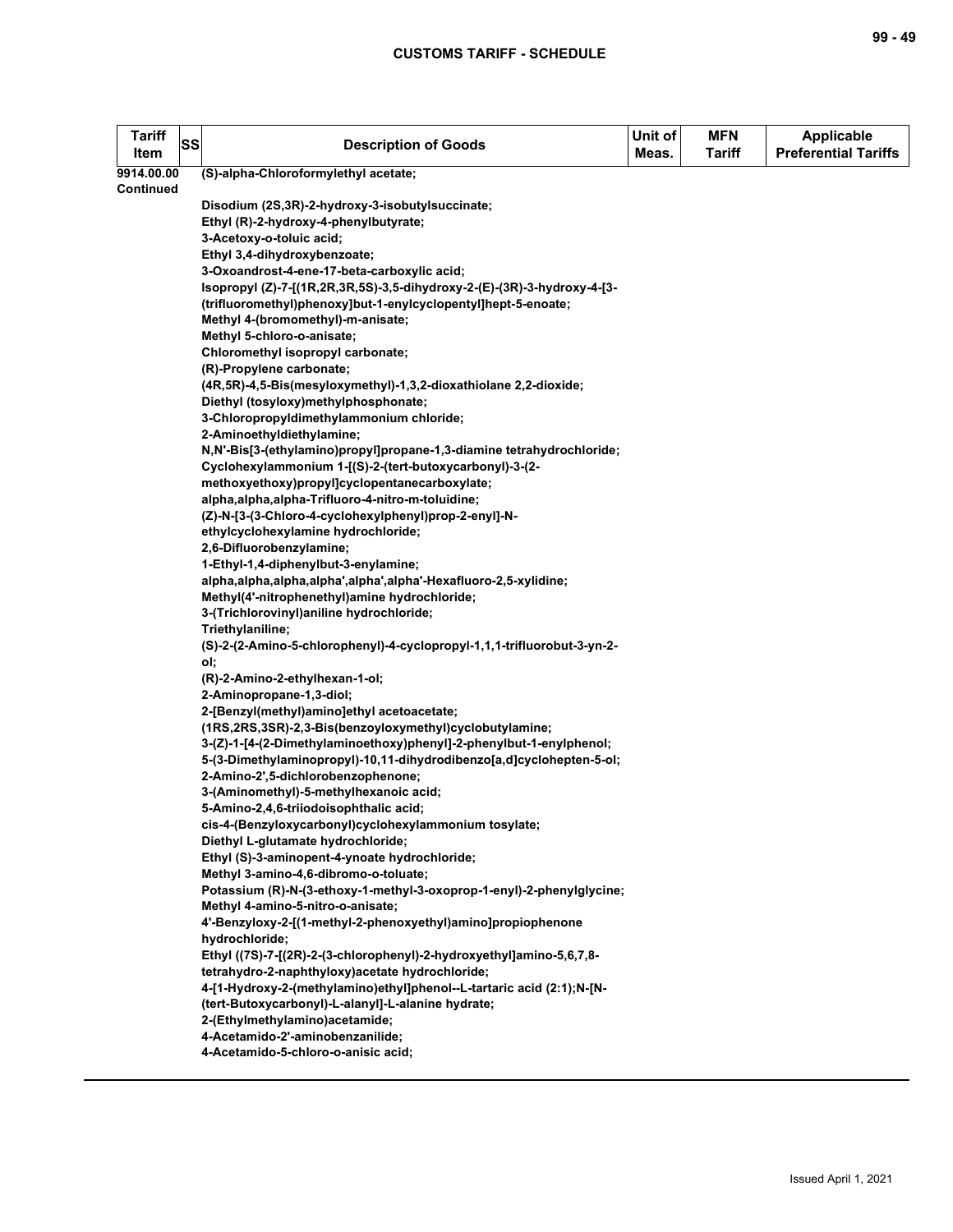| <b>Tariff</b><br>Item | SS | <b>Description of Goods</b>                                                                                                                | Unit of<br>Meas. | <b>MFN</b><br><b>Tariff</b> | <b>Applicable</b><br><b>Preferential Tariffs</b> |
|-----------------------|----|--------------------------------------------------------------------------------------------------------------------------------------------|------------------|-----------------------------|--------------------------------------------------|
| 9914.00.00            |    | N-Acetyl-3-(3,4-dimethoxyphenyl)-DL-alanine;                                                                                               |                  |                             |                                                  |
| <b>Continued</b>      |    |                                                                                                                                            |                  |                             |                                                  |
|                       |    | 5-Acetylsalicylamide;                                                                                                                      |                  |                             |                                                  |
|                       |    | 5-Amino-N,N'-bis[2-acetoxy-1-(acetoxymethyl)ethyl]-2,4,6-                                                                                  |                  |                             |                                                  |
|                       |    | triiodoisophthalamide;                                                                                                                     |                  |                             |                                                  |
|                       |    | 5-Amino-N,N'-bis(2,3-dihydroxypropyl)-2,4,6-triiodoisophthalamide;                                                                         |                  |                             |                                                  |
|                       |    | 2'-Benzoyl-2-bromo-4'-chloroacetanilide;                                                                                                   |                  |                             |                                                  |
|                       |    | Benzyl (1-carbamoyl-2-hydroxypropyl)carbamate;                                                                                             |                  |                             |                                                  |
|                       |    | 2-Bromo-4'-chloro-2'-(2-fluorobenzoyl)acetanilide;                                                                                         |                  |                             |                                                  |
|                       |    | tert-Butyl (1R,4S)-4-(hydroxymethyl)cyclopent-2-enylcarbamate;                                                                             |                  |                             |                                                  |
|                       |    | 3,5-Diacetamido-2,4,6-triiodobenzoic acid dihydrate;                                                                                       |                  |                             |                                                  |
|                       |    | N-[(2,6-Diisopropylphenoxy)sulfonyl]-2-(2,4,6-                                                                                             |                  |                             |                                                  |
|                       |    | triisopropylphenyl)acetamide;                                                                                                              |                  |                             |                                                  |
|                       |    | N-(1-Ethyl-1,4-diphenylbut-3-enyl)cyclopropanecarboxamide;                                                                                 |                  |                             |                                                  |
|                       |    | 2-Hydroxy-2-methyl-4'-nitro-3'-(trifluoromethyl)propionanilide;                                                                            |                  |                             |                                                  |
|                       |    | Methyl 4-acetamido-o-anisate;                                                                                                              |                  |                             |                                                  |
|                       |    | Methyl (1S,2S)-1-benzyl-3-chloro-2-hydroxypropylcarbamate;                                                                                 |                  |                             |                                                  |
|                       |    | Methyl N-(methoxycarbonyl)-L-phenylalaninate;                                                                                              |                  |                             |                                                  |
|                       |    | Methyl N-(phenoxycarbonyl)-L-valinate;                                                                                                     |                  |                             |                                                  |
|                       |    | 8-Azaspiro[4.5]decane-7,9-dione;                                                                                                           |                  |                             |                                                  |
|                       |    | 1-Benzyl hydrogen (S)-4-phthalimidoglutarate;                                                                                              |                  |                             |                                                  |
|                       |    | 4'-Amidinosuccinanilic acid hydrochloride;                                                                                                 |                  |                             |                                                  |
|                       |    | 4-Bromo-2,2-diphenylbutanenitrile;                                                                                                         |                  |                             |                                                  |
|                       |    | Diethyl (1-cyano-3-methylbutyl)malonate;                                                                                                   |                  |                             |                                                  |
|                       |    | 3-Methylenecyclobutanecarbonitrile;                                                                                                        |                  |                             |                                                  |
|                       |    | (S)-O-Benzyllactaldehyde-N-(tert-butoxycarbonyl)hydrazone;                                                                                 |                  |                             |                                                  |
|                       |    | 4-Chloro-2-[(Z)-(methoxycarbonyl)methoxyimino]-3-oxobutyric acid;                                                                          |                  |                             |                                                  |
|                       |    | 13-Ethyl-17-alpha-hydroxy-18,19-dinorpregn-4-en-20-yn-3-one oxime;                                                                         |                  |                             |                                                  |
|                       |    | trans-2'-Fluoro-4-hydroxychalcone O-[(Z)-2-                                                                                                |                  |                             |                                                  |
|                       |    | (dimethylamino)ethyl]oxime--fumaric acid (2:1);<br>(RS)-Serinohydrazide hydrochloride;                                                     |                  |                             |                                                  |
|                       |    | N'-alpha-(tert-Butoxycarbonyl)-N-methoxy-N-methyl-N'-omega-nitro-L-                                                                        |                  |                             |                                                  |
|                       |    | argininamide;                                                                                                                              |                  |                             |                                                  |
|                       |    | N'-alpha-(tert-Butoxycarbonyl)-N'-omega-nitro-L-arginine;                                                                                  |                  |                             |                                                  |
|                       |    | 2.6-Diisopropylphenyl sulfamate;                                                                                                           |                  |                             |                                                  |
|                       |    | (S)-2-(Acetylthio)-3-phenylpropionic acid-dicyclohexylamine                                                                                |                  |                             |                                                  |
|                       |    | $(1:1)$ :                                                                                                                                  |                  |                             |                                                  |
|                       |    | N,N'-Bis(trifluoroacetyl)-DL-homocystine;                                                                                                  |                  |                             |                                                  |
|                       |    | 9-Bromononyl 4,4,5,5,5-pentafluoropentyl sulfide;                                                                                          |                  |                             |                                                  |
|                       |    | o-Chlorothiophenol;                                                                                                                        |                  |                             |                                                  |
|                       |    | N,N'-[Dithiobis(o-phenylenecarbonyl)]bis-L-isoleucine;                                                                                     |                  |                             |                                                  |
|                       |    | 2,2'-Dithiodibenzonitrile;                                                                                                                 |                  |                             |                                                  |
|                       |    | 4-Fluorobenzyl 4-(methylthio)phenyl ketone;                                                                                                |                  |                             |                                                  |
|                       |    | 2-[1-(Mercaptomethyl)cyclopropyl]acetic acid;                                                                                              |                  |                             |                                                  |
|                       |    | 2-Mercapto-5-(trifluoromethyl) anilinium chloride;                                                                                         |                  |                             |                                                  |
|                       |    | Methyl 5-(ethylsulfonyl)-o-anisate;                                                                                                        |                  |                             |                                                  |
|                       |    | 2-(Phenylthio) aniline;                                                                                                                    |                  |                             |                                                  |
|                       |    | (4-Carboxybutyl)triphenylphosphonium bromide;                                                                                              |                  |                             |                                                  |
|                       |    | Tetraisopropyl methylenediphosphonate;                                                                                                     |                  |                             |                                                  |
|                       |    | (S)-Tetrahydrofuran-3-ol;                                                                                                                  |                  |                             |                                                  |
|                       |    | 4'-(Benzyloxycarbonyl)-4'-demethylepipodophyllotoxin;11-alpha-                                                                             |                  |                             |                                                  |
|                       |    | Hydroxy-7-alpha-(methoxycarbonyl)-3-oxopregn-4-ene-21,17-                                                                                  |                  |                             |                                                  |
|                       |    | alpha-carbolactone;                                                                                                                        |                  |                             |                                                  |
|                       |    | 11-alpha-Hydroxy-3-oxopregna-4,6-diene-21,17-alpha-carbolactone;<br>(4S,5R,6R)-5-Acetamido-4-amino-6-[(1R,2R)-1,2,3-trihydroxypropyl]-5,6- |                  |                             |                                                  |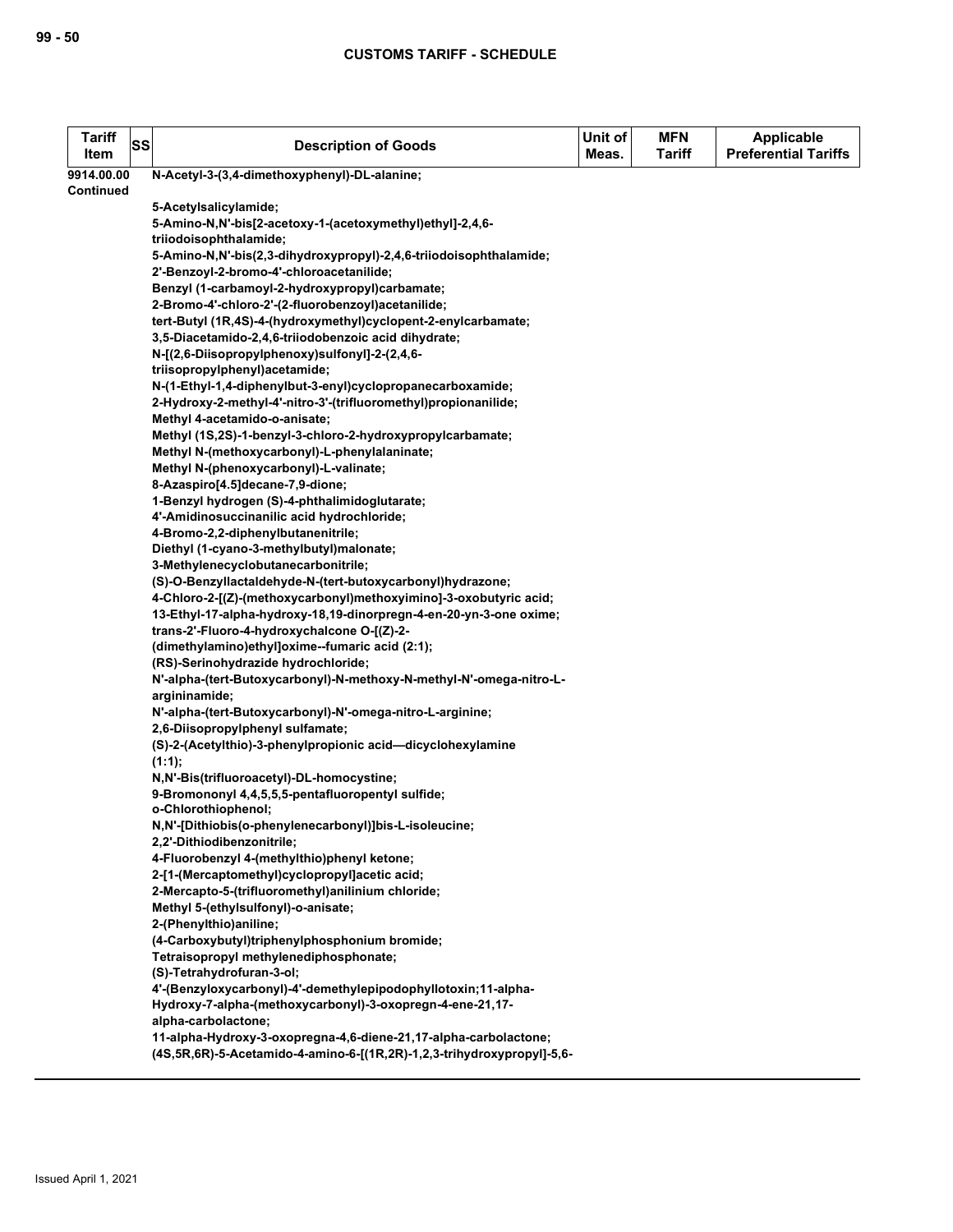| <b>Tariff</b><br>Item | <b>SS</b> | <b>Description of Goods</b>                                                              | Unit of<br>Meas. | <b>MFN</b><br><b>Tariff</b> | <b>Applicable</b><br><b>Preferential Tariffs</b> |
|-----------------------|-----------|------------------------------------------------------------------------------------------|------------------|-----------------------------|--------------------------------------------------|
| 9914.00.00            |           | dihydropyran-2-carboxylic acid;                                                          |                  |                             |                                                  |
| <b>Continued</b>      |           |                                                                                          |                  |                             |                                                  |
|                       |           | 2-(4-Aminophenoxymethyl)-2,5,7,8-tetramethyl-4-oxochroman-6-yl                           |                  |                             |                                                  |
|                       |           | acetate;                                                                                 |                  |                             |                                                  |
|                       |           | 2-(3-Bromophenoxy)tetrahydropyran;                                                       |                  |                             |                                                  |
|                       |           | (2,3-Dihydrobenzofuran-5-yl)acetic acid;                                                 |                  |                             |                                                  |
|                       |           | (S)-5-(1,3-Dioxolan-4-yl)-2-aminovaleric acid;                                           |                  |                             |                                                  |
|                       |           | Methyl O-2-deoxy-6-O-sulfo-2-(sulfoamino)-alpha-D-glucopyranosyl-                        |                  |                             |                                                  |
|                       |           | (1,4)-O-beta-D-glucopyranuronosyl-(1,4)-O-2-deoxy-3,6-di-O-sulfo-2-                      |                  |                             |                                                  |
|                       |           | (sulfoamino)-alpha-D-glucopyranosyl-(1,4)-O-2-O-sulfo-alpha-L-                           |                  |                             |                                                  |
|                       |           | idopyranuronosyl-(1,4)-2-deoxy-2-(sulfoamino)-6-(hydrogen sul;                           |                  |                             |                                                  |
|                       |           | (2R)-4-Methyl-2-[(S)-2,2-dimethyl-5-oxo-1,3-dioxolan-4-yl]valeric acid;                  |                  |                             |                                                  |
|                       |           | (3aS,9aS,9bR)-3a-Methyl-6-[2-(2,5,5-trimethyl-1,3-dioxan-2-yl)ethyl]-                    |                  |                             |                                                  |
|                       |           | 1,2,4,5,8,9,9a,9b-octahydro-3aH-cyclopenta[a]naphthalene-3,7-dione;                      |                  |                             |                                                  |
|                       |           | 2,5,7,8-Tetramethyl-2-(4-nitrophenoxymethyl)-4-oxochroman-6-yl                           |                  |                             |                                                  |
|                       |           | acetate;                                                                                 |                  |                             |                                                  |
|                       |           | 1-Methyl-4-nitro-3-propylpyrazole-5-carboxamide;                                         |                  |                             |                                                  |
|                       |           | N'1-Methyl-1H-pyrazole-1-carboxamidine hydrochloride;                                    |                  |                             |                                                  |
|                       |           | Pyrazole-1-carboxamidine hydrochloride;                                                  |                  |                             |                                                  |
|                       |           | 3-(4-Bromobenzyl)-2-butyl-4-chloro-1H-imidazol-5-ylmethanol;                             |                  |                             |                                                  |
|                       |           | 2-Butyl-1,3-diazaspiro[4.4]non-1-en-4-one hydrochloride;                                 |                  |                             |                                                  |
|                       |           | 4-(2-Butyl-5-formylimidazol-1-ylmethyl)benzoic acid;<br>2-Butylimidazole-5-carbaldehyde; |                  |                             |                                                  |
|                       |           |                                                                                          |                  |                             |                                                  |
|                       |           | 4'-(2-Butyl-4-oxo-1,3-diazaspiro[4.4]non-1-en-3-ylmethyl)biphenyl-2-<br>carbonitrile;    |                  |                             |                                                  |
|                       |           | (S)-N-[4-(4-Acetamido-4-phenyl-1-piperidyl)-2-(3,4-                                      |                  |                             |                                                  |
|                       |           | dichlorophenyl)butyl]-N-methylbenzamide--fumaric acid (1:1);                             |                  |                             |                                                  |
|                       |           | (S)-2-Amino-3,3-dimethyl-N-2-pyridylbutyramide;                                          |                  |                             |                                                  |
|                       |           | (2S,3S)-3-Amino-2-ethoxy-N-nitropiperidine-1-carboxamidine                               |                  |                             |                                                  |
|                       |           | hydrochloride;                                                                           |                  |                             |                                                  |
|                       |           | 2-Amino-3-pyridyl methyl ketone;                                                         |                  |                             |                                                  |
|                       |           | (1S,3S,4S)-1-Azabicyclo[2.2.1]heptan-3-ol;                                               |                  |                             |                                                  |
|                       |           | (±)-1-Azabicyclo[2.2.1]heptan-3-one;                                                     |                  |                             |                                                  |
|                       |           | (1R,4S)-1-Azabicyclo[2.2.1]heptan-3-one;                                                 |                  |                             |                                                  |
|                       |           | (1S,4R)-1-Azabicyclo[2.2.1]heptan-3-one O-[(Z)-(3-                                       |                  |                             |                                                  |
|                       |           | methoxyphenyl)ethynyl]oxime--maleic acid (1:1);                                          |                  |                             |                                                  |
|                       |           | (R)-N-(1-3-[1-Benzoyl-3-(3,4-dichlorophenyl)-3-piperidyl]propyl-4-                       |                  |                             |                                                  |
|                       |           | phenyl-4-piperidyl)-N-methylacetamide hydrochloride;                                     |                  |                             |                                                  |
|                       |           | 1-(4-Benzyloxyphenyl)-2-(4-hydroxy-4-phenyl-1-piperidyl)propan-1-one;                    |                  |                             |                                                  |
|                       |           | 1-Benzylpiperidine-4-carbaldehyde;                                                       |                  |                             |                                                  |
|                       |           | 10,10-Bis[(2-fluoro-4-pyridyl)methyl]anthrone;                                           |                  |                             |                                                  |
|                       |           | 2-[1-(tert-Butoxycarbonyl)-4-piperidyl]acetic acid;                                      |                  |                             |                                                  |
|                       |           | 1-(2-Chloroethyl)piperidinium chloride;                                                  |                  |                             |                                                  |
|                       |           | 4-Chloro-1-methylpiperidine hydrochloride;                                               |                  |                             |                                                  |
|                       |           | 6-Chloronicotinic acid;                                                                  |                  |                             |                                                  |
|                       |           | 5-(4-Chlorophenyl)-1-(2,4-dichlorophenyl)-4-methyl-N-piperidino-1H-                      |                  |                             |                                                  |
|                       |           | pyrazole-3-carboxamide;                                                                  |                  |                             |                                                  |
|                       |           | 4-Chloropyridine hydrochloride;                                                          |                  |                             |                                                  |
|                       |           | 1-(6-Chloro-2-pyridyl)-4-piperidylamine hydrochloride;                                   |                  |                             |                                                  |
|                       |           | 3-(Cyanoimino)-3-piperidinopropiononitrile;                                              |                  |                             |                                                  |
|                       |           | 4-4-[(11R)-3,10-Dibromo-8-chloro-5,6-dihydro-11H-                                        |                  |                             |                                                  |
|                       |           | benzo[5,6]cyclohepta[1,2-b]pyridin-11-                                                   |                  |                             |                                                  |
|                       |           | yl]piperidinocarbonylmethylpiperidine-1-carboxamide;                                     |                  |                             |                                                  |
|                       |           | 4-4-[(11S)-3,10-Dibromo-8-chloro-5,6-dihydro-11H-                                        |                  |                             |                                                  |
|                       |           | benzo[5,6]cyclohepta[1,2-b]pyridin-11-                                                   |                  |                             |                                                  |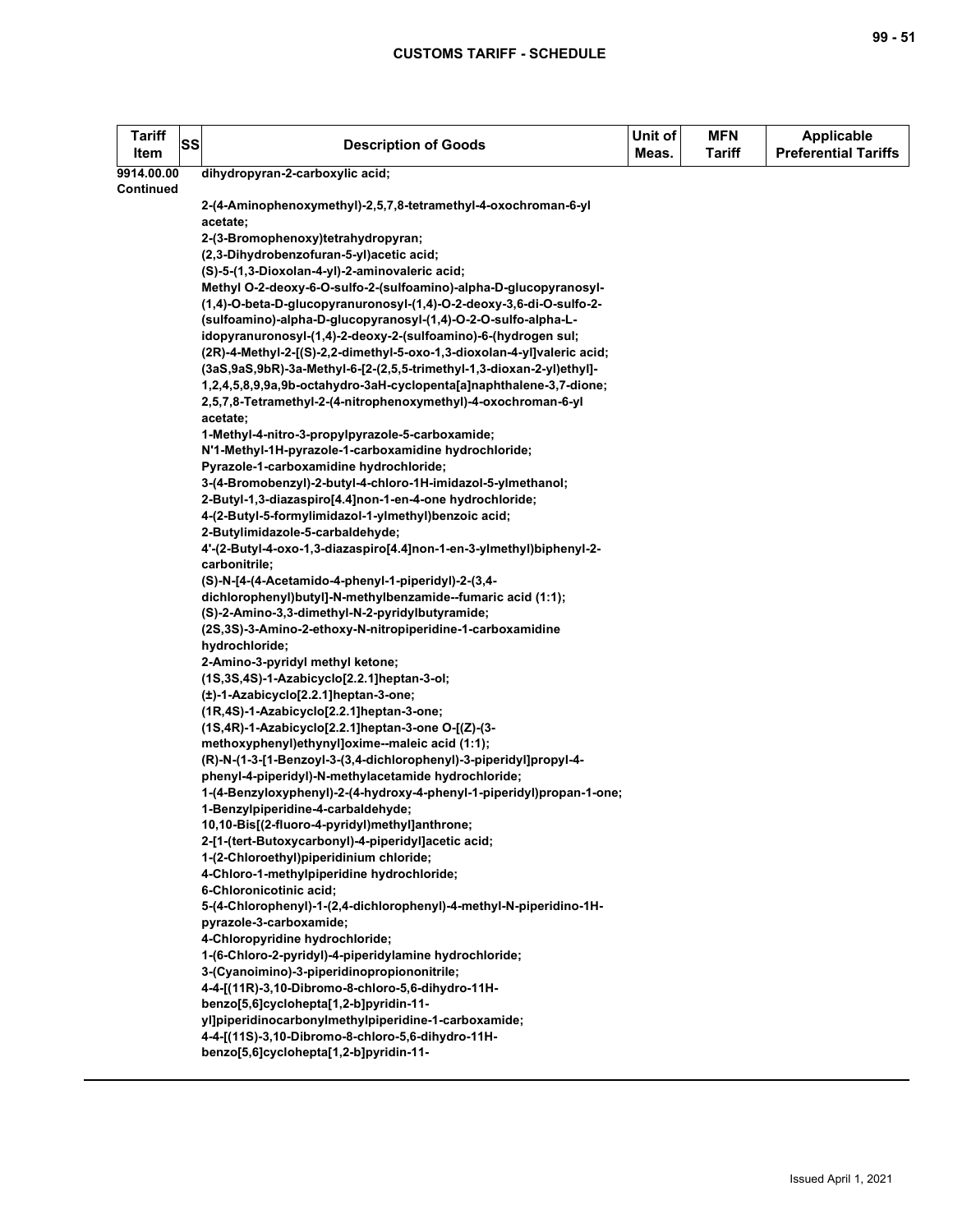| <b>Tariff</b><br>Item | SS | <b>Description of Goods</b>                                                      | Unit of<br>Meas. | <b>MFN</b><br><b>Tariff</b> | <b>Applicable</b><br><b>Preferential Tariffs</b> |
|-----------------------|----|----------------------------------------------------------------------------------|------------------|-----------------------------|--------------------------------------------------|
| 9914.00.00            |    | yl]piperidinocarbonylmethylpiperidine-1-carboxamide;                             |                  |                             |                                                  |
| <b>Continued</b>      |    |                                                                                  |                  |                             |                                                  |
|                       |    | 2,6-Dichloro-4-methylnicotinonitrile;                                            |                  |                             |                                                  |
|                       |    | (S)-1-2-[3-(3,4-Dichlorophenyl)-1-(3-isopropoxyphenacyl)-3-                      |                  |                             |                                                  |
|                       |    | piperidyl]ethyl-4-phenyl-1-azoniabicyclo[2.2.2]octane chloride;                  |                  |                             |                                                  |
|                       |    | 3,5-Dimethylpiperidine;                                                          |                  |                             |                                                  |
|                       |    | Ethyl 2-chloronicotinate;                                                        |                  |                             |                                                  |
|                       |    | Ethyl 6-chloronicotinate;                                                        |                  |                             |                                                  |
|                       |    | 2-(5-Ethyl-2-pyridyl)ethanol;                                                    |                  |                             |                                                  |
|                       |    | 1-[(1S,2S)-2-Hydroxy-2-(4-hydroxyphenyl)-1-methylethyl]-4-                       |                  |                             |                                                  |
|                       |    | phenylpiperidin-4-ol methanesulfonate trihydrate;                                |                  |                             |                                                  |
|                       |    | 6-Hydroxynicotinic acid;                                                         |                  |                             |                                                  |
|                       |    | [4-(3-Methoxypropoxy)-3-methyl-2-pyridyl]methanol;                               |                  |                             |                                                  |
|                       |    | N-[(R)-9-Methyl-4-oxo-1-phenyl-3,4,6,7-tetrahydro[1,4]diazepino[6,7,1-           |                  |                             |                                                  |
|                       |    | hi]indol-3-yl]isonicotinamide;                                                   |                  |                             |                                                  |
|                       |    | 3-Methyl-4-(2,2,2-trifluoroethoxy)-2-pyridylmethanol;                            |                  |                             |                                                  |
|                       |    | 3-Nitro-4-pyridone;                                                              |                  |                             |                                                  |
|                       |    | 4-Phenoxypyridine;                                                               |                  |                             |                                                  |
|                       |    | 4-Phenylpiperidin-4-ol;                                                          |                  |                             |                                                  |
|                       |    | 2-Phenyl-2-pyridylacetonitrile;                                                  |                  |                             |                                                  |
|                       |    | 4-Pyridylacetic acid hydrochloride;                                              |                  |                             |                                                  |
|                       |    | 4-(4-Pyridyloxy)benzenesulfonic acid;                                            |                  |                             |                                                  |
|                       |    | 4-(4-Pyridyloxy)benzenesulfonyl chloride hydrochloride;                          |                  |                             |                                                  |
|                       |    | (3S,4aS,8aS)-2-[(2R,3S)-3-Amino-2-hydroxy-4-phenylbutyl]-N-tert-                 |                  |                             |                                                  |
|                       |    | butyldecahydroisoquinoline-3-carboxamide;                                        |                  |                             |                                                  |
|                       |    | 7-Bromo-1-cyclopropyl-6-fluoro-5-methyl-4-oxo-1,4-dihydroquinoline-3-            |                  |                             |                                                  |
|                       |    | carboxylic acid;                                                                 |                  |                             |                                                  |
|                       |    | (S)-N-tert-Butyl-1,2,3,4-tetrahydroisoquinoline-3-carboxamide                    |                  |                             |                                                  |
|                       |    | hydrochloride;                                                                   |                  |                             |                                                  |
|                       |    | (S)-N-tert-Butyl-1,2,3,4-tetrahydroisoquinoline-3-carboxamide sulfate;           |                  |                             |                                                  |
|                       |    | 2-[1-(7-Chloro-4-quinolyl)-5-(2,6-dimethoxyphenyl)-1H-pyrazol-3-                 |                  |                             |                                                  |
|                       |    | yl]carbonylaminoadamantane-2-carboxylic acid;                                    |                  |                             |                                                  |
|                       |    | Methyl (1S,2R)-1-benzyl-3-[(3S,4aS,8aS)-3-(tert-                                 |                  |                             |                                                  |
|                       |    | butylcarbamoyl)decahydro-2-isoquinolyl]-2-hydroxypropylcarbamate;                |                  |                             |                                                  |
|                       |    | Methyl 2-[(S)-3-(E)-3-[2-(7-chloro-2-quinolyl)vinyl]phenyl-3-                    |                  |                             |                                                  |
|                       |    | hydroxypropyl]benzoate;                                                          |                  |                             |                                                  |
|                       |    | Methyl 2-(3-(E)-3-[2-(7-chloro-2-quinolyl)vinyl]phenyl-3-<br>oxopropyl)benzoate; |                  |                             |                                                  |
|                       |    | 3-Methyl hydrogen 7-chloro-1,4-dihydro-4-oxoquinoline-2,3-                       |                  |                             |                                                  |
|                       |    | dicarboxylate;                                                                   |                  |                             |                                                  |
|                       |    | N-(2-QuinolyIcarbonyl)-L-asparagine;                                             |                  |                             |                                                  |
|                       |    | (S)-1,2,3,4-Tetrahydroisoquinoline-3-carboxylic acid;                            |                  |                             |                                                  |
|                       |    | 1-Acetylpiperazine;                                                              |                  |                             |                                                  |
|                       |    | (1R,2R,3S)-2-Amino-9-[2,3-bis(benzoyloxymethyl)cyclobutyl]-9H-purin-             |                  |                             |                                                  |
|                       |    | 6-one;                                                                           |                  |                             |                                                  |
|                       |    | 2-Amino-5-bromo-6-methylquinazolin-4(1H)-one;                                    |                  |                             |                                                  |
|                       |    | [(1S,4R)-4-(2-Amino-6-chloro-9H-purin-9-yl)cyclopent-2-enyl]methanol             |                  |                             |                                                  |
|                       |    | hydrochloride;                                                                   |                  |                             |                                                  |
|                       |    | N-(2-Amino-4,6-dichloropyrimidin-5-yl)formamide;                                 |                  |                             |                                                  |
|                       |    | 6-Amino-9H-purin-9-ylethanol;                                                    |                  |                             |                                                  |
|                       |    | (R)-2-(6-Amino-9H-purin-9-yl)-1-methylethanol;                                   |                  |                             |                                                  |
|                       |    | (R)-[2-(6-Amino-9H-purin-9-yl)-1-methylethoxy]methylphosphonic acid;             |                  |                             |                                                  |
|                       |    | 6-Benzyl-1-(ethoxymethyl)-5-isopropylpyrimidine-2,4(1H,3H)-dione;                |                  |                             |                                                  |
|                       |    | (1R,2R,3S)-9-[2,3-Bis(benzoyloxymethyl)cyclobutyl]-6-iodo-9H-purin-2-            |                  |                             |                                                  |
|                       |    | ylamine;                                                                         |                  |                             |                                                  |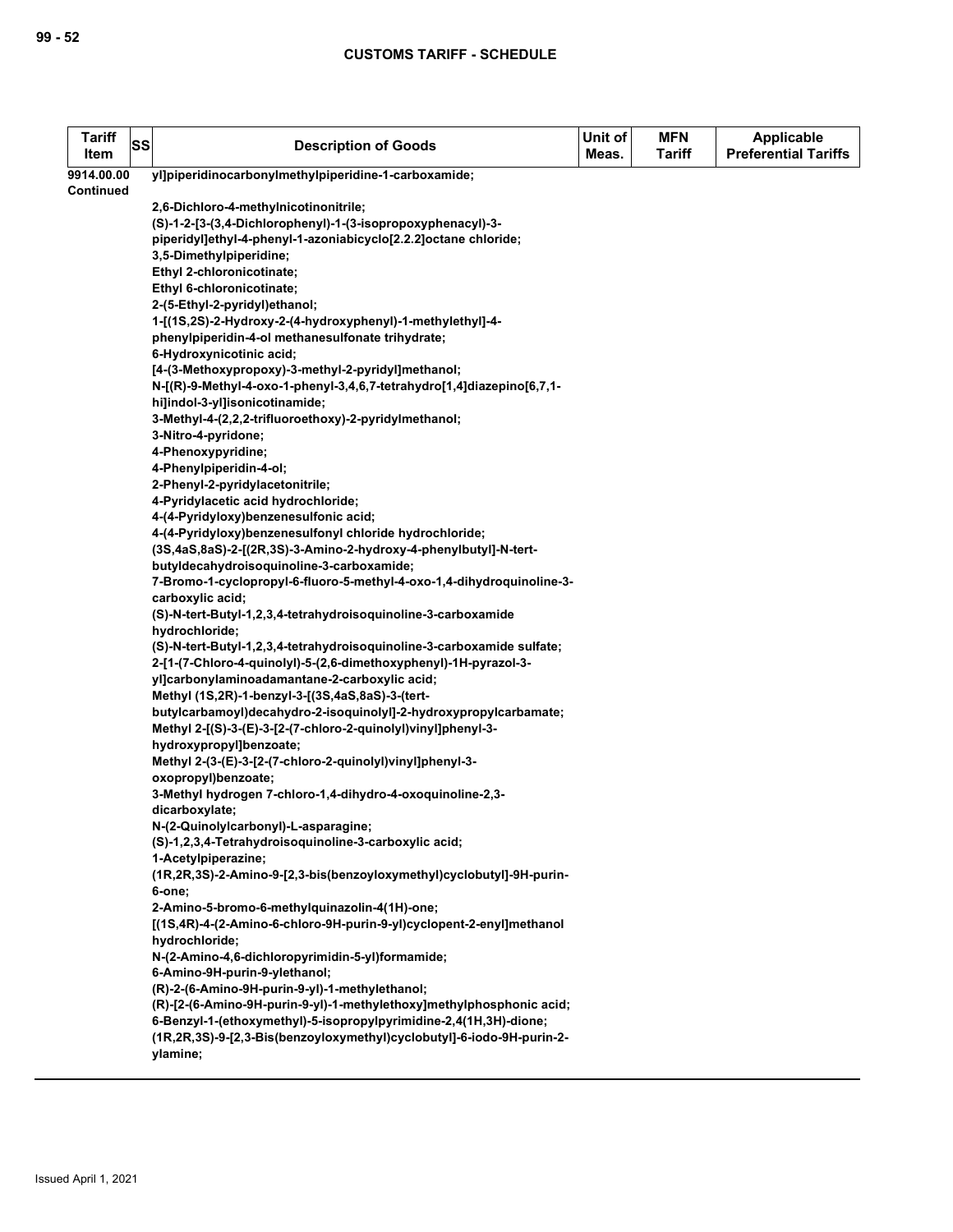| <b>Tariff</b><br>Item | SS | <b>Description of Goods</b>                                                                                | Unit of<br>Meas. | <b>MFN</b><br><b>Tariff</b> | <b>Applicable</b><br><b>Preferential Tariffs</b> |
|-----------------------|----|------------------------------------------------------------------------------------------------------------|------------------|-----------------------------|--------------------------------------------------|
| 9914.00.00            |    | Bis[(isopropyloxycarbonyloxy)methyl [(R)-2-(6-amino-9H-purin-9-yl)-1-                                      |                  |                             |                                                  |
| <b>Continued</b>      |    |                                                                                                            |                  |                             |                                                  |
|                       |    | methylethoxy]methyl phosphonate--fumaric acid (1:1);                                                       |                  |                             |                                                  |
|                       |    | 6,7-Bis(2-methoxyethoxy)quinazolin-4(1H)-one;                                                              |                  |                             |                                                  |
|                       |    | 2,6-Diaminopyrimidin-4-ol;                                                                                 |                  |                             |                                                  |
|                       |    | 4,6-Dichloro-5-(2-methoxyphenoxy)-2,2'-bipyrimidinyl;                                                      |                  |                             |                                                  |
|                       |    | (2RS,3SR)-2-(2,4-Difluorophenyl)-3-(5-fluoropyrimidin-4-yl)-1-(1H-1,2,4-                                   |                  |                             |                                                  |
|                       |    | triazol-1-yl)butan-2-ol--(1R,4S)-2-oxobornane-10-sulfonic acid (1:1);                                      |                  |                             |                                                  |
|                       |    | 4-[4-(4-4-[(3R,5R)-5-(2,4-Difluorophenyl)-5-(1H-1,2,4-triazol-1-                                           |                  |                             |                                                  |
|                       |    | ylmethyl)tetrahydrofuran-3-ylmethyloxy]phenylpiperazin-1-yl)phenyl]-1-                                     |                  |                             |                                                  |
|                       |    | [(1S,2S)-1-ethyl-2-hydroxypropyl]-1,2,4-triazol-5(4H)-one;                                                 |                  |                             |                                                  |
|                       |    | (S)-2-(4-[(2,7-Dimethyl-4-oxo-1,4-dihydroquinazolin-6-yl)methyl](prop-2-                                   |                  |                             |                                                  |
|                       |    | ynyl)amino-2-fluorobenzamido)-4-(1H-tetrazol-5-yl)butyric acid;                                            |                  |                             |                                                  |
|                       |    | Estropipate;                                                                                               |                  |                             |                                                  |
|                       |    | Ethyl [3-(4-bromo-2-fluorobenzyl)-7-chloro-2,4-dioxo-1,2,3,4-                                              |                  |                             |                                                  |
|                       |    | tetrahydroquinazolin-1-yl]acetate;                                                                         |                  |                             |                                                  |
|                       |    | 6-Ethyl-5-fluoropyrimidin-4(1H)-one;                                                                       |                  |                             |                                                  |
|                       |    | (3-Ethynylphenyl)[6,7-bis(2-methoxyethoxy)quinazolin-4-yl]amine                                            |                  |                             |                                                  |
|                       |    | hydrochloride;                                                                                             |                  |                             |                                                  |
|                       |    | 6-lodo-1H-purin-2-ylamine;                                                                                 |                  |                             |                                                  |
|                       |    | 5-lodouracil;                                                                                              |                  |                             |                                                  |
|                       |    | 6-Methoxy-1H-purin-2-ylamine;                                                                              |                  |                             |                                                  |
|                       |    | 5-Methyluracil;                                                                                            |                  |                             |                                                  |
|                       |    | Phenyl 4-[4-(4-hydroxyphenyl)piperazin-1-yl]phenylcarbamate;                                               |                  |                             |                                                  |
|                       |    | 2-(Piperazin-1-yl)pyrimidine;                                                                              |                  |                             |                                                  |
|                       |    | Tetrabutylammonium (6-iodo-1H-purin-2-yl)amide;                                                            |                  |                             |                                                  |
|                       |    | Uracil;                                                                                                    |                  |                             |                                                  |
|                       |    | 4-[(S)-3-Amino-2-oxopyrrolidin-1-yl)benzonitrile hydrochloride;<br>(±)-2-Azabicyclo[2.2.1]hept-5-en-3-one; |                  |                             |                                                  |
|                       |    | (1R,4S)-2-Azabicyclo[2.2.1]hept-5-en-3-one;                                                                |                  |                             |                                                  |
|                       |    | 4-tert-Butylbenzyl 2-(2R,3S)-3-[(R)-1-(tert-butyldimethylsilyloxy)ethyl]-2-                                |                  |                             |                                                  |
|                       |    | [(1R,3S)-3-methoxy-2-oxocyclohexyl]-4-oxoazetidin-1-yl-2-oxoacetate;                                       |                  |                             |                                                  |
|                       |    | 6-Chloro-5-(2-chloroethyl)indol-2(3H)-one;                                                                 |                  |                             |                                                  |
|                       |    | 6-Chloroindol-2(3H)-one;                                                                                   |                  |                             |                                                  |
|                       |    | Ethyl 3-(3-(S)-1-[4-(N'2-hydroxyamidino)phenyl]-2-oxopyrrolidin-3-                                         |                  |                             |                                                  |
|                       |    | ylureido)propionate;                                                                                       |                  |                             |                                                  |
|                       |    | 4-(2-Methyl-2-phenylhydrazino)-5,6-dihydro-2-pyridone;                                                     |                  |                             |                                                  |
|                       |    | 4-Nitrobenzyl (4R,5R,6S)-3-(diphenoxyphosphoryloxy)-6-[(R)-1-                                              |                  |                             |                                                  |
|                       |    | hydroxyethyl]-4-methyl-7-oxo-1-azabicyclo[3.2.0]hept-2-ene-2-                                              |                  |                             |                                                  |
|                       |    | carboxylate;                                                                                               |                  |                             |                                                  |
|                       |    | (4R,5S,6S,7R)-1-[(3-Amino-1H-indazol-5-yl)methyl]-4,7-dibenzyl-3-butyl-                                    |                  |                             |                                                  |
|                       |    | 5,6-dihydroxyhexahydro-2H-1,3-diazepin-2-one;                                                              |                  |                             |                                                  |
|                       |    | 3-Amino-7-methyl-5-phenyl-1H-1,4-benzodiazepin-2(3H)-one;                                                  |                  |                             |                                                  |
|                       |    | [3-(Benzimidazol-2-yl)propyl]methylamine;                                                                  |                  |                             |                                                  |
|                       |    | trans-1-Benzoyl-4-phenyl-L-proline;                                                                        |                  |                             |                                                  |
|                       |    | meso-3-Benzyl-6-nitro-3-azabicyclo[3.1.0]hexane;                                                           |                  |                             |                                                  |
|                       |    | (S)-1-(Benzyloxycarbonyl)hexahydropyridazine-3-carboxylic acid;                                            |                  |                             |                                                  |
|                       |    | N-(Biphenyl-2-yl)-4-[(2-methyl-4,5-dihydro-1H-imidazo[4,5-                                                 |                  |                             |                                                  |
|                       |    | d][1]benzazepin-6-yl)carbonyl]benzamide;                                                                   |                  |                             |                                                  |
|                       |    | 5-Bromo-3-[(R)-1-methylpyrrolidin-2-ylmethyl]indole;                                                       |                  |                             |                                                  |
|                       |    | tert-Butyl (1S,9S)-6,10-dioxo-9-phthalimidooctahydropyridazo[1,2-                                          |                  |                             |                                                  |
|                       |    | a][1,2]diazepine-1-carboxylate;                                                                            |                  |                             |                                                  |
|                       |    | (Z)-1-[3-(3-Chloro-4-cyclohexylphenyl)prop-2-enyl]hexahydro-1H-                                            |                  |                             |                                                  |
|                       |    | azepine hydrochloride;                                                                                     |                  |                             |                                                  |
|                       |    | 8-Chloro-5,6-dihydro-11H-benzo[5,6]cyclohepta[1,2-b]pyridin-11-one;                                        |                  |                             |                                                  |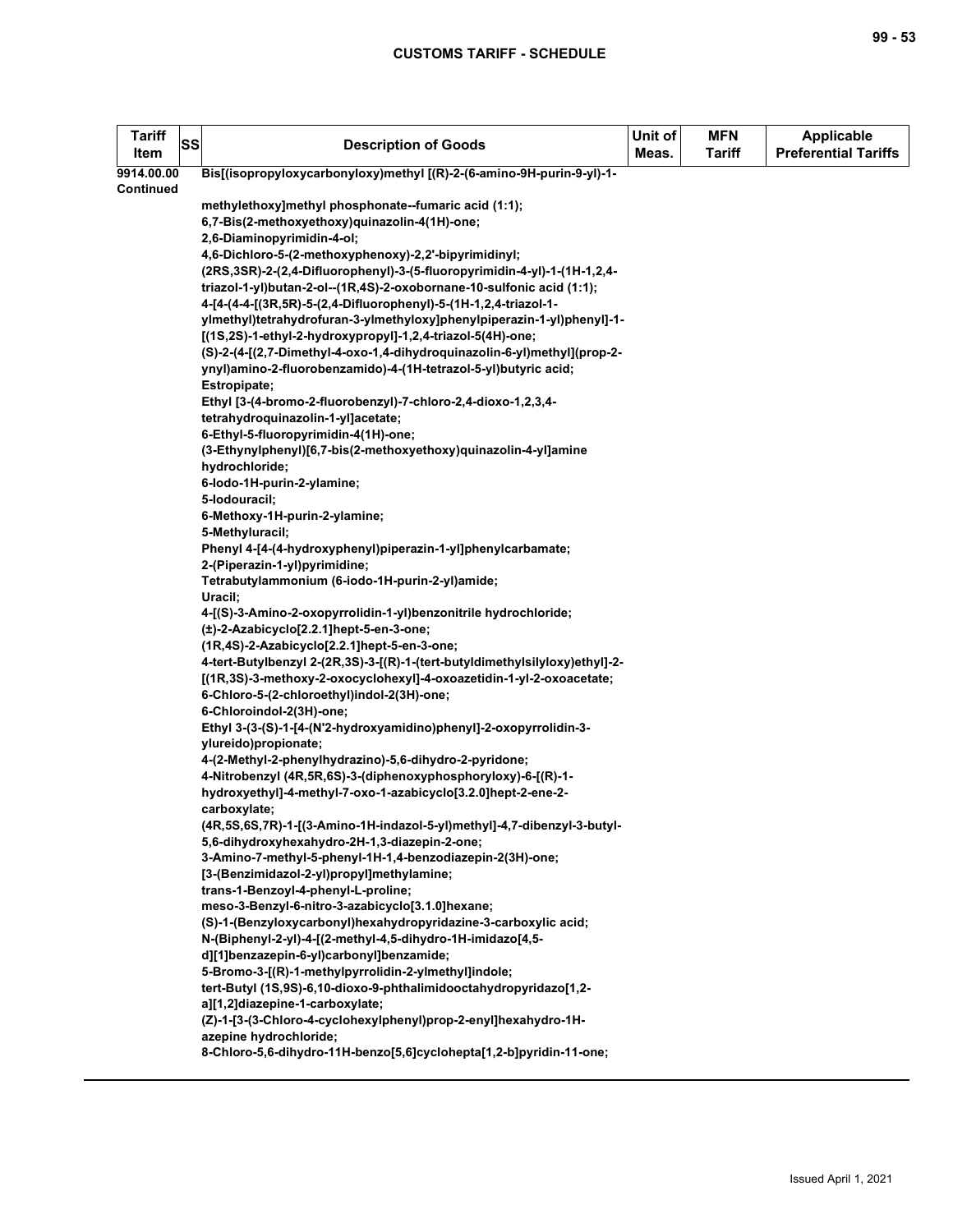| <b>Tariff</b><br>Item | SS | <b>Description of Goods</b>                                                                                                           | Unit of<br>Meas. | <b>MFN</b><br><b>Tariff</b> | <b>Applicable</b><br><b>Preferential Tariffs</b> |
|-----------------------|----|---------------------------------------------------------------------------------------------------------------------------------------|------------------|-----------------------------|--------------------------------------------------|
| 9914.00.00            |    | N-(2-Chloroethyl)pyrrolidine hydrochloride;                                                                                           |                  |                             |                                                  |
| <b>Continued</b>      |    |                                                                                                                                       |                  |                             |                                                  |
|                       |    | 7-Chloro-5-(2-fluorophenyl)-1H-1,4-benzodiazepin-2(3H)-one;                                                                           |                  |                             |                                                  |
|                       |    | 7-Chloro-2-(4-methoxy-2-methylphenyl)-2,3-dihydro-5H-pyridazino[4,5-                                                                  |                  |                             |                                                  |
|                       |    | b]quinoline-1,4,10-trione, sodium salt;                                                                                               |                  |                             |                                                  |
|                       |    | 8-Chloro-11-(4-piperidylidene)-5,6-dihydro-11H-                                                                                       |                  |                             |                                                  |
|                       |    | benzo[5,6]cyclohepta[1,2-b]pyridine;                                                                                                  |                  |                             |                                                  |
|                       |    | Dibenzyl 1-(2,4-difluorophenyl)-2-(1H-1,2,4-triazol-1-yl)-1-(1H-1,2,4-                                                                |                  |                             |                                                  |
|                       |    | triazol-1-ylmethyl)ethyl phosphate;                                                                                                   |                  |                             |                                                  |
|                       |    | (5,6-Dichloro-1H-benzimidazol-2-yl)isopropylamine;                                                                                    |                  |                             |                                                  |
|                       |    | 6,7-Dichloro-2,3-dimethoxyquinoxalin-5-ylamine;<br>Diethyl (6-chloro-9H-carbazol-2-yl)methylmalonate;                                 |                  |                             |                                                  |
|                       |    | N', N'-Diethyl-2-methyl-N-(6-phenyl-5-propylpyridazin-3-yl)propane-1,2-                                                               |                  |                             |                                                  |
|                       |    | diamine--fumaric acid (2:3);                                                                                                          |                  |                             |                                                  |
|                       |    | Diphenyl[(S)-pyrrolidin-3-yl]acetonitrile hydrobromide;                                                                               |                  |                             |                                                  |
|                       |    | Ethyl 4,6-dichloro-3-formylindole-2-carboxylate;                                                                                      |                  |                             |                                                  |
|                       |    | 7-Ethyl-3-[2-(trimethylsilyloxy)ethyl]indole;                                                                                         |                  |                             |                                                  |
|                       |    | 4-Hydroxyindole;                                                                                                                      |                  |                             |                                                  |
|                       |    | N'-[N-Methoxycarbonyl-L-valyl]-N-[(S)-3,3,3-trifluoro-1-isopropyl-2-                                                                  |                  |                             |                                                  |
|                       |    | oxopropyl]-L-prolinamide;                                                                                                             |                  |                             |                                                  |
|                       |    | (3R)-3-[(S)-1-(Methylamino)ethyl]pyrrolidine;                                                                                         |                  |                             |                                                  |
|                       |    | Methyl (S)-2-amino-4-(1H-tetrazol-5-yl)butyrate;                                                                                      |                  |                             |                                                  |
|                       |    | 4-(2-Methyl-1H-imidazo[4,5-c]pyridin-1-yl)benzoic acid;                                                                               |                  |                             |                                                  |
|                       |    | 2-Methyl-1-nitrosoindoline;                                                                                                           |                  |                             |                                                  |
|                       |    | 5-Methyl-2,3,4,5-tetrahydro-1H-pyrido[4,3-b]indol-1-one;                                                                              |                  |                             |                                                  |
|                       |    | (5R,6S)-6-Phenyl-5-[4-(2-pyrrolidinoethoxy)phenyl]-5,6,7,8-tetrahydro-2-<br>naphthol--(-)-tartaric acid (1:1);                        |                  |                             |                                                  |
|                       |    | Sodium 1,2,3-triazole-5-thiolate;                                                                                                     |                  |                             |                                                  |
|                       |    | 2-(2-Trityl-2H-tetrazol-5-yl)phenylboronic acid;                                                                                      |                  |                             |                                                  |
|                       |    | 3-[4-(4-Amidinophenyl)thiazol-2-yl][1-(carboxymethyl)-4-                                                                              |                  |                             |                                                  |
|                       |    | piperidyl]aminopropionic acid;                                                                                                        |                  |                             |                                                  |
|                       |    | Benzhydryl 7-(Z)-2-[2-(tert-butoxycarbonylamino)thiazol-4-yl]-4-(3-                                                                   |                  |                             |                                                  |
|                       |    | methylbut-2-enyloxycarbonyl)but-2-enamido-3-cephem-4-carboxylate;                                                                     |                  |                             |                                                  |
|                       |    | Ethyl 3-(4-[4-(N-ethoxycarbonylamidino)phenyl]thiazol-2-yl[1-                                                                         |                  |                             |                                                  |
|                       |    | (ethoxycarbonylmethyl)-4-piperidyl]amino)propionate;                                                                                  |                  |                             |                                                  |
|                       |    | 2-Imino-1,3-thiazol-4-one;                                                                                                            |                  |                             |                                                  |
|                       |    | Pyvaloyloxymethyl 7-(Z)-2-[2-(tert-butoxycarbonylamino)thiazol-4-<br>yl]pent-2-enamido-3-(carbamoyloxymethyl)-3-cephem-4-carboxylate; |                  |                             |                                                  |
|                       |    | Thiazolidine-2,4-dione;                                                                                                               |                  |                             |                                                  |
|                       |    | tert-Butyl 2-[1-(2-aminothiazol-4-yl)-2-(benzisothiazol-2-ylthio)-2-                                                                  |                  |                             |                                                  |
|                       |    | oxoethylidene]aminooxy-2-methylpropionate;                                                                                            |                  |                             |                                                  |
|                       |    | (2S,3S)-3-Methyl-2-(3-oxo-2,3-dihydro-1,2-benzisothiazol-2-yl)valeric                                                                 |                  |                             |                                                  |
|                       |    | acid;                                                                                                                                 |                  |                             |                                                  |
|                       |    | Cytidine 5'-(dihydrogen phosphate);                                                                                                   |                  |                             |                                                  |
|                       |    | Inosine 5'-disodium phosphate;                                                                                                        |                  |                             |                                                  |
|                       |    | 5-Methyluridine;                                                                                                                      |                  |                             |                                                  |
|                       |    | 5-Methyluridine hemihydrate;                                                                                                          |                  |                             |                                                  |
|                       |    | Thymidine;                                                                                                                            |                  |                             |                                                  |
|                       |    | (E)-3-[(6R,7R)-7-Amino-2-carboxylato-8-oxo-5-thia-1-<br>azabicyclo[4.2.0]oct-2-en-3-                                                  |                  |                             |                                                  |
|                       |    | yl]allyl(carbamoylmethyl)(ethyl)methylammonium;                                                                                       |                  |                             |                                                  |
|                       |    | (2R,5S)-4-Amino-5-fluoro-1-[2-(hydroxymethyl)-1,3-oxathiolan-5-                                                                       |                  |                             |                                                  |
|                       |    | yl]pyrimidin-2(1H)-one;                                                                                                               |                  |                             |                                                  |
|                       |    | 7-Amino-3-(2-furoyIthiomethyl)-3-cephem-4-carboxylic acid;                                                                            |                  |                             |                                                  |
|                       |    | (S)-N-5-[2-(2-Amino-4-oxo-4,6,7,8-tetrahydro-1H-pyrimido[5,4-                                                                         |                  |                             |                                                  |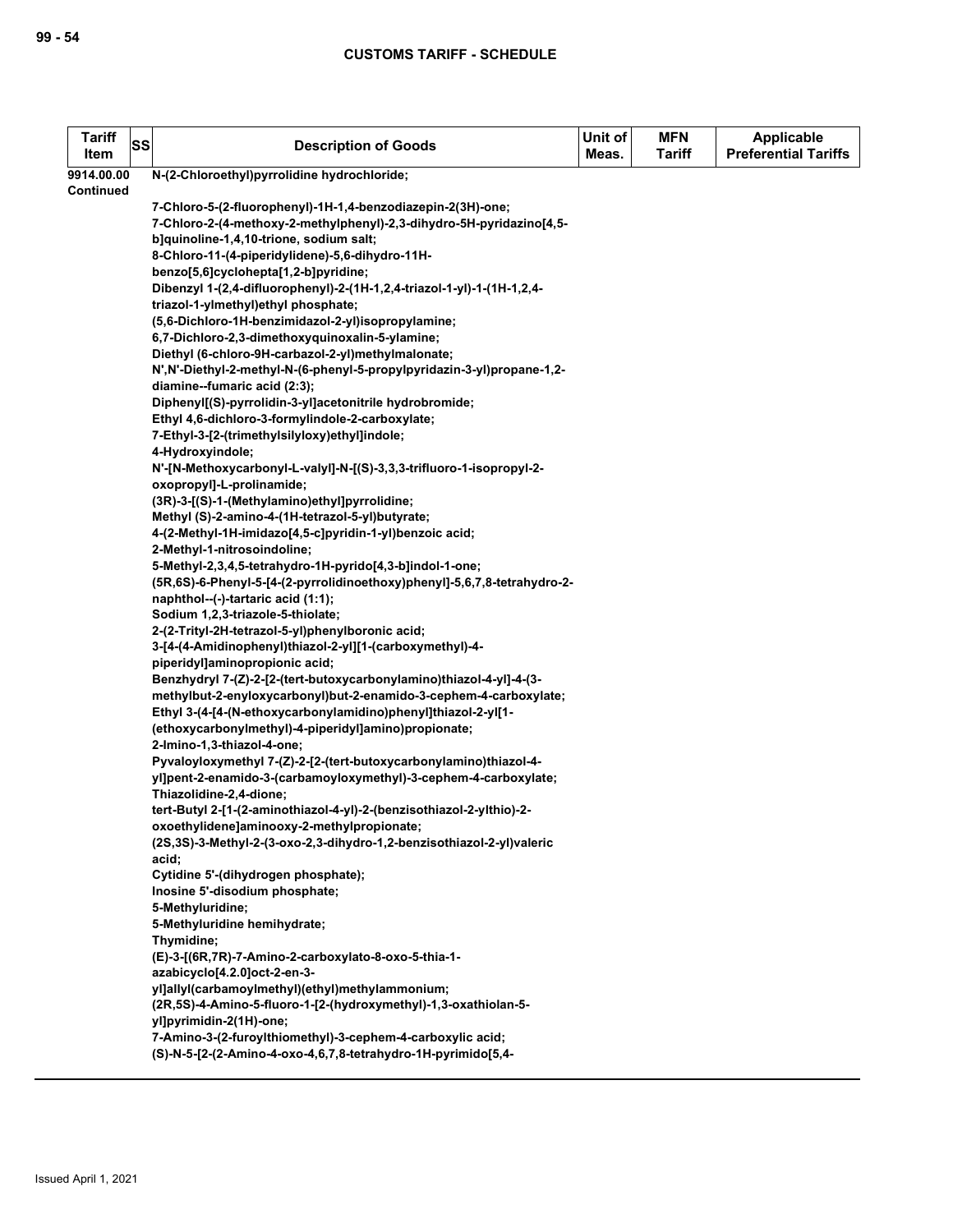| <b>Tariff</b><br>SS<br>Item | <b>Description of Goods</b>                                                                                                    | Unit of<br>Meas. | <b>MFN</b><br><b>Tariff</b> | <b>Applicable</b><br><b>Preferential Tariffs</b> |
|-----------------------------|--------------------------------------------------------------------------------------------------------------------------------|------------------|-----------------------------|--------------------------------------------------|
| 9914.00.00                  | b][1,4]thiazin-6-yl)ethyl-2-thenoyl]-L-glutamic acid;                                                                          |                  |                             |                                                  |
| Continued                   |                                                                                                                                |                  |                             |                                                  |
|                             | (6S)-5-[2-(2-Amino-4-oxo-4,6,7,8-tetrahydro-3H-pyrimido[5,4-                                                                   |                  |                             |                                                  |
|                             | b][1,4]thiazin-6-yl)ethyl]thiophene-2-carboxylic acid;<br>(Z)-2-(5-Amino-1,2,4-thiadiazol-3-yl)-2-[(fluoromethoxy)imino]acetic |                  |                             |                                                  |
|                             | acid;                                                                                                                          |                  |                             |                                                  |
|                             | 3',5'-Anhydrothymidine;                                                                                                        |                  |                             |                                                  |
|                             | 1-(beta-D-Arabinofuranosyl)pyrimidine-2,4(1H,3H)-dione;                                                                        |                  |                             |                                                  |
|                             | 3'-Azido-2',3'-dideoxy-5-methylcytidine hydrochloride;                                                                         |                  |                             |                                                  |
|                             | Benzhydryl 6-(4-methylbenzamido)penicillanate 4-oxide;                                                                         |                  |                             |                                                  |
|                             | (2S)-N-[(R)-1-(1,3-Benzodioxol-5-yl)butyl]-3,3-diethyl-2-4-[(4-                                                                |                  |                             |                                                  |
|                             | methylpiperazin-1-yl)carbonyl]phenoxy-4-oxoazetidine-1-carboxamide;                                                            |                  |                             |                                                  |
|                             | 5'-Benzoyl-2',3'-didehydro-3'-deoxythymidine;                                                                                  |                  |                             |                                                  |
|                             | (3aS,8aR)-3-[(2R,4S)-2-Benzyl-4,5-epoxyvaleryl]-2,2-dimethyl-3,3a,8,8a-                                                        |                  |                             |                                                  |
|                             | tetrahydro-2H-indeno[1,2-d]oxazole;                                                                                            |                  |                             |                                                  |
|                             | Benzyl (3-fluoro-4-morpholinophenyl)carbamate;                                                                                 |                  |                             |                                                  |
|                             | (4R,5S,6S,7R)-1,3-Bis(3-aminobenzyl)-4,7-dibenzyl-5,6-                                                                         |                  |                             |                                                  |
|                             | dihydroxyhexahydro-2H-1,3-diazepin-2-one dimethanesulfonate;                                                                   |                  |                             |                                                  |
|                             | 2-Bromo-3-methylthiophene;                                                                                                     |                  |                             |                                                  |
|                             | (3-Bhloro-4-fluorophenyl)[7-methoxy-6-(3-<br>morpholinopropoxy)quinazolin-4-yl]amine;                                          |                  |                             |                                                  |
|                             | (2R,4R)-4-(2,6-Diamino-9H-purin-9-yl)-1,3-dioxolan-2-ylmethanol;                                                               |                  |                             |                                                  |
|                             | Diethyl N-5-[2-((6S)-2-amino-4-oxo-4,6,7,8-tetrahydro-3H-pyrimido[5,4-                                                         |                  |                             |                                                  |
|                             | b][1,4]thiazin-6-yl)ethyl]-2-thenoyl-L-glutamate;                                                                              |                  |                             |                                                  |
|                             | [(3S,5S)-5-(2,4-Difluorophenyl)-5-(1H-1,2,4-triazol-1-                                                                         |                  |                             |                                                  |
|                             | ylmethyl)tetrahydrofuran-3-yl]methyl 4-chlorobenzenesulfonate;                                                                 |                  |                             |                                                  |
|                             | (5aR, 11bS)-9, 10-Dimethoxy-2-propyl-4, 5, 5a, 6, 7, 11b-                                                                      |                  |                             |                                                  |
|                             | hexahydrobenzo[f]thieno[2,3-c]quinoline hydrochloride;                                                                         |                  |                             |                                                  |
|                             | Dimethyl 2-[(S)-1-(tert-butoxycarbonylaminomethyl)-2-(5-                                                                       |                  |                             |                                                  |
|                             | ethoxycarbonyl-2-thienyl)propylthio]malonate;                                                                                  |                  |                             |                                                  |
|                             | (3S)-2,2-Dimethyl-1,4-thiazinane-3-carboxylic acid;                                                                            |                  |                             |                                                  |
|                             | DL-5-(1,2-Dithiolan-3-yl)valeramide;                                                                                           |                  |                             |                                                  |
|                             | Ethyl 5-[(3S)-3-(acetylthio)-4-(tert-                                                                                          |                  |                             |                                                  |
|                             | butoxycarbonylamino)butyl]thiophene-2-carboxylate;<br>Ethyl 5-[(3R)-4-amino-3-hydroxybutyl]thiophene-2-carboxylate;            |                  |                             |                                                  |
|                             | Ethyl (6S)-5-[2-(2-amino-4-oxo-4,6,7,8-tetrahydro-3H-pyrimido[5,4-                                                             |                  |                             |                                                  |
|                             | b][1,4]thiazin-6-yl)ethyl]thiophene-2-carboxylate;                                                                             |                  |                             |                                                  |
|                             | Ethyl 5-(but-3-enyl)thiophene-2-carboxylate;                                                                                   |                  |                             |                                                  |
|                             | Ethyl 5-[(3R)-4-(tert-butoxycarbonylamino)-3-hydroxybutyl]thiophene-2-                                                         |                  |                             |                                                  |
|                             | carboxylate;                                                                                                                   |                  |                             |                                                  |
|                             | Ethyl 5-[(3R)-4-(tert-butoxycarbonylamino)-3-                                                                                  |                  |                             |                                                  |
|                             | (mesyloxy)butyl]thiophene-2-carboxylate;                                                                                       |                  |                             |                                                  |
|                             | Ethyl 5-[(3R)-3,4-dihydroxybutyl]thiophene-2-carboxylate;                                                                      |                  |                             |                                                  |
|                             | Ethyl hydrogen (2-thienylmethyl)malonate;                                                                                      |                  |                             |                                                  |
|                             | 2-(4-Fluorobenzyl)thiophene;                                                                                                   |                  |                             |                                                  |
|                             | (+-)-6-Fluoro-1-methyl-4-oxo-7-(piperazin-1-yl)-4H-[1,3]thiazeto-[3,2-<br>a]quinoline-3-carboxylic acid;                       |                  |                             |                                                  |
|                             | Methyl (4S,7S,10aS)-4-amino-5-oxooctahydro-7H-pyrido[2,1-                                                                      |                  |                             |                                                  |
|                             | b][1,3]thiazepine-7-carboxylate;                                                                                               |                  |                             |                                                  |
|                             | Methyl 2-(2-chlorophenyl)-2-(4,5,6,7-tetrahydrothieno[3,2-c]pyridin-5-                                                         |                  |                             |                                                  |
|                             | yl)acetate hydrochloride;                                                                                                      |                  |                             |                                                  |
|                             | N-[(4S,6S)-6-Methyl-7,7-dioxo-5,6-dihydro-4H-thieno[2,3-b]thiopyran-4-                                                         |                  |                             |                                                  |
|                             | yl]acetamide;                                                                                                                  |                  |                             |                                                  |
|                             | 5-Methyl-3,4-diphenyl-4,5-dihydroisoxazol-5-ol;                                                                                |                  |                             |                                                  |
|                             | Methyl (S)-6-2-[5-ethoxycarbonyl)-2-thienyl]ethyl-3-oxo-1,4-thiazinane-                                                        |                  |                             |                                                  |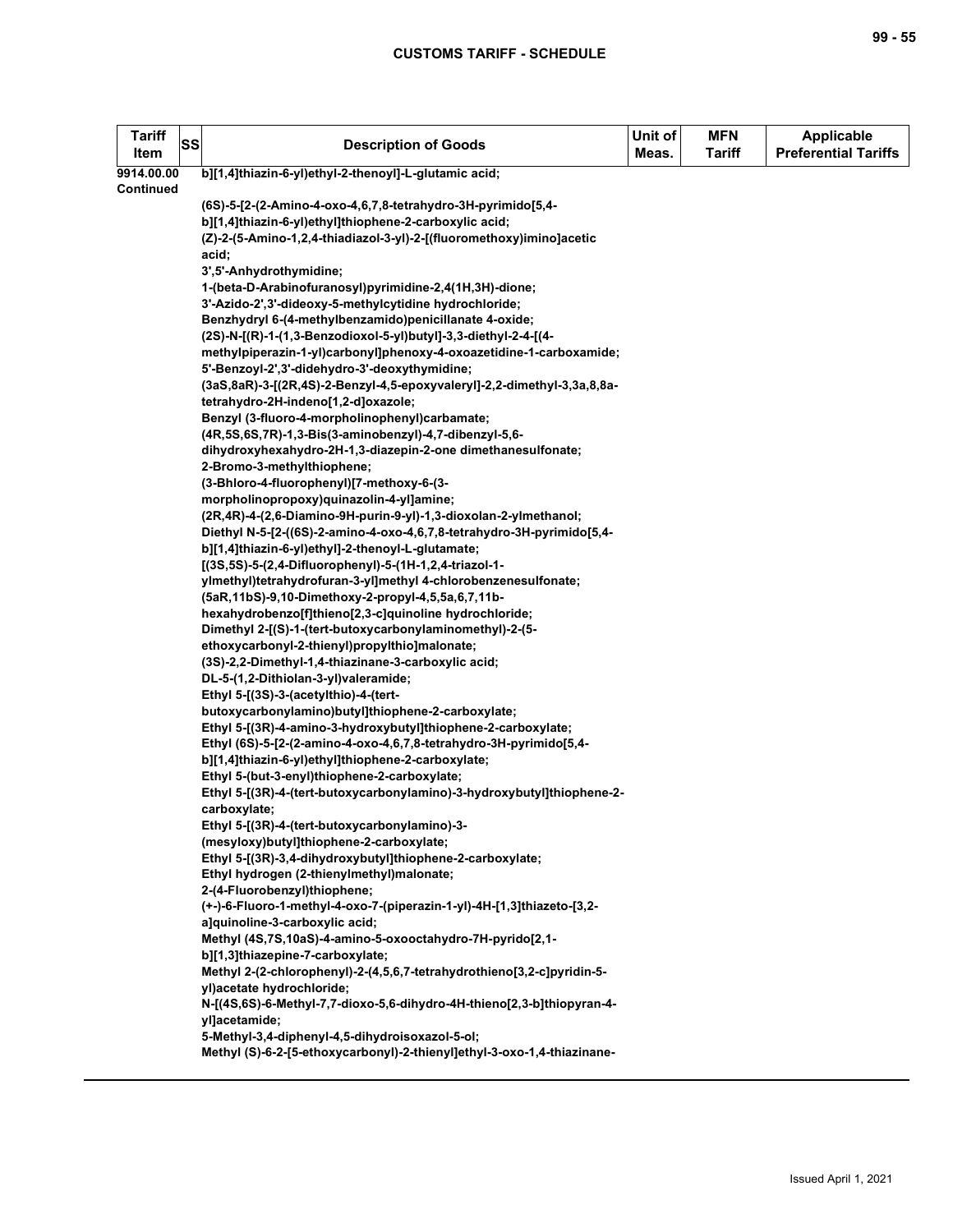| <b>Tariff</b><br>Item | SS | <b>Description of Goods</b>                                                                                                  | Unit of<br>Meas. | <b>MFN</b><br><b>Tariff</b> | <b>Applicable</b><br><b>Preferential Tariffs</b> |
|-----------------------|----|------------------------------------------------------------------------------------------------------------------------------|------------------|-----------------------------|--------------------------------------------------|
| 9914.00.00            |    | 2-carboxylate;                                                                                                               |                  |                             |                                                  |
| <b>Continued</b>      |    |                                                                                                                              |                  |                             |                                                  |
|                       |    | Methyl 4-hydroxy-2-methyl-2H-thieno[2,3-e][1,2]thiazine-3-carboxylate                                                        |                  |                             |                                                  |
|                       |    | 1,1-dioxide;                                                                                                                 |                  |                             |                                                  |
|                       |    | Methyl (3aR,4R,7aR)-2-methyl-4-[(1S,2R)-1,2,3-triacetoxypropyl]-3a,7a-                                                       |                  |                             |                                                  |
|                       |    | dihydro-4H-pyrano[3,4-d]oxazole-6-carboxylate;                                                                               |                  |                             |                                                  |
|                       |    | Methyl 1-(2,3,5-tri-O-acetyl-beta-D-ribofuranosyl)-1H-1,2,4-triazole-3-                                                      |                  |                             |                                                  |
|                       |    | carboxylate;                                                                                                                 |                  |                             |                                                  |
|                       |    | 4,5,6,7-Tetrahydrothieno[3,2-c]pyridine hydrochloride;<br>(S)-N-(1S,2R)-3-[(1,3-Benzodioxol-5-ylsulfonyl)(isobutyl)amino]-1- |                  |                             |                                                  |
|                       |    | benzyl-2-hydroxypropyl-3,3-dimethyl-2-(sarcosylamino)butyramide;                                                             |                  |                             |                                                  |
|                       |    | 4-tert-Butylbenzenesulfonamide;                                                                                              |                  |                             |                                                  |
|                       |    | N'-(2R,3S)-5-Chloro-3-(2-chlorophenyl)-1-[(3,4-                                                                              |                  |                             |                                                  |
|                       |    | dimethoxyphenyl)sulfonyl]-3-hydroxy-2,3-dihydro-1H-indol-2-                                                                  |                  |                             |                                                  |
|                       |    | ylcarbonyl-L-prolinamide;                                                                                                    |                  |                             |                                                  |
|                       |    | 4-(4-Cyclohexyl-2-methyloxazol-5-yl)-2-fluorobenzenesulfonamide;                                                             |                  |                             |                                                  |
|                       |    | (S)-2,2-Dimethyl-N-hydroxy-4-[4-(4-pyridyloxy)phenylsulfonyl]-1,4-                                                           |                  |                             |                                                  |
|                       |    | thiazinane-3-carboxamide;                                                                                                    |                  |                             |                                                  |
|                       |    | (3S)-2,2-Dimethyl-4-[4-(4-pyridyloxy)phenylsulfonyl]-1,4-thiazinane-3-                                                       |                  |                             |                                                  |
|                       |    | carboxylic acid;                                                                                                             |                  |                             |                                                  |
|                       |    | 2-Ethoxy-5-[(4-methylpiperazin-1-yl)sulfonyl]benzoic acid;                                                                   |                  |                             |                                                  |
|                       |    | (S)-2-3-[(2-Fluorobenzyl)sulfonylamino]-2-oxo-2,3-dihydro-1-pyridyl-N-                                                       |                  |                             |                                                  |
|                       |    | (1-formyl-4-guanidinobutyl) acetamide;                                                                                       |                  |                             |                                                  |
|                       |    | 4-Hydrazonobenzenesulfonamide hydrocholoride;                                                                                |                  |                             |                                                  |
|                       |    | 4-[(4-Mesylamino)phenyl]-4-oxobutyric acid;                                                                                  |                  |                             |                                                  |
|                       |    | 3-Methoxy-5-sulfamoyl-o-anisic acid;<br>N-[(4S,6S)-6-Methyl-7,7-dioxo-2-sulfamoyl-5,6-dihydro-4H-thieno[2,3-                 |                  |                             |                                                  |
|                       |    | b]thiopyran-4-yl]acetamide                                                                                                   |                  |                             |                                                  |
|                       |    | Methyl 3-[(methoxycarbonylmethyl)sulfamoyl]thiophene-2-carboxylate;                                                          |                  |                             |                                                  |
|                       |    | 4-(5-Methyl-3-phenylisoxazol-4-yl)benzenesulfonamide;                                                                        |                  |                             |                                                  |
|                       |    | N-[4-(5-Methyl-3-phenylisoxazol-4-yl)phenylsulfonyl]propionamide,                                                            |                  |                             |                                                  |
|                       |    | sodium salt;                                                                                                                 |                  |                             |                                                  |
|                       |    | Methyl 5-sulfamoyl-o-anisate;                                                                                                |                  |                             |                                                  |
|                       |    | 5-Methyl-N-[4-(sulfamoyl)phenethyl]pyrazine-2-carboxamide;                                                                   |                  |                             |                                                  |
|                       |    | (3S)-Tetrahydrofuran-3-yl (1S,2R)-3-[(4-                                                                                     |                  |                             |                                                  |
|                       |    | aminophenylsulfonyl)(isobutyl)amino]-1-benzyl-2-                                                                             |                  |                             |                                                  |
|                       |    | hydroxypropylcarbamate;                                                                                                      |                  |                             |                                                  |
|                       |    | 4-[5-(p-Tolyl)-3-(trifluoromethyl)-1H-pyrazol-1-yl]benzenesulfonamide;                                                       |                  |                             |                                                  |
|                       |    | GM1 ganglioside;<br>GM2 ganglioside;                                                                                         |                  |                             |                                                  |
|                       |    | KLH/reductive amination;                                                                                                     |                  |                             |                                                  |
|                       |    | Codeine phosphate hemihydrate;                                                                                               |                  |                             |                                                  |
|                       |    | (R)-1,2,3,4-Tetrahydropapaverine hydrochloride;                                                                              |                  |                             |                                                  |
|                       |    | Atropine;                                                                                                                    |                  |                             |                                                  |
|                       |    | Pilocarpine;                                                                                                                 |                  |                             |                                                  |
|                       |    | beta-Cyclodextrin sulfobutyl ethers, sodium salts;                                                                           |                  |                             |                                                  |
|                       |    | L-Ribose;                                                                                                                    |                  |                             |                                                  |
|                       |    | 2,3,4,6-Tetra-O-benzyl-D-glucose;                                                                                            |                  |                             |                                                  |
|                       |    | 2,3,4,6-Tetra-O-benzyl-1-O-(trimethylsilyl)-ß-D-glucose;                                                                     |                  |                             |                                                  |
|                       |    | SC-59735;                                                                                                                    |                  |                             |                                                  |
|                       |    | SC-70935;GM2-KLH conjugate;                                                                                                  |                  |                             |                                                  |
|                       |    | QS-21 adjuvant;<br>Ferristene;                                                                                               |                  |                             |                                                  |
|                       |    | Urate oxidase.                                                                                                               |                  |                             |                                                  |
|                       |    |                                                                                                                              |                  |                             |                                                  |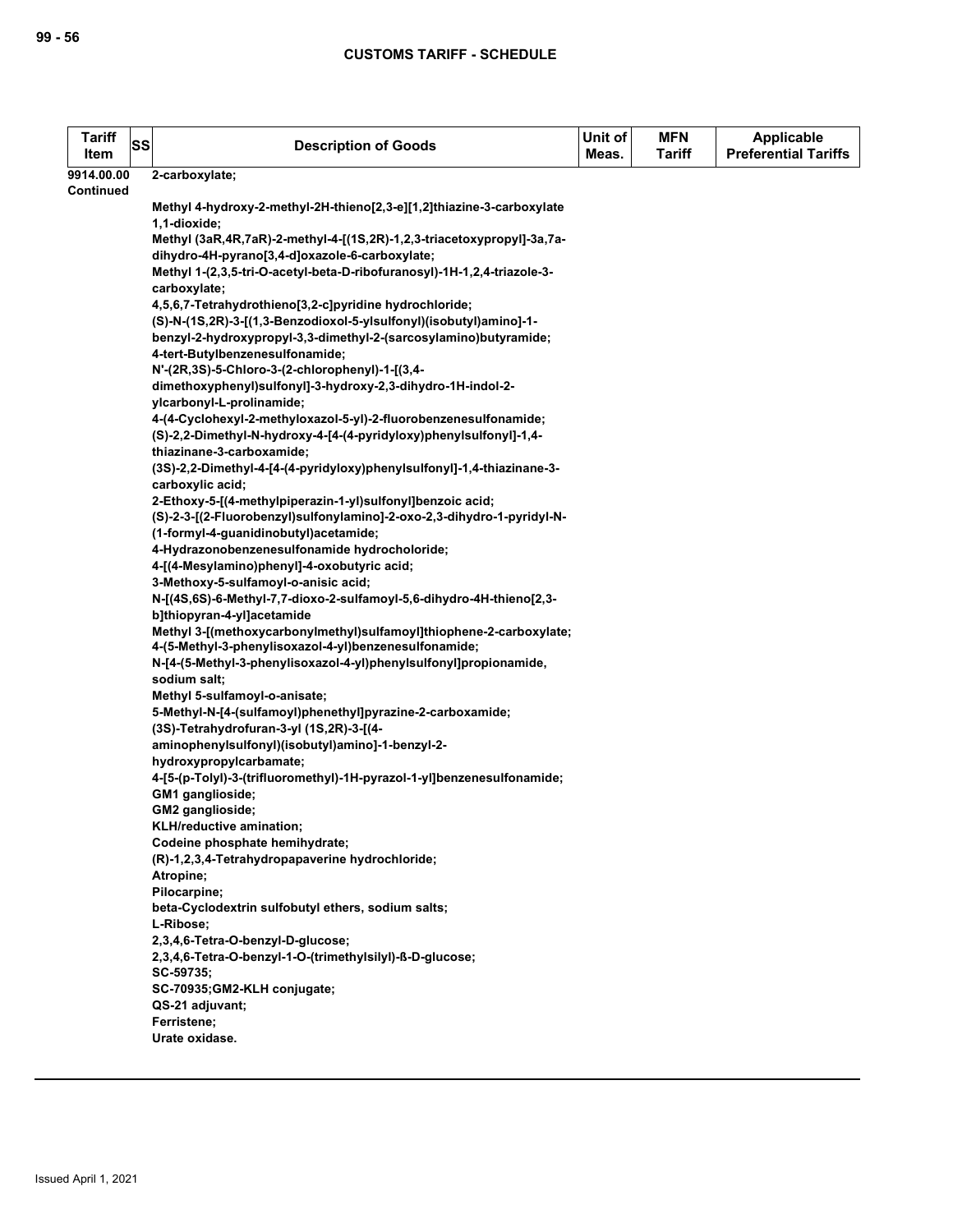| <b>Tariff</b><br><b>SS</b><br>Item | <b>Description of Goods</b>                                                                                                                                                                                                                                                                                                                                                                                                                                                                                                                                                                                                                                                                                                                                                         | Unit of<br>Meas. | <b>MFN</b><br>Tariff | <b>Applicable</b><br><b>Preferential Tariffs</b>                                                                               |
|------------------------------------|-------------------------------------------------------------------------------------------------------------------------------------------------------------------------------------------------------------------------------------------------------------------------------------------------------------------------------------------------------------------------------------------------------------------------------------------------------------------------------------------------------------------------------------------------------------------------------------------------------------------------------------------------------------------------------------------------------------------------------------------------------------------------------------|------------------|----------------------|--------------------------------------------------------------------------------------------------------------------------------|
| 9917.00.00                         | Goods which enter into the cost of manufacturing fertilizers, and<br>materials for use in the manufacture of such goods.                                                                                                                                                                                                                                                                                                                                                                                                                                                                                                                                                                                                                                                            |                  | Free                 | CCCT, LDCT, GPT,<br>UST, MXT, CIAT, CT,<br>CRT, IT, NT, SLT, PT,<br>COLT, JT, PAT, HNT,<br>KRT, CEUT, UAT,<br>CPTPT, UKT: Free |
| 9918.00.00                         | Volatile oils, of heading 29.09, 29.14, 29.15, 29.18, 29.32, 29.33 or 29.34,<br>or of subheading 2905.19, 2906.29 or 2912.29, to be employed in<br>flavouring or perfuming.                                                                                                                                                                                                                                                                                                                                                                                                                                                                                                                                                                                                         |                  | 5%                   | CCCT, LDCT, GPT,<br>UST, MXT, CIAT, CT,<br>CRT, IT, NT, SLT, PT,<br>COLT, JT, PAT, HNT,<br>KRT, CEUT, UAT,<br>CPTPT, UKT: Free |
| 9919.00.00                         | Goods of Chapter 28 or 29, in packages of a gross weight exceeding<br>1.36 kg each, for use as products having the same functions as the<br>goods of heading 38.08;<br>Goods of Chapter 28 or 29 (other than 2,4 dichlorophenoxyacetic acid,<br>2 methyl-4 chlorophenoxyacetic acid and their esters and amine salts).<br>organic surface-active agents of heading 34.02, and oils of heading<br>27.10 having a viscosity of 7.44 mm <sup>2</sup> /sec. or more at 37.8°C, other than<br>white oils, for use in the manufacture of products of heading 38.08 or of<br>goods of Chapter 28 or 29 for use as products having the same<br>functions as the goods of heading 38.08.                                                                                                     |                  | Free                 | CCCT, LDCT, GPT,<br>UST, MXT, CIAT, CT,<br>CRT, IT, NT, SLT, PT,<br>COLT, JT, PAT, HNT,<br>KRT, CEUT, UAT,<br>CPTPT, UKT: Free |
| 9920.00.00                         | Materials for use in the manufacture of adhesive or surgical dressings,<br>plasters, slabs or bandages or of textile fabrics coated with plaster of<br>Paris compound.                                                                                                                                                                                                                                                                                                                                                                                                                                                                                                                                                                                                              |                  | Free                 | CCCT, LDCT, GPT,<br>UST, MXT, CIAT, CT,<br>CRT, IT, NT, SLT, PT,<br>COLT, JT, PAT, HNT,<br>KRT, CEUT, UAT,<br>CPTPT, UKT: Free |
| 9926.00.00                         | Articles and materials for use in the manufacture of lawn mowers<br>powered by reciprocating piston engines.                                                                                                                                                                                                                                                                                                                                                                                                                                                                                                                                                                                                                                                                        |                  | Free                 | CCCT, LDCT, GPT,<br>UST, MXT, CIAT, CT,<br>CRT, IT, NT, SLT, PT,<br>COLT, JT, PAT, HNT,<br>KRT, CEUT, UAT,<br>CPTPT, UKT: Free |
| 9927.00.00                         | Articles and materials to be employed in the manufacture of the<br>following, for use by printers, lithographers, bookbinders, paper or foil<br>converters, manufacturers of stereotypes, electrotypes or printing<br>plates or rolls, or by manufacturers of articles made from paper,<br>paperboard or foil:<br>Blocks, plates, cylinders and lithographic stones, prepared for printing<br>purposes (for example, planed, grained or polished);<br>Bookbinding machinery, including book-sewing machines;<br>Dryers for paper or paperboard;<br>Machinery, apparatus and equipment (other than machine tools of<br>headings 84.56 to 84.65) for type-founding or type-setting, or for<br>preparing or making printing blocks, plates, cylinders or other printing<br>components; |                  | Free                 | CCCT, LDCT, GPT,<br>UST, MXT, CIAT, CT,<br>CRT, IT, NT, SLT, PT,<br>COLT, JT, PAT, HNT,<br>KRT, CEUT, UAT,<br>CPTPT, UKT: Free |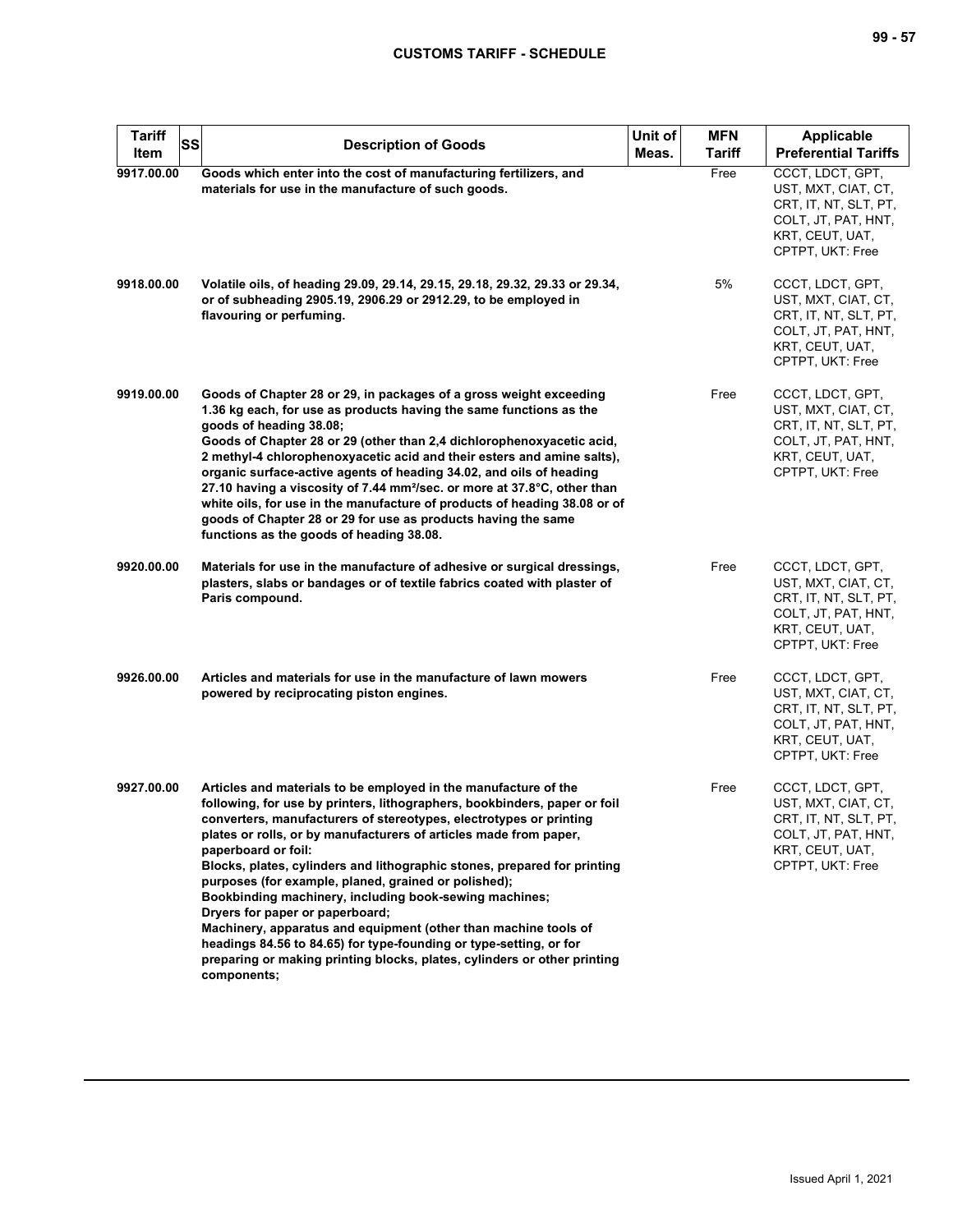| <b>Tariff</b><br><b>SS</b><br>Item | <b>Description of Goods</b>                                                                                                                                                                                                                                                                                                                                                                                                                                                                                                                                                                                                                                                                                                                                                                                                                                                                                                                                                                                              | Unit of<br>Meas. | <b>MFN</b><br>Tariff | <b>Applicable</b><br><b>Preferential Tariffs</b>                                                                               |
|------------------------------------|--------------------------------------------------------------------------------------------------------------------------------------------------------------------------------------------------------------------------------------------------------------------------------------------------------------------------------------------------------------------------------------------------------------------------------------------------------------------------------------------------------------------------------------------------------------------------------------------------------------------------------------------------------------------------------------------------------------------------------------------------------------------------------------------------------------------------------------------------------------------------------------------------------------------------------------------------------------------------------------------------------------------------|------------------|----------------------|--------------------------------------------------------------------------------------------------------------------------------|
| 9927.00.00<br><b>Continued</b>     | Machinery for making up paper or paperboard, including cutting<br>machines of all kinds but not including machinery for making or<br>finishing paper or paperboard;<br>Machines and mechanical appliances of subheading 8479.89;<br>Offices machines and accessories thereof, other than typewriters and<br>word-processing machines, calculating machines, accounting<br>machines, postage-franking machines, ticket-issuing machines and<br>similar machines incorporating a calculating device, cash registers,<br>automatic data processing machines and units thereof, magnetic or<br>optical readers, machines for transcribing data onto data media in<br>coded form and machines for processing such data, machinery for<br>stitching or stapling of a kind using wire, portable electronic organizers,<br>and accessories thereof;<br>Printing machinery and machines for uses ancillary to printing;<br>Printing type, blocks, plates, cylinders and other printing components;<br>Parts of all the foregoing. |                  |                      |                                                                                                                                |
| 9932.00.00                         | Articles of heading 40.16 (other than cellular rubber, seals or inflatable<br>articles) or goods of heading 48.23, of Section XVI or of Chapter 90, for<br>preparing, manufacturing, testing or finishing yarns, cordage or fabrics<br>made from textile fibres or from paper, to be employed in such<br>processes by manufacturers or by scholastic or charitable institutions;<br>Materials for use in the manufacture of the foregoing articles and goods.                                                                                                                                                                                                                                                                                                                                                                                                                                                                                                                                                            |                  | Free                 | CCCT, LDCT, GPT,<br>UST, MXT, CIAT, CT,<br>CRT, IT, NT, SLT, PT,<br>COLT, JT, PAT, HNT,<br>KRT, CEUT, UAT,<br>CPTPT, UKT: Free |
| 9934.00.00                         | Scarves of textile materials, in rolls, merely needing separation by<br>cutting dividing threads.                                                                                                                                                                                                                                                                                                                                                                                                                                                                                                                                                                                                                                                                                                                                                                                                                                                                                                                        |                  | Free                 | LDCT, GPT, UST, MXT,<br>CIAT, CT, CRT, IT, NT,<br>SLT, PT, COLT, JT,<br>PAT, HNT, KRT, CEUT,<br>UAT, CPTPT,<br>UKT: Free       |
| 9936.00.00                         | Apparel samples (excluding samples of footwear, headwear, handwear,<br>belts, ties, scarves, hosiery or other accessories, unless committed by<br>design to form an integral part of the sample) imported for use in the<br>development of sketches or patterns, or in determining the technical<br>elements of manufacturing apparel, by a person in Canada in the<br>business of designing apparel or fabrics and selling apparel, apparel<br>designs, fabrics or fabric designs, on condition that                                                                                                                                                                                                                                                                                                                                                                                                                                                                                                                    |                  | Free                 | LDCT, UST, MXT, CIAT,<br>CT, CRT, IT, NT, SLT, PT,<br>COLT, JT, PAT, HNT,<br>KRT, CEUT, UAT,<br>CPTPT, UKT: Free               |
|                                    | (a) the importer specifies the use of the apparel sample at the time of<br>reporting the goods under the Customs Act;<br>(b) the importer develops the sketches or patterns, or determines the<br>technical elements of manufacturing apparel; and                                                                                                                                                                                                                                                                                                                                                                                                                                                                                                                                                                                                                                                                                                                                                                       |                  |                      |                                                                                                                                |

 **(c) the apparel sample shall not be exchanged, sold or traded in either the wholesale or retail markets in Canada.**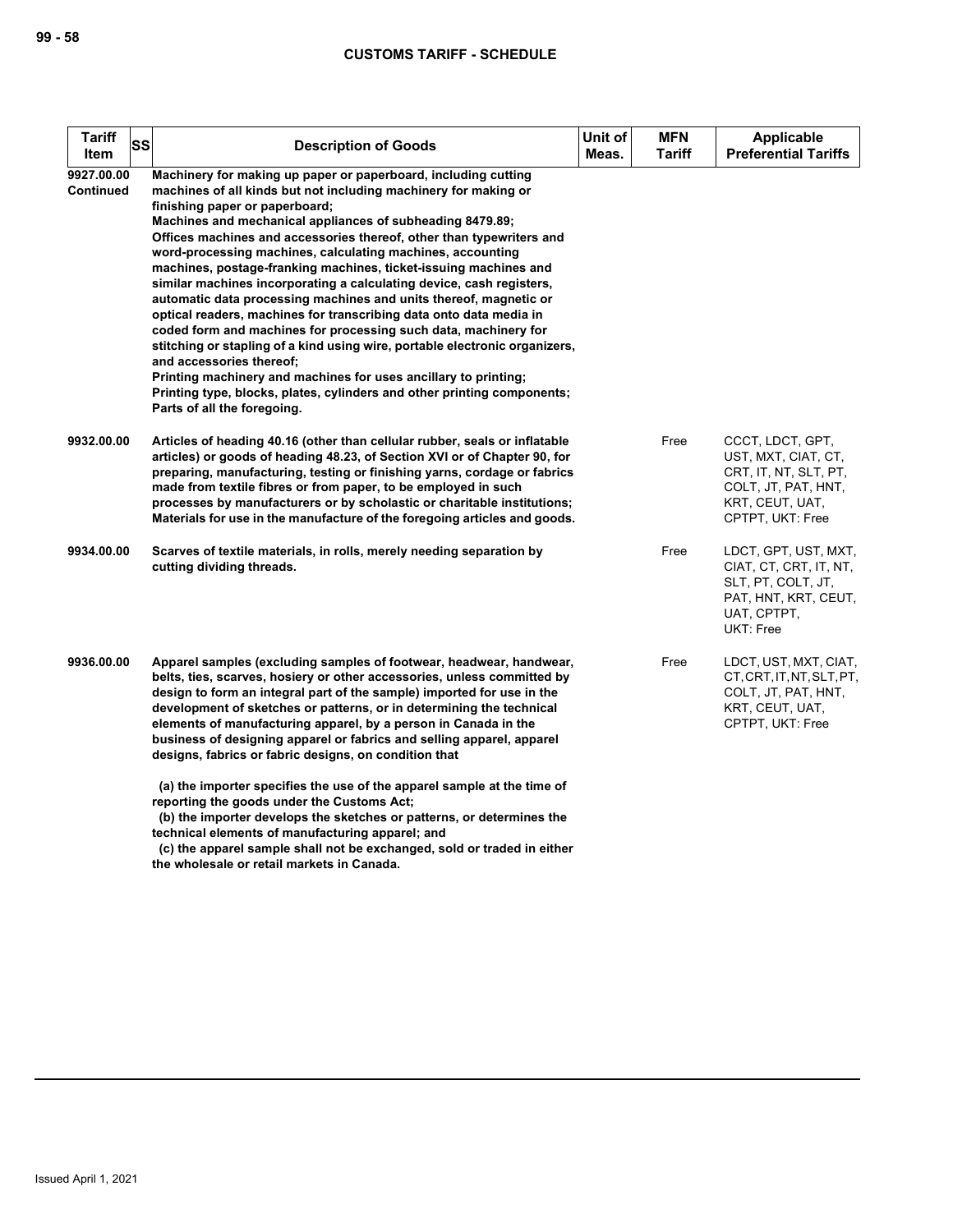| <b>Tariff</b><br>ltem | SS<br><b>Description of Goods</b>                                                                                                                                                                                                                                                                                                                                                                                                                                                                                                                                                                                                                                                                                                                                                                               | Unit of<br>Meas. | <b>MFN</b><br><b>Tariff</b> | <b>Applicable</b><br><b>Preferential Tariffs</b>                                                                               |
|-----------------------|-----------------------------------------------------------------------------------------------------------------------------------------------------------------------------------------------------------------------------------------------------------------------------------------------------------------------------------------------------------------------------------------------------------------------------------------------------------------------------------------------------------------------------------------------------------------------------------------------------------------------------------------------------------------------------------------------------------------------------------------------------------------------------------------------------------------|------------------|-----------------------------|--------------------------------------------------------------------------------------------------------------------------------|
| 9937.00.00            | Costumes, and parts and accessories thereof, designed or decorated in<br>a manner reflecting a specific ethno-cultural heritage when for the use<br>of an ethno-cultural group that requires the costumes for the public<br>manifestation of its heritage.                                                                                                                                                                                                                                                                                                                                                                                                                                                                                                                                                      |                  | Free                        | CCCT, LDCT, GPT,<br>UST, MXT, CIAT, CT,<br>CRT, IT, NT, SLT, PT,<br>COLT, JT, PAT, HNT,<br>KRT, CEUT, UAT,                     |
|                       | "Goods" does not include goods that are sold or otherwise disposed of<br>within 12 months after importation.                                                                                                                                                                                                                                                                                                                                                                                                                                                                                                                                                                                                                                                                                                    |                  |                             | CPTPT, UKT: Free                                                                                                               |
|                       | For the purpose of this tariff item, upon receipt of an application<br>pursuant to section 88 of this Act, the Minister of Public Safety and<br>Emergency Preparedness shall have regard for the following criteria in<br>deciding whether to recognize a group as an ethno-cultural group:<br>(a) whether the group consists of at least five persons each of whom is<br>at least 18 years of age and is a Canadian citizen or a permanent<br>resident within the meaning of the Immigration Act, 1976;<br>(b) whether the group is a voluntary, non-profit group constituted for the<br>purpose of preserving its ethno-cultural heritage and sharing that<br>heritage with Canadians; and<br>(c) whether the group is supported by, and is a representative of, the<br>ethnic community to which it belongs. |                  |                             |                                                                                                                                |
| 9938.00.00            | Hand-loomed, hand-made or handicraft textile or apparel goods<br>designated by the Minister, when certified by the Government of Mexico,<br>the United States, Chile or Costa Rica or by any authority in Mexico, the<br>United States, Chile or Costa Rica recognized by the Minister of Public<br>Safety and Emergency Preparedness as competent for that purpose, to<br>be:<br>(a) hand-loomed fabrics of a cottage industry,<br>(b) hand-made cottage industry goods made of such hand-loomed<br>fabrics.<br>(c) traditional folklore handicraft goods, or<br>(d) indigenous handicraft goods.                                                                                                                                                                                                              |                  | N/A                         | UST, MXT, CT,<br>CRT: Free                                                                                                     |
| 9939.00.00            | Items of official uniform dress or accoutrement, for use by personnel of<br>militia regiments, purchased with regimental funds, that remain the<br>property of the regiments.                                                                                                                                                                                                                                                                                                                                                                                                                                                                                                                                                                                                                                   |                  | Free                        | CCCT, LDCT, GPT,<br>UST, MXT, CIAT, CT,<br>CRT, IT, NT, SLT, PT,<br>COLT, JT, PAT, HNT,<br>KRT, CEUT, UAT,<br>CPTPT, UKT: Free |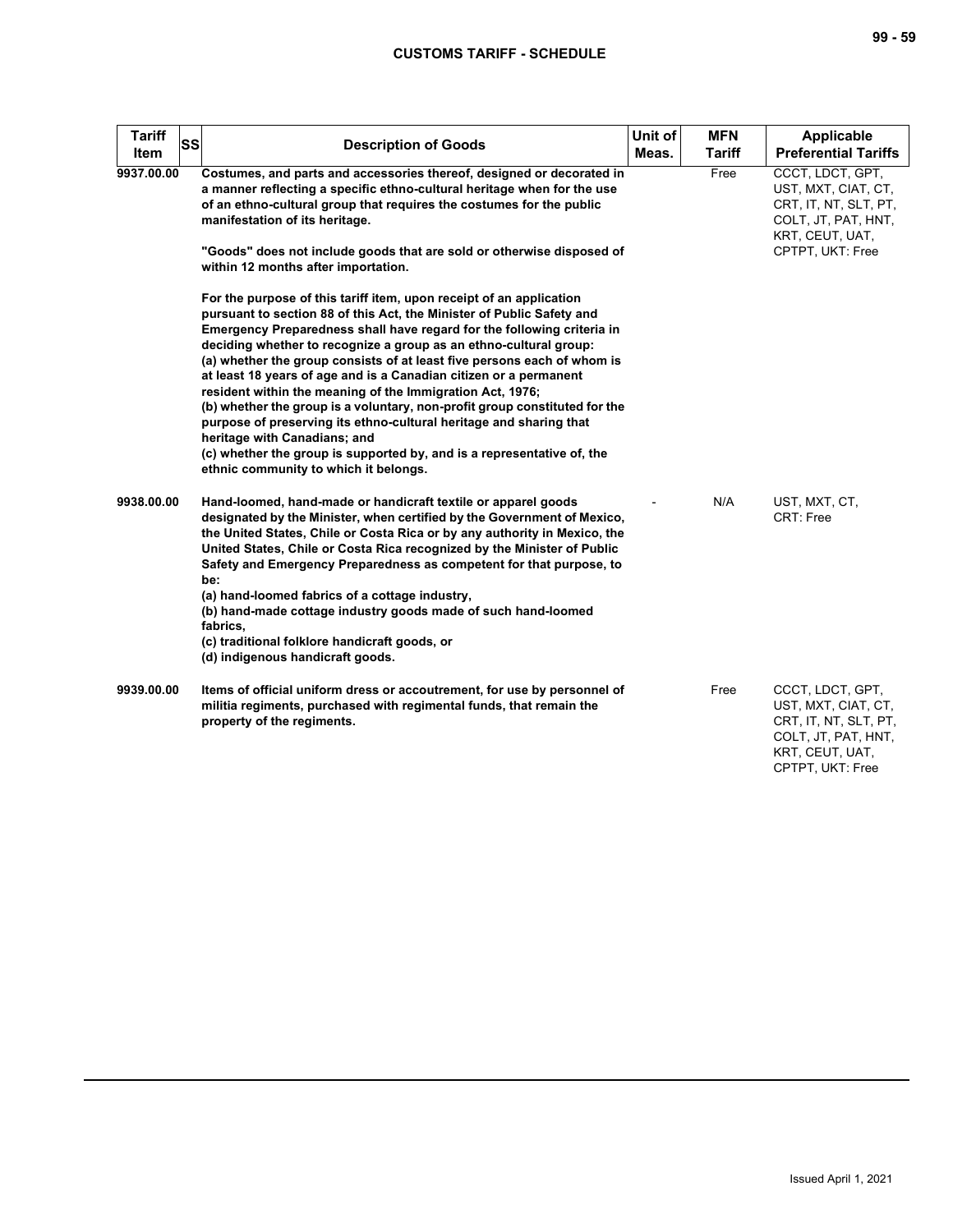| <b>Tariff</b><br>SS<br>Item | <b>Description of Goods</b>                                                                                                                                                                                                                                                                                                                                                                                                                                                                                                                                                                                                                                                                                                                                                                                                                                                                                                                                                                                                                                                                              | Unit of<br>Meas. | <b>MFN</b><br><b>Tariff</b> | <b>Applicable</b><br><b>Preferential Tariffs</b>                                                                               |
|-----------------------------|----------------------------------------------------------------------------------------------------------------------------------------------------------------------------------------------------------------------------------------------------------------------------------------------------------------------------------------------------------------------------------------------------------------------------------------------------------------------------------------------------------------------------------------------------------------------------------------------------------------------------------------------------------------------------------------------------------------------------------------------------------------------------------------------------------------------------------------------------------------------------------------------------------------------------------------------------------------------------------------------------------------------------------------------------------------------------------------------------------|------------------|-----------------------------|--------------------------------------------------------------------------------------------------------------------------------|
| 9945.00.00                  | Articles and materials, wholly or in chief part of metal, for use in the<br>manufacture of the following:<br>Ball or roller bearings or parts thereof;<br>Boilers or parts thereof;<br>Captive balloons or parts thereof to be employed in logging;<br>Cylinder stave saws or parts thereof to be employed in sawmills;<br>Engines of heading 84.12 or parts thereof;<br>Freight cars, log skidders or motor vehicles for the transport of goods,<br>or parts thereof, to be employed in logging;<br>Internal combustion piston engines or parts thereof, not including<br>outboard motors or engines of a kind used for the propulsion of<br>vehicles of Chapter 87 and parts thereof;<br>Machinery or parts thereof of Chapter 84 to be employed in logging;<br>Nuclear reactors or parts thereof;<br>Sand cast rolls or chilled cast rolls;<br>Saw blades to be employed in logging or in sawmills;<br>Steam turbines or parts thereof;<br>Trailers or parts thereof for self-propelled logging trucks;<br>Wheel type stave jointers, crozing machines or champhering machines,<br>and parts thereof. |                  | Free                        | CCCT, LDCT, GPT,<br>UST, MXT, CIAT, CT,<br>CRT, IT, NT, SLT, PT,<br>COLT, JT, PAT, HNT,<br>KRT, CEUT, UAT,<br>CPTPT, UKT: Free |
| 9947.00.00                  | Articles and materials for use in the manufacture of diodes, transistors<br>and similar semiconductor devices, photosensitive semiconductor<br>devices (including photovoltaic cells whether or not assembled in<br>modules or made up into panels), light emitting diodes, mounted piezo-<br>electric crystals or electronic integrated circuits and microassemblies;<br>Machinery, apparatus and parts thereof to be employed in designing,<br>developing, testing or manufacturing semiconductor devices, excluding<br>water or waste treatment equipment, reverse osmosis equipment for<br>demineralization or deionization of water, laminar flow clean air work<br>stations, fume hoods, clean rooms, high efficiency particulate air filter<br>modules, laminar flow modules, electronic work tables, room<br>pressurization or air flow monitors, acrylic storage boxes, and parts of<br>the foregoing.                                                                                                                                                                                          |                  | Free                        | CCCT, LDCT, GPT,<br>UST, MXT, CIAT, CT,<br>CRT, IT, NT, SLT, PT,<br>COLT, JT, PAT, HNT,<br>KRT, CEUT, UAT,<br>CPTPT, UKT: Free |
| 9948.00.00                  | Articles for use in the following:<br>Automatic banknote dispensers;<br>Goods of heading 84.71;<br>Automatic word-processing machines;<br>Chart recorders and other instruments for measuring or checking<br>electrical quantities, designed for use with automatic data processing<br>machines;<br>Electronic calculating machines;<br><b>Magnetic discs:</b><br>Numerical control panels with built-in automatic data processing<br>machines;<br>Power supplies of automatic data processing machines, and units<br>thereof, of heading 84.71;<br>Process control apparatus, excluding sensors, which converts analog<br>signals from or to digital signals;<br>Video games used with a television receiver, and other electronic<br>games;<br>Parts and accessories of the foregoing.                                                                                                                                                                                                                                                                                                                 |                  | Free                        | CCCT, LDCT, GPT,<br>UST, MXT, CIAT, CT,<br>CRT, IT, NT, SLT, PT,<br>COLT, JT, PAT, HNT,<br>KRT, CEUT, UAT,<br>CPTPT, UKT: Free |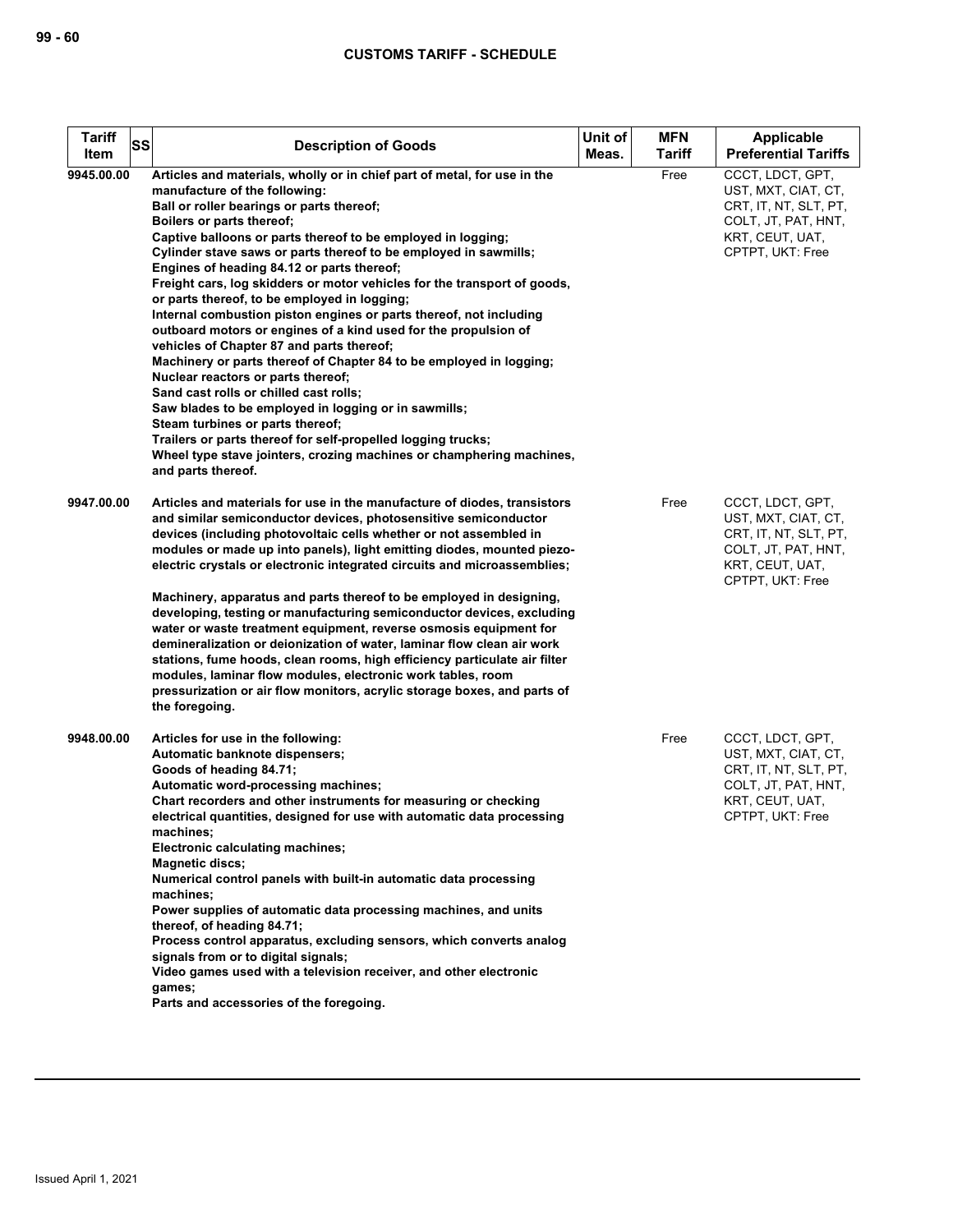| Tariff<br><b>SS</b><br>Item | <b>Description of Goods</b>                                                                                                                                                                                                                                                                                                                                                                                                                                                                     | Unit of<br>Meas. | <b>MFN</b><br><b>Tariff</b> | Applicable<br><b>Preferential Tariffs</b>                                                                                      |
|-----------------------------|-------------------------------------------------------------------------------------------------------------------------------------------------------------------------------------------------------------------------------------------------------------------------------------------------------------------------------------------------------------------------------------------------------------------------------------------------------------------------------------------------|------------------|-----------------------------|--------------------------------------------------------------------------------------------------------------------------------|
| 9949.00.00                  | Articles and materials of Section XV or Chapter 85 and optical fibres,<br>optical fibre bundles and cables, for use in the manufacture of carrier-<br>current communications apparatus for the transmission of audio,<br>supervisory control, telemetry or protection signals over power<br>transmission lines.                                                                                                                                                                                 |                  | Free                        | CCCT, LDCT, GPT,<br>UST, MXT, CIAT, CT,<br>CRT, IT, NT, SLT, PT,<br>COLT, JT, PAT, HNT,<br>KRT, CEUT, UAT,<br>CPTPT, UKT: Free |
| 9950.00.00                  | Satellites and satellite subsystems imported for the purpose of being<br>tested;<br>Articles and materials employed in the development, design,<br>manufacture, testing, repair, modification or maintenance of<br>satellites, satellite subsystems, space stations, space vehicles or other<br>equipment to be employed in the upper atmosphere or in space;<br>Ground support and monitoring equipment for use with the foregoing.                                                            |                  | Free                        | CCCT, LDCT, GPT,<br>UST, MXT, CIAT, CT,<br>CRT, IT, NT, SLT, PT,<br>COLT, JT, PAT, HNT,<br>KRT, CEUT, UAT,<br>CPTPT, UKT: Free |
| 9952.00.00                  | Articles and materials, excluding anti-freezing preparations of<br>heading 38.20 and goods of Chapter 40, for use in the manufacture of<br>original equipment parts for all-terrain vehicles not exceeding a gross<br>vehicle weight of 680 kg, of subheading 8703.21, and off-highway<br>vehicles not exceeding a gross vehicle weight of 1,150 kg, of<br>subheading 8704.21, 8704.31 or 8704.90, or for use as original<br>equipment in the manufacture of such vehicles or chassis therefor. |                  | Free                        | CCCT, LDCT, GPT,<br>UST, MXT, CIAT, CT,<br>CRT, IT, NT, SLT, PT,<br>COLT, JT, PAT, HNT,<br>KRT, CEUT, UAT,<br>CPTPT, UKT: Free |
| 9953.00.00                  | Hydraulic equipment and articles for use therein;<br>Articles for use in compression-ignition internal combustion piston<br>engines (diesel or semi-diesel engines);<br>All the foregoing for use in the manufacture of road graders or road<br>scrapers.                                                                                                                                                                                                                                       |                  | Free                        | CCCT, LDCT, GPT,<br>UST, MXT, CIAT, CT,<br>CRT, IT, NT, SLT, PT,<br>COLT, JT, PAT, HNT,<br>KRT, CEUT, UAT,<br>CPTPT, UKT: Free |
| 9958.00.00                  | Parts, accessories and articles, excluding tires and tubes, for use in the<br>manufacture of original equipment parts for passenger automobiles,<br>trucks or buses, or for use as original equipment in the manufacture of<br>such vehicles or chassis therefor.                                                                                                                                                                                                                               |                  | Free                        | CCCT, LDCT, GPT,<br>UST, MXT, CIAT, CT,<br>CRT, IT, NT, SLT, PT,<br>COLT, JT, PAT, HNT,<br>KRT, CEUT, UAT,<br>CPTPT, UKT: Free |
| 9959.00.00                  | Materials of Section III, VI, VII, XI, XIII, XIV or XV or of Chapter 45 or 48, or<br>electric conductors for a voltage exceeding 1,000 V (excluding winding<br>wire and co-axial conductors), for use in the manufacture of passenger<br>automobiles, buses, trucks, ambulances or hearses, or chassis therefor,<br>or parts, accessories or parts thereof, other than rubber tires and inner<br>tubes.                                                                                         |                  | Free                        | CCCT, LDCT, GPT,<br>UST, MXT, CIAT, CT,<br>CRT, IT, NT, SLT, PT,<br>COLT, JT, PAT, HNT,<br>KRT, CEUT, UAT,<br>CPTPT, UKT: Free |
| 9960.00.00                  | Machinery, precision instruments and apparatus, including control<br>panels, accessories and attachments for use therewith, and parts of all<br>the foregoing, excluding consumable tools:<br>(a) for the manufacture of motor vehicles, motor vehicle parts or motor<br>vehicle accessories or parts thereof, or                                                                                                                                                                               |                  | Free                        | CCCT, LDCT, GPT,<br>UST, MXT, CIAT, CT,<br>CRT, IT, NT, SLT, PT,<br>COLT, JT, PAT, HNT,<br>KRT, CEUT, UAT,<br>CPTPT, UKT: Free |
|                             | (b) for the manufacture of<br>i) dies, jigs, fixtures, moulds or patterns therefor, or<br>ii) cutting tools or parts thereof, for use with machines,<br>used in the manufacture of motor vehicles, motor vehicle parts or motor<br>vehicle accessories or parts thereof;                                                                                                                                                                                                                        |                  |                             |                                                                                                                                |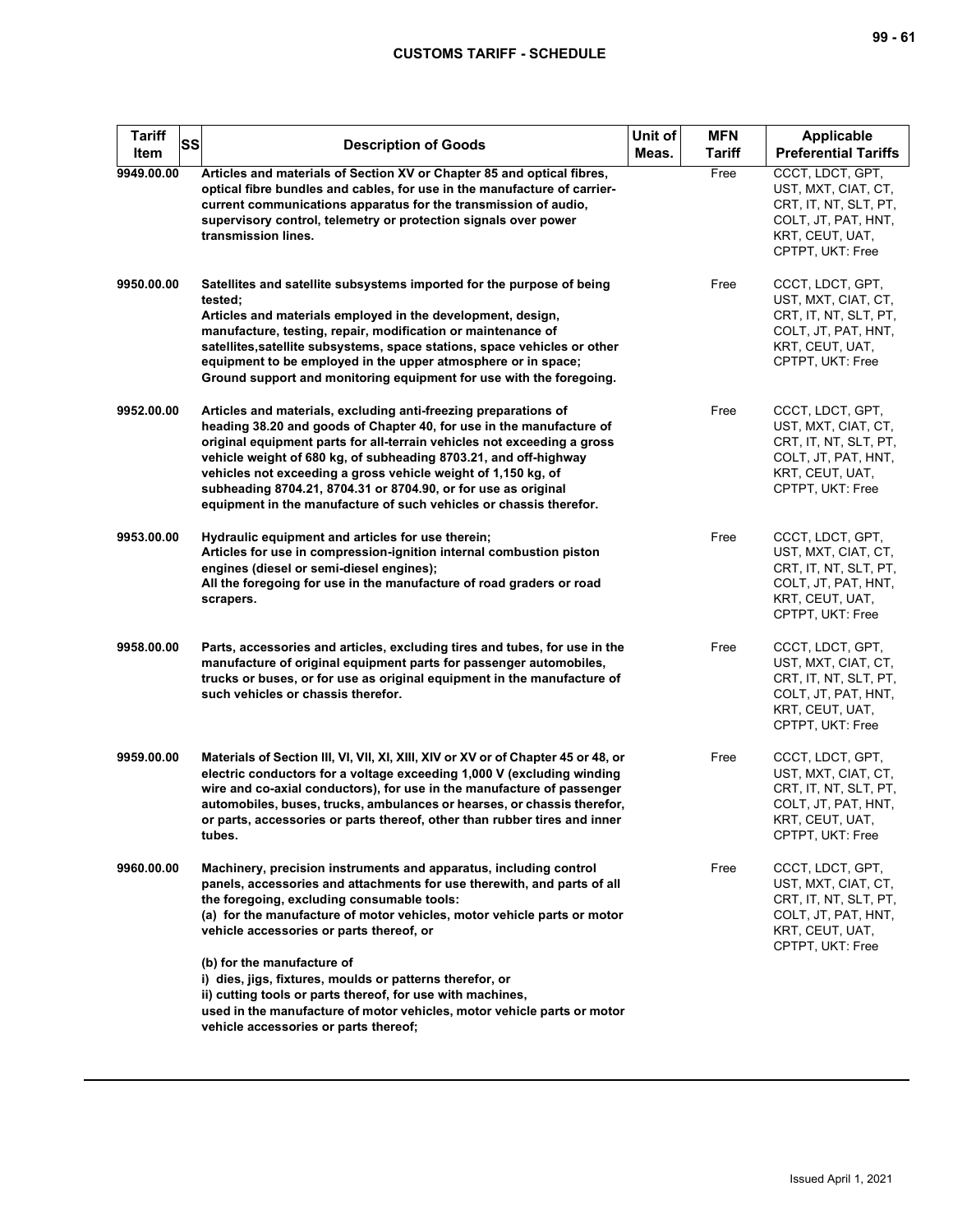| <b>Tariff</b><br>Item   | SS | <b>Description of Goods</b>                                                                                                                                                                                                                                                                                                                                                                                                                                                                                                                                                                                                                                                                                                                                                                                                                                                                                                                                                                                                                                                                                                                                                                                                                                                                                                                                                                                                                                                                               | Unit of<br>Meas. | <b>MFN</b><br>Tariff | Applicable<br><b>Preferential Tariffs</b>                                                                                      |
|-------------------------|----|-----------------------------------------------------------------------------------------------------------------------------------------------------------------------------------------------------------------------------------------------------------------------------------------------------------------------------------------------------------------------------------------------------------------------------------------------------------------------------------------------------------------------------------------------------------------------------------------------------------------------------------------------------------------------------------------------------------------------------------------------------------------------------------------------------------------------------------------------------------------------------------------------------------------------------------------------------------------------------------------------------------------------------------------------------------------------------------------------------------------------------------------------------------------------------------------------------------------------------------------------------------------------------------------------------------------------------------------------------------------------------------------------------------------------------------------------------------------------------------------------------------|------------------|----------------------|--------------------------------------------------------------------------------------------------------------------------------|
| 9960.00.00<br>continued |    | Production parts, attachments, accessories, tools, assemblies and<br>subassemblies, and parts of the foregoing, for use in the manufacture of<br>machinery used in motor vehicle production.                                                                                                                                                                                                                                                                                                                                                                                                                                                                                                                                                                                                                                                                                                                                                                                                                                                                                                                                                                                                                                                                                                                                                                                                                                                                                                              |                  |                      |                                                                                                                                |
| 9961.00.00              |    | The following for use in the repair of road tractors for semi-<br>trailers, motor vehicles principally designed for the transport of<br>persons or goods, or fire fighting vehicles, and parts thereof:<br>Air compressors;                                                                                                                                                                                                                                                                                                                                                                                                                                                                                                                                                                                                                                                                                                                                                                                                                                                                                                                                                                                                                                                                                                                                                                                                                                                                               |                  | Free                 | CCCT, LDCT, GPT,<br>UST, MXT, CIAT, CT,<br>CRT, IT, NT, SLT, PT,<br>COLT, JT, PAT, HNT,<br>KRT, CEUT, UAT,<br>CPTPT, UKT: Free |
|                         |    | Bushings or sleeve bearings of bronze or powdered metal;<br>Commutator segments of copper;<br>Commutator insulating end rings;<br><b>Crankshaft thrust collars;</b><br>Diaphragms for fuel or vacuum pumps;<br>Door bumper shoes;<br>Electric shift control for two speed rear axles;<br>Gasket materials, other than materials of compressed asbestos<br>and combinations of asbestos and synthetic rubber;<br>Graphited or oil impregnated bushings;<br>Helical spring lock washers of steel, of an internal diameter<br>exceeding 38 mm, steel lock washers with internal or external<br>teeth and other metal lock washers, other than of steel;<br>Ignition contact points;<br>Keys for shafting;<br><b>Magnetic plugs;</b><br>Metal frames for convertible soft tops;<br>Permanent mould pistons for brake master cylinders;<br>Propeller shaft tubes of steel bonded by rubber;<br>Rails of lock seam section, corners, locks and catches, and<br>unplated ventilators, of metal other than aluminum, for use in the<br>manufacture of window sashes for bus bodies;<br>Steel formed bottoms, metal grommets (flanges) or rings of steel,<br>copper or brass, and blank layers of steel, for cylinder heads or<br>manifold gaskets;<br>Spring locators, bulkheads, spring retainers and diaphragms for<br>spring brakes;<br>Switches, relays, circuit breakers and solenoids and<br>combinations thereof, including starter switch assemblies, other<br>than automotive turn signal flasher units; |                  |                      |                                                                                                                                |
|                         |    | Synchronizing cones or blocking rings for transmissions;<br>Tapered discs of hot-rolled steel, with or without centre hole, for<br>disc wheels;<br>Timing gear blanks of laminated composition plastics;<br>Vacuum, hydraulic or air control assemblies, other than<br>assemblies for spring brakes;                                                                                                                                                                                                                                                                                                                                                                                                                                                                                                                                                                                                                                                                                                                                                                                                                                                                                                                                                                                                                                                                                                                                                                                                      |                  |                      |                                                                                                                                |
|                         |    | Parts of the foregoing, other than:<br>Electric weld tubing and double wall copper brazed tubing, of an<br>external diameter not exceeding 9.525 mm and wall thickness not<br>exceeding 0.711 mm, for vacuum, hydraulic or air control<br>assemblies;<br>Hydraulic brake hoses and hydraulic brake locks;<br>Hydraulic gear pumps to operate hoists and other accessories;<br>Manual slack adjusters for air brake systems;<br>Polyamide air brake tubing.                                                                                                                                                                                                                                                                                                                                                                                                                                                                                                                                                                                                                                                                                                                                                                                                                                                                                                                                                                                                                                                |                  |                      |                                                                                                                                |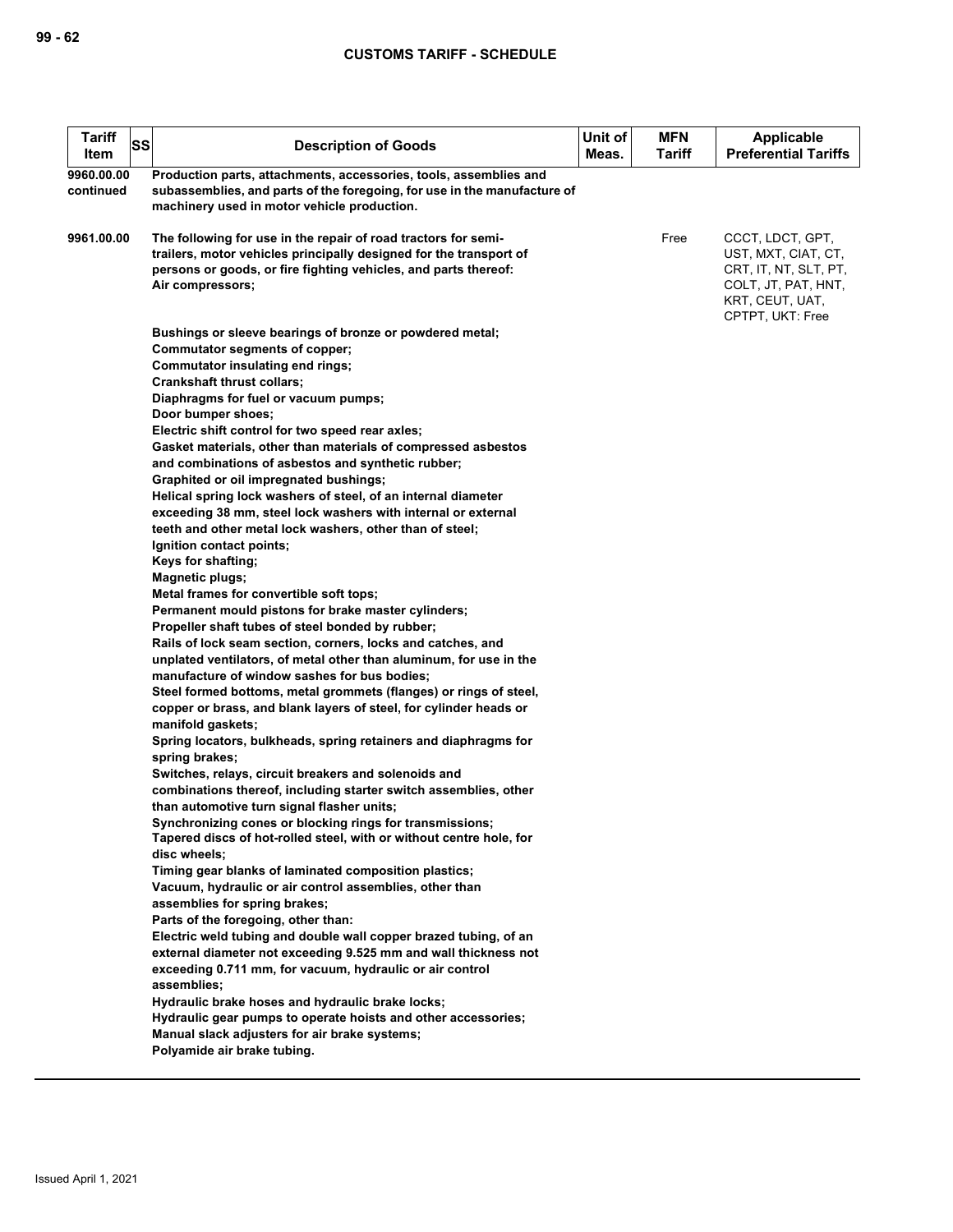| <b>Tariff</b><br>SS<br>Item | <b>Description of Goods</b>                                                                                                                                                                                                                                                                                                                    | Unit of<br>Meas. | <b>MFN</b><br>Tariff | Applicable<br><b>Preferential Tariffs</b>                                                                                      |
|-----------------------------|------------------------------------------------------------------------------------------------------------------------------------------------------------------------------------------------------------------------------------------------------------------------------------------------------------------------------------------------|------------------|----------------------|--------------------------------------------------------------------------------------------------------------------------------|
| 9962.00.00                  | The following for use in the repair of road tractors for semi-trailers,<br>motor vehicles principally designed for the transport of persons or<br>goods, or fire fighting vehicles, and chassis therefor:<br>Ammeters;                                                                                                                         |                  | Free                 | CCCT, LDCT, GPT,<br>UST, MXT, CIAT, CT,<br>CRT, IT, NT, SLT, PT,<br>COLT, JT, PAT, HNT,<br>KRT, CEUT, UAT,<br>CPTPT, UKT: Free |
|                             | Arm rests or wheel housing lining of indurated fibre, pressed to<br>shape, other than for motor vehicles principally designed for the<br>transport of less than ten persons or of goods;<br>Automatic radiator shutter assemblies;                                                                                                             |                  |                      |                                                                                                                                |
|                             | Auxiliary transmission overdrive units and controls therefor;<br>Axle housings, one piece welded;<br>Bearing spring shackles;<br>Carburators;                                                                                                                                                                                                  |                  |                      |                                                                                                                                |
|                             | Chassis frames and steel shapes for the manufacture therefor;<br>Cigar and cigarette lighters, whether or not in combination with a<br>cigarette holder, including base;<br>Composite frame and floor structure of metal, in the rough;                                                                                                        |                  |                      |                                                                                                                                |
|                             | Control ventilator gear box;<br>Cylinder lock barrels, with or without sleeves and keys therefor;<br>Dash heat indicators;                                                                                                                                                                                                                     |                  |                      |                                                                                                                                |
|                             | Fluid couplings with or without drive plate assemblies;<br>Gasoline, oil or air gauges;<br>Grilles not plated, polished or not before assembly, and parts<br>thereof not plated or polished after final forming, casting or                                                                                                                    |                  |                      |                                                                                                                                |
|                             | piercing, not including finish or decorative mouldings;<br>Hinges for bodies;<br>Horns;<br>Instrument bezel assemblies;                                                                                                                                                                                                                        |                  |                      |                                                                                                                                |
|                             | Instrument board lamps;<br>Instrument panel, glove compartment, luggage compartment, hood<br>compartment or door step lamps and wire assemblies;<br>Locks, electric ignition, steering gear, transmission, or                                                                                                                                  |                  |                      |                                                                                                                                |
|                             | combinations of such locks;<br>Mouldings of metal, with nails or prongs set in position, lead filled<br>or not:                                                                                                                                                                                                                                |                  |                      |                                                                                                                                |
|                             | Ornaments or identification plates of metal, unplated, not including<br>finish or decorative mouldings, other than for past models of motor<br>vehicles principally designed for the transport of less than ten<br>persons or of goods;                                                                                                        |                  |                      |                                                                                                                                |
|                             | Pipe lines of tubing, rigid, covered or not, with or without fittings,<br>other than for the motor vehicles principally designed for the transport<br>of less than ten persons or of goods;<br>Radiator water gauges;                                                                                                                          |                  |                      |                                                                                                                                |
|                             | Reclining seat mechanisms;<br>Refill end discs for oil filters;<br>Speedometers;                                                                                                                                                                                                                                                               |                  |                      |                                                                                                                                |
|                             | Spring covers of metal and closing strips or shapes therefor;<br>Stampings for bodies, cowls, door pillars, fenders, front ends,<br>hoods, instrument boards, shields or baffles, of plain or coated<br>metal, in the rough, trimmed or not, whether or not welded in any<br>manner before final forming or piercing but not metal finished in |                  |                      |                                                                                                                                |
|                             | any degree, including such stampings incorporating pierce or<br>clinch nuts, but excluding such stampings for door pillars, shields<br>and baffles for current models of motor vehicles principally<br>designed for the transport of less than ten persons or of goods;                                                                        |                  |                      |                                                                                                                                |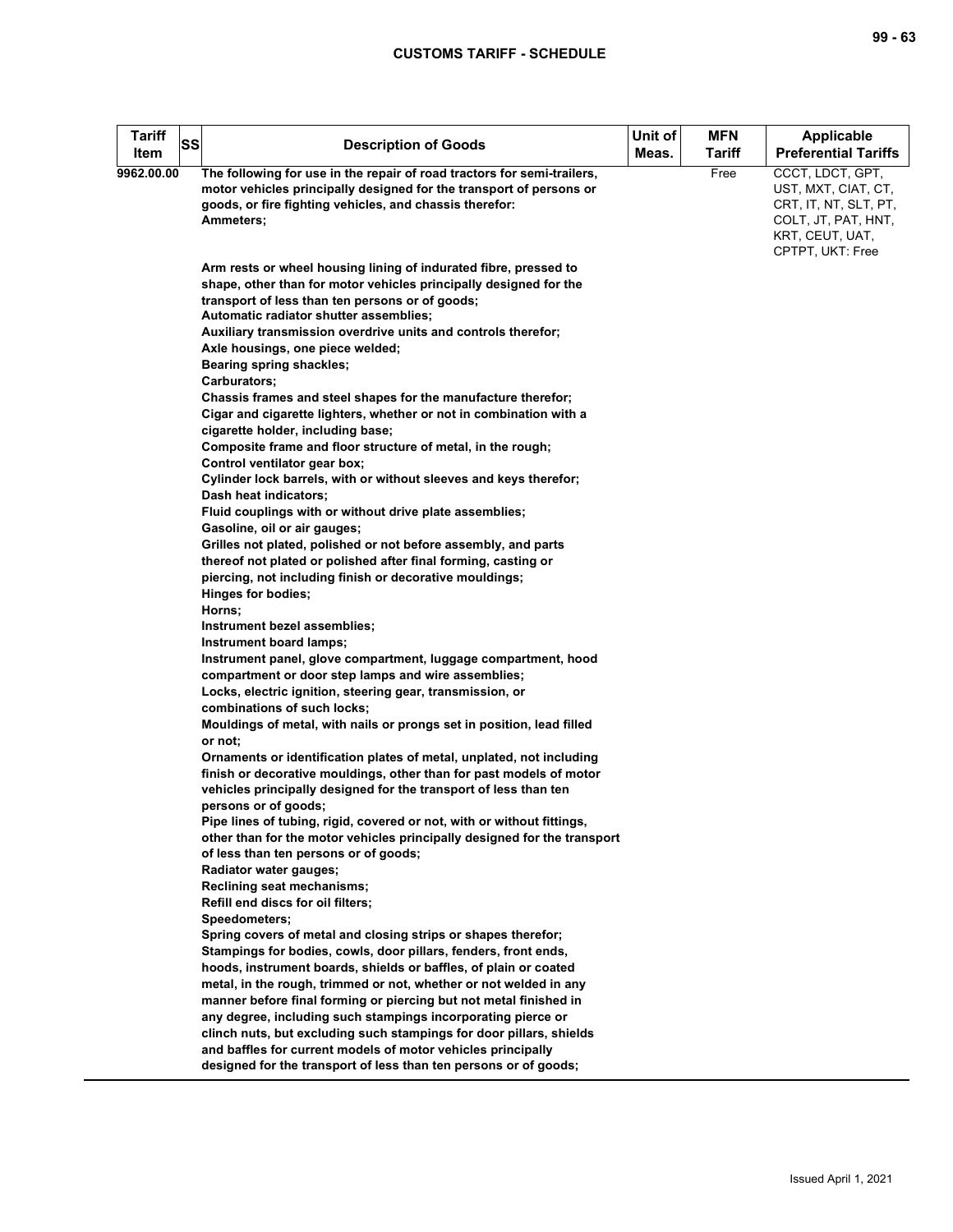| <b>Description of Goods</b>                                                                                                                                                                                                                                                                                                                                                                                                                                                                                                                                                                                                                                                                                                                                                                                                                                                                                                                                                                                                                                                                                                                                                                                                                                                                                                                                                                                                                                                                                                                                                                                                         | Unit of<br>Meas.                                                                            | <b>MFN</b><br>Tariff                                                      | <b>Applicable</b><br><b>Preferential Tariffs</b>                                                                               |
|-------------------------------------------------------------------------------------------------------------------------------------------------------------------------------------------------------------------------------------------------------------------------------------------------------------------------------------------------------------------------------------------------------------------------------------------------------------------------------------------------------------------------------------------------------------------------------------------------------------------------------------------------------------------------------------------------------------------------------------------------------------------------------------------------------------------------------------------------------------------------------------------------------------------------------------------------------------------------------------------------------------------------------------------------------------------------------------------------------------------------------------------------------------------------------------------------------------------------------------------------------------------------------------------------------------------------------------------------------------------------------------------------------------------------------------------------------------------------------------------------------------------------------------------------------------------------------------------------------------------------------------|---------------------------------------------------------------------------------------------|---------------------------------------------------------------------------|--------------------------------------------------------------------------------------------------------------------------------|
| models of motor vehicles principally designed for the transport of<br>less than ten persons or of goods;<br>Sun visor blanks of gypsum weatherboard;<br>Swivel seat mechanisms;<br>Tachometers, with or without tachographs, electric or gear driven;<br>Throttle, spark, choke or hood lock release assemblies;<br><b>Torque converters:</b><br>Universal joint ball assemblies, other than cross type;<br>Windshield or window wipers;<br>Parts of the foregoing, other than:<br>Blades and refills for windshield or window wipers of motor<br>vehicles principally designed for the transport of less than ten<br>persons or of goods;<br>Sintered powdered metal parts of auxiliary transmission<br>overdrive units and controls therefor;<br>Speedometer cables and speedometer cable and housing<br>assemblies;<br>Parts of thermostatic controls, other than power element cups,<br>guides, pistons, pellets, valves, flanges, top frames, bottom<br>frames and springs.                                                                                                                                                                                                                                                                                                                                                                                                                                                                                                                                                                                                                                                    |                                                                                             |                                                                           |                                                                                                                                |
| The following for use in the repair of road tractors for semi-trailers,<br>motor vehicles for the transport of ten or more persons (including the<br>driver), ambulances and hearses, motor vehicles for the transport of<br>goods, or fire fighting vehicles, and chassis therefor, or for use in the<br>manufacture of repair parts thereof:<br>Axles, front and rear;<br>Bell or clutch housings for vehicles having a g.v.w. exceeding<br>8.845 tonnes;<br>Brakes, other than brakes ranging in size from 381 mm by 76.2 mm to<br>419.1 mm by 177.8 mm, and air and hydraulic brakes for current model<br>service of vehicles having a capacity not exceeding 1.82 tonnes;<br>Brake drums or linings;<br>Cast aluminum road wheels for tube type tires using rim sizes<br>exceeding 508 mm by 203.2 mm or for tubeless type tires using rim<br>sizes exceeding 571.5 mm by 209.55 mm;<br>Clutches, other than single plated clutches of a diameter not exceeding<br>330.2 mm;<br>Continuous control or constant velocity half-shaft drive shafts;<br>Hubs;<br>Hydraulic or fluid couplings, other than for motor vehicles for the<br>transport of goods;<br>Internal combustion engines with a piston displacement exceeding<br>5,703.7 cm <sup>3</sup> ;<br>Linkages and controls for use with clutches, transmission assemblies,<br>power dividers or transfer cases;<br><b>Magnetos;</b><br>Power dividers or transfer cases;<br>Rims for pneumatic tires exceeding 508 mm by 190.5 mm for tube type<br>tires, or exceeding 571.5 mm by 171.45 mm for tubeless tires;<br>Steel road wheels of a diameter exceeding 622.3 mm; |                                                                                             | Free                                                                      | CCCT, LDCT, GPT,<br>UST, MXT, CIAT, CT,<br>CRT, IT, NT, SLT, PT,<br>COLT, JT, PAT, HNT,<br>KRT, CEUT, UAT,<br>CPTPT, UKT: Free |
|                                                                                                                                                                                                                                                                                                                                                                                                                                                                                                                                                                                                                                                                                                                                                                                                                                                                                                                                                                                                                                                                                                                                                                                                                                                                                                                                                                                                                                                                                                                                                                                                                                     | SS<br>Steering wheels, rims and spiders therefor, other than for current<br>Steering gears; | Steering drag links for vehicles having a g.v.w. of 9.072 tonnes or more; |                                                                                                                                |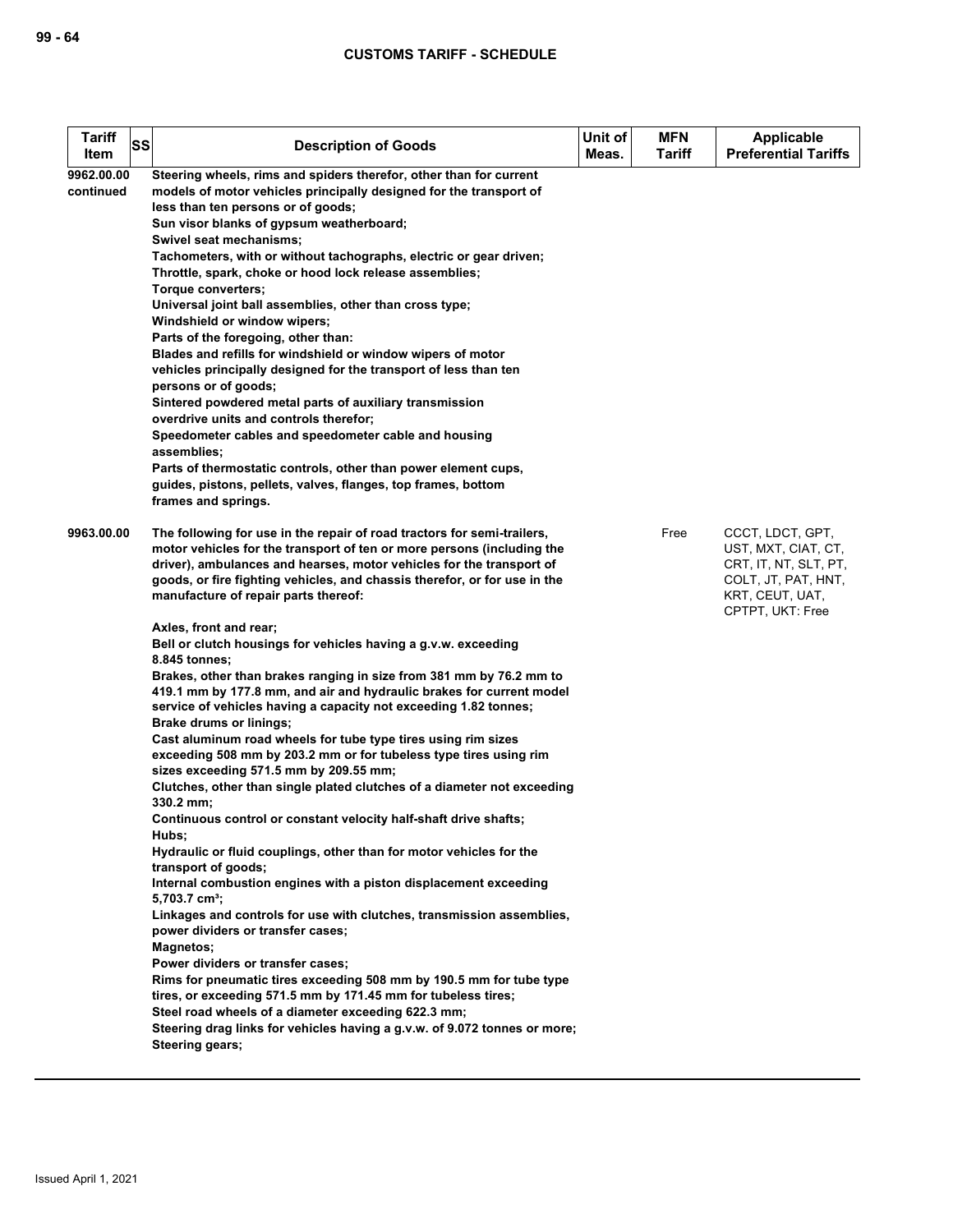| ×<br>۰.<br>۰. |  | ۰.<br>۰. |
|---------------|--|----------|
|---------------|--|----------|

| <b>Tariff</b><br>SS<br>Item | <b>Description of Goods</b>                                                                                                                                                                                                                                                                                                                                                                                                                                                                                                                                                                                                                         | Unit of<br>Meas. | <b>MFN</b><br><b>Tariff</b> | <b>Applicable</b><br><b>Preferential Tariffs</b>                                                                               |
|-----------------------------|-----------------------------------------------------------------------------------------------------------------------------------------------------------------------------------------------------------------------------------------------------------------------------------------------------------------------------------------------------------------------------------------------------------------------------------------------------------------------------------------------------------------------------------------------------------------------------------------------------------------------------------------------------|------------------|-----------------------------|--------------------------------------------------------------------------------------------------------------------------------|
| 9963.00.00<br>continued     | Tandem axle suspensions, excluding springs, other than for current<br>models of motor vehicles for the transport of goods;<br><b>Transmission assemblies;</b><br>Parts of the foregoing, other than:<br>Axle housings and sintered powdered metal parts, for transmission<br>assemblies;<br>Axle shafts for vehicles having a g.v.w. not exceeding 8.845 tonnes;<br>Brake shoe assembly kits;<br>Idler arms, tie rod assemblies and tie rod ends, for steering drag links of<br>vehicles having a g.v.w. exceeding 9.072 tonnes;<br>Timing chains for internal combustion engines with a piston<br>displacement exceeding 5,703.7 cm <sup>3</sup> . |                  |                             |                                                                                                                                |
| 9964.00.00                  | Articles for use in the manufacture of snowmobiles (other than<br>snowmobiles equipped for special services or functions).                                                                                                                                                                                                                                                                                                                                                                                                                                                                                                                          |                  | Free                        | CCCT, LDCT, GPT,<br>UST, MXT, CIAT, CT,<br>CRT, IT, NT, SLT, PT,<br>COLT, JT, PAT, HNT,<br>KRT, CEUT, UAT,<br>CPTPT, UKT: Free |
| 9965.00.00                  | Unserviceable vehicle parts for remanufacturing;<br>Articles for use in such remanufacturing.                                                                                                                                                                                                                                                                                                                                                                                                                                                                                                                                                       |                  | Free                        | CCCT, LDCT, GPT,<br>UST, MXT, CIAT, CT,<br>CRT, IT, NT, SLT, PT,<br>COLT, JT, PAT, HNT,<br>KRT, CEUT, UAT,<br>CPTPT, UKT: Free |
| 9966.00.00                  | The following vehicles, manufactured more than 25 years prior to the<br>date of importation, and articles for use solely or principally with those<br>vehicles:<br>Road tractors for semi-trailers;                                                                                                                                                                                                                                                                                                                                                                                                                                                 |                  | Free                        | CCCT, LDCT, GPT,<br>UST, MXT, CIAT, CT,<br>CRT, IT, NT, SLT, PT,<br>COLT, JT, PAT, HNT,<br>KRT, CEUT, UAT,<br>CPTPT, UKT: Free |
|                             | Motor vehicles principally designed for the transport of persons or<br>goods (other than vehicles specially designed for travelling on snow,<br>golf cars and similar vehicles, and dumpers designed for off-highway<br>use);<br>Fire fighting vehicles;<br>Motorcycles (including mopeds), cycles fitted with an auxiliary motor,<br>and side cars.                                                                                                                                                                                                                                                                                                |                  |                             |                                                                                                                                |
| 9967.00.00                  | Goods, other than seat covers of textile fabric, for use in aircraft, ground<br>flying trainers, aircraft engines or airborne aircraft equipment, and parts<br>thereof.                                                                                                                                                                                                                                                                                                                                                                                                                                                                             |                  | Free                        | CCCT, LDCT, GPT,<br>UST, MXT, CIAT, CT,<br>CRT, IT, NT, SLT, PT,<br>COLT, JT, PAT, HNT,<br>KRT, CEUT, UAT,<br>CPTPT, UKT: Free |
| 9968.00.00                  | Goods of Section XV or XVI or of Chapter 15, 25, 28, 32, 34, 37, 38, 39, 40,<br>48, 68, 69, 90 or 94, for the manufacture, repair, maintenance, rebuilding,<br>modification or conversion of aircraft, ground flying trainers or aircraft<br>engines, and parts thereof.                                                                                                                                                                                                                                                                                                                                                                            |                  | Free                        | CCCT, LDCT, GPT,<br>UST, MXT, CIAT, CT,<br>CRT, IT, NT, SLT, PT,<br>COLT, JT, PAT, HNT,<br>KRT, CEUT, UAT,<br>CPTPT, UKT: Free |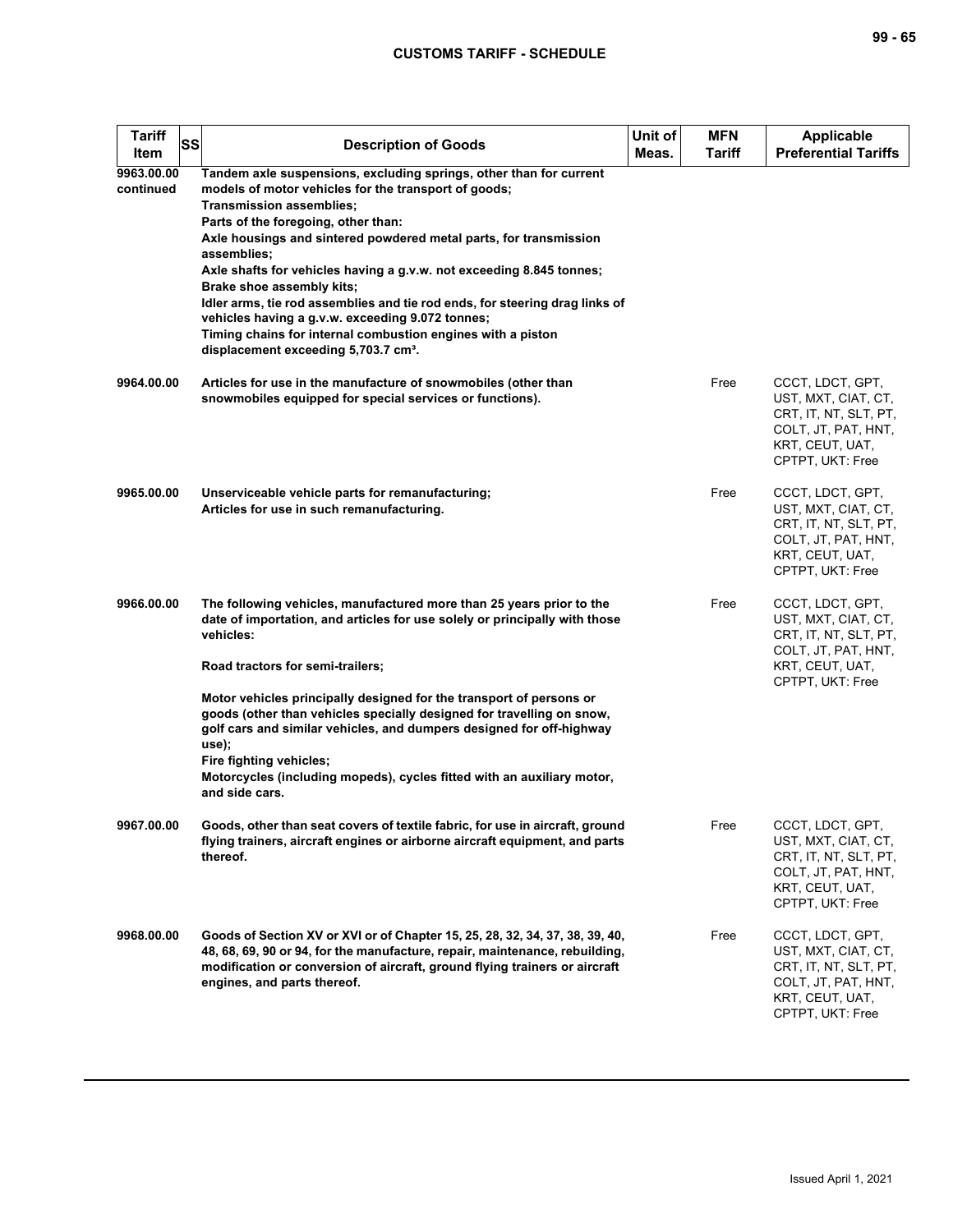| <b>Tariff</b><br><b>SS</b><br>Item | <b>Description of Goods</b>                                                                                                                                                                                                                                                                                                                              | Unit of<br>Meas. | <b>MFN</b><br>Tariff | <b>Applicable</b><br><b>Preferential Tariffs</b>                                                                               |
|------------------------------------|----------------------------------------------------------------------------------------------------------------------------------------------------------------------------------------------------------------------------------------------------------------------------------------------------------------------------------------------------------|------------------|----------------------|--------------------------------------------------------------------------------------------------------------------------------|
|                                    |                                                                                                                                                                                                                                                                                                                                                          |                  |                      |                                                                                                                                |
| 9969.00.00                         | Goods of base metal, of Section XV, XVI, XVII, XVIII, XIX or XX for use in<br>the construction or equipment of ships, boats or floating structures.                                                                                                                                                                                                      |                  | Free                 | CCCT, LDCT, GPT,<br>UST, MXT, CIAT, CT,<br>CRT, IT, NT, SLT, PT,<br>COLT, JT, PAT, HNT,<br>KRT, CEUT, UAT,<br>CPTPT, UKT: Free |
| 9970.00.00                         | Dredges, barges, tugs, scows, motor vessels, materials and supplies,<br>other than items of a personal nature, for use in the maintenance of the<br>navigational channels in the international section of the St. Lawrence<br>Seaway.                                                                                                                    |                  | Free                 | CCCT, LDCT, GPT,<br>UST, MXT, CIAT, CT,<br>CRT, IT, NT, SLT, PT,<br>COLT, JT, PAT, HNT,<br>KRT, CEUT, UAT,<br>CPTPT, UKT: Free |
| 9971.00.00                         | Cruise ships, excursion boats, ferry-boats, cargo ships, barges<br>and similar vessels for the transport of persons or goods, of heading<br>89.01;<br>Fishing vessels, factory ships and other vessels for processing or<br>preserving fishery products, of a registered length not exceeding 30.5m,<br>of heading 89.02                                 |                  | N/A                  | UST, MXT, CIAT, CT,<br>CRT, PT, COLT, JT,<br>PAT, HNT: Free<br>IT: See Note 1<br>NT: See Note 1<br>SLT: See Note 1             |
|                                    | Tugs and pusher craft of heading 89.04;                                                                                                                                                                                                                                                                                                                  |                  |                      | KRT: See Note 1                                                                                                                |
|                                    | Light-vessels, fire-floats, dredgers, floating cranes and other vessels                                                                                                                                                                                                                                                                                  |                  |                      | CEUT: See Note 1                                                                                                               |
|                                    | the navigability of which is subsidiary to their main function, floating                                                                                                                                                                                                                                                                                 |                  |                      | CPTPT: See Note 1                                                                                                              |
|                                    | docks or floating or submersible drilling or production platforms of                                                                                                                                                                                                                                                                                     |                  |                      | UKT: See Note 1                                                                                                                |
|                                    | heading 89.05;                                                                                                                                                                                                                                                                                                                                           |                  |                      |                                                                                                                                |
|                                    | All the foregoing, regardless of the country of origin or tariff treatment,<br>returned to Canada after having been exported to one of the countries<br>listed below for repair or alteration in that country.                                                                                                                                           |                  |                      |                                                                                                                                |
|                                    | <b>Countries:</b><br>Chile<br>Colombia<br><b>Costa Rica</b><br><b>CPTPP Country</b><br><b>CUKTCA beneficiary</b><br>an EU country or other CETA beneficiary<br><b>Honduras</b><br>Iceland<br>Israel or another CIFTA beneficiary<br>Jordan<br>Korea<br>Liechtenstein<br>Mexico<br>Norway<br>Panama<br>Peru<br><b>Switzerland</b><br><b>United States</b> |                  |                      |                                                                                                                                |
|                                    | Note 1:<br>The Canada-European Union Tariff, Iceland Tariff, Korea Tariff, Norway<br>Tariff, Switzerland-Liechtenstein Tariff, United Kingdom Tariff and the<br>CPTPP tariff rate of customs duty applicable to goods classified under<br>this tariff item shall be, in respect of the value of the repair or alteration                                 |                  |                      |                                                                                                                                |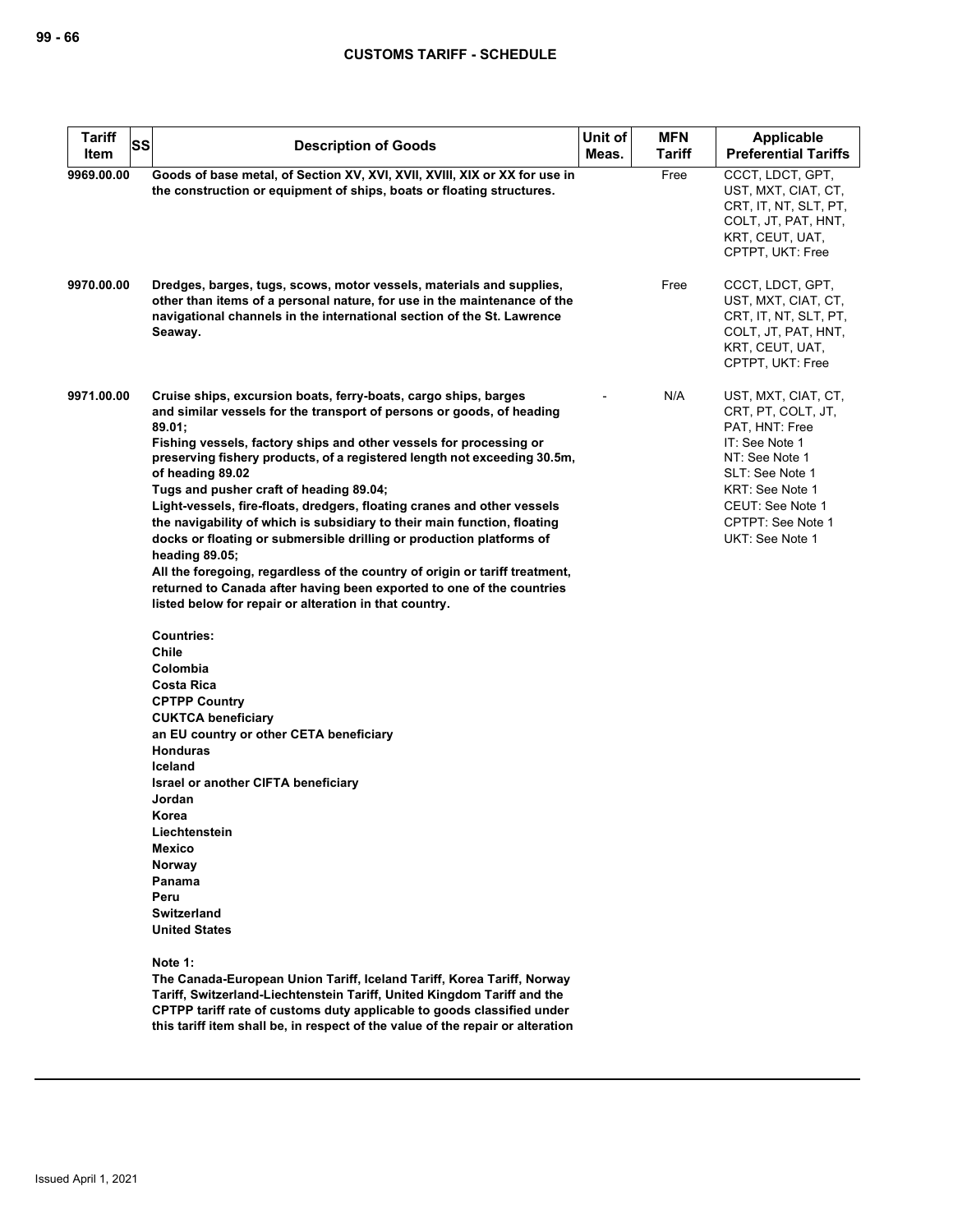| <b>Tariff</b><br>SS<br>Item | <b>Description of Goods</b>                                                                                                                                                                                                                                                                                                                                                                                                                                                                                                                                                                                                                                                                                                                       | Unit of<br>Meas. | <b>MFN</b><br>Tariff | <b>Applicable</b><br><b>Preferential Tariffs</b>                                                                               |
|-----------------------------|---------------------------------------------------------------------------------------------------------------------------------------------------------------------------------------------------------------------------------------------------------------------------------------------------------------------------------------------------------------------------------------------------------------------------------------------------------------------------------------------------------------------------------------------------------------------------------------------------------------------------------------------------------------------------------------------------------------------------------------------------|------------------|----------------------|--------------------------------------------------------------------------------------------------------------------------------|
| 9971.00.00<br>continued     | of the good carried out only in an EU country or other CETA beneficiary,<br>Iceland, Korea, Norway, Switzerland or Liechtenstein, a CUKTCA<br>beneficiary, or a CPTPP, respectively, determined under section 87 of<br>this Act, in accordance with their classification in Chapter 1 to 97                                                                                                                                                                                                                                                                                                                                                                                                                                                       |                  |                      |                                                                                                                                |
| 9972.00.00                  | Articles for use in the manufacture of personal watercraft, of an overall<br>length not exceeding 5 m, inboard, water-jet driven, designed to be<br>operated in a sitting on, standing or kneeling position, rather than sitting<br>in as in conventional vessels.                                                                                                                                                                                                                                                                                                                                                                                                                                                                                |                  | Free                 | CCCT, LDCT, GPT,<br>UST, MXT, CIAT, CT,<br>CRT, IT, NT, SLT, PT,<br>COLT, JT, PAT, HNT,<br>KRT, CEUT, UAT,<br>CPTPT, UKT: Free |
| 9973.00.00                  | Articles and materials, excluding anti-freezing preparations of heading<br>38.20, for use in the manufacture of three-wheeled motorcycles and their<br>trailers.                                                                                                                                                                                                                                                                                                                                                                                                                                                                                                                                                                                  |                  | Free                 | CCCT, LDCT, GPT,<br>UST, MXT, CIAT, CT,<br>CRT, IT, NT, SLT, PT,<br>COLT, JT, PAT, HNT,<br>KRT, CEUT, UAT,<br>CPTPT, UKT: Free |
| 9974.00.00                  | The following for use in the manufacture of subway cars:<br><b>Battery boxes:</b><br>Battery intercells and sensors;<br>Breakers;<br>Cab interiors;<br>Ceiling panels;<br>Connectors;<br>Copper bus bars;<br>Ducting and tubing hoses;<br>End cap assemblies;<br>Floor panels;<br>Gangways;<br>Interior trim;<br>Relays;<br><b>Stanchions and handholds;</b><br><b>Train Information Monitoring System (TIMS)</b>                                                                                                                                                                                                                                                                                                                                 |                  | Free                 | CCCT, LDCT, GPT,<br>UST, MXT, CIAT, CT,<br>CRT, IT, NT, SLT, PT,<br>COLT, JT, PAT, HNT,<br>KRT, CEUT, UAT,<br>CPTPT, UKT: Free |
| 9975.00.00                  | The following for use in the manufacture or repair, overhaul or<br>restoration of light rail vehicles, streetcars and subway cars for use by<br>urban transit authorities:<br>Air couplings;<br>Anti vibration mountings;<br><b>Battery chargers:</b><br>Draft grease gear;<br><b>Electrical connectors;</b><br><b>Faston connectors;</b><br><b>Fuse 170A, 1kV;</b><br><b>Mount chevron springs;</b><br>Nipples;<br>Pantograph containers;<br>Plastic silicon elbow hoses;<br>Plastic trough for laying cables;<br>Positive switching regulators;<br>Rotating hook plate and coupling devices;<br><b>Screws (M5X20);</b><br>Steel wheels;<br>Switchgear assemblies;<br><b>Vehicle batteries;</b><br>Woven upholstery fabric of subheading 5801.10 |                  | Free                 | CCCT, LDCT, GPT,<br>UST, MXT, CIAT, CT,<br>CRT, IT, NT, SLT, PT,<br>COLT, JT, PAT, HNT,<br>KRT, CEUT, UAT,<br>CPTPT, UKT: Free |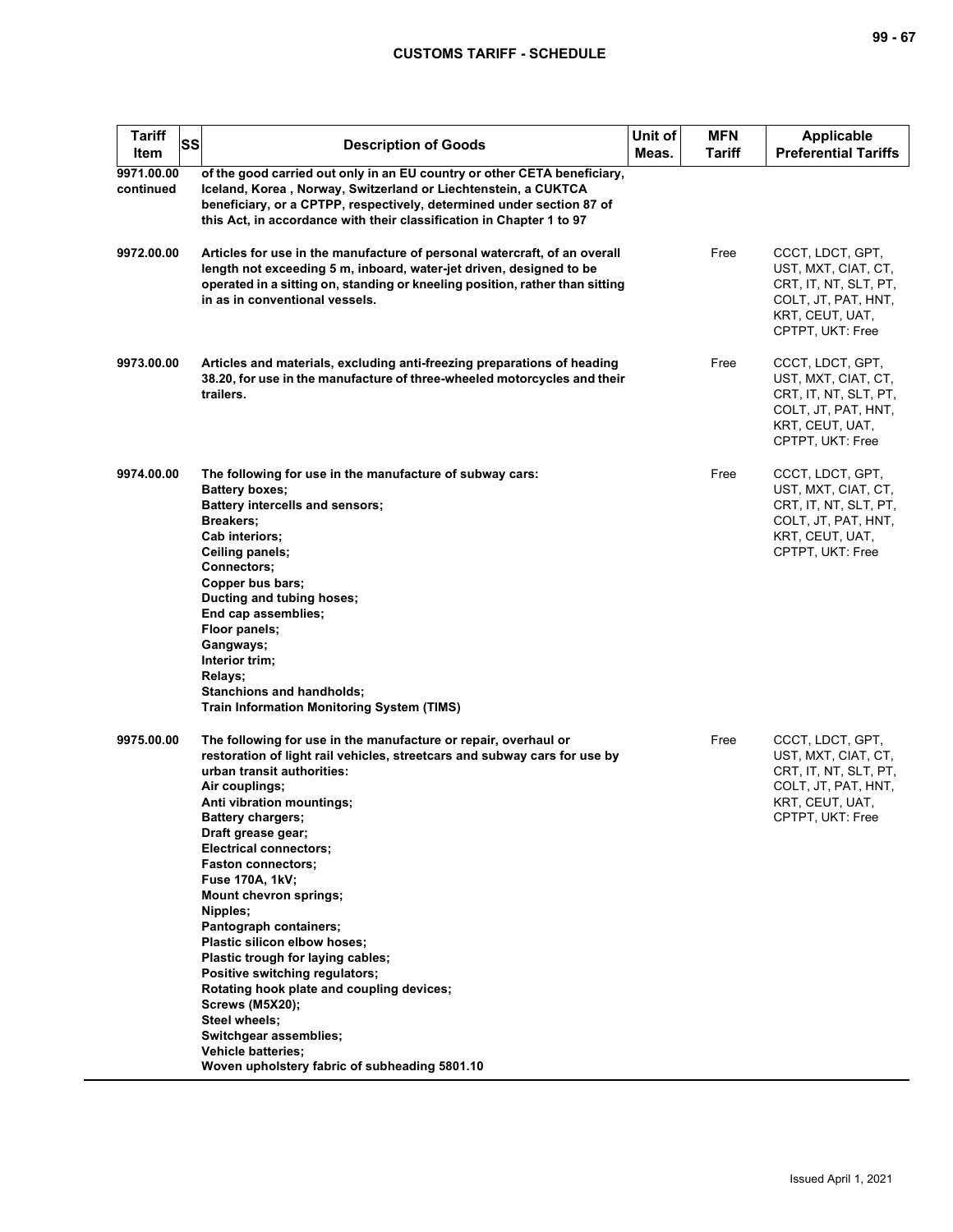| <b>Tariff</b><br>SS<br>Item | <b>Description of Goods</b>                                                                                                                                                                                                                                                                                                                                                                                                                                                                                                                                                                                                                                                                                                                                                                                                                                                                                                                                                                                                                         | Unit of<br>Meas. | <b>MFN</b><br>Tariff | Applicable<br><b>Preferential Tariffs</b>                                                                                      |
|-----------------------------|-----------------------------------------------------------------------------------------------------------------------------------------------------------------------------------------------------------------------------------------------------------------------------------------------------------------------------------------------------------------------------------------------------------------------------------------------------------------------------------------------------------------------------------------------------------------------------------------------------------------------------------------------------------------------------------------------------------------------------------------------------------------------------------------------------------------------------------------------------------------------------------------------------------------------------------------------------------------------------------------------------------------------------------------------------|------------------|----------------------|--------------------------------------------------------------------------------------------------------------------------------|
| 9976.00.00                  | Articles and materials, wholly or in chief part of metal, for use in the<br>manufacture of gas turbines or parts thereof;<br>Articles for use in the repair or overhaul of gas turbines or parts thereof                                                                                                                                                                                                                                                                                                                                                                                                                                                                                                                                                                                                                                                                                                                                                                                                                                            |                  | Free                 | CCCT, LDCT, GPT,<br>UST, MXT, CIAT, CT,<br>CRT, IT, NT, SLT, PT,<br>COLT, JT, PAT, HNT,<br>KRT, CEUT, UAT,<br>CPTPT, UKT: Free |
| 9977.00.00                  | Articles for use in the following:<br>Apparatus based on the use of X-rays or of alpha, beta or gamma<br>radiations, whether or not for medical, surgical, dental or veterinary<br>uses, including radiography or radiotherapy apparatus, X-ray tubes and<br>other X-ray generators, high tension generators, control panels and<br>desks, screens, examination or treatment tables, chairs and the like;<br>Dentists' or chiropodists' chairs and parts thereof;<br>Electro-mechanical chiropractic tables and parts thereof;<br>Instruments and appliances used in medical, surgical, dental or<br>veterinary sciences, including scintigraphic apparatus, other electro-<br>medical apparatus and sight-testing instruments;<br>Medical or surgical sterilizers;<br>Ozone therapy, aerosol therapy, artificial respiration or other therapeutic<br>respiration apparatus;<br>Pacemakers for stimulating heart muscles.                                                                                                                           |                  | Free                 | CCCT, LDCT, GPT,<br>UST, MXT, CIAT, CT,<br>CRT, IT, NT, SLT, PT,<br>COLT, JT, PAT,<br>HNT, KRT, CEUT, UAT,<br>CPTPT, UKT: Free |
| 9978.00.00                  | Articles and materials for use in the manufacture of the following:<br>Alternating pressure mattresses;<br>Apparatus and parts thereof of heading 90.22;<br>Clinical thermometers and parts thereof;<br>Incontinent briefs, underpants, panties, napkins (diapers), napkin<br>(diaper) liners and similar sanitary articles, designed to be worn by<br>persons, excluding those of a kind for babies;<br>Instruments, appliances and parts thereof of heading 90.18;<br>Microscopes and parts thereof;<br>Microtomes, including parts or accessories thereof;<br>Operating tables or oscillating beds, and parts thereof;<br>Orthopaedic appliances;<br>Oxygen therapy apparatus;<br>Prepared surgical sutures;<br>Pressure-gradient elastic supports (made to order for an individual in<br>accordance with the written prescription of a registered health<br>professional), canes, and patient lifters and parts thereof, for the use of<br>a person with disabilities or of a public hospital;<br>Sterilizers and parts thereof;<br>X-ray film. |                  | Free                 | CCCT, LDCT, GPT,<br>UST, MXT, CIAT, CT,<br>CRT, IT, NT, SLT, PT,<br>COLT, JT, PAT,<br>HNT, KRT, CEUT, UAT,<br>CPTPT, UKT: Free |
| 9979.00.00                  | Goods specifically designed to alleviate the specific effects of a<br>disability, and articles and materials for use in such goods.                                                                                                                                                                                                                                                                                                                                                                                                                                                                                                                                                                                                                                                                                                                                                                                                                                                                                                                 |                  | Free                 | CCCT, LDCT, GPT,<br>UST, MXT, CIAT, CT,<br>CRT, IT, NT, SLT, PT,<br>COLT, JT, PAT, HNT,<br>KRT, CEUT, UAT,<br>CPTPT, UKT: Free |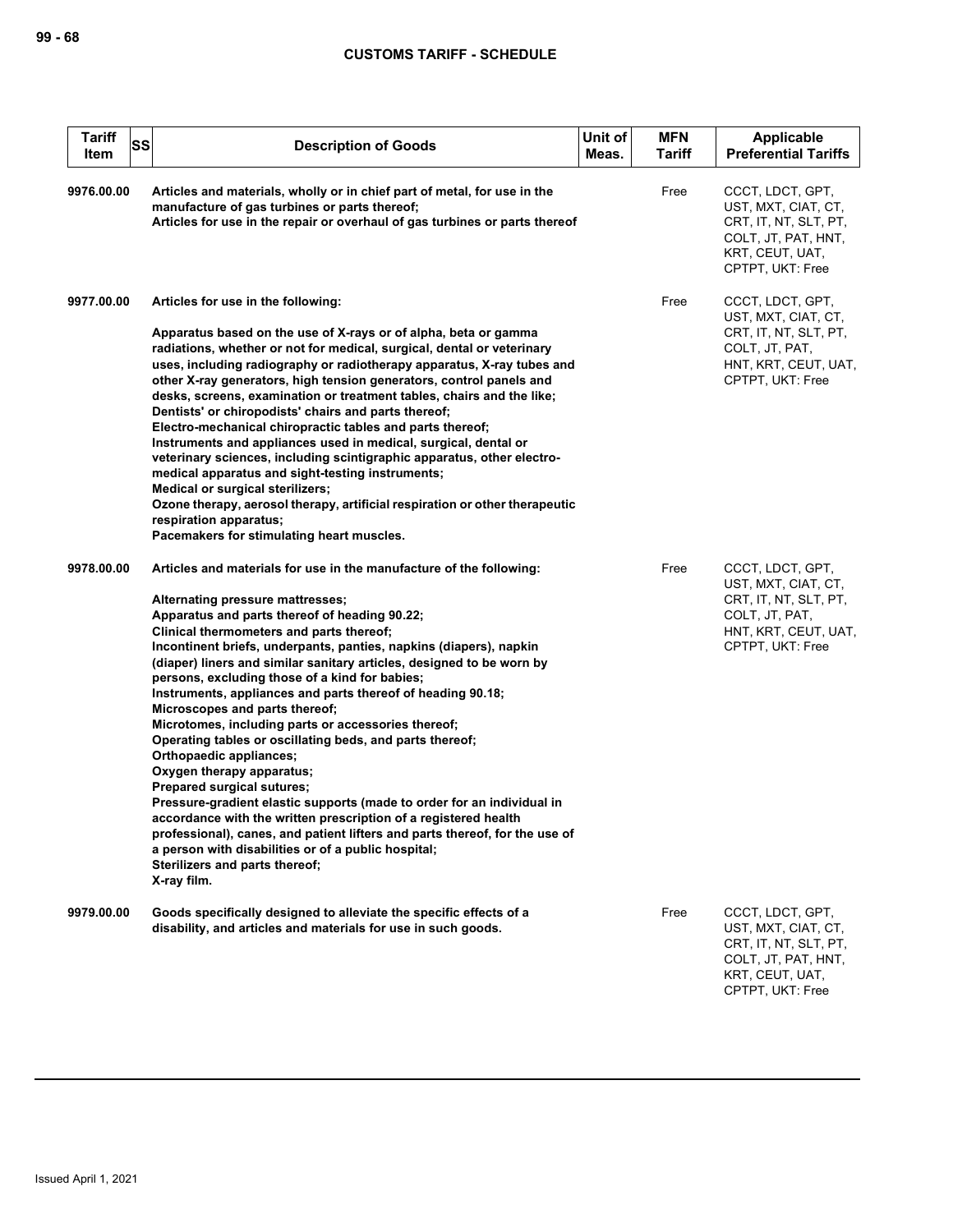| <b>Tariff</b><br>SS<br>Item | <b>Description of Goods</b>                                                                                                                                                                                                                                                                                                                                                                                                                                                                                                                                                                                                                                                                                                                                                                                                                                                                                                                                                                                                                                                                                                                                                                                                                                                                                    | Unit of<br>Meas. | <b>MFN</b><br><b>Tariff</b> | Applicable<br><b>Preferential Tariffs</b>                                                                                      |
|-----------------------------|----------------------------------------------------------------------------------------------------------------------------------------------------------------------------------------------------------------------------------------------------------------------------------------------------------------------------------------------------------------------------------------------------------------------------------------------------------------------------------------------------------------------------------------------------------------------------------------------------------------------------------------------------------------------------------------------------------------------------------------------------------------------------------------------------------------------------------------------------------------------------------------------------------------------------------------------------------------------------------------------------------------------------------------------------------------------------------------------------------------------------------------------------------------------------------------------------------------------------------------------------------------------------------------------------------------|------------------|-----------------------------|--------------------------------------------------------------------------------------------------------------------------------|
| 9982.00.00                  | Defence supplies, as defined in the Defence Production Act, covered by<br>a contract, the total value of which is \$250,000 or more, certified by the<br>Minister of Public Works and Government Services that the goods<br>supplied under the contract are defence supplies;<br>Articles and materials, imported by persons carrying on business in<br>Canada whom the Canadian Commercial Corporation verifies as having<br>been awarded contracts or sub-contracts under defence production and<br>development sharing arrangements between the Governments of<br>Canada and the United States, for use in the development or production<br>of goods, or for incorporation into goods, all for agencies of the<br>Government of the United States in connection with such contracts or<br>sub-contracts.                                                                                                                                                                                                                                                                                                                                                                                                                                                                                                    |                  | Free                        | CCCT, LDCT, GPT,<br>UST, MXT, CIAT, CT,<br>CRT, IT, NT, SLT, PT,<br>COLT, JT, PAT, HNT,<br>KRT, CEUT, UAT,<br>CPTPT, UKT: Free |
| 9984.00.00                  | Goods certified by the True Sport Foundation as complying with the<br>international competition standards applicable to the sport for which the<br>goods are designed and as being required by an athlete exclusively for<br>the purpose of training for or competing in an amateur competition of<br>international calibre, including goods for testing athletes for doping<br>control purposes, on condition that the goods are not sold or otherwise<br>disposed of within two years of importation, unless sold or otherwise<br>disposed of to persons who are entitled to import goods under this tariff<br>item.                                                                                                                                                                                                                                                                                                                                                                                                                                                                                                                                                                                                                                                                                         |                  | Free                        | CCCT, LDCT, GPT,<br>UST, MXT, CIAT, CT,<br>CRT, IT, NT, SLT, PT,<br>COLT, JT, PAT, HNT,<br>KRT, CEUT, UAT,<br>CPTPT, UKT: Free |
| 9985.00.00                  | Clerical or ecclesiastical garments, vestments or accessories (including<br>footwear and headgear) and parts thereof of Chapter 61, 62, 64 or 65;<br>furnishing articles of Chapter 63 for decorating religious buildings.                                                                                                                                                                                                                                                                                                                                                                                                                                                                                                                                                                                                                                                                                                                                                                                                                                                                                                                                                                                                                                                                                     |                  | 7.5%                        | LDCT, UST, MXT, CIAT,<br>CT, CRT, IT, NT, SLT, PT,<br>COLT, JT, PAT, HNT,<br>KRT, CEUT, UAT,<br>CPTPT, UKT: Free<br>GPT 6.5%   |
| 9986.00.00                  | Religious statues, statuettes, medals, crosses, figures, plaques or<br>ancestral shrines, and communion sets, oil stocks, crosiers, benitiers,<br>sprinklers, incensers, incense boats, baptismal shells or fonts,<br>scapulars, chapelets, rosaries, Scroll sets, Chanuka candlesticks,<br>Kiddush sets, Mezuzah boxes, Havdalah sets or Seder plates;<br>Parts of all the foregoing.                                                                                                                                                                                                                                                                                                                                                                                                                                                                                                                                                                                                                                                                                                                                                                                                                                                                                                                         |                  | Free                        | CCCT, LDCT, GPT,<br>UST, MXT, CIAT, CT,<br>CRT, IT, NT, SLT, PT,<br>COLT, JT, PAT, HNT,<br>KRT, CEUT, UAT,<br>CPTPT, UKT: Free |
| 9987.00.00                  | The following handicraft goods, originating in a country entitled to the<br>benefits of the General Preferential Tariff, having forms or<br>representing any national, territorial or religious symbols of the<br>geographical region where produced, having acquired their essential<br>characteristics by the handiwork of individual craftsmen using tools<br>held by hand or tools not powered by machines other than those<br>powered by hand or foot, being non-utilitarian and not copies or<br>imitations of handicraft goods of any country other than the country in<br>which they originate, and not produced in large quantities by<br>sophisticated tools or by moulding:<br>Puppets, musical instruments (other than guitars, viols,<br>harpsichords or copies of antique instruments), gourds and<br>calabashes, incense burners, retablos, fans, screens, lacquer ware,<br>hand-carved picture frames, hand-carved figurines of animals, and<br>religious symbols and statuettes, composed wholly or in chief part<br>by value of wood, if not more than their primary shape is attained by<br>mechanically powered tools or machines;<br>Ornaments, mirrors and figurines, composed wholly or in chief part<br>by value of bread dough;<br>Hookahs, nargiles, candelabra and incense burners, |                  | N/A                         | LDCT, GPT: Free                                                                                                                |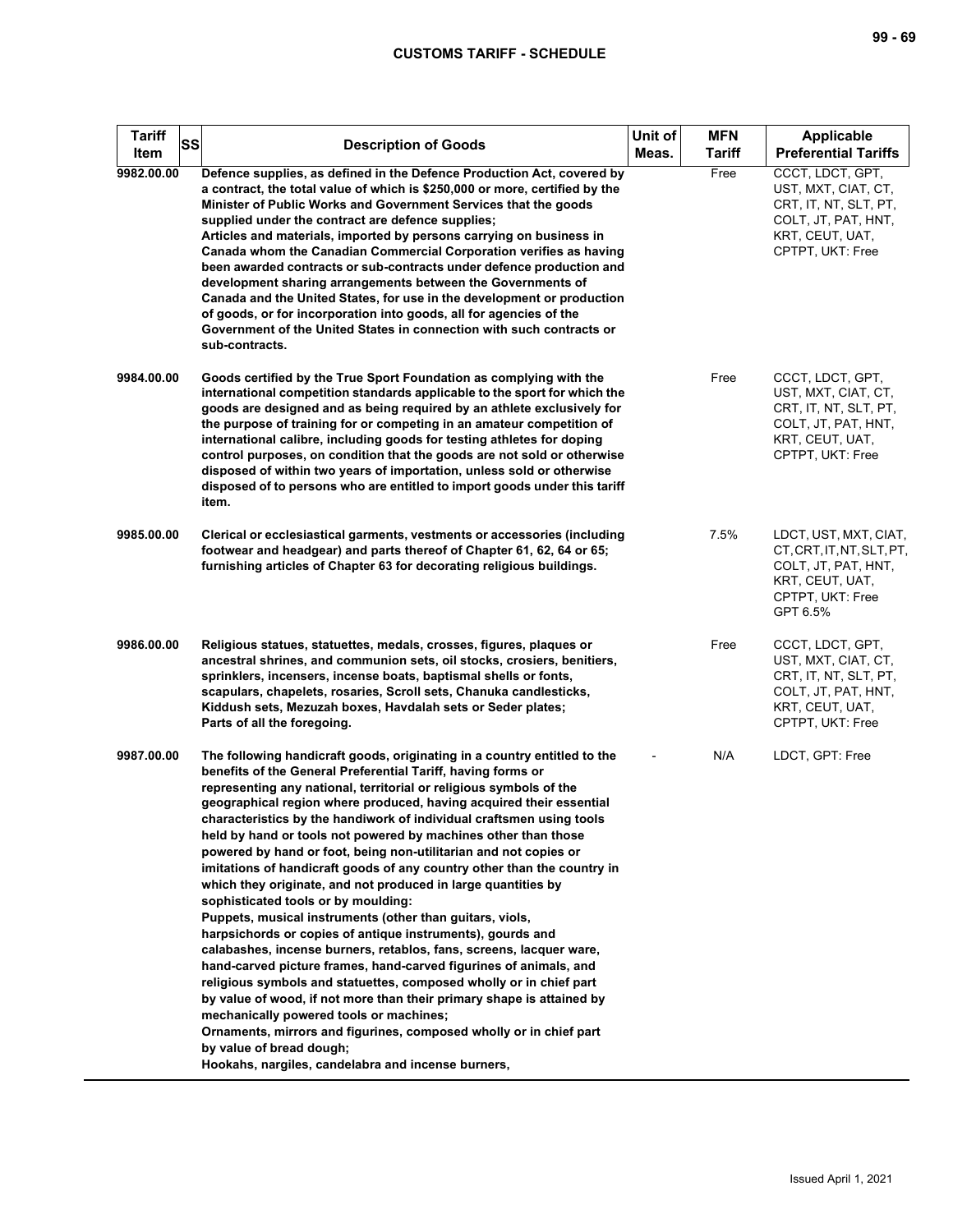| <b>Tariff</b><br>Item | SS | <b>Description of Goods</b>                                                                                                                                                                                                                                                                                                                                                                                                                                                                                                                                                                                                                                                                                                                                                                                                                                                                                                                                                                                                                                                                                                                                                                                                                                                                                                                                                                                                                                                                                                                                                                                                                                                                                                                                                                                                                                                                        | Unit of<br>Meas. | <b>MFN</b><br><b>Tariff</b> | <b>Applicable</b><br><b>Preferential Tariffs</b>                                                                               |
|-----------------------|----|----------------------------------------------------------------------------------------------------------------------------------------------------------------------------------------------------------------------------------------------------------------------------------------------------------------------------------------------------------------------------------------------------------------------------------------------------------------------------------------------------------------------------------------------------------------------------------------------------------------------------------------------------------------------------------------------------------------------------------------------------------------------------------------------------------------------------------------------------------------------------------------------------------------------------------------------------------------------------------------------------------------------------------------------------------------------------------------------------------------------------------------------------------------------------------------------------------------------------------------------------------------------------------------------------------------------------------------------------------------------------------------------------------------------------------------------------------------------------------------------------------------------------------------------------------------------------------------------------------------------------------------------------------------------------------------------------------------------------------------------------------------------------------------------------------------------------------------------------------------------------------------------------|------------------|-----------------------------|--------------------------------------------------------------------------------------------------------------------------------|
| 9987.00.00            |    | composed wholly or in chief part by value of clay;<br>Figurines, fans, hats, musical instruments, toys, sitkas,<br>greeting cards and wall hangings, composed wholly or in chief part<br>by weight of vegetable fibres or vegetable materials other than linen,<br>cotton or corn husks;<br>Figurines, masks, baskets and artistic cut-outs, composed<br>wholly or in chief part by value of paper or papier maché;<br>Puppets, bellows, pouffes, bottle cases, and wine or water<br>bottles and jugs, composed wholly or in chief part by value of hide<br>or of leather that has not been finished beyond tanning other than by<br>individual craftsmen;<br>Figurines, costume jewellery, beads, belts, hair pins,<br>buttons, lamp bases and key holders, composed wholly or in chief<br>part by value of coconut shell;<br>Musical instruments, chimes, combs, fans, costume<br>jewellery, beads, belts, hair pins, wall and table decorations, buttons,<br>lamp bases and key holders, composed wholly or in chief part by<br>value of mother of pearl, horn, shell including tortoiseshell, or<br>coral;<br>Hookahs, nargiles, musical instruments, bells, gongs,<br>incense burners, masks, adzes, mattocks, finger and keyhole plates,<br>door handles and locks, hinges and latches, samovars, kukris and<br>machetes, composed wholly or in chief part by value of base metals,<br>if not more than their primary shape is attained by mechanically<br>powered tools or machines;<br>Bracelets, nargiles and hookahs, composed wholly or in<br>chief part by value of glass;<br>Fabrics decorated with crewel embroidery, hand-woven<br>semi-finished wall hangings on back strap looms, reverse hand-sewn<br>appliqué wall hangings, and dhurries, composed wholly or in chief<br>part by weight of wool or cotton;<br>Lanterns, composed wholly or in chief part by value of<br>stone. |                  |                             |                                                                                                                                |
|                       |    | Under this Act, the Governor in Council may amend the list of<br>goods in this tariff item.<br>Goods may be classified under this tariff item on production of a<br>certificate in duplicate in the prescribed form with the information<br>required to be provided with the form, and signed by a<br>representative of the government of the country of origin or any<br>other authorized person in the country of origin recognized by the<br>Minister of National Revenue as competent for that purpose.                                                                                                                                                                                                                                                                                                                                                                                                                                                                                                                                                                                                                                                                                                                                                                                                                                                                                                                                                                                                                                                                                                                                                                                                                                                                                                                                                                                        |                  |                             |                                                                                                                                |
| 9988.00.00            |    | Apparatus, utensils, instruments and parts thereof, other than goods of<br>Chapter 70, when to be employed:<br>(a) directly in teaching or research by<br>(i) any elementary or secondary school, school for disabled persons,<br>university, community college or seminary of learning in Canada,<br>(ii) any educational or research organization named in Schedule II to the<br>Financial Administration Act or any similar educational or research<br>organization established by or under the authority of a provincial<br>government,                                                                                                                                                                                                                                                                                                                                                                                                                                                                                                                                                                                                                                                                                                                                                                                                                                                                                                                                                                                                                                                                                                                                                                                                                                                                                                                                                        |                  | Free                        | CCCT, LDCT, GPT,<br>UST, MXT, CIAT, CT,<br>CRT, IT, NT, SLT, PT,<br>COLT, JT, PAT,<br>HNT, KRT, CEUT, UAT,<br>CPTPT, UKT: Free |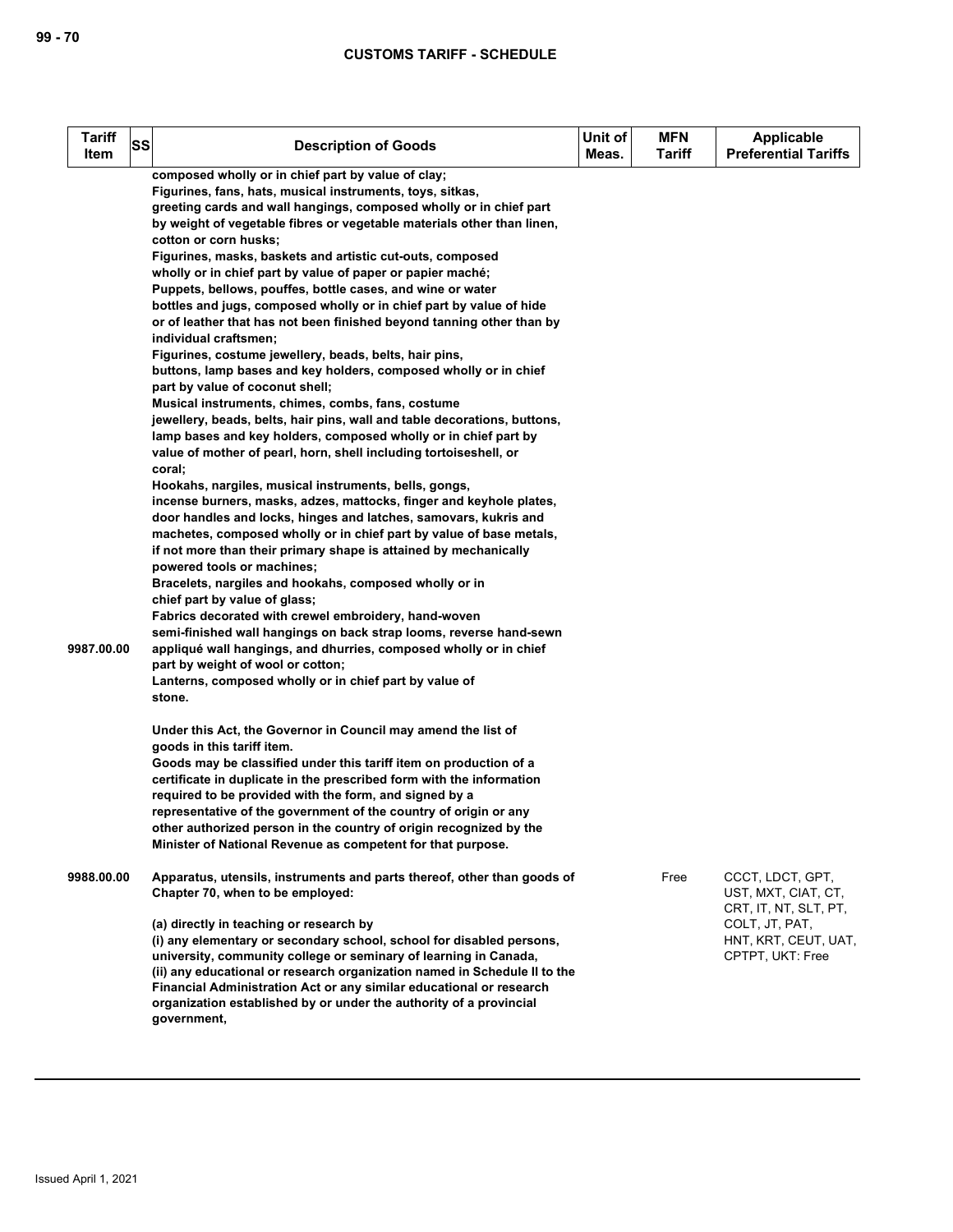| <b>Tariff</b><br>SS<br>Item | <b>Description of Goods</b>                                                                                                                                                                                                                                                                                                                                                                                                                                                                                                                                                                                                                                                                                                                                                                                                                                                                                                                                                                                                                                                                                                                                                                                                                                                                                                                                                                                                                                                                                                                                                                                                                                                 | Unit of<br>Meas. | <b>MFN</b><br><b>Tariff</b> | <b>Applicable</b><br><b>Preferential Tariffs</b>                                                                               |
|-----------------------------|-----------------------------------------------------------------------------------------------------------------------------------------------------------------------------------------------------------------------------------------------------------------------------------------------------------------------------------------------------------------------------------------------------------------------------------------------------------------------------------------------------------------------------------------------------------------------------------------------------------------------------------------------------------------------------------------------------------------------------------------------------------------------------------------------------------------------------------------------------------------------------------------------------------------------------------------------------------------------------------------------------------------------------------------------------------------------------------------------------------------------------------------------------------------------------------------------------------------------------------------------------------------------------------------------------------------------------------------------------------------------------------------------------------------------------------------------------------------------------------------------------------------------------------------------------------------------------------------------------------------------------------------------------------------------------|------------------|-----------------------------|--------------------------------------------------------------------------------------------------------------------------------|
|                             | (iii) any non-governmental organization incorporated or established in<br>Canada solely for educational purposes or solely for the purpose of<br>carrying out research designed to benefit the public at large, if carrying<br>out its objectives without pecuniary return to its members or<br>shareholders other than as salaries or fees for duties performed or as<br>reimbursement of expenses incurred, or<br>(iv) any school, either separately incorporated in Canada or, if not<br>incorporated, not related in any manner to non-qualifying organizations,<br>solely established to offer instruction intended to provide individuals<br>with the skills required for a trade or other gainful occupation or to<br>increase skills or proficiency therein; or<br>(b) in the conservation, restoration, exhibition, circulation or study of<br>artifacts, specimens, records, works of art or library collections by<br>libraries, art galleries, archives, historical houses or sites, zoological<br>gardens, planetaria, botanical gardens, aquaria, nature centres or other<br>museums, if offering their services to the public generally and if<br>carrying out their objectives without pecuniary return to their members<br>or shareholders other than as salaries or fees for duties performed or as<br>reimbursement of expenses incurred; and<br>Microfilms, filmstrips, slides, cinematographic films, maps, charts,<br>pictures, designs, photographs, video tape recordings and sound<br>recordings, when for use by the above described organizations or by<br>organizations incorporated or established in Canada solely for religious<br>purposes. |                  |                             |                                                                                                                                |
| 9989.00.00                  | Articles (other than antiques of an age exceeding 100 years, spirits or<br>wines) produced more than 50 years prior to the date of accounting.                                                                                                                                                                                                                                                                                                                                                                                                                                                                                                                                                                                                                                                                                                                                                                                                                                                                                                                                                                                                                                                                                                                                                                                                                                                                                                                                                                                                                                                                                                                              |                  | Free                        | CCCT, LDCT, GPT,<br>UST, MXT, CIAT, CT,<br>CRT, IT, NT, SLT, PT,<br>COLT, JT, PAT, HNT,<br>KRT, CEUT, UAT,<br>CPTPT, UKT: Free |
| 9990.00.00                  | Commercial samples imported from one of the countries listed below,<br>regardless of the country of origin or tariff treatment, solely for the<br>solicitation of orders for goods or services provided from a country<br>other than Canada, and<br>(i) having a value, individually or in the aggregate as shipped, of not<br>more than one United States dollar or the equivalent amount in<br>Canadian currency or the currency of the country from which it was<br>imported, or<br>(ii) that are so marked, torn, perforated or otherwise treated that they are<br>unsuitable for sale or for use except as commercial samples,<br>on condition that any person authorized to account for the commercial<br>samples in accordance with the Customs Act shall submit:<br>(a) an invoice, bill of lading or written statement from the foreign<br>supplier of the samples indicating their value; and<br>(b) any documentation establishing that the importer is a representative<br>of the foreign supplier, or is acting on behalf of such a representative.<br><b>Countries:</b><br>Chile<br>Colombia<br>Costa Rica<br><b>CPTPP Country</b><br><b>Honduras</b><br>Korea<br>Mexico                                                                                                                                                                                                                                                                                                                                                                                                                                                                                      |                  | N/A                         | UST, MXT, CT, CRT,<br>PT, COLT, PAT, HNT,<br>KRT, CPTPT: Free                                                                  |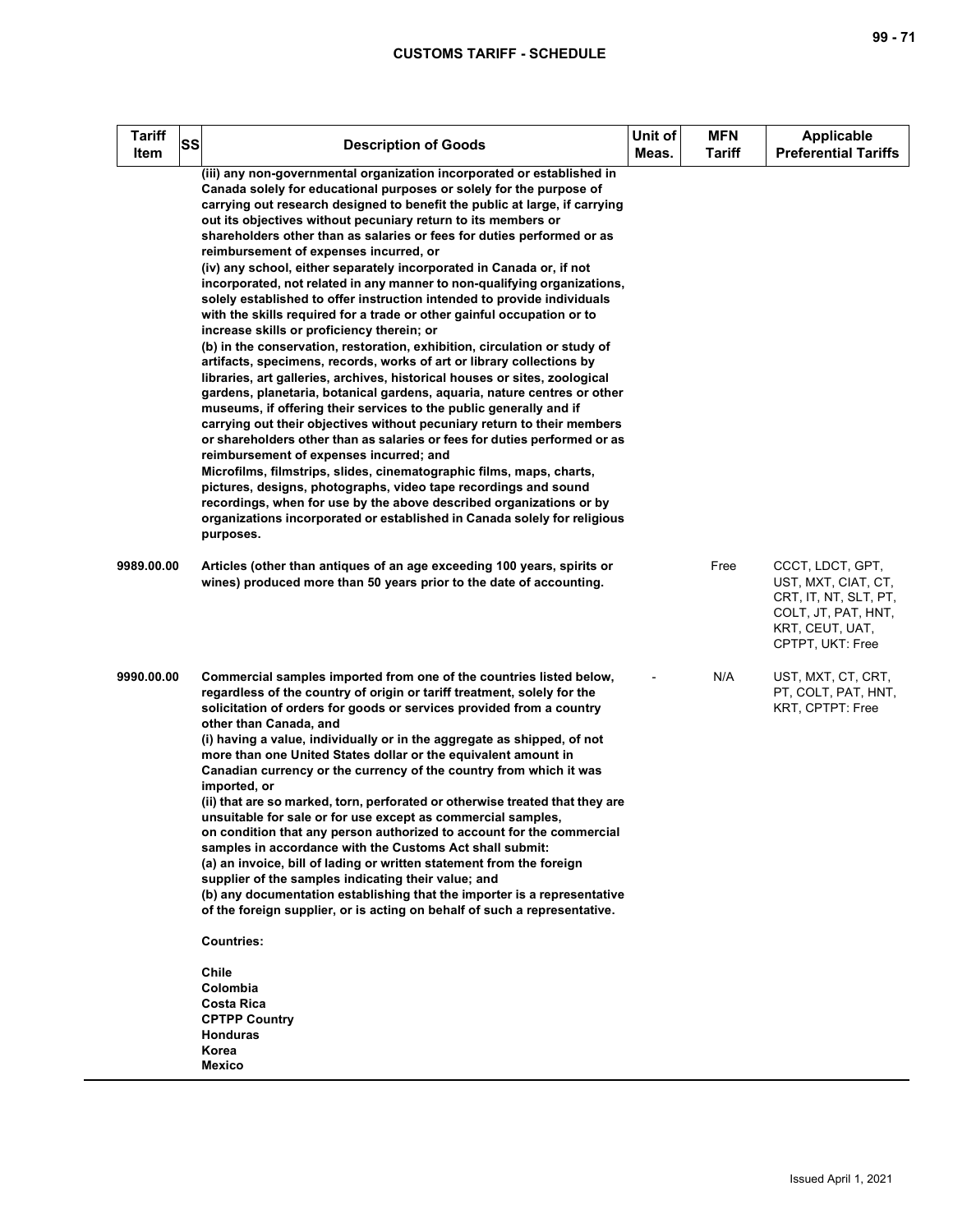| <b>Tariff</b><br>Item | SS<br><b>Description of Goods</b>                                                                                                                                                                                                                                                                                                                                                                                                                                                                                                                                                                                                                                                                                                                                                                                                                                                                                                                                                                                                                                                                                                                                                                                                                                        | Unit of<br>Meas. | <b>MFN</b><br>Tariff | <b>Applicable</b><br><b>Preferential Tariffs</b>                                                                               |
|-----------------------|--------------------------------------------------------------------------------------------------------------------------------------------------------------------------------------------------------------------------------------------------------------------------------------------------------------------------------------------------------------------------------------------------------------------------------------------------------------------------------------------------------------------------------------------------------------------------------------------------------------------------------------------------------------------------------------------------------------------------------------------------------------------------------------------------------------------------------------------------------------------------------------------------------------------------------------------------------------------------------------------------------------------------------------------------------------------------------------------------------------------------------------------------------------------------------------------------------------------------------------------------------------------------|------------------|----------------------|--------------------------------------------------------------------------------------------------------------------------------|
|                       | Panama<br>Peru<br><b>United States</b>                                                                                                                                                                                                                                                                                                                                                                                                                                                                                                                                                                                                                                                                                                                                                                                                                                                                                                                                                                                                                                                                                                                                                                                                                                   |                  |                      |                                                                                                                                |
| 9991.00.00            | Samples representative of a particular category of goods that have been<br>produced or an article for which production is contemplated, including<br>any package, case, binder or other article attached to or imported as an<br>integral part of the samples, on condition that:<br>(a) the aggregate of duties and all taxes otherwise payable on the<br>samples does not exceed two dollars;<br>(b) the samples will be used only in soliciting orders for goods of the<br>kind represented by the samples and these goods will be supplied direct<br>from abroad; and<br>(c) there is not more than one sample of each kind or quality in a<br>shipment except that in the case of foodstuffs, non-alcoholic beverages,<br>perfumes and chemical products that will be consumed or destroyed<br>during demonstration, a shipment may consist of more than one sample<br>of each kind or quality when the quantity and the manner in which they<br>are packaged preclude their being used otherwise than as samples.<br>If it is necessary, according to a customs officer, the samples may be<br>made useless as merchandise by marking, tearing, perforating, gluing<br>or other alteration, but not in such a manner as to destroy their<br>usefulness as samples. |                  | Free                 | CCCT, LDCT, GPT,<br>UST, MXT, CIAT, CT,<br>CRT, IT, NT, SLT, PT,<br>COLT, JT, PAT, HNT,<br>KRT, CEUT, UAT,<br>CPTPT, UKT: Free |
| 9992.00.00            | Goods, regardless of the country of origin or tariff treatment, other than<br>the goods of tariff item No. 9971.00.00, returned to Canada after having<br>been exported to one of the countries listed below for repair or<br>alteration in that country.<br><b>Countries:</b><br>Chile<br>Colombia<br>Costa Rica<br><b>CPTPP Country</b><br><b>CUKTCA beneficiary</b><br><b>Honduras</b><br>an EU Country or other CETA beneficiary<br>Israel or another CIFTA beneficiary<br>Jordan<br>Korea<br>Mexico<br>Panama<br>Peru<br><b>United States</b>                                                                                                                                                                                                                                                                                                                                                                                                                                                                                                                                                                                                                                                                                                                       |                  | N/A                  | UST, MXT, CIAT, CT,<br>CRT, PT, COLT, JT,<br>PAT, HNT, KRT, CEUT,<br>CPTPT, UKT: Free                                          |
| 9993.00.00            | Goods, not including conveyances, containers or baggage<br>of tariff item No. 9801.10.10, 9801.10.20, 9801.10.30 or 9801.20.00,<br>or of Chapter 89 (except when imported for the purpose of repair,<br>overhaul, alteration, adjustment, storage, display at an exhibition<br>of similar manufacturers, racing, testing, certification by an<br>accredited organization, or to be employed in the production of<br>films or commercials, or in response to an emergency or<br>emergency response training exercise, or for in-transit<br>movement through Canada, or as a commercial sample, or when<br>imported by non-resident teams or athletes, or their support<br>personnel, for their use in professional or organized amateur                                                                                                                                                                                                                                                                                                                                                                                                                                                                                                                                   |                  | Free                 | CCCT, LDCT, GPT,<br>UST, MXT, CIAT, CT,<br>CRT, IT, NT, SLT, PT,<br>COLT, JT, PAT,<br>HNT, KRT, CEUT, UAT,<br>CPTPT, UKT: Free |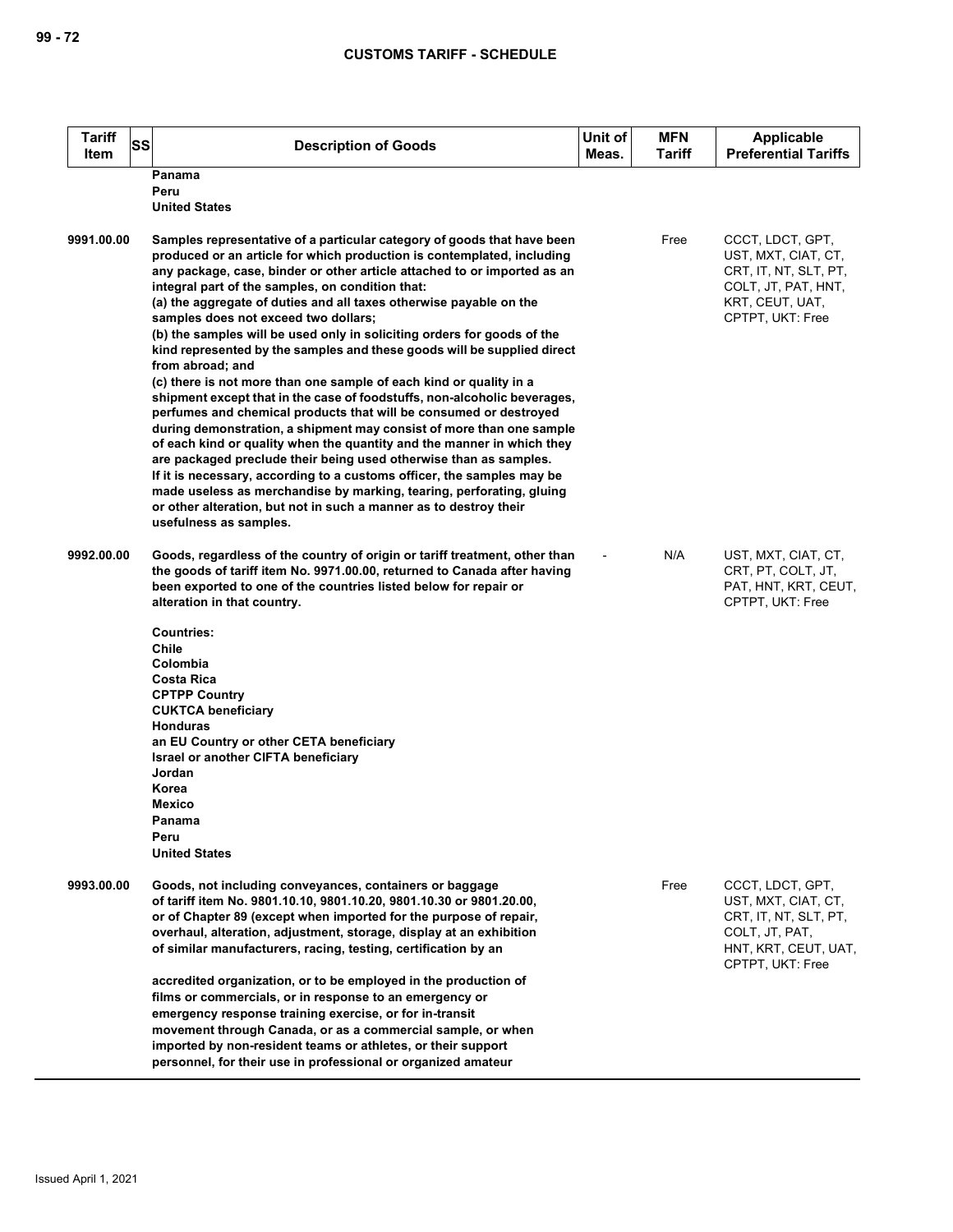## **CUSTOMS TARIFF - SCHEDULE**

| <b>Tariff</b><br><b>SS</b><br>Item | <b>Description of Goods</b>                                                                                       | Unit of<br>Meas. | <b>MFN</b><br><b>Tariff</b> | <b>Applicable</b><br><b>Preferential Tariffs</b> |
|------------------------------------|-------------------------------------------------------------------------------------------------------------------|------------------|-----------------------------|--------------------------------------------------|
| 9993.00.00                         | sports activities, or when imported by non-residents for their use                                                |                  |                             |                                                  |
| continued                          | in providing live entertainment such as aquatic displays), when                                                   |                  |                             |                                                  |
|                                    | imported on a temporary basis, on condition that                                                                  |                  |                             |                                                  |
|                                    | (a) the goods are not sold or further manufactured or processed<br>in Canada;                                     |                  |                             |                                                  |
|                                    | (a.1) the goods are not leased except where imported for use                                                      |                  |                             |                                                  |
|                                    | (i) in an emergency or emergency response training exercise,                                                      |                  |                             |                                                  |
|                                    | (ii) on loan pending delivery of new machinery or equipment on<br>order, or                                       |                  |                             |                                                  |
|                                    | (iii) as temporary replacements for machines or other equipment                                                   |                  |                             |                                                  |
|                                    | previously accounted for and undergoing repairs;                                                                  |                  |                             |                                                  |
|                                    | (b) the use of the goods is specified by the importer at the time                                                 |                  |                             |                                                  |
|                                    | of reporting of the goods under the Customs Act, that use is not                                                  |                  |                             |                                                  |
|                                    | limited or restricted by regulation, and the goods are released for<br>that specified use;                        |                  |                             |                                                  |
|                                    | (c) the goods are imported in no greater quantity than is                                                         |                  |                             |                                                  |
|                                    | reasonable, in the view of the Minister of Public Safety and                                                      |                  |                             |                                                  |
|                                    | Emergency Preparedness or a designated customs officer, for the use                                               |                  |                             |                                                  |
|                                    | specified under paragraph (b);                                                                                    |                  |                             |                                                  |
|                                    | (d) the goods are accompanied, in prescribed circumstances, by                                                    |                  |                             |                                                  |
|                                    | prescribed documents and by security of a nature and in an                                                        |                  |                             |                                                  |
|                                    | amount satisfactory to the Minister of Public Safety and                                                          |                  |                             |                                                  |
|                                    | Emergency Preparedness or a designated customs officer,                                                           |                  |                             |                                                  |
|                                    | unless otherwise provided by regulation;<br>(e) the goods are not diverted to a use that is limited or restricted |                  |                             |                                                  |
|                                    | by regulation, or to a use that would preclude the goods from                                                     |                  |                             |                                                  |
|                                    | being classified under this tariff item; and,                                                                     |                  |                             |                                                  |
|                                    | (f) within eighteen months of the date of the reporting of the                                                    |                  |                             |                                                  |
|                                    | goods under the Customs Act or within any other period                                                            |                  |                             |                                                  |
|                                    | prescribed for those goods, the goods are:                                                                        |                  |                             |                                                  |
|                                    | (i) exported from Canada and evidence, satisfactory to the                                                        |                  |                             |                                                  |
|                                    | Minister of Public Safety and Emergency Preparedness or a                                                         |                  |                             |                                                  |
|                                    | designated customs officer, of the exportation is provided to the                                                 |                  |                             |                                                  |
|                                    | Minister of Public Safety and Emergency Preparedness or the                                                       |                  |                             |                                                  |
|                                    | designated customs officer,                                                                                       |                  |                             |                                                  |
|                                    | (ii) destroyed and the destruction is certified by a customs officer                                              |                  |                             |                                                  |
|                                    | or by another person designated by the Minister of Public Safety                                                  |                  |                             |                                                  |
|                                    | and Emergency Preparedness, or<br>(iii) consumed or expended under prescribed circumstances.                      |                  |                             |                                                  |
|                                    |                                                                                                                   |                  |                             |                                                  |
|                                    | The following definitions apply to this tariff item.                                                              |                  |                             |                                                  |
|                                    | "accredited organization" means an organization accredited by                                                     |                  |                             |                                                  |
|                                    | the Standards Council of Canada to certify that goods tested or                                                   |                  |                             |                                                  |
|                                    | examined by that organization meet the standards set by the                                                       |                  |                             |                                                  |
|                                    | Council in respect of those goods.                                                                                |                  |                             |                                                  |
|                                    | "emergency" means an urgent and critical situation of a                                                           |                  |                             |                                                  |
|                                    | temporary nature that                                                                                             |                  |                             |                                                  |
|                                    | (a) is of such proportions or nature as to exceed the capacity or                                                 |                  |                             |                                                  |
|                                    | authority of a province or municipality to deal with it;                                                          |                  |                             |                                                  |
|                                    | (b) is caused by an actual or imminent<br>(i) fire, flood, drought, storm, earthquake, or other natural           |                  |                             |                                                  |
|                                    | phenomenon,                                                                                                       |                  |                             |                                                  |
|                                    | (ii) disease in human beings, animals or plants,                                                                  |                  |                             |                                                  |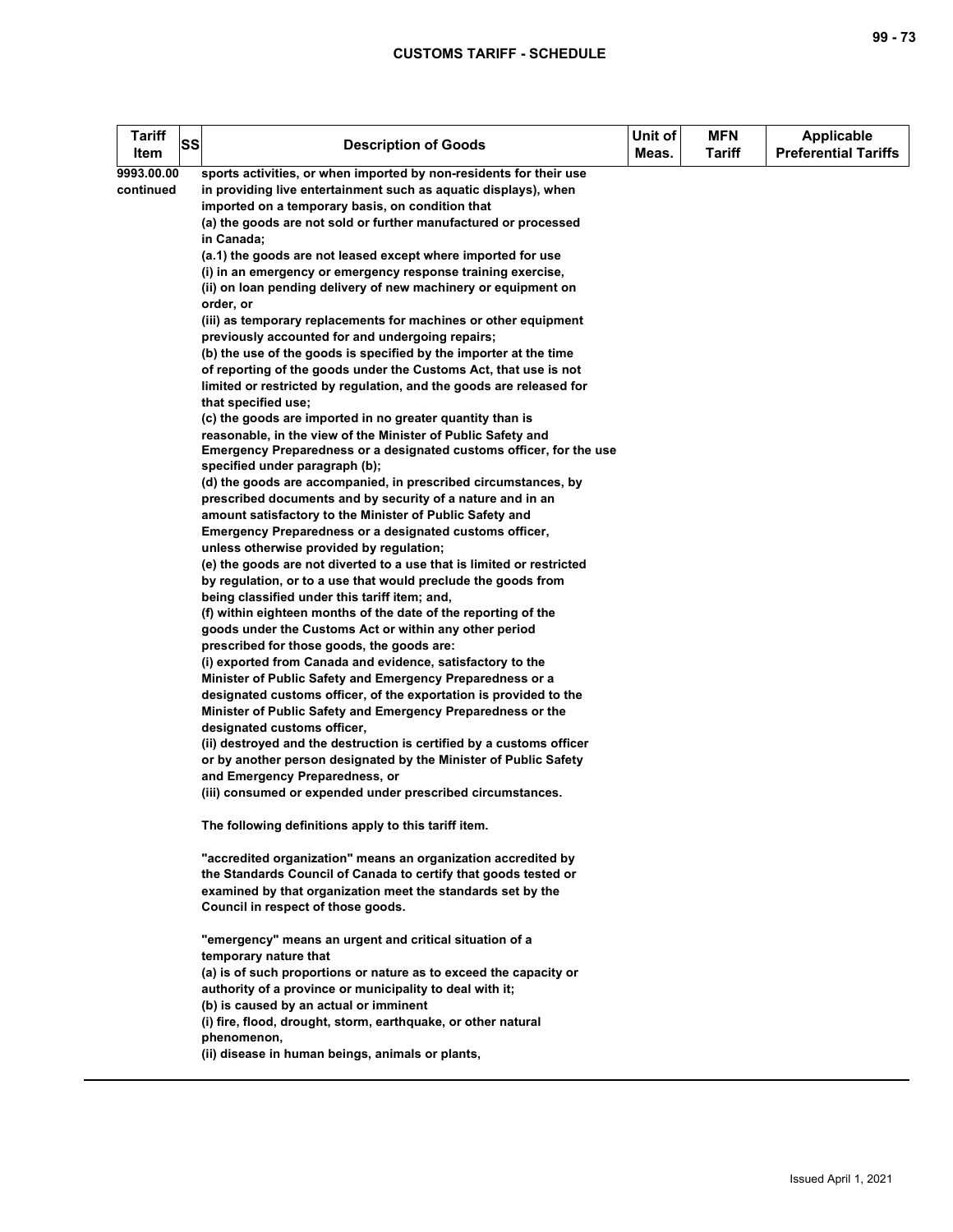| <b>Tariff</b><br>SS<br><b>Item</b> | <b>Description of Goods</b>                                                                                                                                            | Unit of<br>Meas. | <b>MFN</b><br><b>Tariff</b> | <b>Applicable</b><br><b>Preferential Tariffs</b> |
|------------------------------------|------------------------------------------------------------------------------------------------------------------------------------------------------------------------|------------------|-----------------------------|--------------------------------------------------|
| 9993.00.00                         | (iii) accident or pollution, or                                                                                                                                        |                  |                             |                                                  |
| continued                          | (iv) act of sabotage or terrorism; and                                                                                                                                 |                  |                             |                                                  |
|                                    | (c) results or may result in                                                                                                                                           |                  |                             |                                                  |
|                                    | (i) danger to the lives, health or safety of individuals,                                                                                                              |                  |                             |                                                  |
|                                    | (ii) danger to property,<br>(iii) social disruption, or                                                                                                                |                  |                             |                                                  |
|                                    | (iv) a breakdown in the flow of essential goods, services or                                                                                                           |                  |                             |                                                  |
|                                    | resources.                                                                                                                                                             |                  |                             |                                                  |
|                                    | "emergency response training exercise" means an activity                                                                                                               |                  |                             |                                                  |
|                                    | intended to educate or provide training related to emergency                                                                                                           |                  |                             |                                                  |
|                                    | preparedness.                                                                                                                                                          |                  |                             |                                                  |
|                                    | "exhibition" means a display of goods open to the general                                                                                                              |                  |                             |                                                  |
|                                    | public.                                                                                                                                                                |                  |                             |                                                  |
| 9994.00.00                         | Articles of heading 39.18, 39.20, 39.21, 39.25, 39.26, 40.08, 40.16, 44.21,                                                                                            |                  | Free                        | CCCT, LDCT, GPT,                                 |
|                                    | 46.01, 48.14, 48.21, 51.11, 51.12, 52.08, 52.09, 52.10, 52.11, 52.12, 53.09,                                                                                           |                  |                             | UST, MXT, CIAT, CT,                              |
|                                    | 53.10, 53.11, 54.01, 54.07, 54.08, 55.12, 55.13, 55.14, 55.15, 55.16, 56.03,                                                                                           |                  |                             | CRT, IT, NT, SLT, PT,                            |
|                                    | 56.07, 57.02, 57.03, 57.05, 58.01, 58.02, 58.03, 58.04, 58.05, 58.06, 58.08,                                                                                           |                  |                             | COLT, JT, PAT, HNT,                              |
|                                    | 58.09, 58.10, 58.11, 59.03, 59.04, 59.05, 59.06, 60.01, 60.02, 60.03, 60.04,<br>60.05, 60.06, 63.02, 63.07, 70.19, 73.15, 73.26 or 76.16, to be marked, torn,          |                  |                             | KRT, CEUT, UAT,<br>CPTPT, UKT: Free              |
|                                    | perforated or otherwise treated so as to be unsuitable for sale or for use                                                                                             |                  |                             |                                                  |
|                                    | except as commercial samples, specified or provided by a customer at                                                                                                   |                  |                             |                                                  |
|                                    | arm's length, for use in the manufacture of sample books, sample cards,                                                                                                |                  |                             |                                                  |
|                                    | sample chain sets, sample boards, sample boxes, sample displays and                                                                                                    |                  |                             |                                                  |
|                                    | sample stack sets.                                                                                                                                                     |                  |                             |                                                  |
| 9995.00.00                         | Woven fabrics, whether or not embroidered, solely of single cotton                                                                                                     |                  | Free                        | LDCT, UST, MXT, CIAT,                            |
|                                    | yarns, measuring 70 decitex or more but not exceeding 150 decitex,                                                                                                     |                  |                             | CT.CRT.IT.NT.SLT.PT.                             |
|                                    | having a sum of yarns per 10 cm in the warp and the weft of 790 or more,                                                                                               |                  |                             | COLT, JT, PAT, HNT,                              |
|                                    | with an air permeability not exceeding 5.0 cm <sup>3</sup> /cm <sup>2</sup> -s-1 as determined by<br>CAN/CGSB-4.2 No. 36-M89, for use in the manufacture of shells for |                  |                             | KRT, CEUT, UAT,<br>CPTPT, UKT: Free              |
|                                    | duvets, featherbeds and pillows filled solely with "commercial landfowl                                                                                                |                  |                             |                                                  |
|                                    | feather", "commercial waterfowl feather", or "commercial down" or any                                                                                                  |                  |                             |                                                  |
|                                    | combination thereof, as defined in the Textile Labelling and Advertising                                                                                               |                  |                             |                                                  |
|                                    | Regulations, or synthetic staple fibres of Chapter 55.                                                                                                                 |                  |                             |                                                  |
|                                    |                                                                                                                                                                        |                  |                             |                                                  |

**Shells, made of fabrics of Chapter 52,54, 55, 58 or 60, for use in the manufacture of duvets, featherbeds and pillows filled solely as** 

**described above.**